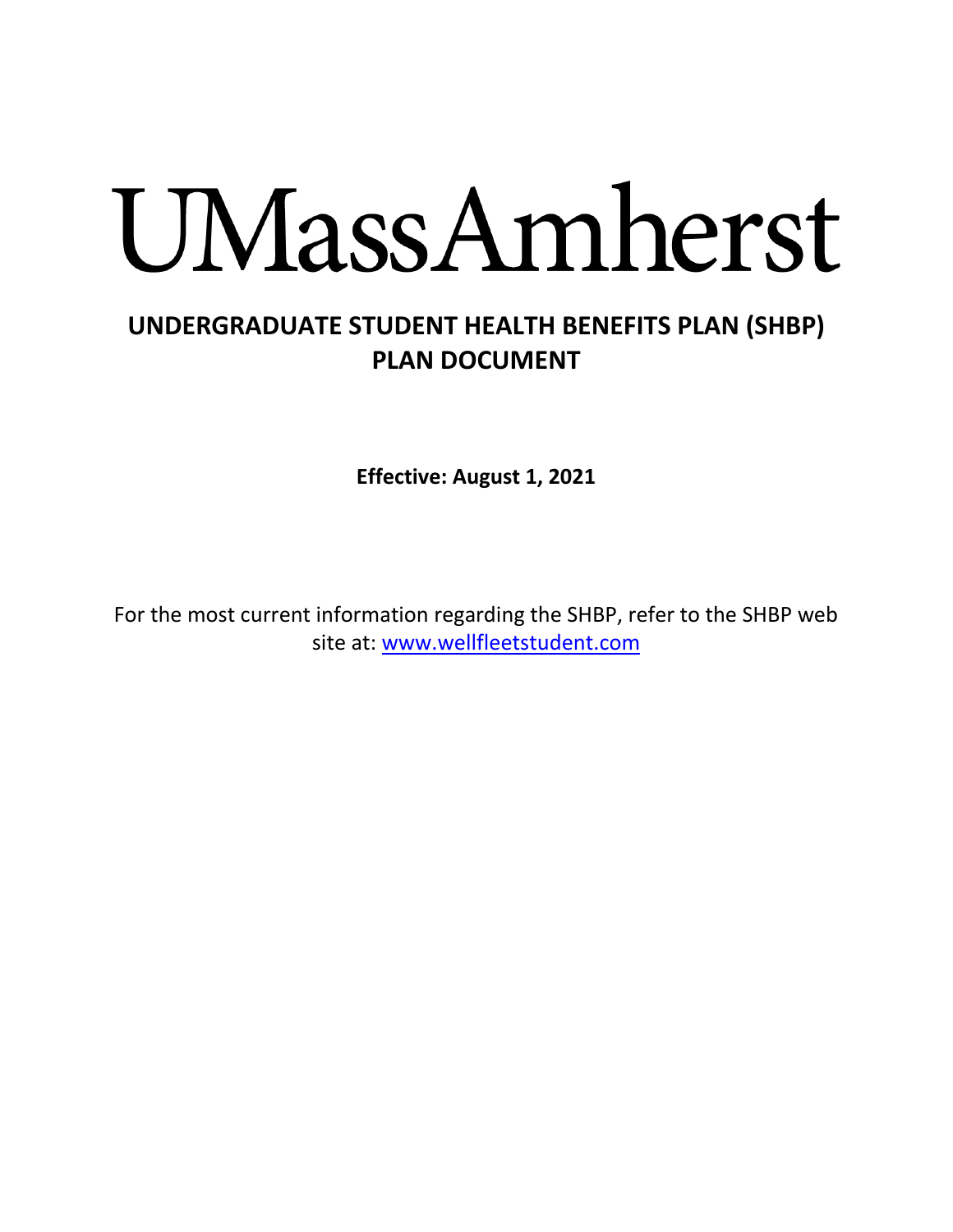| $\mathsf{L}$ |                                 |  |
|--------------|---------------------------------|--|
| II.          |                                 |  |
| III.         | <b>SHBP Eligibility</b>         |  |
|              | a.                              |  |
|              | $h_{\cdot}$                     |  |
|              | C.                              |  |
|              | d.                              |  |
|              | e.                              |  |
|              | f.                              |  |
| IV.          |                                 |  |
| $V_{\cdot}$  | <b>Covered Medical Services</b> |  |
|              | a.                              |  |
|              | b.                              |  |
|              | c.                              |  |
|              | $d_{\cdot}$                     |  |
|              | e.                              |  |
|              | f.                              |  |
| VI.          |                                 |  |
| VII.         |                                 |  |
| VIII.        |                                 |  |
| IX.          |                                 |  |
| $X_{-}$      |                                 |  |
| XI.          |                                 |  |
| XII.         |                                 |  |
| XIII.        |                                 |  |
| XIV.         | <b>SHBP Administration</b>      |  |
|              | a.                              |  |
|              | b.                              |  |
|              | C.                              |  |
|              | d.                              |  |
| XV.          |                                 |  |

## **TABLE of CONTENTS**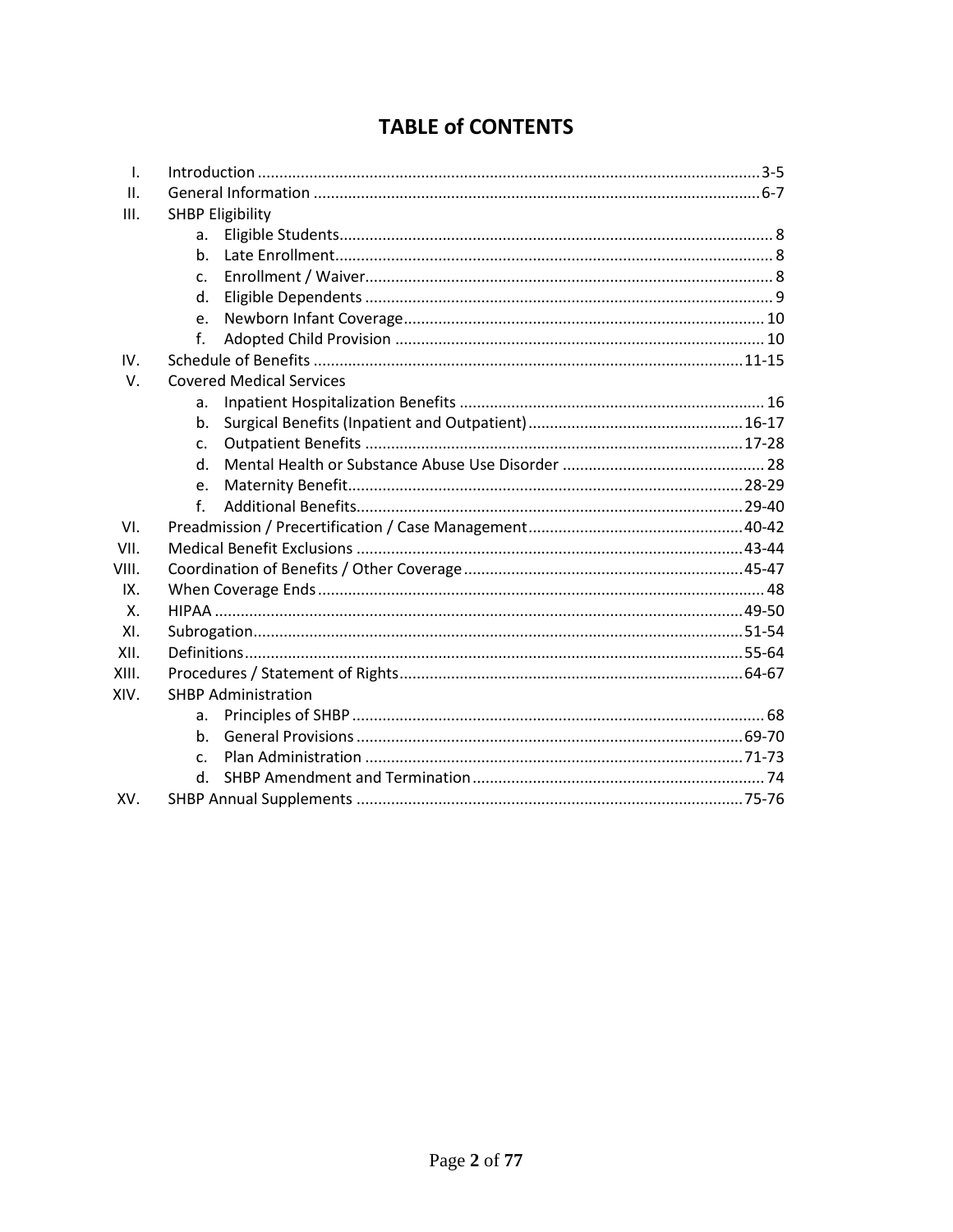### **INTRODUCTION SECTION I**

This document has been prepared by The Plan Sponsor for Undergraduate Students that are enrolled in the University of Massachusetts Amherst Student Health Benefit Plan (SHBP). This health plan is a partially self-funded health benefits plan funded by The Plan Sponsor. The Claim Administrator has been designated by the Plan Sponsor to provide administrative services for the SHBP either directly or through contracting with an appropriate agency. Please take a few minutes to carefully read this document as it is designed to help the Covered Person understand their medical and prescription drug benefits. An overview of your coverage can be found in the Schedule of Benefits (see Table of Contents).

Be advised that you may be eligible for coverage under a group health plan of a parent's employer or under a parent's individual health insurance policy if you are under the age of 26. Contact the plan administrator of the parent's employer plan or the parent's individual health insurance issuer for more information.

This is a Preferred Provider Organization (PPO) health plan. That means each Covered Person has the ability to determine the costs that each will pay when they choose a provider to furnish their covered medical care.

Certain conditions and limitations affect the benefits you receive under the SHBP. We hope to help make you a wise consumer of health services and use only the services you need. Please be aware, even if your health care practitioner recommends them, not all kinds of treatments of services qualify as Covered Medical Expenses under the SHBP.

Please note that while most medical services charges are paid quickly, a few may require additional information from you before a payment is processed. If the Claims Administrator requests additional information, please respond quickly; failure to do so may result in non-payment from SHBP and you will be responsible for the charge.

Please contact the Claim Administrator: Wellfleet Group, LLC at (877) 657-5027 if you have any questions about your coverage. Please make note of the following elements of the SHBP:

#### **(1) Preferred Provider Organization (PPO) Network Health Plan**

Benefits under this plan consist of three (3) levels:

- One for in-network benefits provided by University Health Services (UHS);
- One for in-network benefits provided by another PPO Provider; and
- One for out-network benefits.

The chosen Preferred Provider Network is a group of Physicians, Practitioners, and Hospitals who have contracted to accept a negotiated fee for their services. The costs you pay for Covered Medical Expenses will differ based on the benefit level and where the care is received. To receive the highest benefit level, obtain your health care services and supplies from UHS or other providers who participate in your PPO health care network. If you choose to obtain your health care services and supplies from a nonparticipating provider, you will usually receive the lowest level of benefit; that is you will have higher outof-pocket charges.

The Cigna PPO network of Participating Providers is available at: [www.cigna.com](http://www.cigna.com/) or contact Wellfleet Group toll free at (877) 657-5027, or [www.wellfleetstudent.com](http://www.wellfleetstudent.com/) for assistance.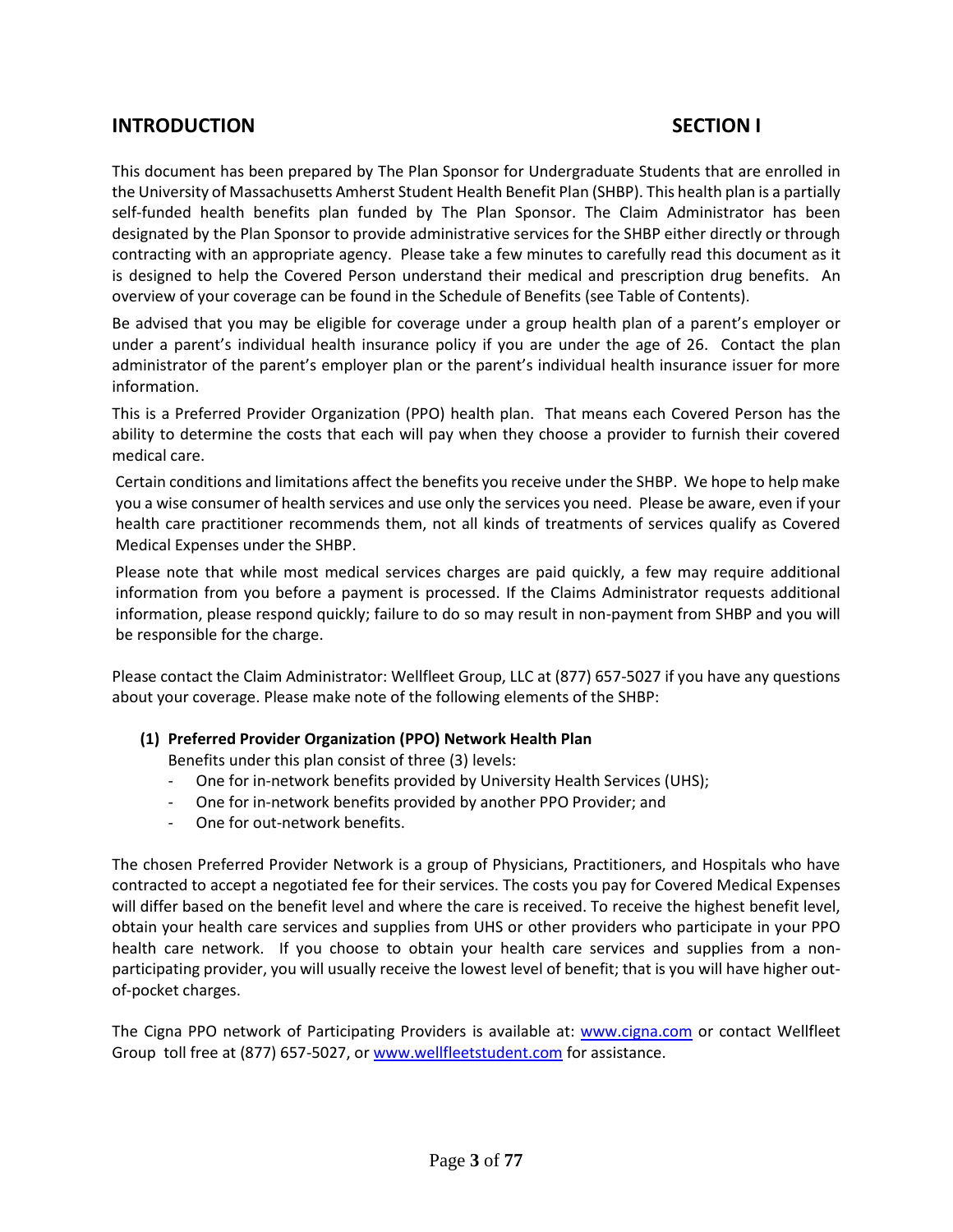#### **Advantages of choosing UHS as your provider include**:

- 1. No out-of-pocket expenses, such as co-payments, co-insurance or deductibles, for medical services provided at UHS.
- 2. The convenience of an on-campus facility.
- 3. UHS provides comprehensive primary care, walk-in care, mental health services, referral and educational services, with a special focus on the health needs and concerns of Students.

#### **Advantages the SHBP provides for choosing an In Network Preferred Provider include:**

- 1. Usually your out-of-pocket expenses for health care services are less than at Out of Network providers.
- 2. The Covered Person is not responsible for charges greater than the fee the provider negotiated with the network for the Covered Medical Service itself. However, a Covered Person is responsible for any applicable co-payment, deductible, coinsurance or amount greater than the maximum benefit amount for that service.

#### **Advantages available to all SHBP members:**

- 1. Unlike an HMO plan, the SHBP does not require a Covered Person to select a PCP. While it is suggested that a Covered Person have one dedicated practitioner who coordinates all aspects of their care, selection of one is not required.
- 2. A Covered Person may change their provider and/or hospital at any time.
- 3. In most cases, claims will be filed directly so a Covered Person does not have to wait for claim reimbursement.

#### **(2) Pre-certification of care**

All inpatient hospital admissions, convalescent facility, skilled nursing facility and all inpatient maternity care after the initial 48/96 hours require pre-certification. If you do not secure precertification for non-emergency inpatient admissions, or provide notification for emergency admissions, your Covered Medical Expenses will be subject to a \$200 per admission charge. For further details please review the Preadmission/Precertification section as listed in the table of contents.

#### **(3) Choices a Covered Person can make to maximize their cost savings for Covered Medical Expenses under the SHBP:**

- (a) When medically reasonable, have Surgery performed in an Ambulatory/Outpatient setting instead of as an Inpatient procedure. This will eliminate the Hospital Room and board charges intrinsic to an overnight Hospital stay.
- (b) When medically reasonable, consider discussing the potential effectiveness of generic drugs with your PCP. A generic drug is a prescription drug with the equivalency of a brand name drug with the same use, delivery system and metabolic disintegration.

#### (4) **Services provided in other countries**

Payment for covered medical expenses incurred by a Covered Person who is a citizen or permanent resident of the United States while outside the USA or its territories will be made on the same basis as covered medical expenses incurred while within the USA. Such benefits are provided to International Students and their covered Dependents only to the amount not covered by any system of socialized medicine, or insurance plan or program.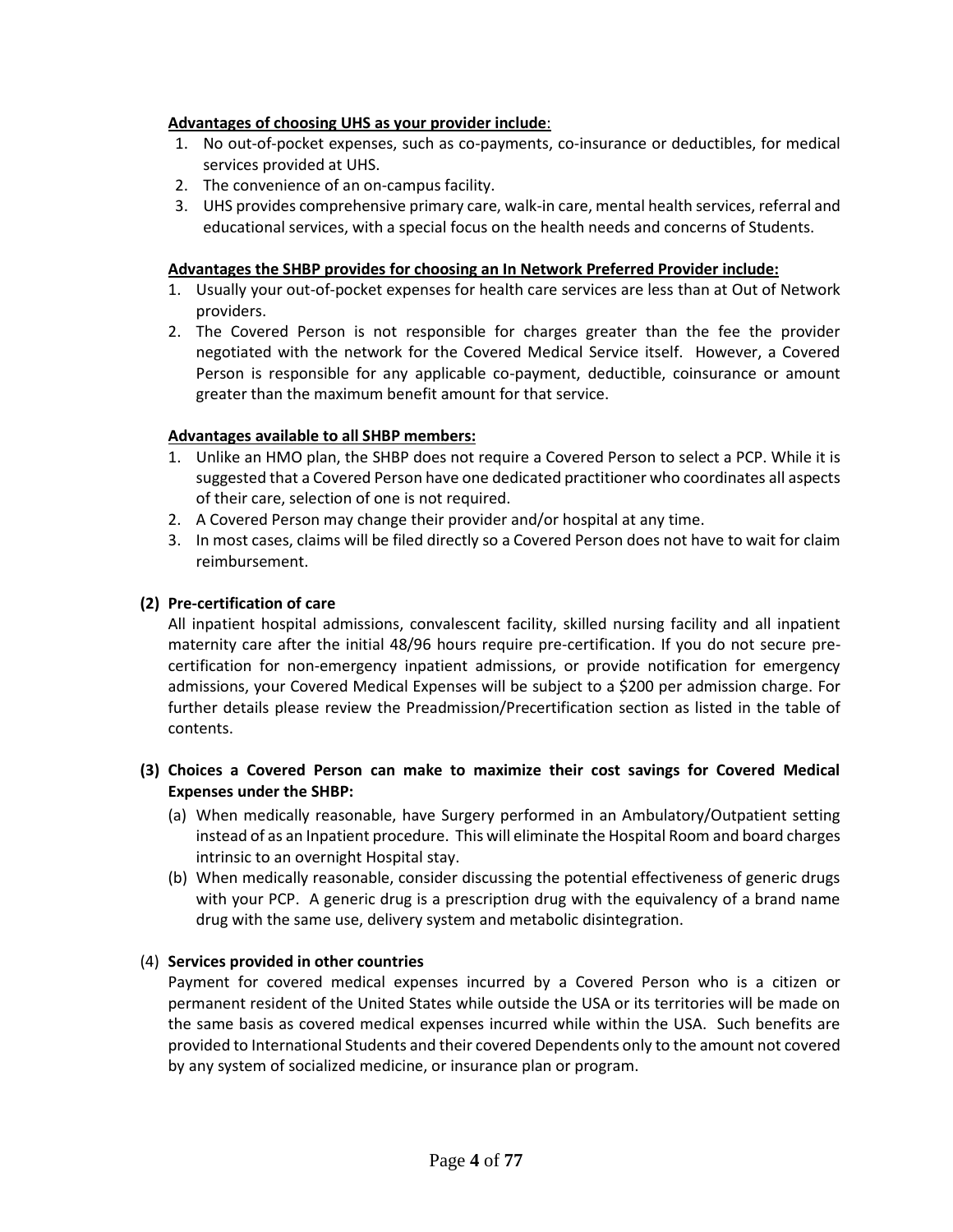#### **(5) Impact of the Affordable Care Act (ACA)**

The Plan Sponsor has elected to voluntarily configure the benefits of the 2020-2021 plan year to comply with the regulations issued by the U.S. Department of Health and Human Service (HHS) as required by the Affordable Care Act (ACA) for fully insured student health insurance programs.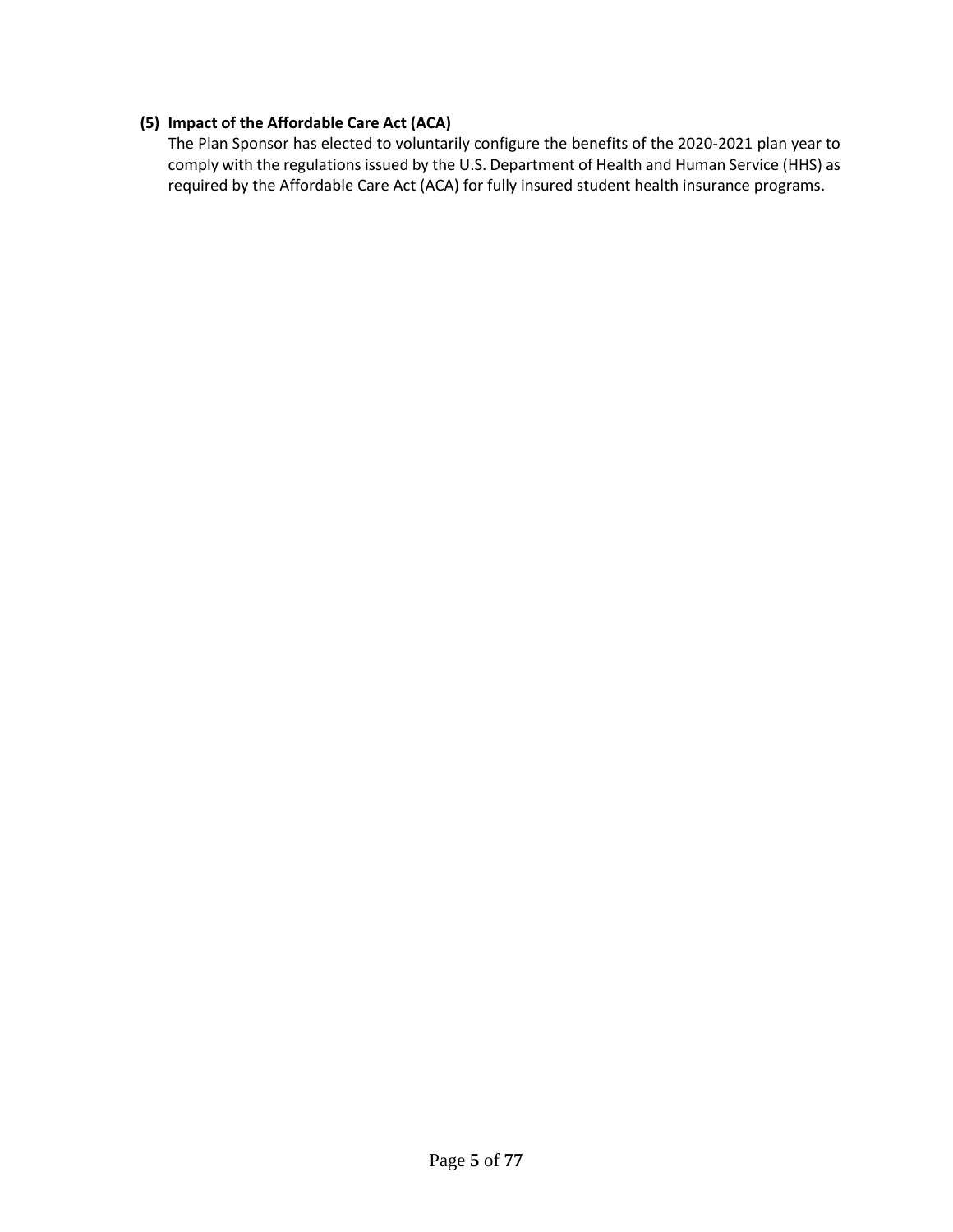#### **GENERAL INFORMATION SECTION II**

| <b>Plan Name</b>                                                                                                                                                     | University of Massachusetts Amherst Undergraduate Student<br><b>Health Benefits Plan (SHBP)</b>                                          |
|----------------------------------------------------------------------------------------------------------------------------------------------------------------------|------------------------------------------------------------------------------------------------------------------------------------------|
| <b>Type of Plan</b>                                                                                                                                                  | Non-ERISA governed student health benefits plan providing<br>medical and prescription drug benefits on a partially self-funded<br>basis. |
| <b>Effective</b>                                                                                                                                                     | <b>Effective August 1, 2021</b>                                                                                                          |
| <b>Plan Sponsor</b>                                                                                                                                                  | University of Massachusetts Amherst<br>Amherst, MA 01003                                                                                 |
| <b>Group Number</b>                                                                                                                                                  | ST0941SH                                                                                                                                 |
| <b>Plan Administrator</b>                                                                                                                                            | University of Massachusetts Amherst                                                                                                      |
| <b>Campus Plan Coordinator</b>                                                                                                                                       | UHS Patient Services (413) 577-5192                                                                                                      |
| <b>Claim Administrator</b>                                                                                                                                           | Wellfleet Group, LLC<br>PO Box 15369<br>Springfield, MA 01115-5369<br>(877) 657-5027<br>www.wellfleetstudent.com                         |
| <b>In-Network Providers</b>                                                                                                                                          | Cigna PPO Network of Participating Providers                                                                                             |
| <b>Prescription Benefits</b><br>Administrator<br>To see if your pharmacy is a participating pharmacy please visit:<br>www.wellfleetrx.com/students/pharmacy-network/ | WellfleetRX/ESI<br>800-482-1285<br>www.wellfleetrx.com                                                                                   |
|                                                                                                                                                                      |                                                                                                                                          |
| <b>Case Management Services</b>                                                                                                                                      | Cigna<br>(877) 657-5027                                                                                                                  |
| <b>Medical Evacuation and</b><br><b>Repatriation Provider</b>                                                                                                        | <b>Travel Guard</b>                                                                                                                      |

**Termination and/or Modification** The Plan Sponsor may terminate the SHBP at the end of any Plan Year *or* change the provisions of the SHBP at any time by a written Plan Document amendment signed by a duly authorized officer of The Plan Sponsor. The consent of any Covered Person is not required to terminate or change the SHBP.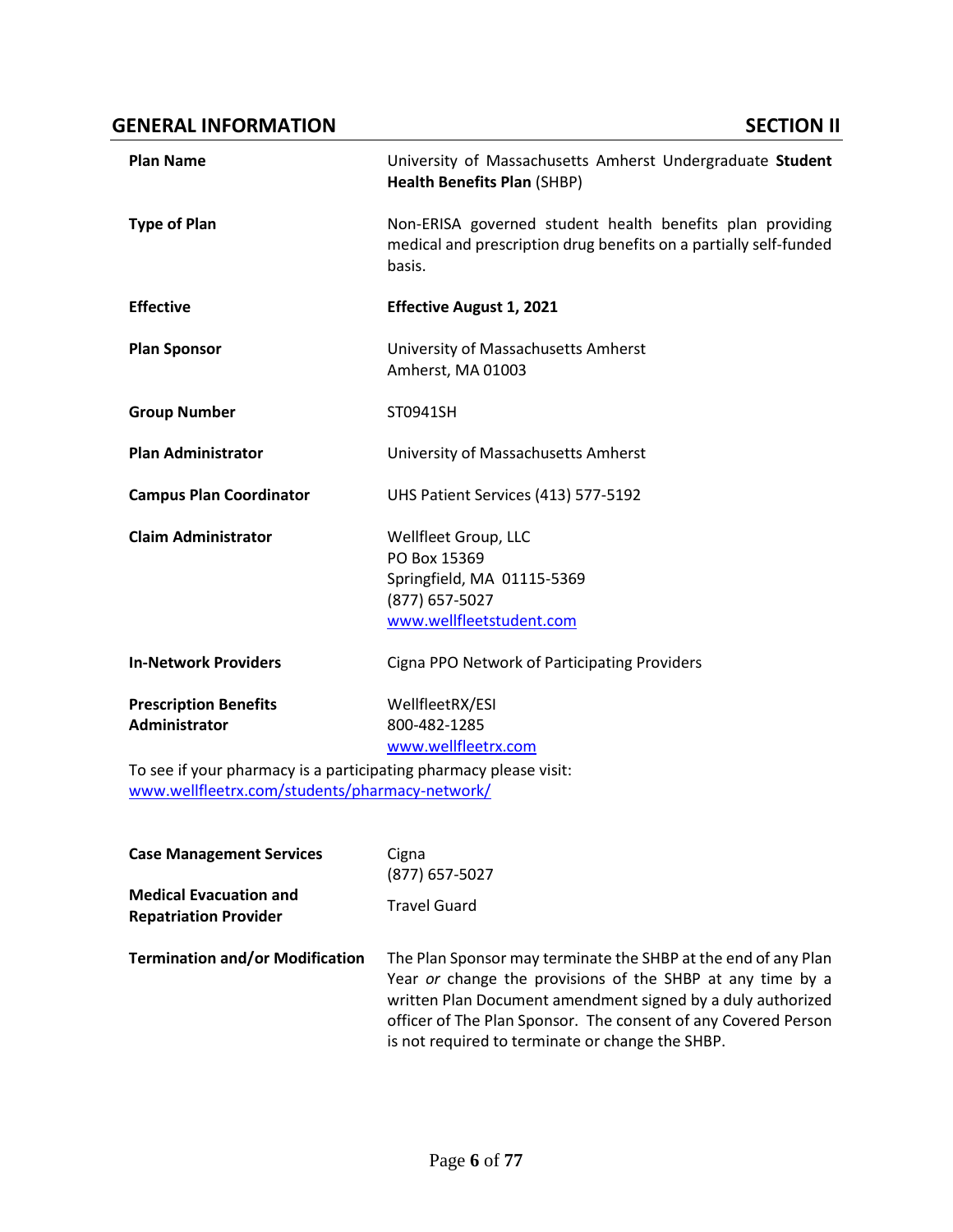**NOTE:** The SHBP is a partially self-funded health plan. As such, it is not regulated by the State of Massachusetts's Department of Insurance. Similarly, it is important to note that the SHBP is not an employer-sponsored health plan. Consequently, the rules and regulations of the Consolidated Omnibus Budget Reconciliation Act of 1996 (COBRA), the Employee Retirement Income Security Act of 1974 (ERISA), and other federal laws that apply exclusively to employer sponsored health plans do not apply to the SHBP. The University of Massachusetts Amherst is voluntarily complying with the U.S. Department of Health and Human Services (HHS) (refer to Federal Register, 77 FR 16453) benefit requirements for fully insured student health insurance plans mandated in regulations for the 2013-2014 plan year. While the SHBP may voluntarily adopt certain practice as described under ERISA, the adoption of such practices are not to be deemed to subject the SHBP to ERISA.

Other federal laws and regulations that may apply to the SHBP include but are not limited to:

- Regulations of the United States Information Agency applicable to visa recipients
- Health Insurance Portability and Accountability Act of 1996 (HIPAA)
- Age Discrimination act of 1975
- Section 504 of the Rehabilitation Act of 1973
- Title IX of the Educational Amendments of 1972. Note: the SHBP provides pregnancy benefits on the same basis as any other temporary disability.

It is the policy of the University of Massachusetts Amherst to uphold the constitutional rights of all members of the UMass Amherst community and to abide by all applicable United States and University System of Massachusetts Amherst policies applicable to discrimination and harassment.

The University of Massachusetts Amherst prohibits discrimination on the basis of race, color, religion, creed, sex, age, marital status, national origin, mental or physical disability, veteran status, or sexual orientation, gender identity and expression, genetic information and any other class of individuals protected from discrimination under state or federal law in any aspect of access to, admission, or treatment of Students in its programs and activities. Furthermore, University Policy includes prohibitions of harassment of students and employees, i.e., racial harassment, sexual harassment, and retaliation for filing complaints of discrimination.

Full disclosure of the University of Massachusetts's Affirmative Action and Equity Policy may be found online at<http://www.umass.edu/eod/aapolicy.html>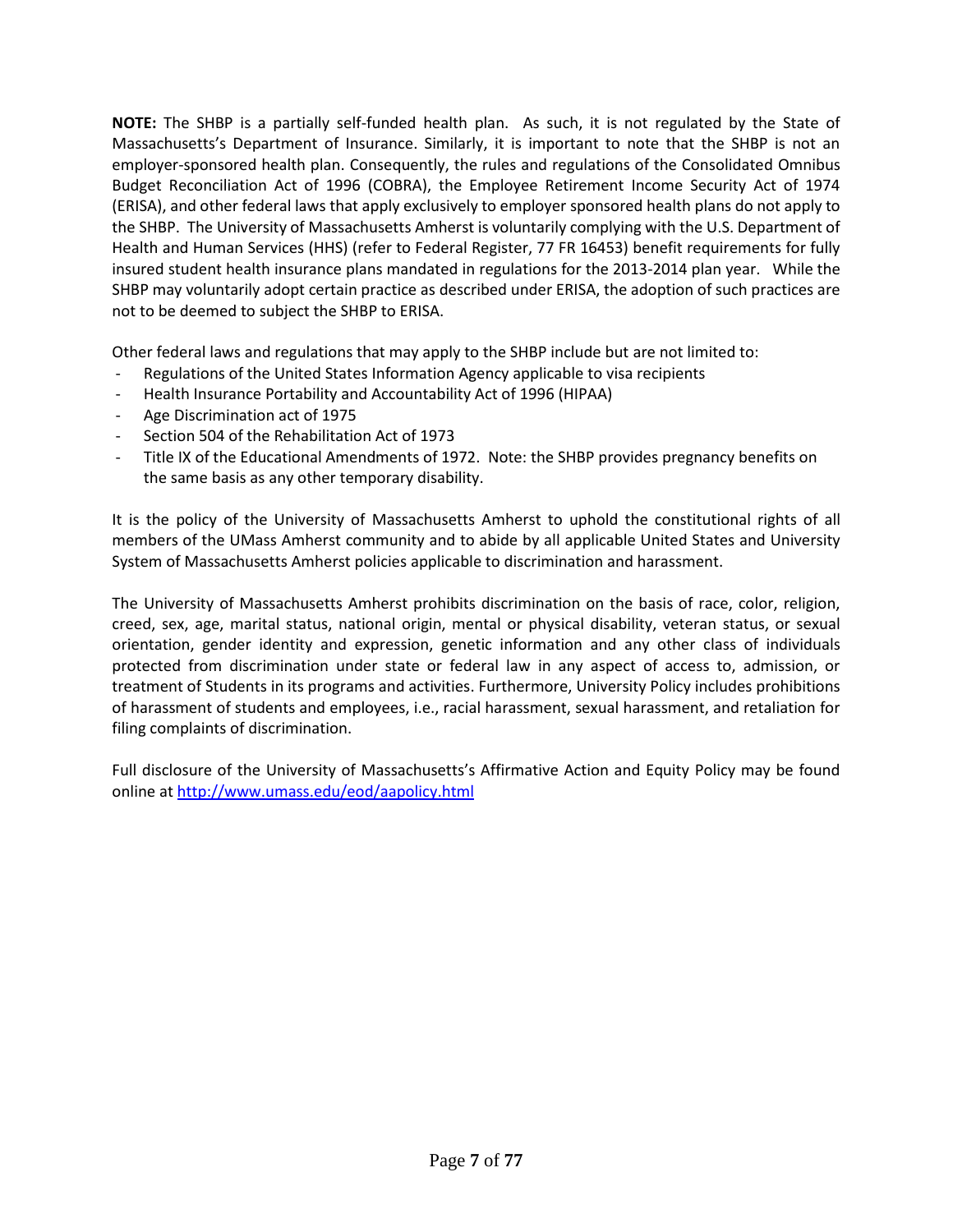#### **1. Eligible Students:**

See **SHBP ANNUAL SUPPLEMENTS SECTION XV** for specific Plan Year Eligibility.

#### **2. Late Enrollment:**

This section provides an option for Students, under certain circumstances, to be approved to enroll in the SHBP after the otherwise applicable enrollment deadline.

- a. If an Undergraduate student originally waived coverage under this SHBP plan, and later due to a qualifying life event, lost eligibility under that plan, the student will be considered a Late Enrollee under this plan. Such late enrollee must make a request for enrollment within thirty (30) days of loss of coverage and provide documentation showing the exact date the prior coverage will expire. An Undergraduate student enrolling late but within that thirty (30) day-time frame may also enroll Eligible Dependents. If an approved Student's request for coverage is made and applicable premium paid within the aforementioned thirty (30) day deadline, coverage under the SHBP will begin the day after the prior coverage ends.
- b. An eligible student who waived SHBP but for whom it is discovered does not have insurance coverage that meets Massachusetts requirements for comparability will be enrolled and billed for SHBP. Benefits for such students will begin the first of the month following enrollment in SHBP.
- c. An exception to that rule exists in the case of a Student who is under a court order (Qualified Medical Child Support Order) requiring the Student to provide coverage for his or her eligible dependent. In such a case, the dependent's effective date under the plan will be the effective date of the court order. Applicable premiums for the semester/plan year will apply.

#### **3. Enrollment/Waiver:**

See **SHBP ANNUAL SUPPLEMENTS SECTION XV** for specific Plan Year Enrollment and Waiver information.

Waiver submissions may be audited by the University of Massachusetts Amherst, Wellfleet Group, LLC and/or their contractors or representatives. An Undergraduate Student may be required to provide, upon request, any coverage documents and/or other records demonstrating that the Student meets the school's requirements for waiving the SHBP. By submitting the waiver request, you agree that your current insurance plan may be contacted for confirmation that your coverage is in force for the applicable plan year and that it meets the school's waiver requirements.

The Plan Administrator reserves the right to review, at any time, your eligibility to enroll in this Plan. If it is determined that you do not meet the school's eligibility requirements for enrollment, your participation in the Plan may be rescinded in accordance with its terms.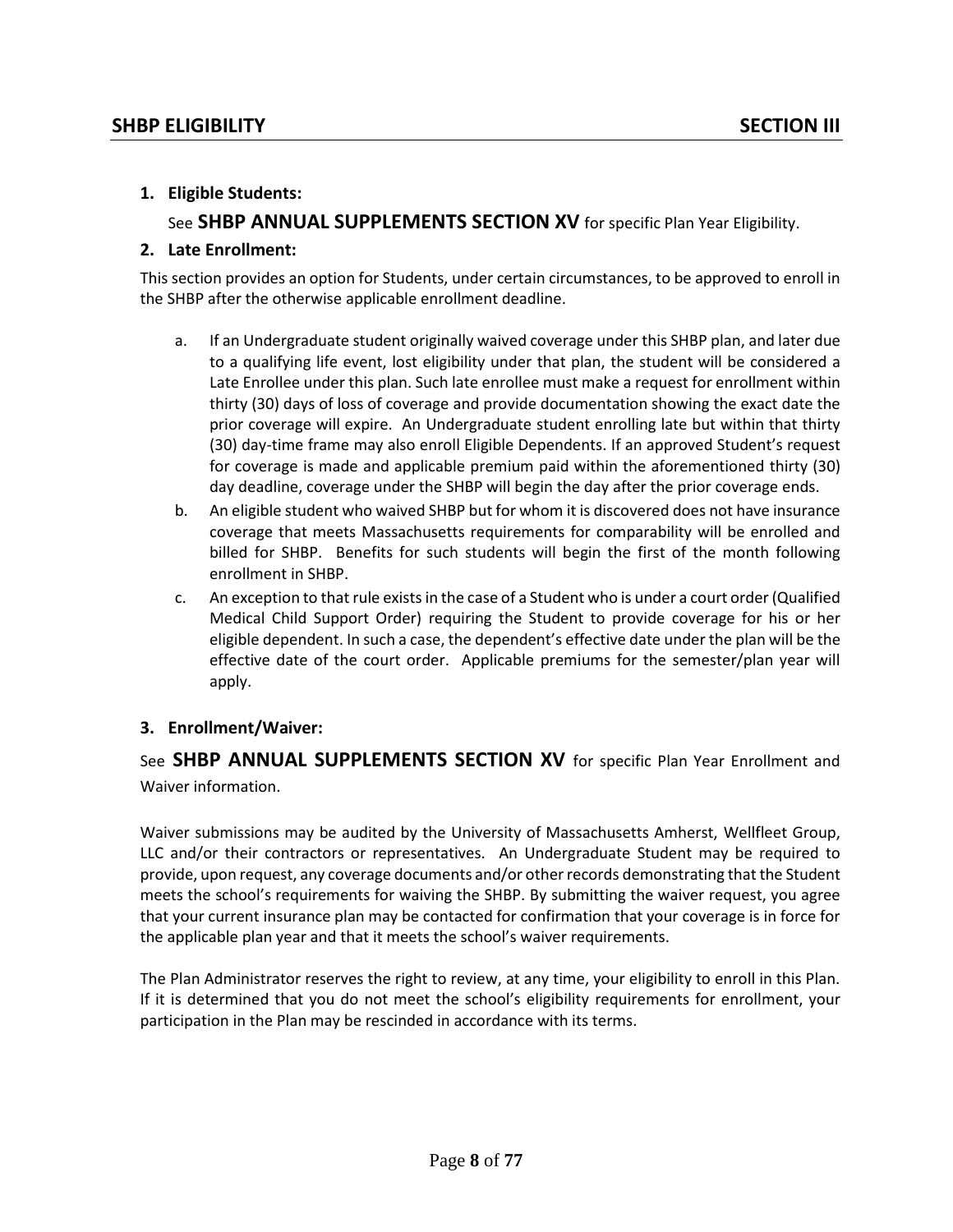#### **4. Eligible Dependents:**

The subscriber must be enrolled in the SHBP and have paid the Student Health Fee in order to enroll their eligible Dependents.

To enroll their eligible Dependent(s), the subscriber must complete an Enrollment Form and submit it to UHS Patient Services. Charges for both the UHS Family Plan and the SHBP Family Plan will be added to your semester tuition and fees bill. Forms are available on the UHS website[, www.umass.edu/uhs,](http://www.umass.edu/uhs) or at UHS. For more information, please call Patient Services at (413) 577-5192. Enrollment must be completed by the end of the Add/Drop period.

An eligible Dependent is one of the following persons:

- (1) A child of the Covered Student who has not attained 26 years of age.
- (2) A person who is the lawful spouse of the Covered Student.
- (3) A person for whom the covered student has completed and signed a "declaration of domestic partnership".
- (4) An unmarried child of the person who has attained 26 years of age but is permanently and totally disabled\* (as defined by Internal Revenue Code Section 22 (e)(B)).

For purposes of determining eligibility, the term child includes:

- A biological child of the Student.
- A child for whom legal guardianship has been awarded to the Student. A legally adopted child.
- A child placed with the Student for adoption by a court with adequate jurisdiction.
- A stepchild by legal marriage, or
- An individual under age 26 for whom the Student is required to provide coverage due to a Qualified Medical Child Support Order.

A student must be enrolled in the SHBP and have paid the applicable fees in order to be able to enroll and insure their eligible dependents. A dependent's coverage begins and ends with the Student's coverage, except as provided for the dependent under the late enrollment provision. Under no circumstances shall a dependent's coverage begin before the student's coverage.

Dependents must be re-enrolled for coverage at the beginning of the fall and spring semesters in order to avoid a break in coverage.

\*At reasonable intervals during the two (2) years following a disabled child's 26<sup>th</sup> birthday, the Plan Administrator may require subsequent proof of the dependent's incapacity and dependency. After such two (2) year time frame the administrator may require proof of the dependent's incapacity and dependency no more than once per plan year. The administrator has the right to have the dependent examined by a physician of the administrator's choosing to determine the existence of claimed incapacity.

No person may be covered by the SHBP as both a Dependent and a Student. Additionally, one person cannot be covered by more than one Student. If both parents are students, only one Student may claim any given eligible dependent. However, if both parents are Students, one Student can be a Dependent of her / his spouse and still satisfy the requirement for coverage for full time students.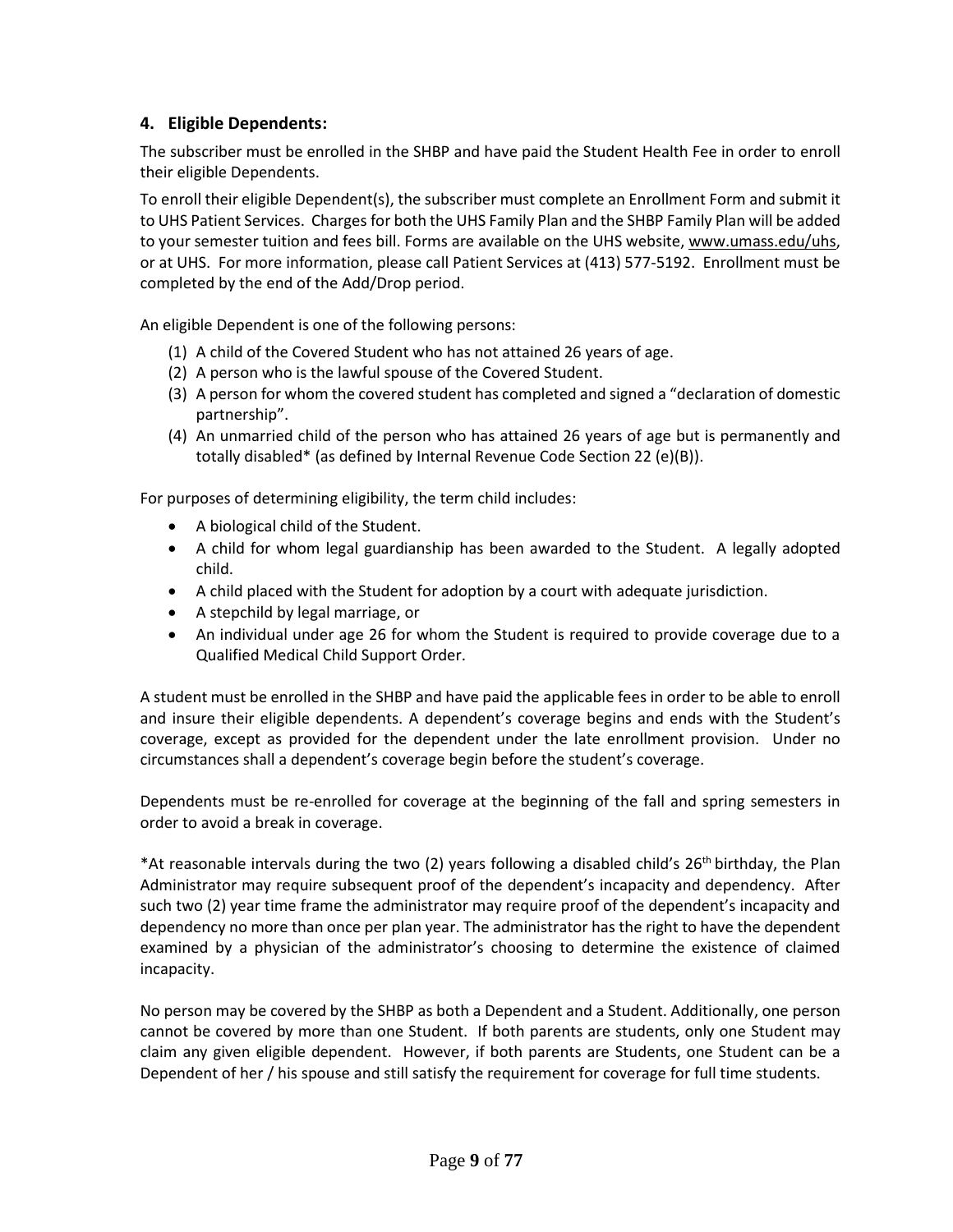#### **5. Newborn Infant Coverage:**

A newborn child of any Covered Student is automatically covered at birth for thirty-one (31) days for Accident, Sickness, and congenital defects. The Covered Person may continue coverage for the newborn beyond the thirty-one (31) days upon application and payment of Family Plan premium within the thirty-one (31) day period from the date of birth.

#### **6. Adopted Child Provision:**

An adopted child will be covered for Accident, Sickness, and congenital defects for thirty-one (31) days from the date of filing a petition to adopt if the child has been residing in the home of the Covered Student as a foster child, or in all other cases, immediately from the date of placement of the child for purposes of adoption in the home of a Covered Student. To continue coverage for an adopted child, the Covered Student must enroll the child within thirty-one (31) days of placement of such child along with signed court documents and pay any additional premium necessary starting with the date of placement.

The child's eligibility for coverage ceases upon the termination of the child's placement for adoption with the subscriber. Unless a legal obligation to maintain coverage, such as a Qualified Medical Child Support Order exists, the child's coverage shall cease after the last day of the month the placement is terminated.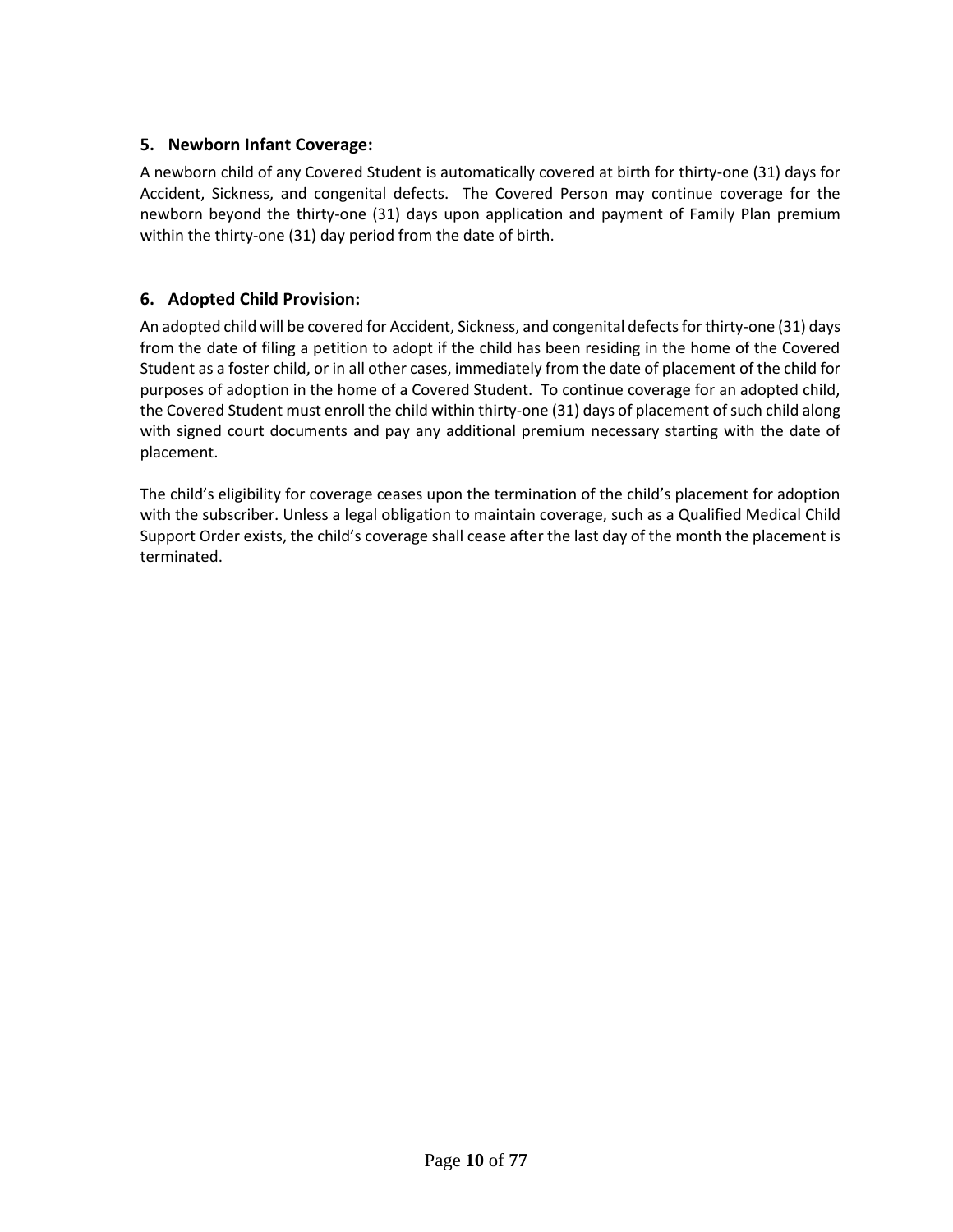## **SCHEDULE OF BENEFITS** SECTION IV

| University of Massachusetts - Amherst<br>2020-2021 Schedule of Medical Benefit                                                                                                                                                                                                                                                                                                                        |                                                |                                                  |  |
|-------------------------------------------------------------------------------------------------------------------------------------------------------------------------------------------------------------------------------------------------------------------------------------------------------------------------------------------------------------------------------------------------------|------------------------------------------------|--------------------------------------------------|--|
| <b>BENEFITS</b>                                                                                                                                                                                                                                                                                                                                                                                       | <b>In-Network</b>                              | <b>Out-of-Network</b>                            |  |
| <b>Plan Year Maximum Benefit</b>                                                                                                                                                                                                                                                                                                                                                                      |                                                | Unlimited Maximum Benefit                        |  |
| <b>Plan Year Deductible</b>                                                                                                                                                                                                                                                                                                                                                                           | \$200 per Individual<br>\$600 per Family       |                                                  |  |
| <b>Out-of-Pocket Maximum</b>                                                                                                                                                                                                                                                                                                                                                                          | \$1,500 per Individual<br>\$4,500 per Family   |                                                  |  |
| Wellness/Preventive and Immunizations Expenses.<br>(See page 13 for details)                                                                                                                                                                                                                                                                                                                          | 100% of PA<br>(deductible does not apply)      | 80% of R&C                                       |  |
| <b>UHS Services</b><br>Please note: MOST services at UHS are provided at<br>no additional cost. Students will be responsible for<br>RX co-pays at UHS                                                                                                                                                                                                                                                 | Covered at 100%<br>(deductible does not apply) |                                                  |  |
| <b>INPATIENT HOSPITALIZATION BENEFITS</b>                                                                                                                                                                                                                                                                                                                                                             | <b>In-Network</b>                              | <b>Out-of-Network</b>                            |  |
| Hospital Room and Board Expense. Services include<br>semi-private room, nursing services and Intensive<br>Care Unit (ICU).                                                                                                                                                                                                                                                                            | 90% of Preferred Allowance<br>(PA)             | 80% of Reasonable and<br>Customary Charges (R&C) |  |
| Miscellaneous Hospital Expense. Services include<br>anesthesia (excluding professional administration<br>fee), operating room, diagnostic x-ray, laboratory<br>tests, Licensed Nurse, prescribed drugs & medicine,<br>dressings, physical therapy, pre-admission testing,<br>and other required non-Room and Board Hospital<br>Expenses.                                                              | 90% of PA                                      | 80% of R&C                                       |  |
| In-Hospital Physician Expenses. Services of a Doctor<br>during hospital confinement. This benefit does not<br>apply when related to surgery.                                                                                                                                                                                                                                                          | 90% of PA                                      | 80% of R&C                                       |  |
| Rehabilitation: limited to a maximum of 45 days per<br>plan year                                                                                                                                                                                                                                                                                                                                      | 90% of PA                                      | 80% of R&C                                       |  |
| Habilitation: No limit for Habilitation services.                                                                                                                                                                                                                                                                                                                                                     | 90% of PA                                      | 80% of R&C                                       |  |
| All inpatient hospital admissions, convalescent facility, skilled nursing facility and all inpatient maternity care after<br>the initial 48/96 hours require pre-certification. If you do not secure pre-certification for non-emergency inpatient<br>admissions, or provide notification for emergency admissions, your Covered Medical Expenses will be subject to a<br>\$200 per admission charge. |                                                |                                                  |  |
| <b>SURGICAL BENEFITS (INPATIENT AND OUTPATIENT)</b>                                                                                                                                                                                                                                                                                                                                                   | <b>In-Network</b>                              | <b>Out-of-Network</b>                            |  |
| Surgical Expense. Expenses incurred for a surgical<br>procedure, necessary pre-operative treatment in<br>connection with such procedure and usual post-<br>operative treatment.                                                                                                                                                                                                                       | 90% of PA                                      | 80% of R&C                                       |  |
| Anesthesia Expense. Charges of anesthesia during a<br>surgical procedure.                                                                                                                                                                                                                                                                                                                             | 90% of PA                                      | 80% of R&C                                       |  |
| Assistant Surgeon Expense. Charges of an assistant<br>surgeon during a surgical procedure.                                                                                                                                                                                                                                                                                                            | 90% of PA                                      | 80% of R&C                                       |  |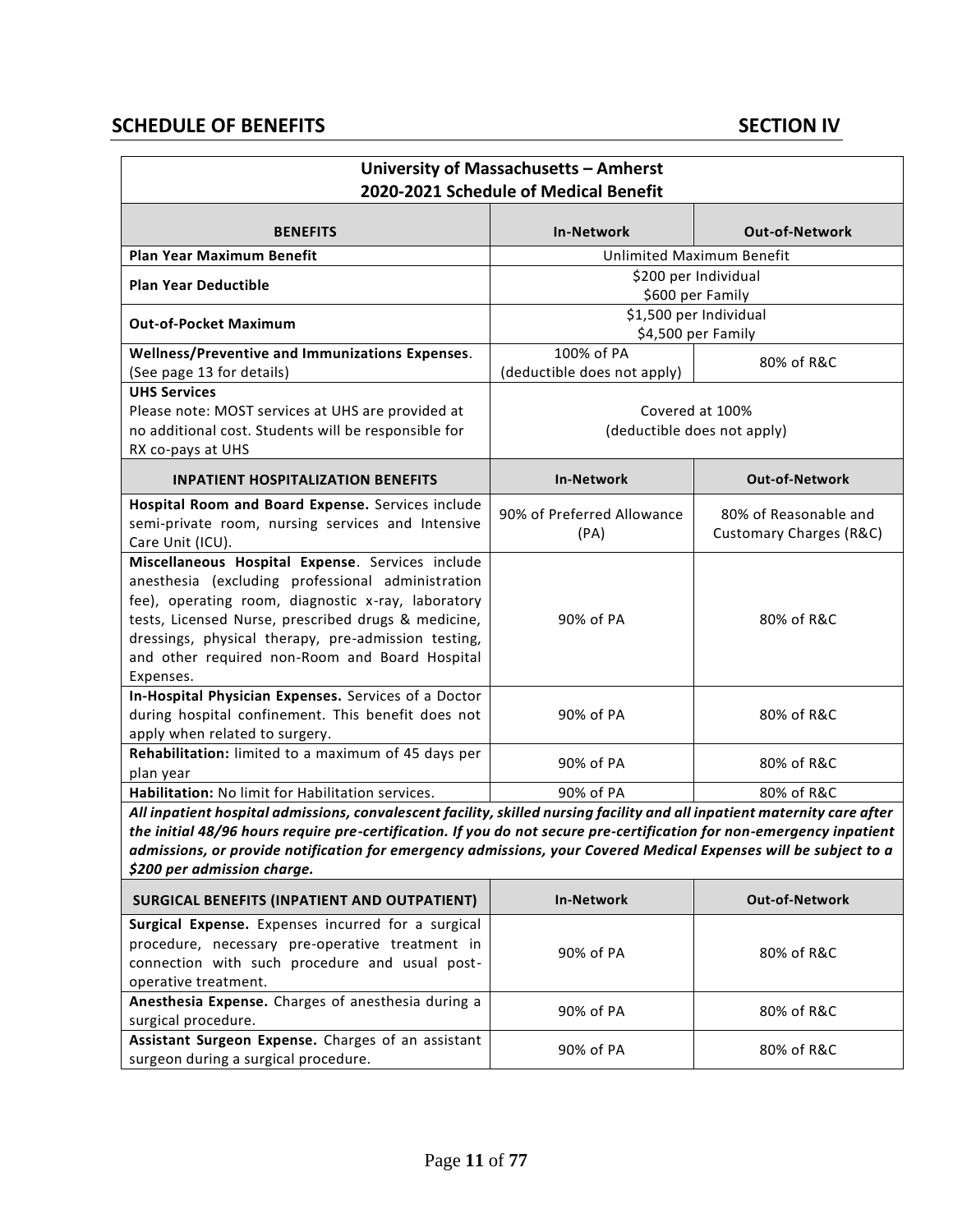| Nurse Anesthetist and Nurse Practitioners. Includes                                                        |                                   |                                  |
|------------------------------------------------------------------------------------------------------------|-----------------------------------|----------------------------------|
| charges for services rendered by a certified registered                                                    | 90% of PA                         | 80% of R&C                       |
| nurse practitioner.                                                                                        |                                   |                                  |
| Ambulatory Surgical Expense. Charges incurred for                                                          |                                   |                                  |
| outpatient surgery performed in a hospital outpatient                                                      |                                   |                                  |
| surgery department or in an ambulatory surgical                                                            | 90% of PA                         | 80% of R&C                       |
| center. Must be incurred on the date of surgery or                                                         |                                   |                                  |
| within 48 hours after surgery.                                                                             |                                   |                                  |
| <b>OUTPATIENT BENEFITS</b>                                                                                 | <b>In-Network</b>                 | <b>Out-of-Network</b>            |
| Covered Medical Expenses include but are not limited to, Physician's office visits, hospital or outpatient |                                   |                                  |
| department or emergency room visits, durable medical equipment, clinical lab or radiological facility.     |                                   |                                  |
| Hospital Outpatient Department or Walk-In Clinic                                                           |                                   |                                  |
| Expense: Incurred by a covered person for diagnostic                                                       |                                   |                                  |
| x-ray and laboratory services, consultants or                                                              | 90% of PA                         | 80% of RC                        |
| specialists, etc. Does not include expenses incurred                                                       |                                   |                                  |
| by the use of an outpatient surgical facility.                                                             |                                   |                                  |
|                                                                                                            |                                   |                                  |
| Emergency Room Expense. Charges for treatment of                                                           | 100% of the PA                    | 100% of the R&C                  |
| an Emergency Medical Condition.                                                                            | after a \$100 co-pay per visit    | After a \$100 co-pay per visit   |
| (Co-pay waived if admitted)                                                                                | (deductible does not apply)       | (deductible does not apply)      |
|                                                                                                            | Office Visit:                     |                                  |
| Therapy Expense. Includes speech therapy,                                                                  | 100% of PA after                  |                                  |
| inhalation therapy, occupational therapy, radiation                                                        | \$20 co-pay per visit             |                                  |
| therapy, chemotherapy, dialysis and respiratory                                                            | Physical Therapist:               | 80% of R&C                       |
| therapy (Outpatient Physical Therapy visits limited to                                                     | 90% of PA                         |                                  |
| a 40-visit max per plan year.)                                                                             | (deductible does not apply)       |                                  |
| Chiropractic Care (20 visits max per plan year-                                                            | 90% of PA                         | 80% of R&C                       |
| combined in and out-of-network).                                                                           |                                   |                                  |
| Ambulance Expense. Charges for a commercial,                                                               |                                   |                                  |
| municipal or air ambulance for transportation to a                                                         |                                   | 100% of Actual or Negotiated fee |
| Hospital or between Hospitals or other medical                                                             |                                   |                                  |
| facilities in a Medical Emergency.                                                                         |                                   |                                  |
| Pre-Admission Testing Expense: Charges incurred                                                            | 90% of PA                         | 80% of R&C                       |
| while outpatient before scheduled surgery.                                                                 |                                   |                                  |
|                                                                                                            | Office Visit:<br>100% of PA after |                                  |
| Rehabilitation / Physical Therapy Expense. Charges                                                         | \$20 co-pay per visit             |                                  |
| provided by a licensed physical therapist (40 visits                                                       | Physical Therapist:               | 80% of R&C                       |
| max per plan year-combined in and out-of-network).                                                         | 90% of PA                         |                                  |
|                                                                                                            | (deductible does not apply)       |                                  |
|                                                                                                            | Office Visit:                     |                                  |
|                                                                                                            | 100% of PA after                  |                                  |
| Habilitation Limitation does not apply to Habilitation                                                     | \$20 co-pay per visit             |                                  |
| services.                                                                                                  | Physical Therapist:               | 80% of R&C                       |
|                                                                                                            | 90% of PA                         |                                  |
|                                                                                                            | (deductible does not apply)       |                                  |
|                                                                                                            | 100% of PA after                  |                                  |
| Physician Office Visits/Primary Care Visits (includes                                                      | \$10 co-pay per visit             | 80% of R&C                       |
| Pediatricians)                                                                                             | (deductible does not apply)       |                                  |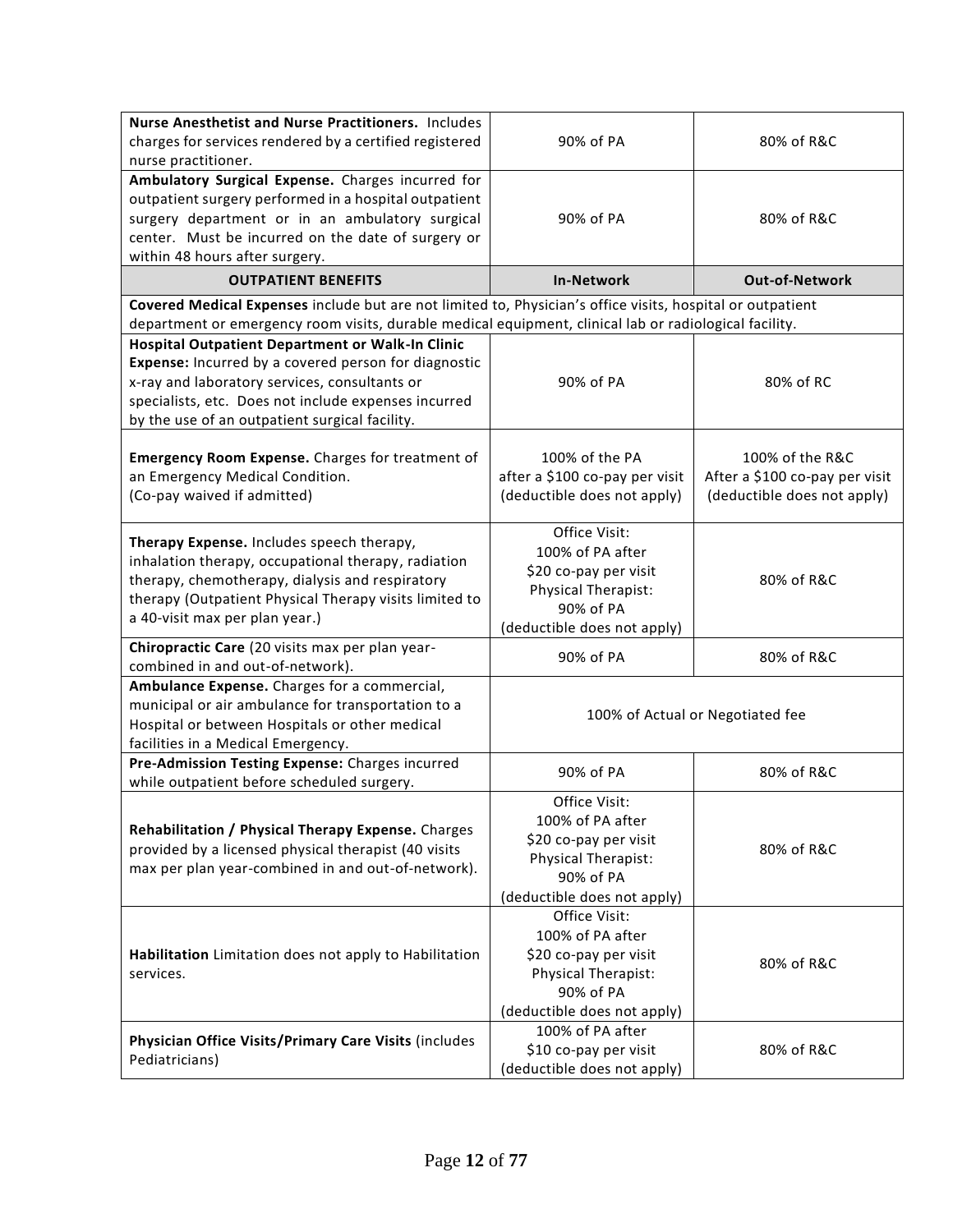|                                                                                                    | 100% of PA after                      |                                         |
|----------------------------------------------------------------------------------------------------|---------------------------------------|-----------------------------------------|
| <b>Consultant or Specialist Visits</b>                                                             | \$20 co-pay per visit                 | 80% of R&C                              |
|                                                                                                    | (deductible does not apply)           |                                         |
| <b>Telemedicine or Telehealth Services</b>                                                         |                                       | Payable the same as any other condition |
| Laboratory and X-ray Expense. Includes diagnostic<br>services, laboratory, and x-ray examinations. | 90% of PA                             | 80% of R&C                              |
| High-Cost Procedures Expense. Services include, but                                                |                                       |                                         |
| are not limited to C.A.T. Scans, MRI, and Laser                                                    | 90% of PA                             | 80% of R&C                              |
| Treatments.                                                                                        |                                       |                                         |
| <b>Durable Medical Equipment Expense</b>                                                           | 90% of PA                             | 80% of R&C                              |
| <b>Dental Injury Expense</b>                                                                       |                                       | 90% of Actual or Negotiated fee         |
| Impacted Wisdom Teeth Expense. For removal of                                                      |                                       | 90% of Actual or Negotiated fee         |
| one or more impacted wisdom teeth.                                                                 |                                       |                                         |
| <b>Pediatric Dental Services</b>                                                                   | <b>Pediatric Preventive Dental</b>    | <b>Pediatric Preventive Dental</b>      |
|                                                                                                    | paid at 100%.                         | paid at 100%.                           |
| *Some Dental Services have age specific restrictions                                               |                                       |                                         |
| or may require Pre-authorization (see benefit                                                      | All other Pediatric Dental            | All other Pediatric Dental              |
| description).                                                                                      | and other dental services             | and other dental services               |
|                                                                                                    | subject to Deductible and             | subject to Deductible and               |
|                                                                                                    | Coinsurance                           | Coinsurance                             |
|                                                                                                    | Amount of 20% up to Out-<br>of-Pocket | Amount of 20% up to Out-of-<br>Pocket   |
|                                                                                                    | Maximum.                              | Maximum.                                |
|                                                                                                    |                                       |                                         |
|                                                                                                    | <b>Pediatric Dental Benefits</b>      | Pediatric Dental Benefits are           |
|                                                                                                    | are Limited to Covered                | Limited to Covered Persons              |
|                                                                                                    | Persons through the end of            | through the end of the                  |
|                                                                                                    | the calendar year in which            | calendar year in which they             |
|                                                                                                    | they turn age 21                      | turn age 21                             |
| <b>Pediatric Vision Services</b>                                                                   | <b>Pediatric Preventive Vision</b>    | <b>Pediatric Preventive Vision</b>      |
| *Some Pediatric Vision Procedures require pre-<br>certification                                    | paid at 100%.                         | paid at 100%                            |
|                                                                                                    | All other Pediatric Vision is         | All other Pediatric Vision is           |
|                                                                                                    | subject to Deductible and             | subject to Deductible and               |
|                                                                                                    | Coinsurance amount of 10%             | Coinsurance amount of 20%               |
|                                                                                                    | up to Out-of-Pocket                   | up to Out-of-Pocket                     |
|                                                                                                    | maximum.                              | maximum.                                |
|                                                                                                    | <b>Pediatric Vision Benefits are</b>  | Pediatric Vision Benefits are           |
|                                                                                                    | Limited to Covered Persons            | Limited to Covered Persons              |
|                                                                                                    | through the End of the                | through the End of the                  |
|                                                                                                    | calendar year in which they           | calendar year in which they             |
|                                                                                                    | turn age 19                           | turn age 19                             |
| Adult Vision Care (age 19 and older)                                                               |                                       |                                         |
| Routine Eye Exam once every 24 months                                                              | 100% of R&C                           | 100% of R&C                             |
| <b>Adult Vision Hardware</b>                                                                       |                                       |                                         |
| 1 pair of prescribed lenses and frames or contact                                                  | 100% of actual cost up to a           | 100% of actual cost up to a             |
| lenses in lieu of lenses and frames per plan year                                                  | maximum of \$400                      | maximum of \$400                        |
| <b>Allergy Testing Expense</b>                                                                     | 90% of PA                             | 80% of R&C                              |
| <b>Qualified Clinical Trial Expense</b>                                                            | Paid the same as any other condition. |                                         |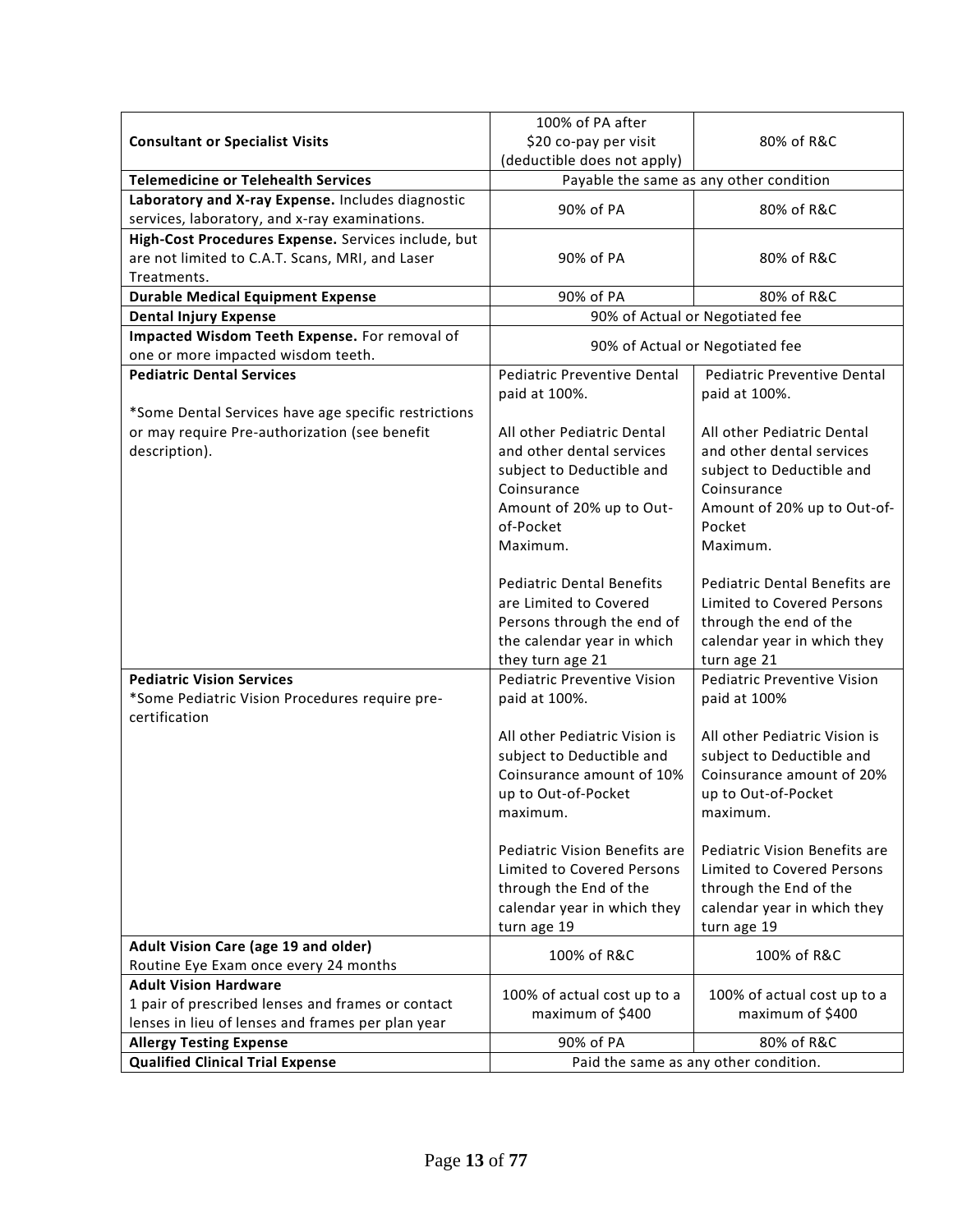| <b>MENTAL HEALTH BENEFITS</b>                                                                                                                                                                                                                                                                                                                                                                                                                                                                                                                                                              | <b>In-Network</b>                                                                                                                                                                                                         | <b>Out-of-Network</b> |
|--------------------------------------------------------------------------------------------------------------------------------------------------------------------------------------------------------------------------------------------------------------------------------------------------------------------------------------------------------------------------------------------------------------------------------------------------------------------------------------------------------------------------------------------------------------------------------------------|---------------------------------------------------------------------------------------------------------------------------------------------------------------------------------------------------------------------------|-----------------------|
| <b>Mental Health Disorder and Substance Abuse</b><br><b>Inpatient Expenses</b>                                                                                                                                                                                                                                                                                                                                                                                                                                                                                                             | 90% of PA                                                                                                                                                                                                                 | 80% of R&C            |
| <b>Mental Health Disorder and Substance Abuse</b><br><b>Outpatient Expenses</b>                                                                                                                                                                                                                                                                                                                                                                                                                                                                                                            | 100% of PA after<br>\$20 co-pay per visit<br>(deductible does not apply)                                                                                                                                                  | 80% of R&C            |
| <b>Autism Spectrum Disorder Expense</b>                                                                                                                                                                                                                                                                                                                                                                                                                                                                                                                                                    | Payable as any other Sickness                                                                                                                                                                                             |                       |
| <b>Diagnostic Testing for Attention Disorders and</b><br>Learning Disabilities Expense: Diagnostic testing for<br>attention deficit disorder or attention deficit<br>hyperactivity disorder.                                                                                                                                                                                                                                                                                                                                                                                               | 90% of PA                                                                                                                                                                                                                 | 80% of R&C            |
| <b>MATERNITY BENEFITS</b>                                                                                                                                                                                                                                                                                                                                                                                                                                                                                                                                                                  | <b>In-Network</b>                                                                                                                                                                                                         | <b>Out-of-Network</b> |
| Maternity Expense / Newborn Nursery Care: Includes<br>inpatient care of the covered person and any newborn<br>child for a minimum of 48 hours after a vaginal delivery<br>and for a minimum of 96 hours after a cesarean delivery.                                                                                                                                                                                                                                                                                                                                                         | 90% of PA                                                                                                                                                                                                                 | 80% of R&C            |
| <b>ADDITIONAL BENEFITS</b>                                                                                                                                                                                                                                                                                                                                                                                                                                                                                                                                                                 | <b>In-Network</b>                                                                                                                                                                                                         | Out-of-Network        |
| Wellness/Preventive and Immunizations Expenses.<br>Includes but is not limited to; Routine Physicals,<br>Preventive Care Visits, Laboratory Services,<br>Immunizations (including titers) & vaccines (including<br>travel vaccines), GYN exams, Pap Tests, mammogram,<br>prostate exam and PSA testing. For more<br>information, please visit:<br>www.healthcare.gov/coverage/preventive-care-<br>benefits                                                                                                                                                                                 | 100% of PA<br>(deductible does not apply)                                                                                                                                                                                 | 80% of R&C            |
| Prescription Drug Benefit. Prescriptions are not<br>subject to the plan year deductible and should be<br>purchased at University Health Services Pharmacy or<br>through a participating pharmacy.<br>Participating Pharmacies can be found on-line at:<br>www.WellfleetRX.com/students/pharmacy-network/<br>(Note: Prescription Drugs considered to be<br>wellness/preventive under the Affordable Care Act<br>(ACA), including prescription contraceptives, are payable<br>with no cost sharing. Co-payment will apply for a Brand<br>drug when there is a Generic equivalent available.) | Plan pays 100% of the Negotiated Rate after<br>\$15 co-pay for a 30-day supply of a generic drug,<br>\$0 co-pay for a 30-day supply of generic contraceptives, or<br>\$30 co-pay for a 30-day supply of a brand name drug |                       |
| Diabetic Testing Supplies & Outpatient Diabetic Self-<br><b>Management Education Program</b>                                                                                                                                                                                                                                                                                                                                                                                                                                                                                               | Payable as any other Sickness                                                                                                                                                                                             |                       |
| <b>Hypodermic Needles: For medically necessary</b><br>hypodermic needles and syringes.                                                                                                                                                                                                                                                                                                                                                                                                                                                                                                     | Payable as any other Covered Medical Expense                                                                                                                                                                              |                       |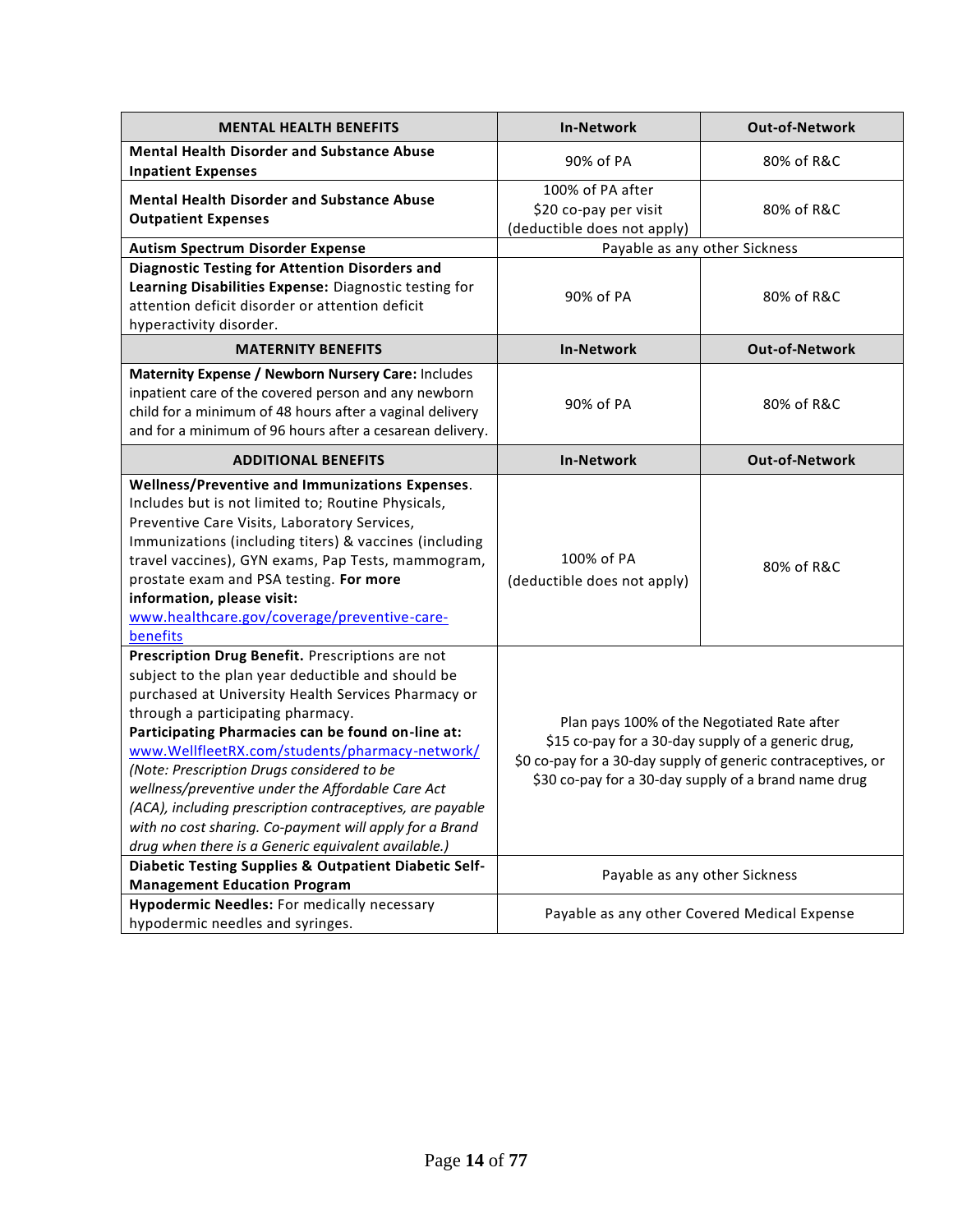| <b>ADDITIONAL BENEFITS</b>                                  | <b>In-Network</b>                                  | Out-of-Network |
|-------------------------------------------------------------|----------------------------------------------------|----------------|
| <b>Special Medical Formulas Expense</b>                     | 90% of PA                                          | 80% of R&C     |
| <b>Non-Prescription Enteral Formula Expense</b>             | 90% of PA                                          | 80% of R&C     |
| <b>Elective Abortion Expense</b>                            | 90% of PA                                          | 80% of R&C     |
| <b>Elective Surgical Second Opinion Expense</b>             | 90% of PA                                          | 80% of R&C     |
| Acupuncture Expense (limited to 20 visits per plan Year)    | 90% of PA                                          | 80% of R&C     |
| Acupuncture in Lieu of Anesthesia Expense                   | 90% of PA                                          | 80% of R&C     |
| Dermatological Expense: Including charges for diagnosis     |                                                    |                |
| and treatment of skin disorders, excluding laboratory       | Payable as any other Covered Medical Expense.      |                |
| fees. Related laboratory fees are covered under the         |                                                    |                |
| outpatient expense benefit.                                 |                                                    |                |
| Podiatric Expense: Including charges provided on an         |                                                    |                |
| outpatient basis following an injury.                       | Payable as any other Covered Medical Expense       |                |
| <b>Home Health Care Expense</b>                             | 90% of PA                                          | 80% of R&C     |
| <b>Hospice Care Expense</b>                                 | 90% of PA                                          | 80% of R&C     |
| Transfusion or Dialysis of Blood Expense: Including the     |                                                    |                |
| cost of whole blood, blood components and the               | Payable as any other Covered Medical Expense.      |                |
| administration thereof.                                     |                                                    |                |
| <b>Licensed Nurse Expense</b>                               | 90% of PA                                          | 80% of R&C     |
| <b>Skilled Nursing Facility Expense</b>                     | 90% of PA                                          | 80% of R&C     |
| <b>Rehabilitation Facility Expense</b>                      | 90% of PA                                          | 80% of R&C     |
| <b>Bone Marrow Transplants for Breast Cancer</b>            | Payable as any other Sickness                      |                |
| <b>Cardiac Rehabilitation Expense</b>                       | 90% of PA                                          | 80% of R&C     |
| Speech, Hearing and Language Disorders Expense              | Payable as any other Sickness                      |                |
| <b>Pediatric Preventive Care Expense</b>                    | 100% of PA                                         |                |
|                                                             | (deductible does not apply)                        | 80% of R&C     |
| <b>Early Intervention Services Expense</b>                  | 100% of PA                                         | 100% of R&C    |
|                                                             | Payable on the same basis as any pregnancy-related |                |
| <b>Infertility Expense</b>                                  | procedure                                          |                |
| <b>Outpatient Contraceptive Drugs, Devices and Services</b> | 100% of PA                                         | 80% of R&C     |
| <b>Expense</b>                                              |                                                    |                |
| <b>Hormone Replacement Therapy</b>                          | Payable as any other Covered Medical Expense.      |                |
| Prosthetic Device Expense: Including charges for artificial |                                                    |                |
| limbs, eyes or other non-dental prosthetic devices as a     | 90% of PA                                          | 80% of R&C     |
| result of an accident or sickness.                          |                                                    |                |
| <b>Scalp Hair Prostheses</b>                                | 90% of PA                                          | 80% of R&C     |
| Hearing Screening for Newborns: Performed before the        | 100% of PA (deductible                             |                |
| newborn infant is discharged from the hospital or           | does not apply)                                    | 80% of R&C     |
| birthing center.                                            |                                                    |                |
| <b>Transplants Expense</b>                                  | Payable as any other Sickness                      |                |
| <b>Christian Science Healing Practices</b>                  | 90% of PA                                          | 80% of R&C     |
| <b>Urgent Care Expense</b>                                  | 90% of PA                                          | 80% of R&C     |
| <b>Antigen Testing Expense</b>                              | Payable as any other Sickness                      |                |
| <b>Morbid Obesity &amp; Bariatric Surgery Benefit</b>       | Payable as any other Sickness                      |                |
| <b>Medical Evacuation and Repatriation</b>                  | 100% of Actual Charges                             |                |
| <b>Family Travel Benefit</b>                                | 100% up to \$2,500                                 |                |
| Sport Accident Expense - incurred as the result of the      |                                                    |                |
| play or practice of Intercollegiate Sports                  | 100% of PA                                         | 100% of R&C    |
| Up to \$2,500 per Accident. (Deductible does not apply)     |                                                    |                |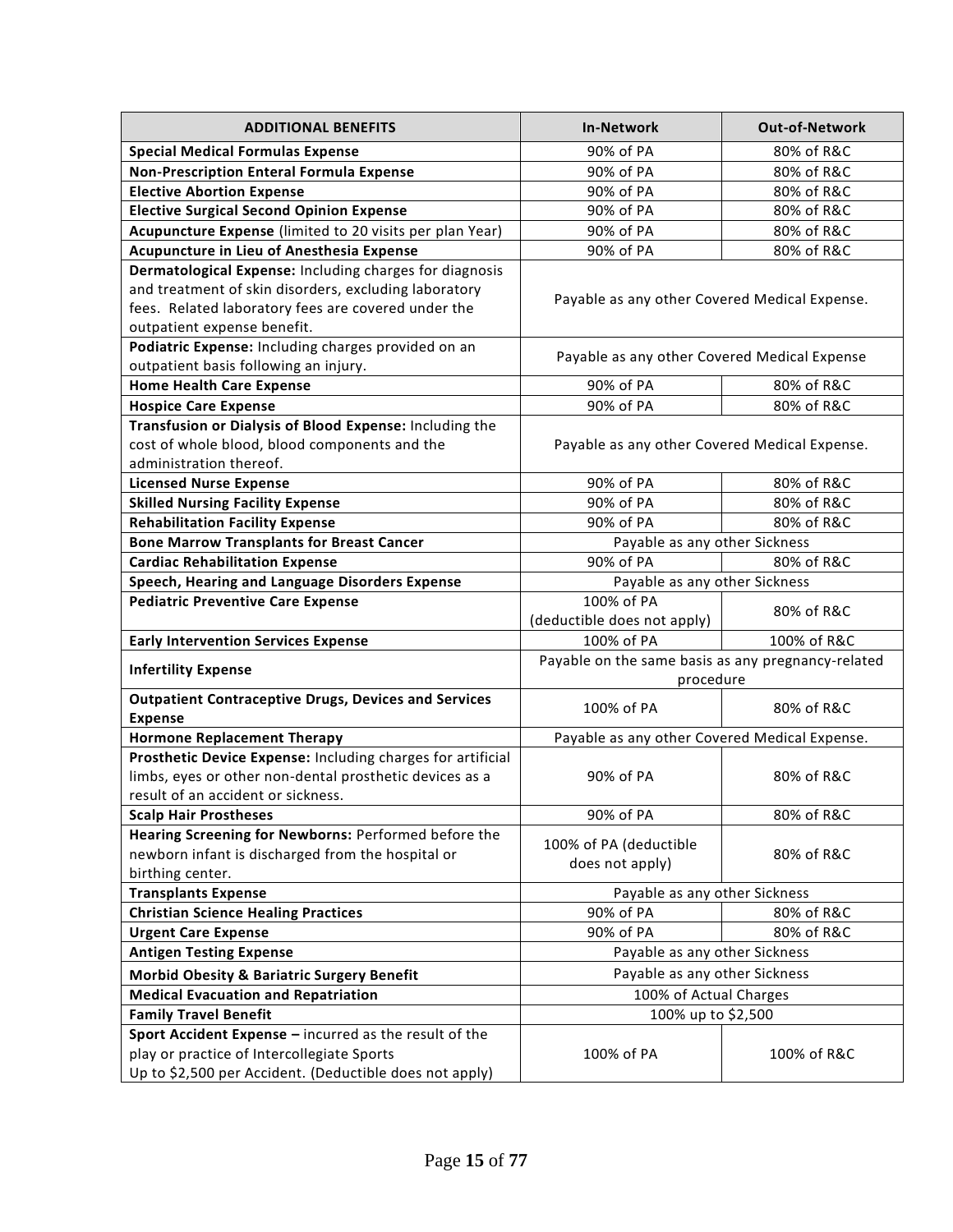#### **A. Inpatient Hospitalization Benefits**

#### **a. Hospital Room and Board**

- Charges made by a Hospital for room and board in a semiprivate room, Intensive Care Unit, cardiac care unit, or burn care unit, but excluding charges for a private room (unless Medically Necessary) which are in excess of the Hospital's semiprivate room rate.

#### **b. Miscellaneous Hospital Expense**

- Charges made by a Hospital for necessary medical supplies and services, including X-rays, laboratory, and anesthetics and the administration thereof; and
- Charges made by a Hospital for drugs and medicines obtained through written prescription by a Physician.

#### **c. In-Hospital Physician Expenses**

- Charges for the non-surgical services of the attending Physician, or a consulting Physician.

#### **d. Inpatient Rehabilitative/Habilitation Covered Services**

#### - **Rehabilitative Services**

Healthcare Services primarily for the purpose of therapeutic or rehabilitative treatment of the Participant (such as physical, occupational, speech, or oxygen therapy, etc.) are Covered Services.

• Limited to a maximum of forty-five (45) inpatient days per plan year.

#### - **Habilitative Services**

Healthcare Services primarily for the purpose of therapeutic or habilitative treatment of the Participant for Conditions which have limited the normal age-appropriate motor, sensory or communications development of the Participant are Covered Services if through the Habilitative Services, functional improvement and measurable progress is made toward achieving functional goals within a predictable period of time to reach the Participant's maximum potential development.

**NOTE:** All inpatient hospital admissions, convalescent facility, skilled nursing facility, and all inpatient maternity care after the initial 48/96 hours require pre-certification. If you do not secure pre-certification for non-emergency inpatient admissions, or provide notification for emergency admissions, your Covered Medical Expenses will be subject to a \$200 per admission charge.

#### **B. Surgical Benefits (Inpatient and Outpatient)**

#### **a. Surgical**

- Expenses incurred for a surgical procedure, necessary pre-operative treatment in connection with such procedure and usual post-operative treatment.

**NOTE**: Necessary surgical procedures incidental to providing a wellness benefit required by the SHBP's voluntarily compliance with HHS guidelines will be covered at the same rate as any other Wellness expense. Surgical procedures not required under HHS regulations, such as vasectomies, will be paid as any other Covered Medical Expense.

#### **b. Anesthesia**

- Charges for Anesthesia during a surgical procedure.

#### **c. Assistant Surgeon**

The SHBP will pay for a surgical assistant when the nature of the procedure is such that the services of an assistant, who is a Physician, are Medically Necessary.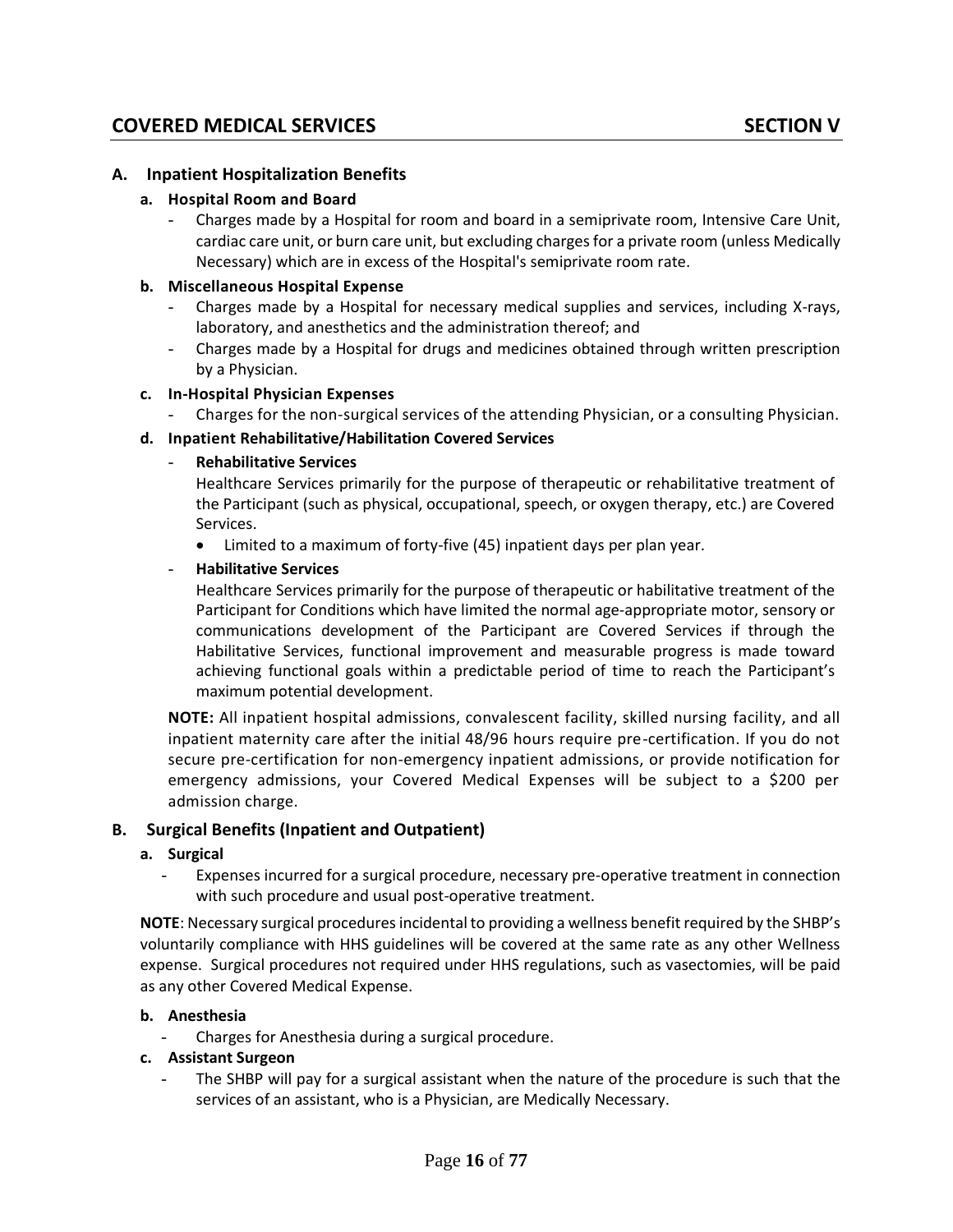#### **d. Nurse Anesthetist and Nurse Practitioners**

Charges by a Physician including a Certified Registered Nurse Anesthetist or Nurse Practitioner for the administration of anesthesia incurred for a surgical operation.

#### **e. Ambulatory Surgical**

- Charges incurred for outpatient surgery performed at a Physician's office, Ambulatory Surgical Center, the outpatient department of a Hospital, Birthing Center or Freestanding Health Clinic.
- Charges must be incurred on the date of surgery or within 48 hours after surgery.

#### **f. Mastectomy**

When services relating to a mastectomy are medically necessary, coverage will include:

- Treatment of the physical complication of the mastectomy, including lymphedema.
- All stages of reconstruction of the breast on which the mastectomy was or is to be performed.
- Prosthesis; and
- Surgery and reconstruction of the other breasts to produce a symmetrical appearance.

#### **C. Outpatient Benefits**

**Covered Medical Expenses** include but are not limited to, Physician's Office Visits, Hospital or Outpatient Department or Emergency Room Visits, Durable Medical Equipment, Clinical Lab or Radiological Facility.

#### **a. Hospital Outpatient Department or Walk-in Clinic**

- Outpatient department charges.
- Benefits do not include expenses incurred for the use of an outpatient surgical facility.

#### **b. Emergency Room**

Charges incurred for Medically Necessary care at an emergency treatment center, walk in medical clinic or ambulatory clinic (including clinics located at a Hospital).

#### **c. Therapy**

- Charges for *Inpatient* respiratory, physical, occupational, inhalation, speech, and cardiac rehabilitation therapy.
- Charges for Outpatient inhalation/respiratory, occupational, speech, cardiac rehabilitation, radiation, chemotherapy, hemodialysis, and physical therapy:
	- Charges incurred for **inhalation/respiratory therapy** under the direct supervision of a Provider/Practitioner in a home setting or a facility or institution whose primary purpose is to provide medical care for an Illness or Injury, or at a freestanding duly licensed outpatient therapy facility.
	- Charges incurred for the treatment and services rendered by a registered **occupational therapist** to restore physical function and provided under the direct Supervision of a physician in a home setting or a facility or institution whose primary purpose is to provide medical care for an Illness or Injury, or at a freestanding duly licensed outpatient therapy facility.
	- Charges incurred for the services of a legally qualified **speech therapist** under the direct supervision of a physician for restorative or rehabilitative speech therapy for speech loss or impairment, other than a functional nervous disorder, or due to surgery performed on account of an Illness or Injury. If speech loss is due to a congenital anomaly, surgery to correct the anomaly must have been performed prior to therapy.
	- Charges incurred for **cardiac rehabilitation** program in connection with documented cardiovascular disease. See Cardiac Rehabilitation Expense.
	- Charges for **radiation**, **chemotherapy**, or **hemodialysis** (renal therapy).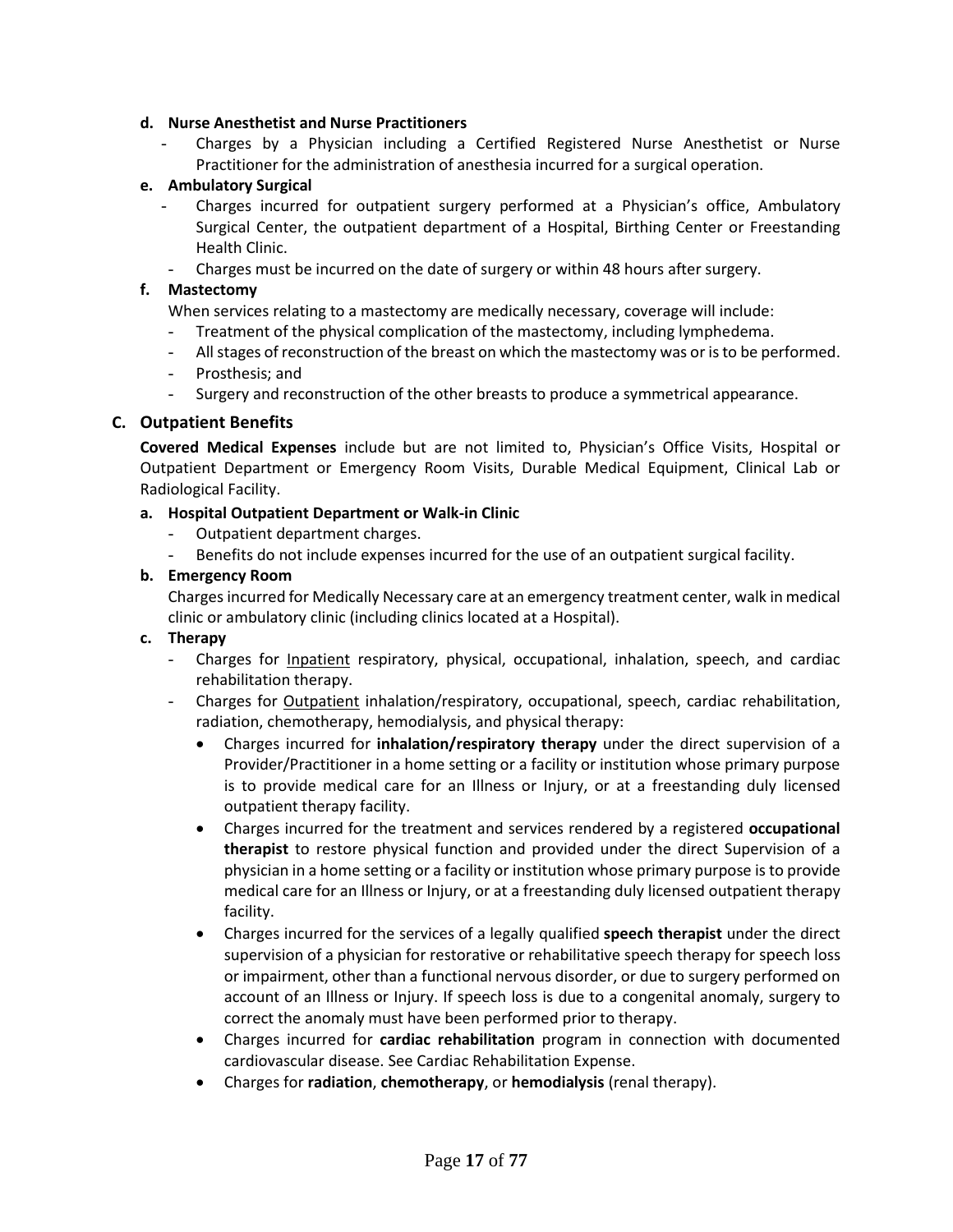• Charges incurred for the treatment or services rendered by a **physical therapist** under direct supervision of a Physician in a home setting or a facility or institution whose primary purpose is to provide medical care for an Illness or Injury, or at a freestanding duly licensed outpatient therapy facility up to a maximum of Limited to a maximum of forty (40) visits per plan year.

#### **d. Chiropractic Care**

Charges made by a licensed chiropractor if such care is related to neuromusculoskeletal conditions and conditions arising from: the lack of normal nerve, muscle and /or joint function, up to a maximum of 20 visits per person, per Plan Year.

#### **e. Ambulance Services**

Charges incurred for a professional ambulance for transportation:

- **1.** For inpatient care to the nearest Hospital with appropriate facilities or, under similar restrictions, from one Hospital to another.
- **2.** For outpatient care to the nearest Hospital with appropriate facilities when such care is related to a Medical Emergency or an accident.
- **3.** From the nearest Hospital to the Participant's home, nursing home, or skilled nursing facility in the same locale.

#### **f. Pre-Admission Testing**

Charges made for preadmission tests on an outpatient basis for a scheduled Hospital admission or surgery provided:

- The tests are done within seven (7) days of the planned admission, or surgery; and
- The tests are accepted by the Hospital in place of the same post-admission tests.

#### **g. Outpatient Rehabilitative/Habilitation Covered Services**

#### - **Rehabilitative Services**

Healthcare Services primarily for the purpose of therapeutic or rehabilitative treatment of the Participant (such as physical, occupational, speech, or oxygen therapy, etc.) are Covered Services.

• Limited to a maximum of forty (40) visits plan year.

#### - **Habilitative Services**

Healthcare Services primarily for the purpose of therapeutic or habilitative treatment of the Participant for Conditions which have limited the normal age-appropriate motor, sensory or communications development of the Participant are Covered Services if through the Habilitative Services, functional improvement and measurable progress is made toward achieving functional goals within a predictable period of time to reach the Participant's maximum potential development.

#### **h. Physician Office Visits**

Charges made by legally licensed Physician for medical care and/or treatment including office visits, hospital outpatient visits/exams, and clinic care.

Coverage is also provided on a nondiscriminatory basis for covered services when delivered or arranged by a participating nurse practitioner with no annual service limitation that is less than other preferred care providers. If the services are in connection with surgery and the physician is the surgeon who performed the surgery, no benefits will be payable under this provision.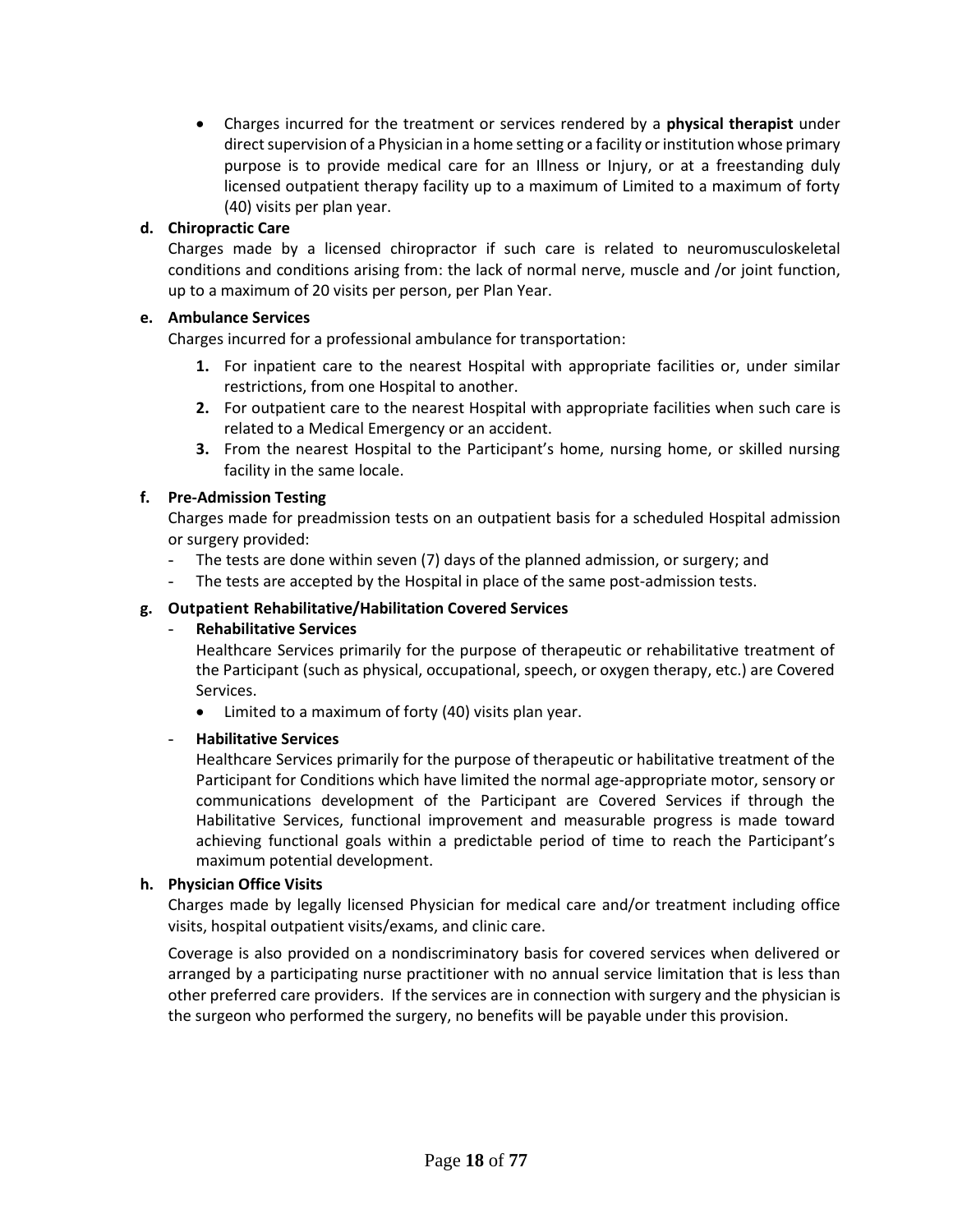#### **i. Laboratory and x-ray**

Charges incurred for X-rays, microscopic tests, laboratory tests, electrocardiograms, electroencephalograms, pneumoencephalograms, basal metabolism tests, or similar wellestablished diagnostic tests generally approved and performed by Physicians throughout the United States.

#### **j. High-Cost Procedures Expense**

Charges incurred for diagnostic imaging and general imaging, including but not limited to, ultrasounds, MRI/MRA, CT/CAT, PET, and nuclear medicine.

#### **k. Durable Medical Equipment**

Coverage will be provided for no more than one (1) item of equipment for the same or similar purpose, the accessories needed to operate it, and/or the repair, maintenance, replacement, and adjustment of said equipment, that is:

- Made to withstand prolonged use,
- Made for and mainly used in the treatment of a disease or injury,
- Suited for use in the home,
- Not normally of use to person who do not have said disease or injury,
- Not for use in altering air quality or temperature,
- Not merely for convenience or independence such as phone alerting systems, massage devices, over bed tables, communication aids, or other such item,
- Not for exercise or training.

#### **l. Dental Injury**

Coverage includes dental work, surgery, and orthodontic treatment needed to remove, repair, replace, restore, and/or reposition sound natural teeth that are damaged, lost, or removed and other body tissues of the mouth fractured or cut due to a covered injury, provided:

- The tooth is free from decay, in good repair, and firmly attached to the jawbone at the time of the injury.
- The injury is from damage other than eating or chewing.
- The accident causing the covered injury must occur while the Covered Person is covered under this plan.
- Treatment is initiated/completed within one (1) calendar year of the accident.

Covered benefits include:

- The first denture or fixed bridgework to replace lost teeth,
- The first crown needed to repair each damaged tooth,
- An in-mouth appliance used in the first course of orthodontic treatment after the injury,
- Surgery needed to: treat a fracture, dislocation or wound; alter the jaw, jaw joints, or bite relationships by a cutting procedure when appliance therapy alone cannot result in functional improvement.

#### **m. Impacted Wisdom Teeth Expense**

Removal of one or more impacted wisdom teeth.

#### **n. Pediatric Dental Services**

The following Pediatric Dental Services are Covered Services for Covered Persons through the end of the calendar year in which they turn age twenty-one (21):

#### **PREVENTIVE AND DIAGNOSTIC SERVICES**

Diagnostic and Treatment Services:

D0120 Periodic oral evaluation- Limited to 1 every 6 months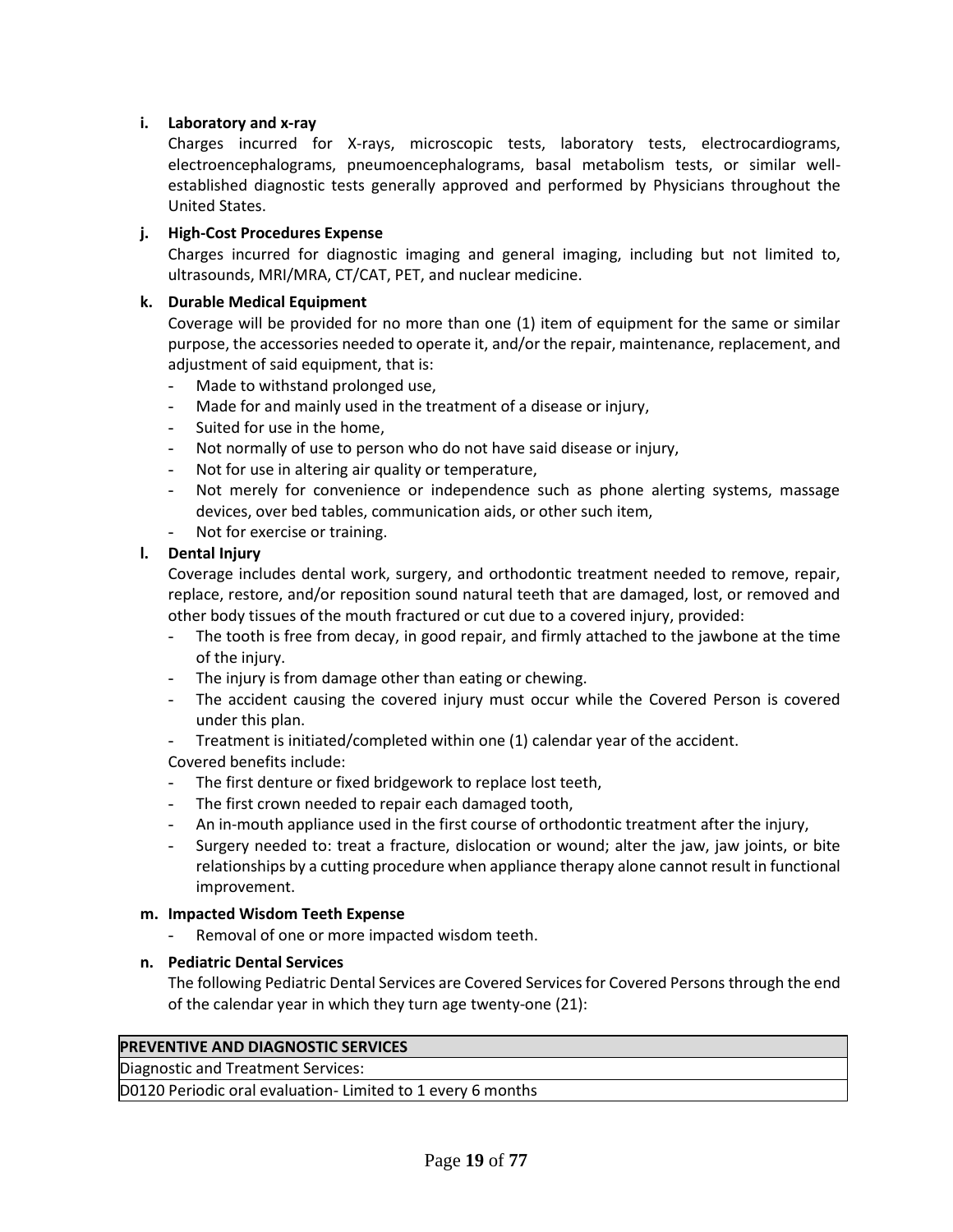D0140 Limited oral evaluation- problem focused- Limited to 1 every 6 months

D0150 Comprehensive oral evaluation- Limited to 1 every 6 months

D0180 Comprehensive periodontal evaluation- Limited to 1 every 6 months

D0210 Intraoral-complete series (including bitewings) 1 every 60 (sixty) months film

D0220 Intraoral- periapical first

D0230 Intraoral- periapical - each additional film

D0240 Intraoral- occlusal film

D0270 Bitewing- single film Adult -1 set every calendar year/Children -1 set every 6 months

D0272 Bitewings -two films -Adult -1 set every calendar year/Children -1 set every 6 months

D0274 Bitewings - four films Adult -1 set every calendar year/ Children -1 set every 6 months

D0277 Vertical bitewings-7 to 8 films-Adult-1 set every calendar year/Children -1 set every 6 months

D0330 Panoramic film-1 film every 60 (sixty) months

D0340 Cephalometric x-ray

D0350 Oral/ Facial Photographic Images

D0470 Diagnostic Models

Preventative Services:

D1110 Prophylaxis-Adult- Limited to 1 every 6 months

D1120 Prophylaxis-Child- Limited to 1 every 6 months

D1203 Topical application of fluoride (excluding prophylaxis)-child-Limited to 2 every 12 months

D1204 Topical application of fluoride (excluding prophylaxis)-Age 15 to 22- 2 every 12 months

D1206 Topical fluoride varnish- Over age 22- 1 in 12 months; Less than age 22- 2 in 12 months

D1351 Sealant- per tooth- unrestored permanent molars - Less than age 19. 1 sealant per tooth every 36 months

D1352 Preventative resin restorations in a moderate to high caries risk patient- permanent tooth- 1 sealant per tooth every 36 months

D1510 Space maintainer-fixed -unilateral-Limited to children under age 19

D1515 Space maintainer-fixed- bilateral-Limited to children under age 19

D1520 Space maintainer-removable-unilateral-Limited to children under age 19

D1525 Space maintainer-removable-bilateral-Limited to children under age 19

D1550 Re-cementation of space maintainer-Limited to children under age 19

Additional Procedures covered as Preventive and Diagnostic:

D9110 Palliative treatment of dental pain- minor procedure

**BASIC RESTORATIVE SERVICES**

**Minor Restorative Services:**

D2140 Amalgam- one surface, primary or permanent

D2150 Amalgam- two surfaces, primary or permanent

D2160 Amalgam- three surfaces, primary or permanent

D2161 Amalgam- four or more surfaces, primary or permanent

D2330 Resin-based composite - one surface, anterior

D2331 Resin-based composite -two surfaces, anterior

D2332 Resin-based composite -three surfaces, anterior

D2335 Resin-based composite- four or more surfaces or involving incisal angle (anterior)

D2910 Re-cement inlay

D2920 Re-cement crown

D2930 Prefabricated stainless steel crown· primary tooth- Under age 15 - Limited to I per tooth in 60 months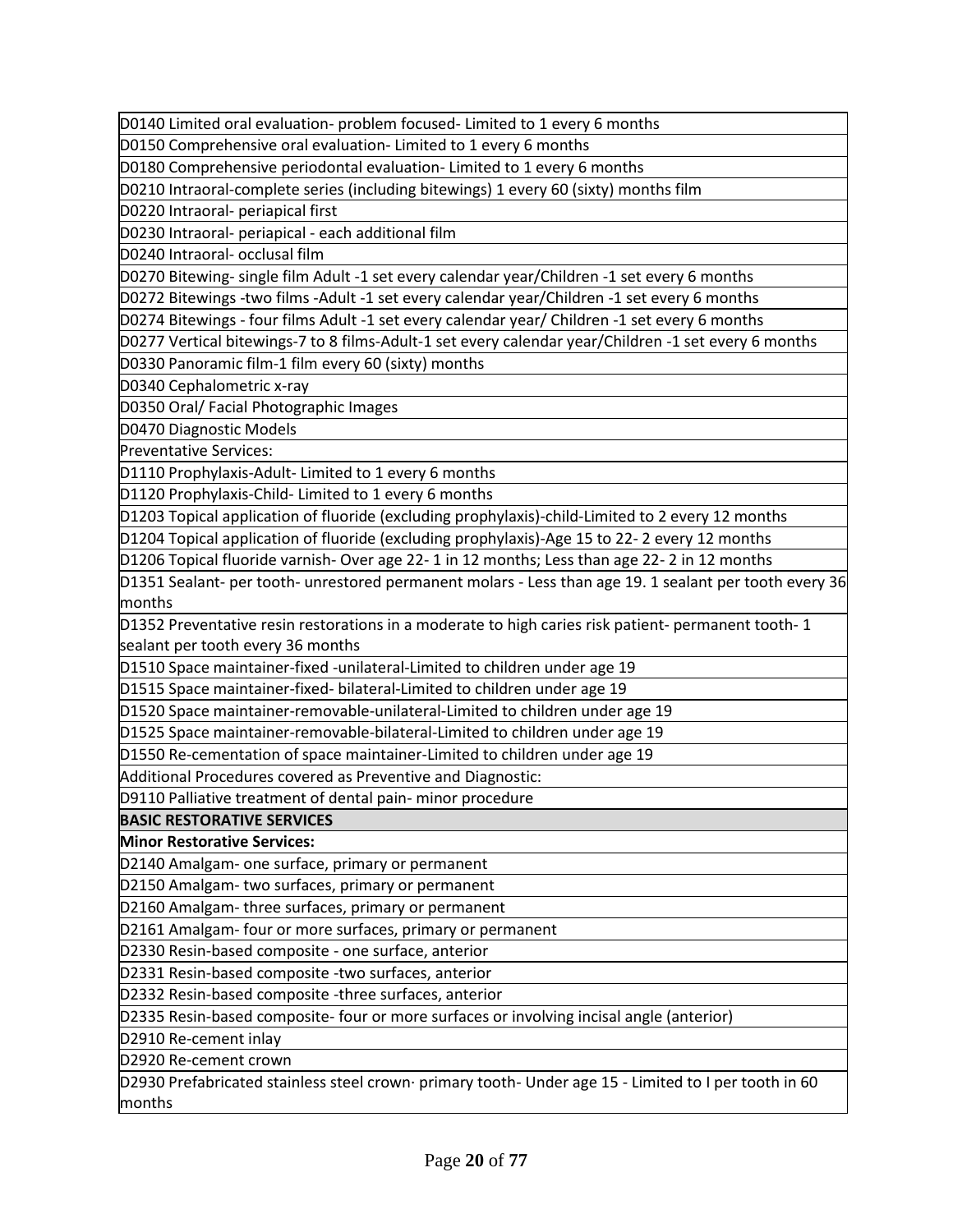D2931 Prefabricated stainless steel crown - permanent tooth - Under age 15 - Limited to I per tooth in 60 months

D2940 Protective Restoration

D2951 Pin retention per tooth, in addition to restoration

#### **Endodontic Services:**

D3220 Therapeutic pulpotomy (excluding final restoration)- If a root canal is within 45 days of the pulpotomy, the pulpotomy is not a covered service since it is considered a part of the root canal procedure and benefits are not payable separately.

D3222 Partial pulpotomy for apexogenesis- permanent tooth with incomplete root development If a root canal is within 45 days of the pulpotomy, the pulpotomy is not a covered service since it is considered a pan of the root canal procedure and benefits are not payable separately.

D3230 Pulpal therapy (resorbable filling)- anterior, primary tooth (excluding final restoration) • Limited to primary incisor teeth for members up to age 6 and for primary molars and cuspids up to age 11 and is limited to once per tooth per lifetime.

D3240 Pulpal therapy (resorbable filling)- posterior, primary tooth excluding final restoration).

Incomplete endodontic treatment when you discontinue treatment. -Limited to primary incisor teeth for members up to age 6 and for primary molars and cuspids up to age 11 and is limited to once per tooth per lifetime.

#### **Periodontal Services:**

D4341 Periodontal scaling and root planning-four or more teeth per quadrant- Limited to 1 every 24 months

D4342 Periodontal scaling and root planning-one to three teeth, per quadrant- Limited to 1 every 24 months

D4910 Periodontal maintenance- 4 in 12 months combined with adult prophylaxis after the completion of active periodontal therapy.

**Prosthodontic Services:**

D5410 Adjust complete denture-maxillary

D5411 Adjust complete denture-mandibular

D5421 Adjust partial denture-maxillary

D5422 Adjust partial denture-mandibular

D5510 Repair broken complete denture base

D5520 Replace missing or broken teeth complete denture (each tooth)

D5610 Repair resin denture base

D5620 Repair cast framework

D5630 Repair or replace broken clasp

D5640 Replace broken teeth- per tooth

D5650 Add tooth to existing partial denture

D5660 Add clasp to existing partial denture

D5710 Rebase complete maxillary denture- Limited to 1 in a 36-month period, 6 months after the initial installation

D5720 Rebase maxillary partial denture- Limited to 1 in a 36-month period, 6 months after the initial installation

D5721 Rebase mandibular partial denture- Limited to 1 in a 36-month period, 6 months after the initial installation

D5730 Reline complete maxillary denture -Limited to 1 in a 36-month Period, 6 months after the initial installation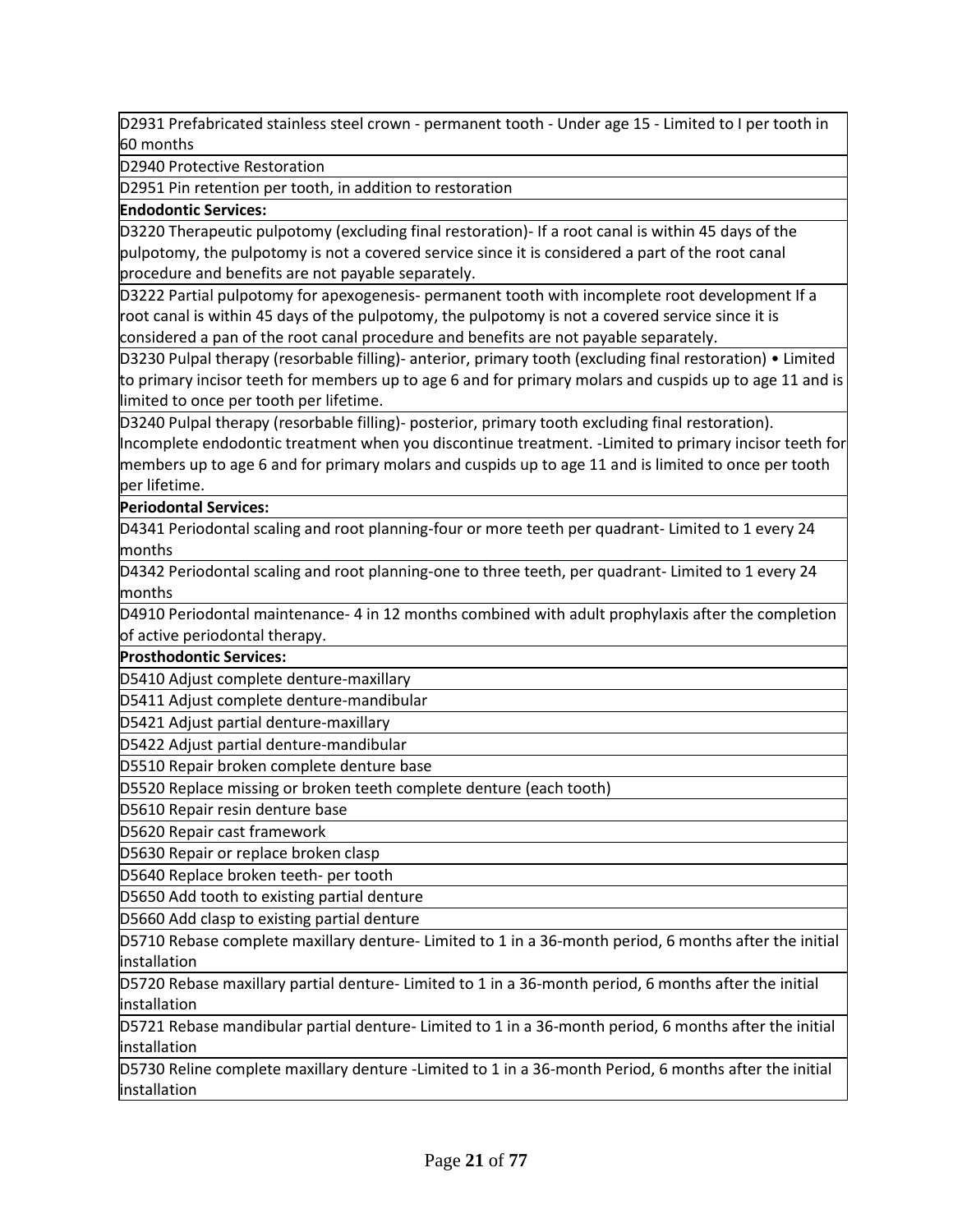D5731 Reline complete mandibular denture -Limited to l in a 36-month period, 6 months after the initial installation

D5740 Reline maxillary partial denture- Limited to 1 in a 36-month period, 6 months after the initial installation

D5741 Reline mandibular partial denture- Limited to 1 in a 36-month period, 6 months after the initial installation

D5750 Reline complete maxillary denture (laboratory) -Limited to 1 in a 36-month period, 6 months after the initial installation

D5751 Reline complete mandibular denture (laboratory)- Limited to 1 in a 36-month period, 6 months after the initial installation

D5760 Reline maxillary partial denture (laboratory)·Limited to 1 in a 36-month period, 6 months after the initial installation

D5761 Reline mandibular partial denture (laboratory) Rebase/Reline- Limited to 1 in a 36-month period, 6 months after the initial installation

D5850 Tissue conditioning (maxillary)

D5851 Tissue conditioning (mandibular)

D6930 Recement fixed partial denture

D6980 Fixed partial denture repair, by report

**Oral Surgery:**

D7140 Extraction, erupted tooth or exposed root (elevation and/or forceps removal)

D7210 Surgical removal of erupted tooth requiring elevation of mucoperiosteal flap and removal of bone and/or section of tooth

D7220 Removal of impacted tooth - soft tissue

D7230 Removal of impacted tooth- partially bony

D7240 Removal of impacted tooth - completely bony

D7241 Removal of impacted tooth - completely bony with unusual surgical complications

D7250 Surgical removal of residual tooth roots (cutting procedure)

D7251 Coronectomy- intentional partial tooth removal

D7270 Tooth reimplantation and/or stabilization of accidentally evulsed or displaced tooth

D7280 Surgical access of an unerupted tooth

D7310 Alveoloplasty in conjunction with extractions - per quadrant

D7311 Alveoloplasty in conjunction with extractions-one to three teeth or tooth spaces, per quadrant

D7320 Alveoloplasty not in conjunction with extractions- per quadrant

D7321 Alveoloplasty not in conjunction with extractions-one to three teeth or tooth spaces, per quadrant

D7471 Removal of exostosis

D7510 Incision and drainage of abscess intraoral soft tissue

D7910 Suture of recent small wounds up to 5 cm

D7971 Excision of pericoronal gingiva

MAJOR SERVICES

**Major Restorative Services:**

D0160 Detailed and extensive oral evaluation- problem focused, by report

D2510 Inlay- metallic- one surface- An alternate benefit will be provided

D2520 Inlay- metallic- two surfaces -An alternate benefit will be provided

D2530 Inlay- metallic-three surfaces -An alternate benefit will be provided

D2542 Onlay- metallic- two surfaces- Limited to 1 per tooth every 60 months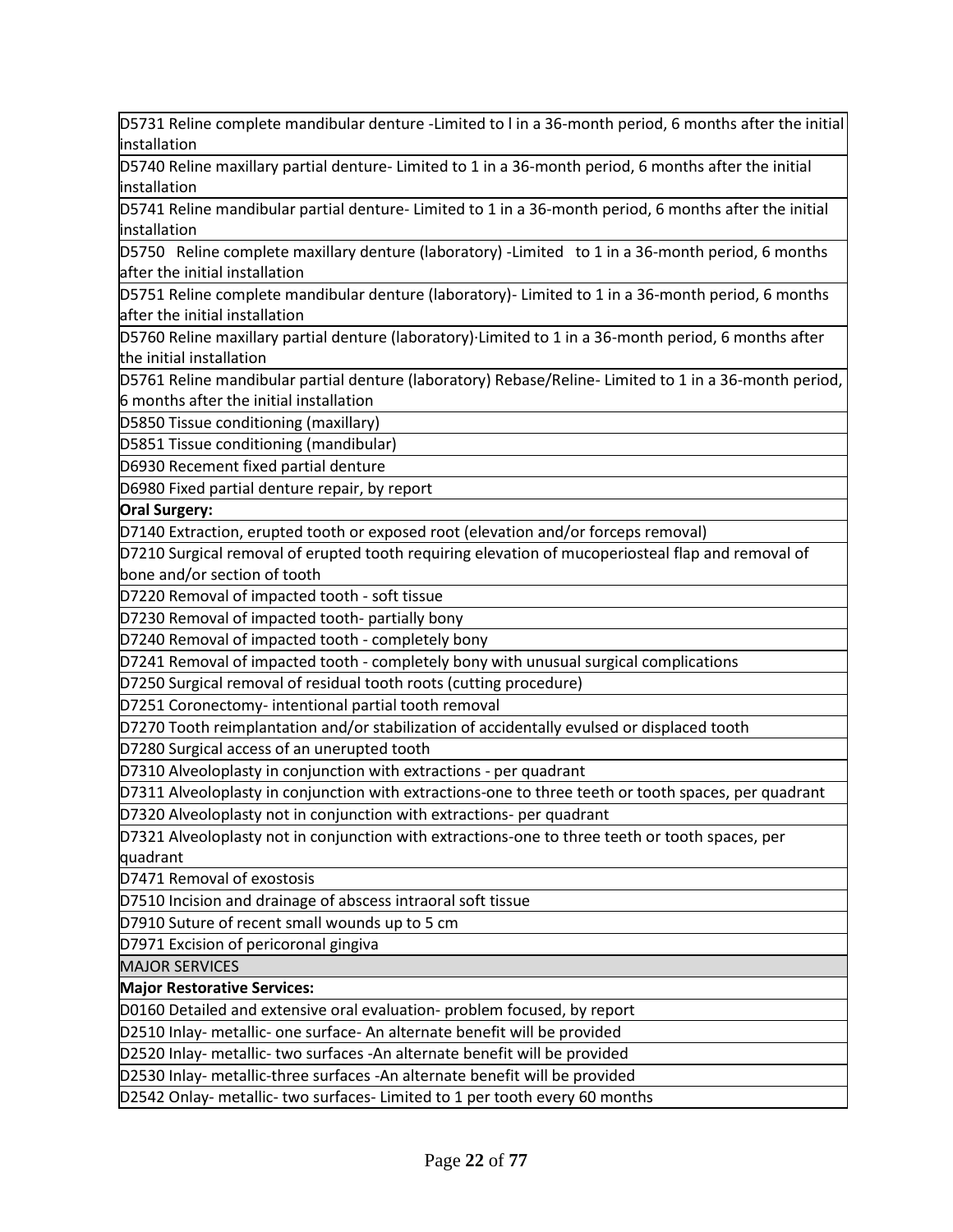D2543 Onlay - metallic- three surfaces- Limited to 1 per tooth every 60 months

D2544 Onlay - metallic- four or more surfaces- Limited to 1 per tooth every 60 months

D2740 Crown- porcelain/ceramic substrate- Limited to 1 per tooth every 60 months

D2750 Crown- porcelain fused to high noble metal- Limited to 1 per tooth every 60 months

D2751 Crown- porcelain fused to predominately base metal-Limited to 1 per tooth every 60 months

D2752 Crown- porcelain fused to noble metal-Limited to 1 per tooth every 60 months

D2780 Crown - 3/4 cast high noble metal- Limited to 1 per tooth every 60 months

D2781 Crown - 3/4 cast predominately base metal- Limited to 1 per tooth every 60 months

D2783 Crown - 3/4 porcelain/ceramic- Limited to 1 per tooth every 60 months

D2790 Crown - full cast high noble metal- Limited to 1 per tooth every 60 months

D2791 Crown- full cast predominately base metal-Limited to 1 per tooth every 60 months

D2792 Crown - full cast noble metal- Limited to I per tooth every 60 months

D2794 Crown-titanium- Limited to 1 per tooth every 60 months

D2950 Core buildup, including any pins- Limited to 1 per tooth every 60 months

D2954 Prefabricated post and core, in addition to crown- Limited to 1 per tooth every 60 months

D2980 Crown repair, by report

**Endodontic Services:**

D3310 Anterior root canal (excluding final restoration)

D3320 Bicuspid root canal (excluding final restoration)

D3330 Molar root canal (excluding final restoration)

D3346 Retreatment of previous root canal therapy-anterior

D3347 Retreatment of previous root canal therapy-bicuspid

D3348 Retreatment of previous root canal therapy-molar

D3351 Apexification/recalcification- initial visit (apical closure/calcific repair of perforations, root resorption, etc.)

D3352 Apexification/recalcification- interim medication replacement (apical closure/calcific repair of perforations, root resorption. etc.)

D3353 Apexification/recalcification- final visit (includes completed root canal therapy, apical closure/calcific repair of perforations. root resorption. etc.)

D3354 Pulpal regeneration (completion of regenerative treatment in an immature permanent tooth with a necrotic pulp) does not include final restoration

D3410 Apicoectomy/periradicular surgery- anterior

D3421 Apicoectomy/periradicular surgery- bicuspid (first root)

D3425 Apicoectomy/periradicular surgery -molar (first root)

D3426 Apicoectomy/periradicular surgery (each additional root)

D3450 Root amputation- per root

D3920 Hemisection (including any root removal)- not including root canal therapy

**Periodontal Services:**

D4210 Gingivectomy or gingivoplasty- four or more teeth-Limited to 1 every 36 months

D4211 Gingivectomy or gingivoplasty-one to three teeth

D4240 Gingival flap procedure, four or more teeth-Limited to 1 every 36 months

D4249 Clinical crown lengthening-hard tissue

D4260 Osseous surgery (including flap entry and closure), four or more contiguous teeth or bounded teeth spaces per quadrant- Limited to 1 every 36 months

D4270 Pedicle soft tissue graft procedure

D4271 Free soft tissue graft procedure (including donor site surgery)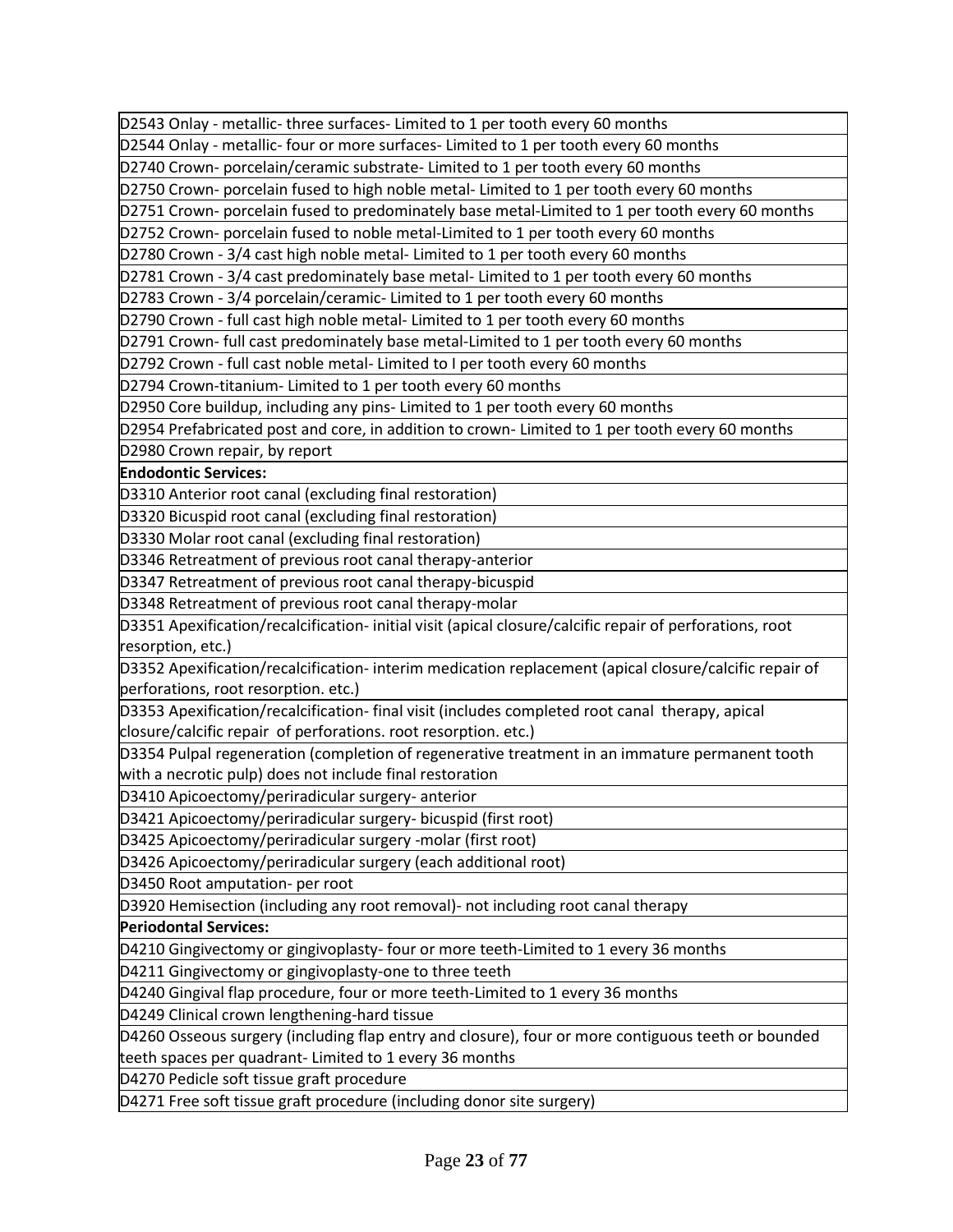D4273 Subepithelial connective tissue graft procedures (including donor site surgery)

04355 Full mouth debridement to enable comprehensive evaluation and diagnosis- Limited to 1 per lifetime

**Prosthodontic Services:**

D5110 Complete denture - maxillary-Limited to 1 every 60 months

D5120 Complete denture- mandibular-Limited to 1 every 60 months

D5130 Immediate denture- maxillary-Limited to 1 every 60 months

D5140 Immediate denture- mandibular-Limited to 1 every 60 months

D5211 Maxillary partial denture- resin base (including any conventional clasps, rests and teeth)- Limited to 1 every 60 months

D5212 Mandibular partial denture- resin base (including any conventional clasps, rests and teeth)- Limited to 1 every 60 months

D5213 Maxillary partial denture- cast metal framework with resin denture base (including any conventional clasps, rests and teeth)-Limited to 1 every 60 months

D5214 Mandibular partial denture- cast metal framework with resin denture base (including any conventional clasps, rests and teeth)-Limited to 1 every 60 months

D5281 Removable unilateral partial denture one-piece cast metal (including clasps and teeth)-Limited to 1 every 60 month

D6010 Endosteal Implant- 1 every 60 months

D6012 Surgical Placement of lnterim Implant Body- 1 every 60 months

D6040 Eposteal Implant- 1 every 60 months

D6050 Transosteal Implant. Including Hardware- 1 every 60 months

D6053 Implant supported complete denture

D6054 Implant supported partial denture

D6055 Connecting Bar-implant or abutment supported- 1 every 60 months

D6056 Prefabricated Abutment- 1 every 60 months

D6058 Abutment supported porcelain ceramic crown - 1 every 60 months

D6059 Abutment supported porcelain fused to high noble metal- 1 every 60 months

D6060 Abutment supported porcelain fused to predominately base metal crown- 1 every 60 months

D6061 Abutment supported porcelain fused to noble metal crown 1 every 60 months

D6062 Abutment supported cast high noble metal crown - 1 every 60 months

D6063 Abutment supported cast predominately base metal crown – 1 every 60 months

D6064 Abutment supported Cast noble metal crown 1 every 60 months

D6065 Implant supported porcelain/ceramic crown- 1 every 60 months

D6066 Implant supported porcelain fused to high metal crown - 1 every 60 months

D6067 Implant supported metal crown- 1 every 60 months

D6068 Abutment supported retainer for porcelain/ceramic fixed partial denture- 1 every 60 months

D6069 Abutment supported retainer for porcelain fused to high noble metal fixed partial denture - 1 every 60 months

D6070 Abutment supported retainer for porcelain fused to predominately base metal fixed partial denture - 1 every 60 months

D6071 Abutment supported retainer for porcelain fused to noble metal fixed partial denture- 1 every 60 months

D6072 Abutment supported retainer for cast high noble metal fixed partial denture 1 every 60 months

D6073 Abutment supported retainer for predominately base metal fixed partial denture - 1 every 60 months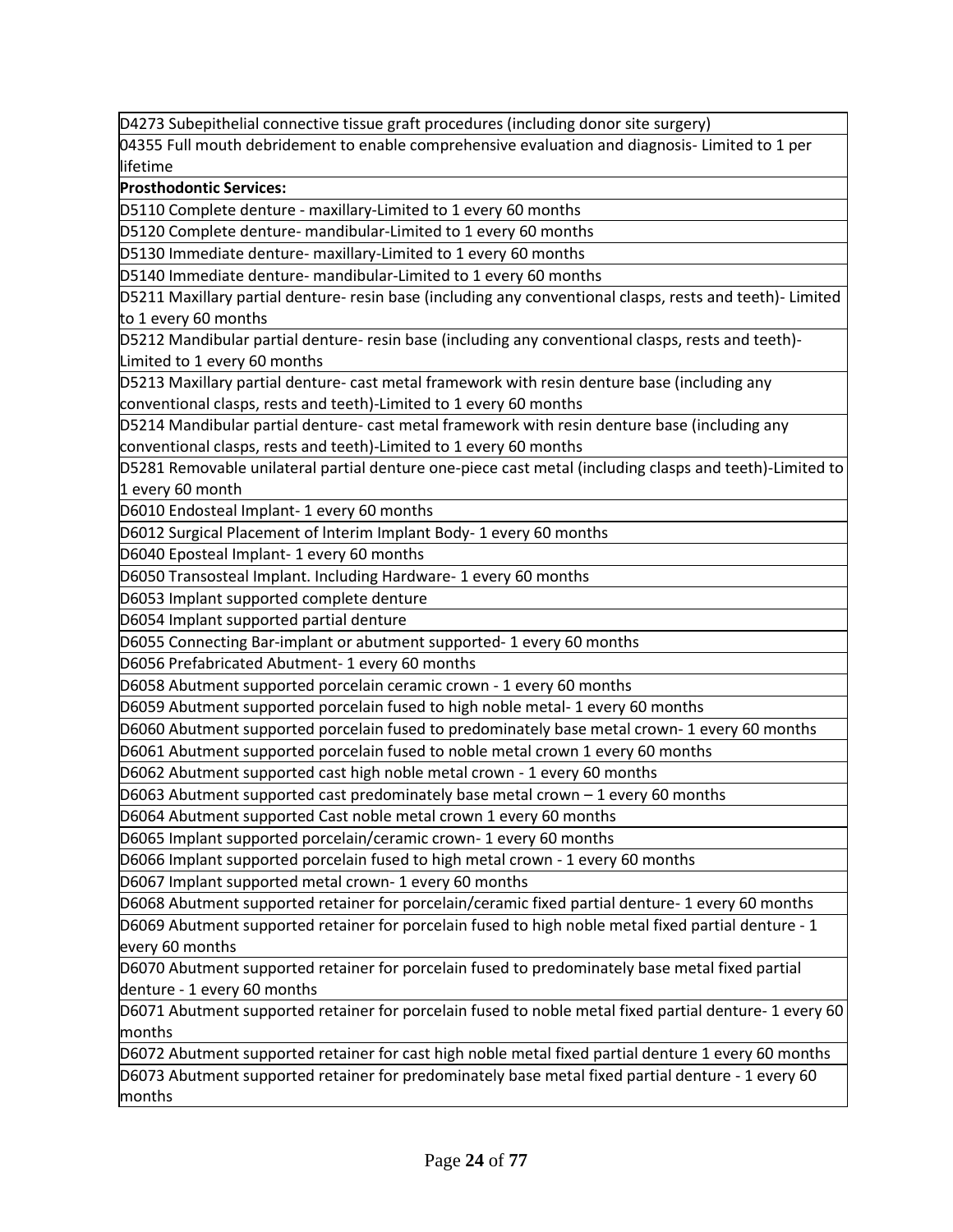D6074 Abutment supported retainer for cast noble metal fixed partial denture- 1 every 60 months D6075 Implant supported retainer for ceramic fixed Partial denture- 1 every 60 months

D6076 Implant supported retainer for porcelain fused to high noble metal fixed partial denture - 1 every 60 months

D6077 Implant supported retainer for cast metal fixed partial denture - 1 every 60 months

D6078 Implant/abutment supported fixed partial denture for completely edentulous arch - 1 every 60 months

D6079 Implant/abutment supported fixed partial denture for partially edentulous arch- 1 every 60 months

D6080 Implant Maintenance Procedures -1 every 60 months

D6090 Repair Implant Prosthesis -1 every 60 months

D6091 Replacement of Semi-Precision or Precision Attachment- 1 every 60 months

D6095 Repair Implant Abutment -1 every 60 months

D6100 Implant Removal-1 every 60 months

D6190 Implant Index -1 every 60 months

D6210 Pontic-cast high noble metal- Limited to 1 every 60 months

D6211 Pontic-cast predominately base metal -Limited to 1 every 60 months

D6212 Pontic-cast noble metal- Limited to 1 every 60 months

D6214 Pontic-titanium-Limited to 1 every 60 months

D6240 Pontic -porcelain fused to high noble metal-Limited to 1 every 60 months

D6241 Pontic-porcelain fused to predominately base metal-Limited to 1 every 60 months

D6242 Pontic-porcelain fused to noble metal Limited to 1 every 60 months

D6245 Pontic-porcelain/ceramic-Limited to 1 every 60 months

D6519 Inlay/on lay- porcelain/ceramic-Limited to 1 every 60 months

D6520 Inlay-metallic-two surfaces-Limited to 1 every 60 months

D6530 Inlay- metallic-three or more surfaces- Limited to 1 every 60 months

D6543 Onlay- metallic- three surfaces- 1 every 60 months

D6544 Onlay- metallic- four or more surfaces -1 every 60 months

D6545 Retainer -cast metal for resin bonded fixed prosthesis -1 every 60 months

D6548 Retainer- porcelain/ceramic for resin bonded fixed prosthesis -1 every 60 months

D6740 Crown- porcelain/ceramic- 1 every 60 months

D6750 Crown -porcelain fused to high noble metal - 1 every 60 months

D6751 Crown- porcelain fused to predominately base metal- 1 every 60 months

D6752 Crown- porcelain fused to noble metal - 1 every 60 months

D6780 Crown -3/4 cast high noble metal - 1 every 60 months

D6781 Crown- 314 cast predominately base metal • 1 every 60 months

D6782 Crown 3/4 cast noble metal 1 every 60 months

D6783 Crown - 3/4 porcelain/ceramic- 1 every 60 months

D6790 Crown • full cast high noble metal- 1 every 60 months

D6791 Crown -full cast predominately base metal- 1 every 60 months

D6792 Crown full cast noble metal 1 every 60 months

D6973 Core build up for retainer including any pins 1 every 60 months

D9940 Occlusal guard, by report- 1 in 12 months for patients 13 and older

GENERAL SERVICES

**Anesthesia Services:**

D9220 Deep sedation/general anesthesia- first 30 minutes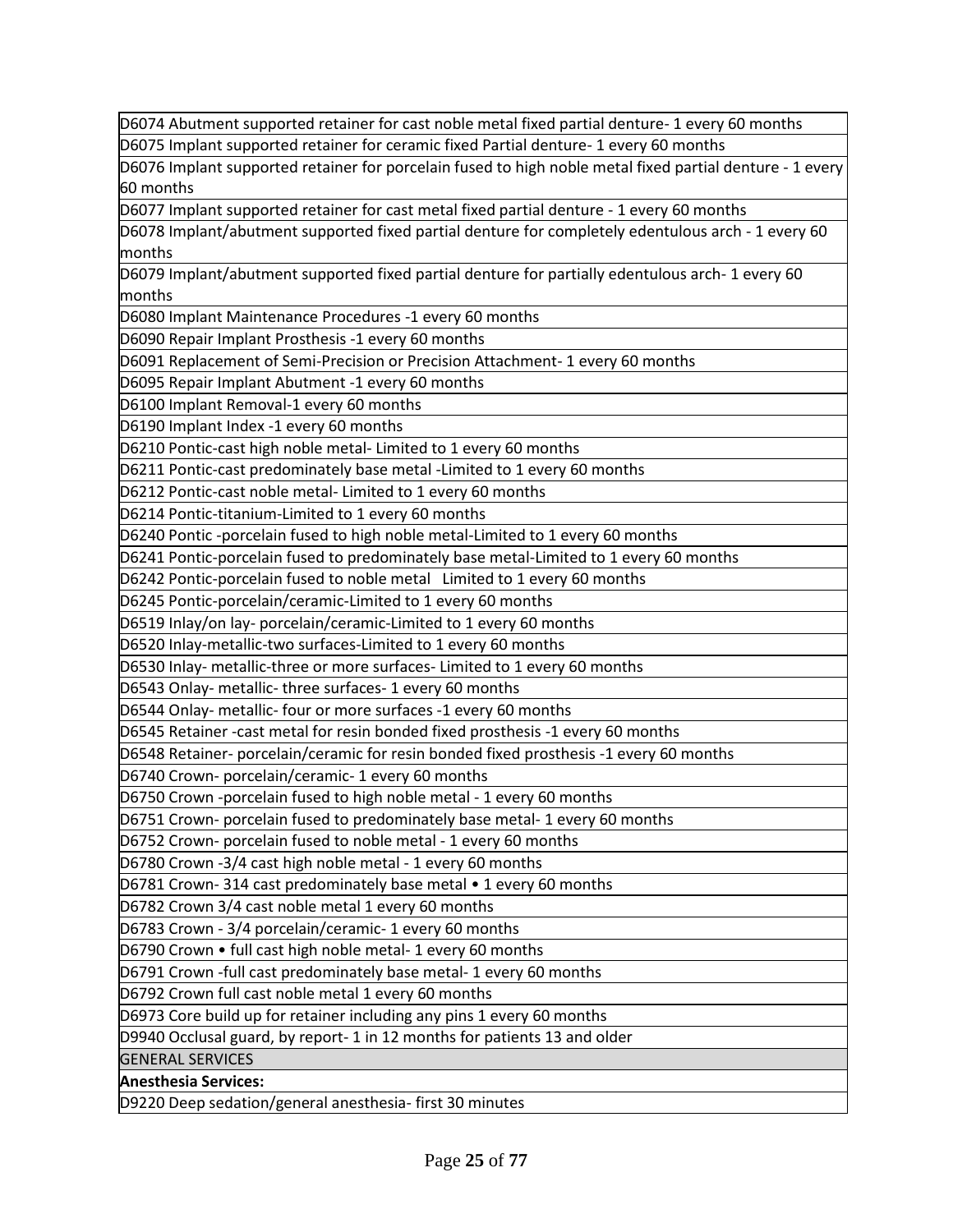D9221 Deep sedation/general anesthesia- each additional 15 minutes

#### **Intravenous Sedation:**

D9241 Intravenous conscious sedation/analgesia- first 30 minutes

D9242 Intravenous conscious sedation/analgesia each additional 15 minutes

#### **Consultations:**

D9310 Consultation (diagnostic service provided by dentist or physician other than practitioner providing treatment)

#### **Medications:**

D9610 Therapeutic drug injection, by report

#### **Post-Surgical Services:**

D9930 Treatment of complications (post-surgical) unusual circumstances, by report

#### **Limitations and Exclusions:**

- a. Pre-certification for services that require surgical intervention (see Precertification of care page 4 and page 36).
	- 1. A Physician other than a dentist or oral surgeon must certify that hospitalization is necessary to safeguard the life or health of the patient. Psychiatric reasons for admissions will not be considered hazardous medical conditions. If a Physician, dentist, or oral surgeon needs to perform a dental procedure for non-dental reasons, Benefits will be allowed only if written authorization is given by Blue Cross Blue Shield of Wyoming in advance of the date services are performed.
	- 2. Often there are several ways to treat a particular dental problem. For example, either a crown or a filling can perform equally well in certain situations. The same holds true in decisions about the use of precious metals versus amalgam. Before the alternate procedures provision is used, dental consultants will review the claim to verify that an alternate method of treatment would meet professional standards. If so, the payment is based on the less costly procedure if the result meets the accepted standards of dental practice. If the more costly procedure is performed, the Subscriber will be responsible for the excess amount over the benefits allowed for the less costly procedure.
- b. Restorations of the mouth, tooth, or jaw which are necessary due to an accidental injury are limited to those services, supplies, and appliances appropriate for dental needs. Non-covered items include: duplicate or "spare" dental appliances, personalized restorations, cosmetic replacement of serviceable restorations; and materials (such as precious metal) that are more expensive than necessary to restore damaged teeth.
- c. Benefits are not provided for mandibular staple implants, vestibuloplasty, orskin graft for atrophic mandible.
- d. Dentures and Bridgework: Benefits will not be provided for replacement of existing dentures or bridgework, except in the following cases:
	- 1. When existing partial dentures, full removable dentures or fixed bridgework cannot be made serviceable and were installed five years before replacement, and/or
	- 2. When replacement or installation of a denture or bridgework is due to necessary additional extractions or loss of teeth while individual is covered.
- e. Gold or other precious metals used in restorative or prosthodontic procedures will be payable at the semi-precious allowance.
- f. Replacement of stolen or lost prosthetic devices.
- g. Educational programs, such as training in plaque control or oral hygiene, or for dietary instructions.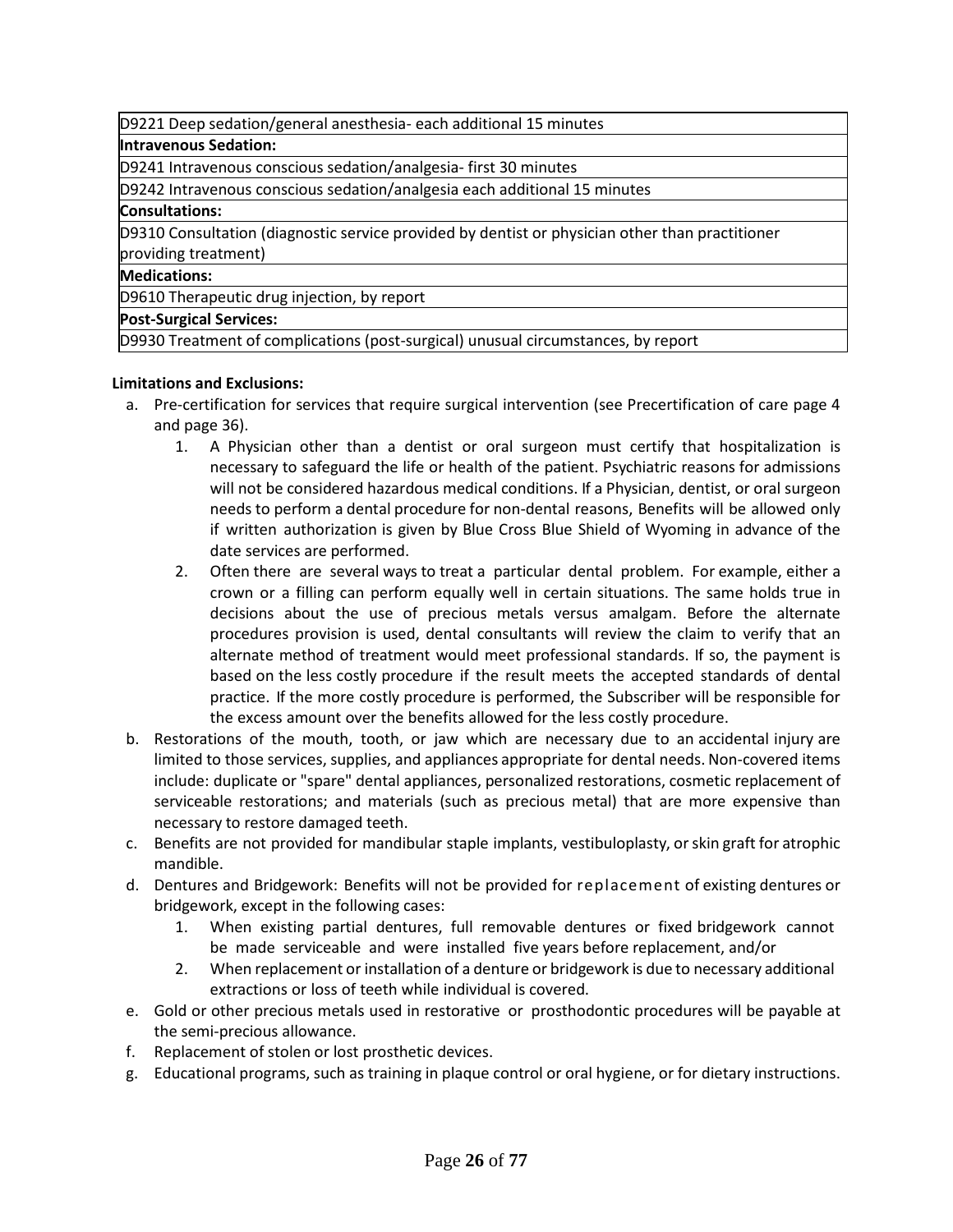- h. Appliances, restorations, and procedures to alter vertical dimension, including orthodontia and related services unless otherwise stated herein.
- i. To be eligible for any Medically Necessary Orthodontia Benefits covered under this Plan, the Dependent Child receiving the orthodontia Benefits must be enrolled in this Plan. Medically Necessary Orthodontic care is defined as the treatment of a malocclusion (including craniofacial abnormalities/anomalies) that compromise the patient's physical, emotional or dental health. This treatment should be based on a comprehensive assessment and diagnosis done by an orthodontist, in consultation with other health care providers when indicated.
- j. Myofunctional therapy and services and supplies related to temporomandibular joint dysfunctions and myofascial pain disorder.
	- 1. Extra sets of dentures or other prosthetic devices or appliances.
	- 2. Temporary or treatment dentures.
- k. As otherwise limited or excluded by Section VII: Medical Benefit Exclusions.

#### **o. Pediatric Vision Services**

The following Pediatric Vision Services are Covered Services for Covered Persons through the end of the calendar year in which they turn age Nineteen (19):

- a. Vision Examinations: Benefits will be provided for one (1) vision exam for each Participant per calendar year. Frames Benefits will be provided for one (1) frame for each Participant per calendar year. Covered Services include but are not limited to facial measurements, determination of interpupillary distances, and assistance in frame selection, fitting and adjustment.
- b. Lenses: Benefits will be provided for one (1) pair of lenses for each Participant per calendar year, providing there were no Benefits paid for contact lenses during the same calendar year.
- c. Contact Lenses: Contact lenses are covered as a substitute for conventional lenses and frames as indicated above. Benefits will be provided for contact lenses in lieu of lenses and frames for each Participant per calendar year, providing there were no Benefits paid for contact lenses during the same calendar year.

#### **Limitations and Exclusions:**

Services for the conditions of hypermetropia (far-sightedness), myopia (near-sightedness), astigmatism, anisometropia, aniseikonia, and presbyopia will be covered only as described under Covered Services above. In addition, benefits for refractions, eye glasses, contact lenses, visual analysis or testing of visual acuity, bio-microscopy, field charting, orthoptic training, the servicing of corrective lenses, and consultations related to such services will also be limited only to those Benefits, if any, described above.

- p. **Adult Vision Care** for Insured Persons age 19 and over. We will provide benefits for one (1) routine eye examination every 24 months and one (1) pair of prescribed lenses and frames or contact lenses in lieu of lenses and frames per plan year.
	- **a. Adult Vision Hardware** covered up to maximum of \$400 per Plan Year.

#### **q. Allergy Testing**

Covered charges include charges incurred for diagnostic testing of allergies and immunology services including but not limited to:

- Laboratory tests,
- Physician office visits (including visits to administer injections),
- Prescribed medication for testing,
- Other medically necessary supplies and services.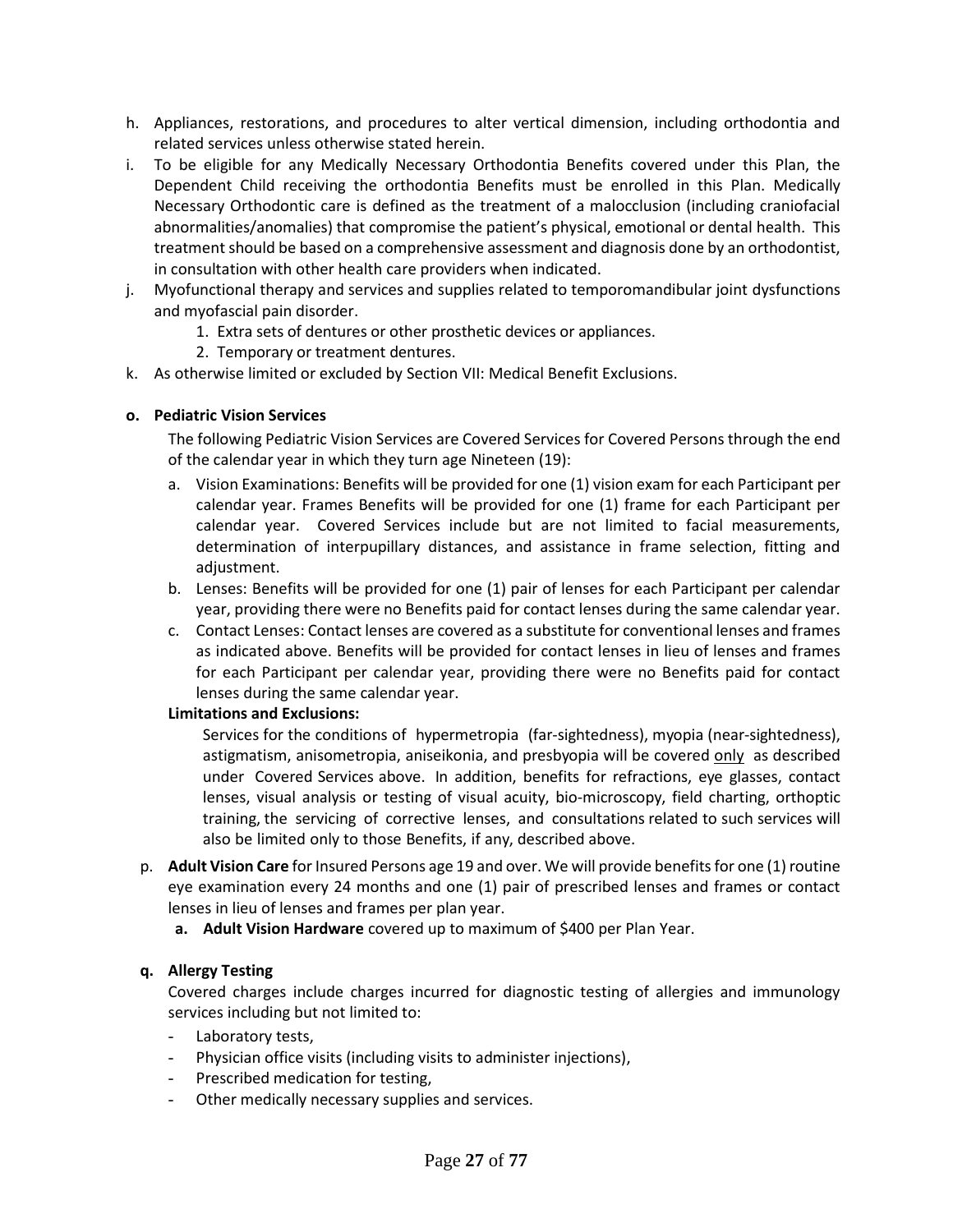#### **r. Consultant or Specialist**

Covered charges include expenses for the services of a consultant or specialist when referred by the UHS or the attending Physician for the purpose of confirming or determining a diagnosis.

#### **s. Qualified Clinical Trial**

Covered charges will include routine patient care costs and expenses for a clinical trial that meets the following conditions:

- The Covered Person meets the patient selection criteria enunciated in the study protocol for participation in said clinical trial is conducted in relation to the prevention, detection, or treatment of cancer or other life-threatening disease or condition as defined under 42 USC § 300gg-8.
- The available clinical or pre-clinical data provides a reasonable expectation that the patient's participation in the clinical trial will provide a medical benefit that is commensurate with the risks of participation in the clinical trial and that benefits will be at least as effective as a nontrial alternative.
- The patient has provided documentation of informed consent for participation in the clinical trial, in a manner that is consistent with current legal and ethical standards.
- The clinical trial must have a therapeutic intent and must, to some extent, assess the effect of the intervention on the patient.
- A Peer review has been conducted on the clinical trial and is approved by one of the United States National Institutes of Health (NIH), a cooperative group or center of the NIH, a qualified non-governmental research entity identified in guidelines issued by the NIH for center support grants, the United States FDA pursuant to an investigational new drug exemption, the Unites States Department of Defense or Veterans Affairs, or, with respect to Phase II, III, and IV clinical trials only, a qualified institutional review board.
- The clinical trial does not unjustifiably duplicate existing studies.
- The facility and personnel conducting the clinical trial are capable of doing so by virtue of their experience and training, and treat a sufficient volume of patients to maintain that expertise; and
- With respect to Phase I clinical trials, the facility shall be an academic medical center, or an affiliated facility, and the clinicians conducting the trial shall have staff privileges at said academic medical center.

#### **D. Mental Health or Substance Abuse Use Disorder:**

Mental Health Services and Substance Use Disorder Services for Conditions requiring psychotherapeutic treatment, rehabilitation from a substance use disorder or both are Covered Services for inpatient and outpatient services.

#### **E. Maternity Benefit:**

#### **a. Maternity**

- Prenatal care of the mother and/or fetus is treated as any other Covered Medical Expense.
- Inpatient care for the mother and/or newborn child will be provided for a minimum of 48 hours following a vaginal delivery, or a minimum of 96 hours following a cesarean section. However, the mother's or newborn's attending Physician, after consulting with the mother, may discharge the mother or her newborn earlier than 48 hours (or 96 hours as applicable). In such cases, covered services may include Home Visits, Parent Education, and assistance and training in breast or bottle-feeding and the performance of any necessary and appropriate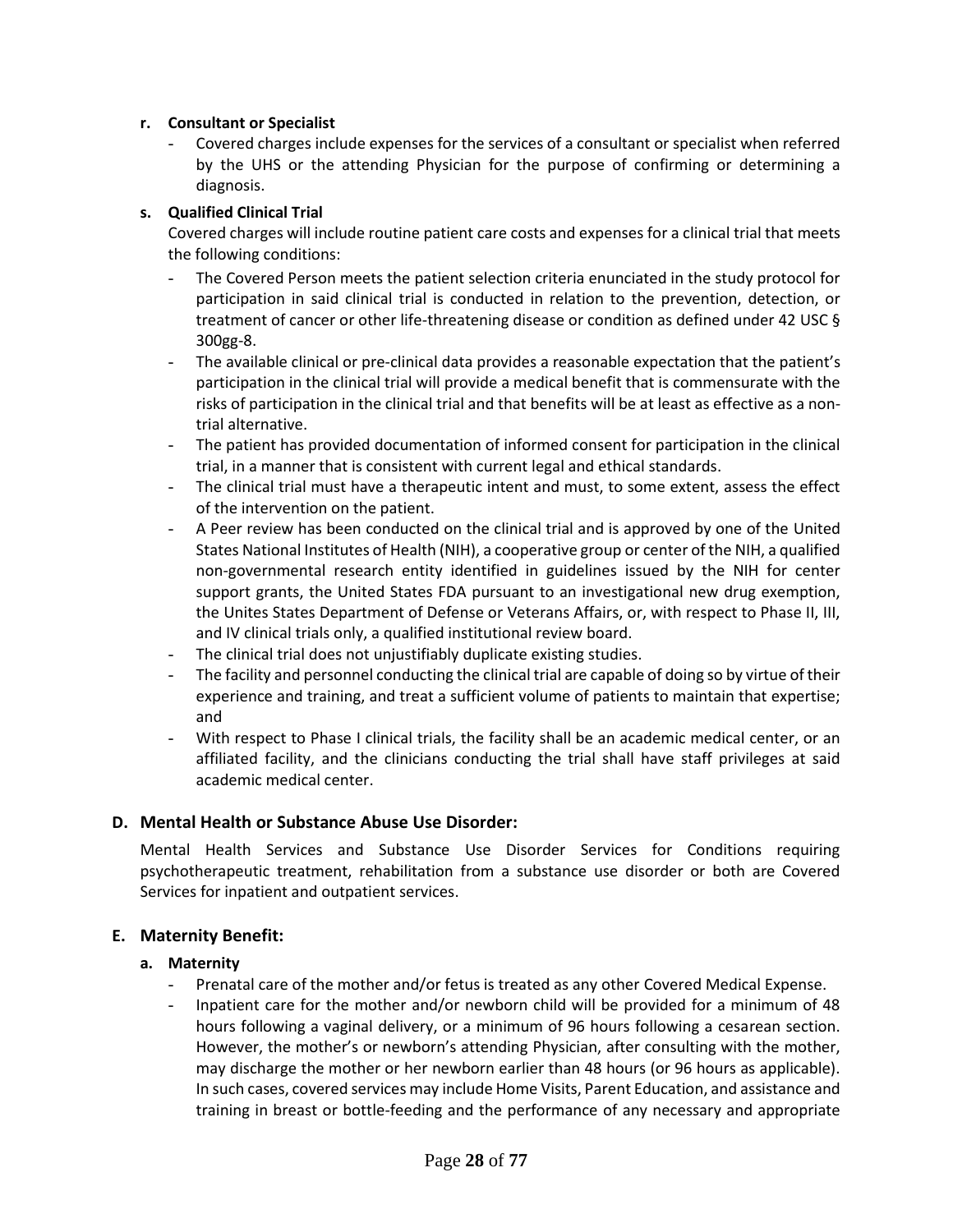clinical tests, provided, however, that the first  $(1<sup>st</sup>)$  home visit be conducted by a Registered Nurse, Physician, or certified nurse midwife, and provided that any subsequent home visits determined to be clinically necessary shall be provided by a licensed health care provider.

- Authorization is not needed for initial inpatient care, however, should care be needed longer than the 48/96 hours described above, written documentation of medical necessity may be required.
- Covered medical expenses include services of a certified nurse midwife, provided that expenses for such services are reimbursed when such services are performed by any other duly licensed practitioner.
- Complications of pregnancy, including spontaneous and non-elective abortions are considered a sickness and are covered under this benefit. See "Elective Abortion Expense" for details on how a Voluntary or Elective Abortion would be covered.
- Charges made by a Birthing Center or Freestanding Health Clinic (Payment will be limited to the amount that would have been paid if that person were in a Hospital.)

#### **b. Newborn Nursery Care:**

Covered Charges will include benefits for routine care of a covered person's newborn child as follows:

- Hospital charged for routine nursery care during the mother's confinement, but for not more than four (4) days for a normal delivery;
- Physician's charges for circumcision; and
- Physician's charges for visits to the newborn child in the hospital and consultations, but not for more than one (1) visit per day.

#### **F. Additional Benefits:**

#### **a. Wellness/Preventive and Immunizations**

As part of the University's voluntary adoption of the U.S Department of Health and Human Services (HHS) benefit requirements for fully insured student health insurance plans, the SHBP will be providing wellness benefits in accordance with government guidelines as listed at: [www.healthcare.gov/coverage/preventive-care-benefits](http://www.healthcare.gov/coverage/preventive-care-benefits) The following is a sample of the benefits considered preventive under the Affordable Care Act (ACA) as required by HHS Regulations in accordance with USPSTF, HRSA and ACIP.

#### **1. Covered Preventive Services for Adults (a Covered Person age 21 and older)**

- [Abdominal Aortic Aneurysm](http://healthfinder.gov/prevention/ViewTopic.aspx?topicId=52) one-time screening for men of specified ages who have ever smoked.
- [Alcohol misuse](http://healthfinder.gov/prevention/ViewTopic.aspx?topicId=16) screening and counseling.
- [Aspirin](http://healthfinder.gov/prevention/ViewTopic.aspx?topicId=10) use for men and women of certain ages.
- [Blood pressure](http://healthfinder.gov/prevention/ViewTopic.aspx?topicId=11) screening for all adults.
- [Cholesterol](http://healthfinder.gov/prevention/ViewTopic.aspx?topicId=14) screening for adults of certain ages or at higher risk.
- [Colorectal cancer](http://healthfinder.gov/prevention/ViewTopic.aspx?topicId=15) screening for adults over age 50.
- [Depression](http://healthfinder.gov/prevention/ViewTopic.aspx?topicId=33) screening for adults.
- [Type 2 diabetes](http://healthfinder.gov/prevention/ViewTopic.aspx?topicId=73) screening for adults with high blood pressure.
- [Diet](http://healthfinder.gov/prevention/ViewTopic.aspx?topicId=21) counseling for adults at higher risk for chronic disease.
- [Hepatitis B screening](http://www.uspreventiveservicestaskforce.org/Page/Topic/recommendation-summary/hepatitis-b-virus-infection-screening-2014?ds=1&s=hepatitis%20b) for people at high risk, including people from countries with 2% or more Hepatitis B prevalence, and U.S.-born people not vaccinated as infants and with at least one parent born in a region with 8% or more Hepatitis B prevalence.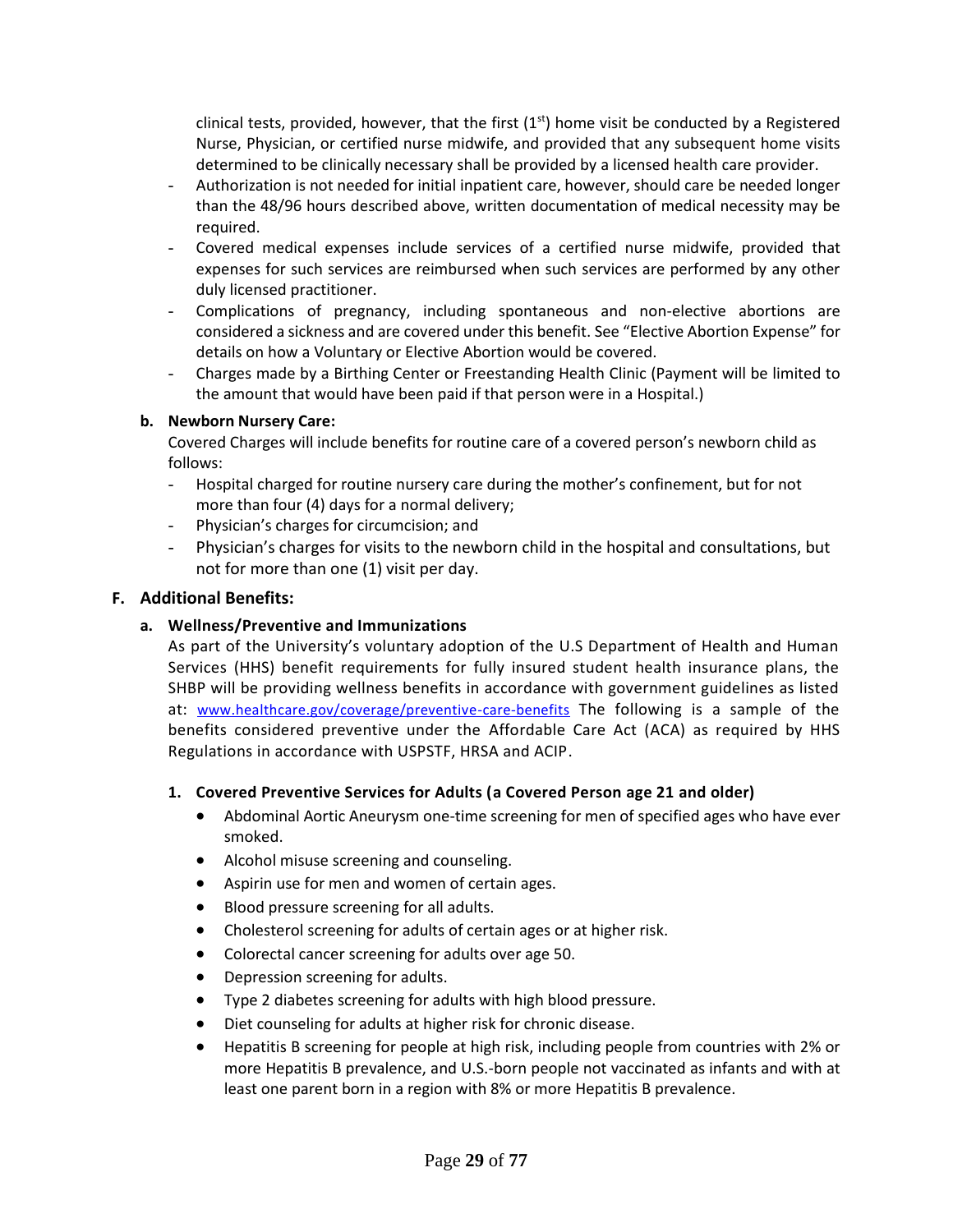- [Hepatitis C screening](http://healthfinder.gov/HealthTopics/Category/doctor-visits/talking-with-the-doctor/hepatitis-c-screening) for adults at increased risk, and one time for everyone born 1945 1965
- [HIV](http://healthfinder.gov/prevention/ViewTopic.aspx?topicId=49) screening for all adults at higher risk.
- [Immunization](http://healthfinder.gov/prevention/ViewTopic.aspx?topicId=58) vaccines for adults (doses, recommended ages, and recommended populations vary):
	- o Diphtheria
	- o hepatitis A
	- o hepatitis B
	- o herpes zoster
	- o human papillomavirus (HPV)
	- o influenza (flu shot)
	- o measles
	- o meningococcal
	- o mumps
	- o pertussis
	- o pneumococcal
	- o rubella
	- o tetanus
	- o varicella (Chickenpox)
- [Lung cancer screening](http://www.uspreventiveservicestaskforce.org/Page/Topic/recommendation-summary/lung-cancer-screening) for adults 55 80 at high risk for lung cancer because they're heavy smokers or have quit in the past 15 years
- [Obesity screening and counseling](http://healthfinder.gov/HealthTopics/Category/health-conditions-and-diseases/diabetes/watch-your-weight)
- [Sexually transmitted infection \(STI\) prevention counseling](http://healthfinder.gov/healthtopics/category/health-conditions-and-diseases/hiv-and-other-stds) for adults at higher risk
- [Syphilis screening](http://healthfinder.gov/HealthTopics/Category/health-conditions-and-diseases/hiv-and-other-stds/syphilis-testing-questions-for-the-doctor) for adults at higher risk
- [Tobacco Use screening](http://healthfinder.gov/HealthTopics/Category/health-conditions-and-diseases/diabetes/quit-smoking) for all adults and cessation interventions for tobacco users
- **2. Covered Preventive Services for Women, including Pregnant Women**
	- Anemia screening on a routine basis for pregnant women.
	- [Bacteriuria](http://healthfinder.gov/prevention/ViewTopic.aspx?topicId=48) urinary tract or other infection screening for pregnant women.
	- [BRCA](http://healthfinder.gov/prevention/ViewTopic.aspx?topicId=51) counseling about genetic testing for women at higher risk.
	- [Breast cancer mammography](http://healthfinder.gov/prevention/ViewTopic.aspx?topicId=9) screenings every 1 to 2 years for women over 40 years.
	- [Breast cancer chemoprevention](http://healthfinder.gov/prevention/ViewTopic.aspx?topicId=51) counseling for women at higher risk.
	- [Breastfeeding](http://healthfinder.gov/prevention/ViewTopic.aspx?topicId=50) comprehensive support and counseling from trained providers, as well as access to breastfeeding supplies, for pregnant and nursing women.
	- [Cervical cancer](http://healthfinder.gov/prevention/ViewTopic.aspx?topicId=13) screening for sexually active women.
	- [Chlamydia infection](http://healthfinder.gov/prevention/ViewTopic.aspx?topicId=32) screening for younger women and other women at higher risk.
	- [Contraception:](http://www.hrsa.gov/womensguidelines/) Food and Drug Administration-approved contraceptive methods, sterilization procedures, and patient education and counseling, not including abortifacient drugs.
	- [Domestic and interpersonal violence](http://www.hrsa.gov/womensguidelines/) screening and counseling for all women.
	- [Folic acid](http://healthfinder.gov/prevention/ViewTopic.aspx?topicId=19) supplements for women who may become pregnant.
	- [Gestational diabetes](http://www.hrsa.gov/womensguidelines/) screening for women 24 to 28 weeks pregnant and those at high risk of developing gestational diabetes.
	- [Gonorrhea](http://healthfinder.gov/prevention/ViewTopic.aspx?topicId=32) screening for all women at higher risk.
	- [Hepatitis B](http://healthfinder.gov/prevention/ViewTopic.aspx?topicId=48) screening for pregnant women at their first prenatal visit.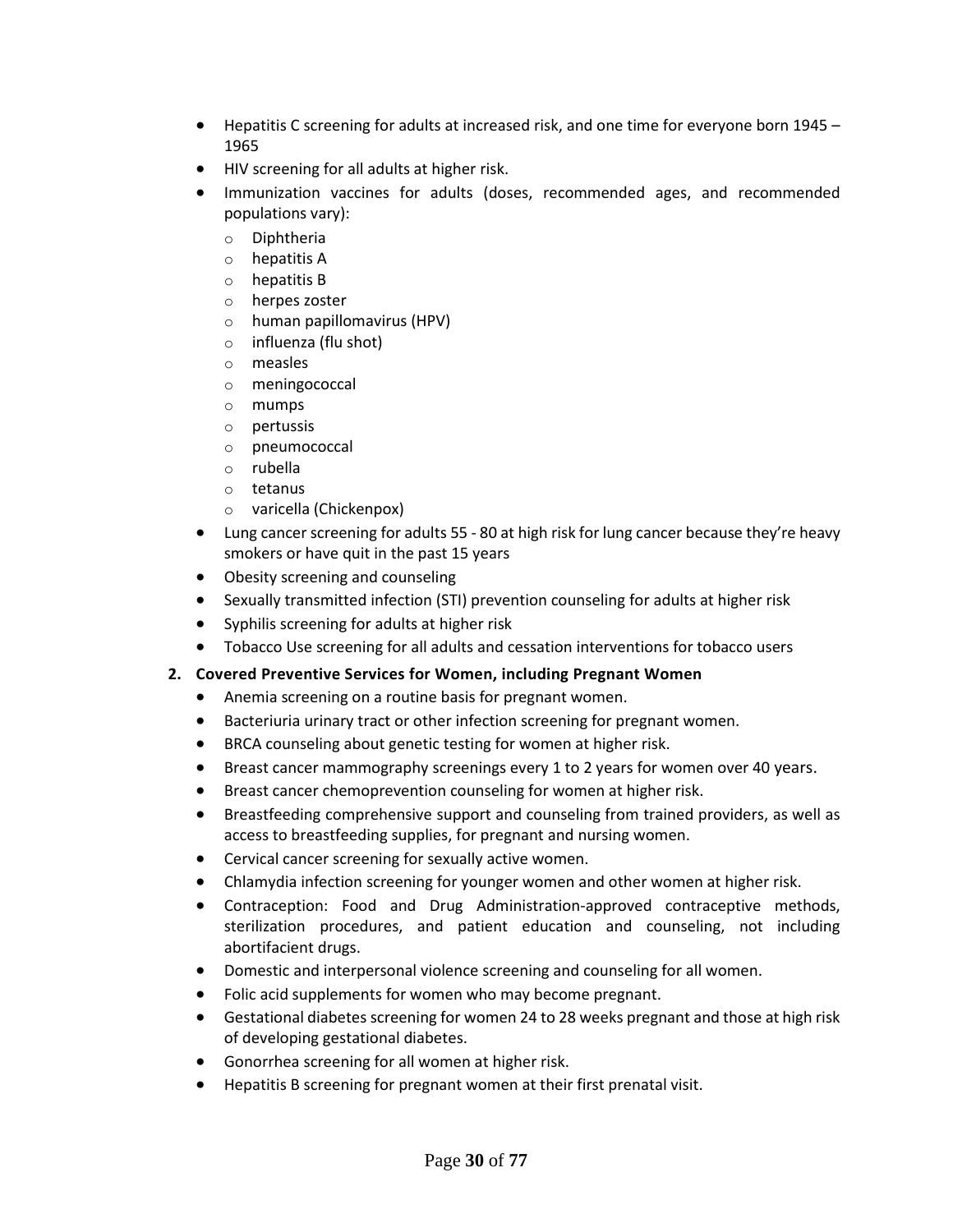- [Human Immunodeficiency Virus \(HIV\)](http://www.hrsa.gov/womensguidelines/) screening and counseling for sexually active women.
- [Human papillomavirus \(HPV\) DNA Test:](http://www.hrsa.gov/womensguidelines/) high risk HPV DNA testing every three years for women with normal cytology results who are age 30 or older.
- [Osteoporosis](http://healthfinder.gov/prevention/ViewTopic.aspx?topicId=12) screening for women over age 60 depending on risk factors.
- [Rh Incompatibility](http://healthfinder.gov/prevention/ViewTopic.aspx?topicId=48) screening for all pregnant women and follow-up testing for women at higher risk.
- [Tobacco s](http://healthfinder.gov/prevention/ViewTopic.aspx?topicId=24)creening and interventions for all women, and expanded counseling for pregnant tobacco users.
- [Sexually transmitted infections \(STI\)](http://www.hrsa.gov/womensguidelines/) counseling for sexually active women.
- [Syphilis](http://healthfinder.gov/prevention/ViewTopic.aspx?topicId=32) screening for all pregnant women or other women at increased risk.
- [Well-woman](http://www.hrsa.gov/womensguidelines/) visits to obtain recommended preventive services for women under age 65.

#### **3. Covered Preventive Services for Children (a Covered Person up to age 21)**

- [Alcohol and Drug Claims Administrator](http://healthfinder.gov/prevention/ViewTopic.aspx?topicID=65) assessments for adolescents.
- [Autism](http://healthfinder.gov/prevention/ViewTopic.aspx?topicId=90) screening for children at 18 and 24 months.
- Behavioral assessments for children of all ages (up to age 21).
- Blood Pressure screening for children (up to age 21).
- [Cervical Dysplasia](http://healthfinder.gov/prevention/ViewTopic.aspx?topicId=13) screening for sexually active females.
- [Congenital Hypothyroidism](http://healthfinder.gov/prevention/ViewTopic.aspx?topicId=57) screening for newborns.
- [Depression](http://healthfinder.gov/prevention/ViewTopic.aspx?topicId=85) screening for adolescents.
- [Developmental](http://healthfinder.gov/prevention/ViewTopic.aspx?topicId=79) screening for children under age 3, and surveillance throughout childhood.
- Dyslipidemia screening for children at higher risk of lipid disorders (up to age 21).
- [Fluoride chemoprevention](http://healthfinder.gov/prevention/ViewTopic.aspx?topicId=64) supplements for children without fluoride in their water source.
- [Gonorrhea](http://healthfinder.gov/prevention/ViewTopic.aspx?topicId=57) preventive medication for the eyes of all newborns.
- [Hearing](http://healthfinder.gov/prevention/ViewTopic.aspx?topicId=57) screening for all newborns.
- Height, weight and body mass index measurements for children. (ages: [0 to 11 months,](http://healthfinder.gov/prevention/ViewTopic.aspx?topicId=89) 1 [to 4 years,](http://healthfinder.gov/prevention/ViewTopic.aspx?topicId=90) [5 to 10 years,](http://healthfinder.gov/prevention/ViewTopic.aspx?topicId=91) [11 to 14 years,](http://healthfinder.gov/prevention/ViewTopic.aspx?topicId=92) [15 to 17 years,](http://healthfinder.gov/prevention/ViewTopic.aspx?topicId=93) and 18 to 21 years)
- [Hematocrit or hemoglobin](http://healthfinder.gov/prevention/ViewTopic.aspx?topicId=90) screening for children.
- [Hemoglobinopathies](http://healthfinder.gov/prevention/ViewTopic.aspx?topicId=57) or sickle cell screening for newborns.
- [HIV](http://healthfinder.gov/prevention/ViewTopic.aspx?topicId=49) screening for adolescents at higher risk.
- [Immunization](http://healthfinder.gov/prevention/ViewTopic.aspx?topicId=59) vaccines for children from birth to age 21 (doses, recommended ages, and recommended populations vary) including:
	- o diphtheria, tetanus, pertussis
	- o haemophilus influenzae type b
	- o hepatitis a
	- o hepatitis b
	- o human papillomavirus
	- o inactivated poliovirus
	- o influenza (flu shot)
	- o measles, mumps, rubella
	- o meningococcal
	- o pneumococcal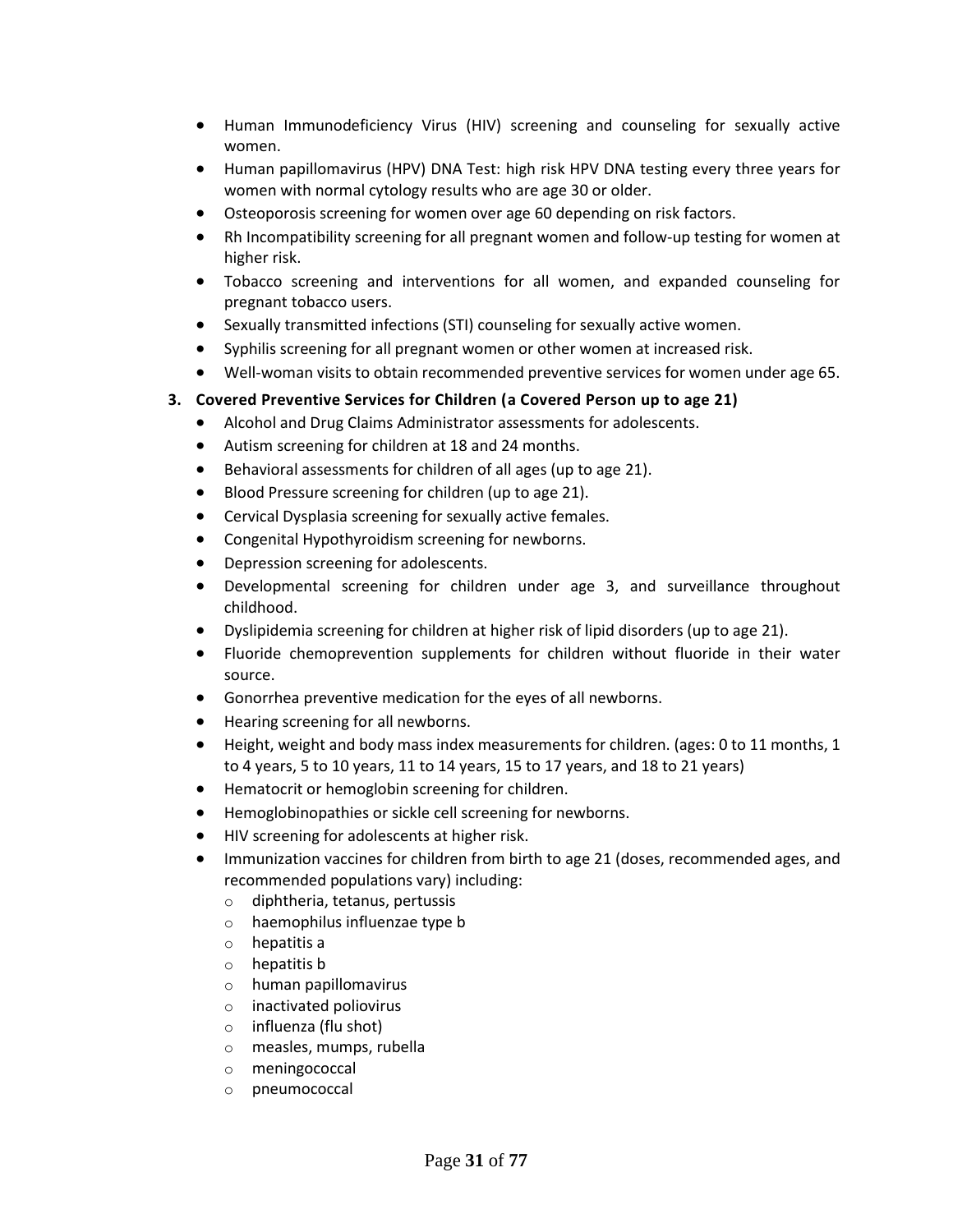- o rotavirus
- o varicella
- [Iron](http://healthfinder.gov/prevention/ViewTopic.aspx?topicId=89) supplements for children ages 6 to 12 months at risk for anemia.
- [Lead](http://healthfinder.gov/prevention/ViewTopic.aspx?topicId=63) screening for children at risk of exposure.
- Medical history for all children throughout development. (ages: [0 to 11 months,](http://healthfinder.gov/prevention/ViewTopic.aspx?topicId=89) 1 to 4 [years,](http://healthfinder.gov/prevention/ViewTopic.aspx?topicId=90) [5 to 10 years,](http://healthfinder.gov/prevention/ViewTopic.aspx?topicId=91) [11 to 14 years,](http://healthfinder.gov/prevention/ViewTopic.aspx?topicId=92) [15 to 17 years,](http://healthfinder.gov/prevention/ViewTopic.aspx?topicId=93) and 18 to 21 years)
- [Obesity](http://healthfinder.gov/prevention/ViewTopic.aspx?topicId=62) screening and counseling.
- Oral health risk assessment for young children (ages[: 0 to 11 months,](http://healthfinder.gov/prevention/ViewTopic.aspx?topicId=89) [1 to 4 years,](http://healthfinder.gov/prevention/ViewTopic.aspx?topicId=90) [5 to 10](http://healthfinder.gov/prevention/ViewTopic.aspx?topicId=91)  [years\)](http://healthfinder.gov/prevention/ViewTopic.aspx?topicId=91).
- [Phenylketonuria \(PKU\)](http://healthfinder.gov/prevention/ViewTopic.aspx?topicId=57) screening for this genetic disorder in newborns.
- [Sexually transmitted Infection \(STI\)](http://healthfinder.gov/prevention/ViewTopic.aspx?topicId=32) prevention counseling and screening for adolescents at higher risk.
- Tuberculin testing for children at higher risk of tuberculosis (ages[: 0 to 11 months,](http://healthfinder.gov/prevention/ViewTopic.aspx?topicId=89) [1 to 4](http://healthfinder.gov/prevention/ViewTopic.aspx?topicId=90)  [years,](http://healthfinder.gov/prevention/ViewTopic.aspx?topicId=90) [5 to 10 years,](http://healthfinder.gov/prevention/ViewTopic.aspx?topicId=91) [11 to 14 years,](http://healthfinder.gov/prevention/ViewTopic.aspx?topicId=92) an[d 15 to 17 years,](http://healthfinder.gov/prevention/ViewTopic.aspx?topicId=93) and 18 to 21 years).
- [Vision](http://healthfinder.gov/prevention/ViewTopic.aspx?topicId=67) screening for all children.

#### **b. Prescription Drug Benefit**

This Pharmacy benefit is provided to cover Medically Necessary Prescriptions associated with a covered condition. Prescription drugs include:

- "Off-label" drugs for the treatment of HIV/Aids or cancer, will not be excluded on the grounds that the drug has not be approved by the U.S. FDA for that indication if such drug is recognized for the treatment of such indication in one (1) of the standard reference compendia, in medical literature.
- Services associated with the administration of a Prescription drug are covered as any other medical necessary service when recommended by the treating Physician as part of the Prescription.
- This benefit includes blood glucose monitoring strips, urine glucose strips, ketone strips, lancets, insulin syringes, insulin pumps and insulin pump supplies, insulin pens, insulin and oral medications. A co-payment will be required for a thirty (30) day supply.
- Note: Prescription Drugs considered to be wellness/preventive under the Affordable Care Act (ACA), including prescription contraceptives, are payable with no cost sharing. Co-payment will apply for a Brand drug when there is a Generic equivalent available. If, however, a generic version is not available, or would not be medically appropriate for the patient as a prescribed brand name contraceptive method (as determined by the attending provider, in consultation with the patient), then a plan or issuer must provide coverage for the brand name drug in accordance with the requirements of the interim final regulations (that is, without costsharing, subject to reasonable medical management)."

#### **c. Diabetic Testing Supplies & Outpatient Diabetic Self-Management Education Program**

- Charges incurred for diabetic self-management training, education services, supplies and equipment for the treatment of insulin- and non-insulin-dependent diabetes and elevated blood glucose levels during pregnancy.
- Benefits include:
	- expense for blood glucose monitors.
	- blood glucose monitoring strips for home use.
	- voice-synthesizers for blood glucose monitors for use by the legally blind.
	- visual magnifying aids for use by the legally blind.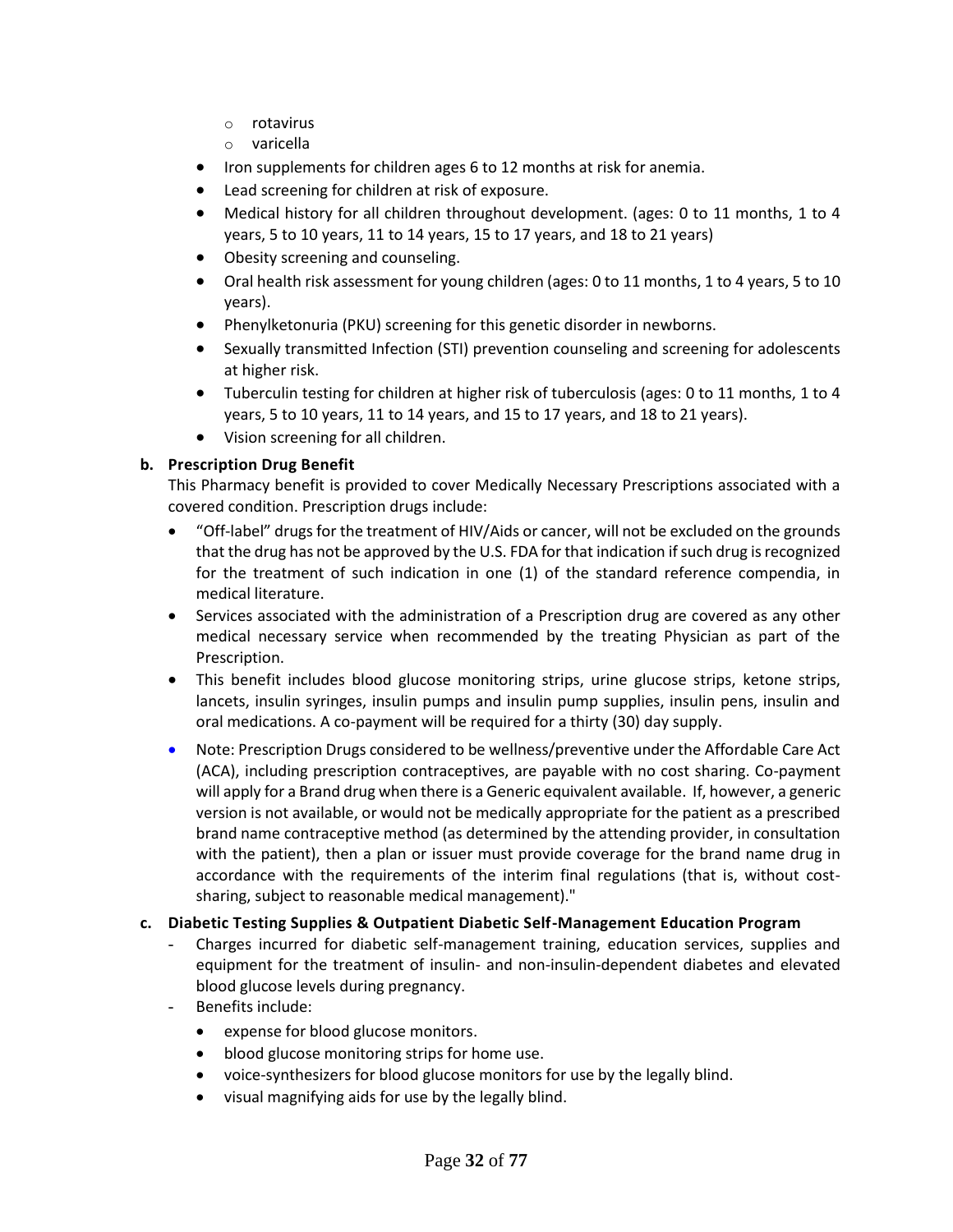- urine glucose strips,
- ketone strips,
- lancets,
- insulin,
- insulin syringes,
- prescribed oral diabetes medications that influence blood sugar levels,
- laboratory tests, including glycosylated hemoglobin, or HbAlc tests,
- urinary/protein/microalbumin and lipid profiles,
- insulin pumps and insulin pump supplies,
- insulin pens,
- so-called, therapeutic/molded shoes and shoe inserts for people who have severe diabetic foot disease when the need for therapeutic shoes and inserts has been certified by the treating doctor and prescribed by a podiatrist or other qualified doctor and furnished by a podiatrist, orthotist, prosthetist or pedorthist.
- supplies and equipment approved by the FDA for the purposes for which they have been prescribed and diabetes outpatient self-management training and education, including medical nutrition therapy.

**Note**: A co-payment for a 30-day supply would apply to items payable under the prescription drug benefit.

#### **d. Hypodermic Needles**

Covered charges include coverage for medically necessary Hypodermic needles and syringes.

#### **e. Special Medical Formulas**

Covered charges include special medical formulas for newly born infants, adoptive children, and if medically necessary a pregnant woman with phenylketonuria. The formulas must be approved by the Commissioner of the Department of Public Health for the medically necessary treatment of: Homocystinuria, Methylmalonic academia, Maple Syrup Urine Disease, Phenylketonuria, Propionic academia, Tyrosinemia, and for the screening of lead poisoning.

#### **f. Non-Prescription Enteral Formula**

Covered Charges include Non-Prescription Enteral formulas for which a Physician has issued a written order. Such formulas must be medically necessary for the treatment of malabsorption caused by:

- Ulcerative Colitis,
- Chronic intestinal pseudo-obstruction,
- Crohn's disease,
- Gastroesophageal motility,
- Gastroesophageal reflux, and
- Inherited diseases of amino acids and organic acids (including food products modified to be low protein).

#### **g. Elective Abortion**

Covered Medical Expenses for an elective abortion

#### **h. Elective Surgical Second Opinion**

Charges incurred for a second surgical opinion, are as follows:

(1) fees of a specialist Physician for a second surgical consultation when non-Emergency or elective surgery is recommended by the Covered Person's attending Physician (The Specialist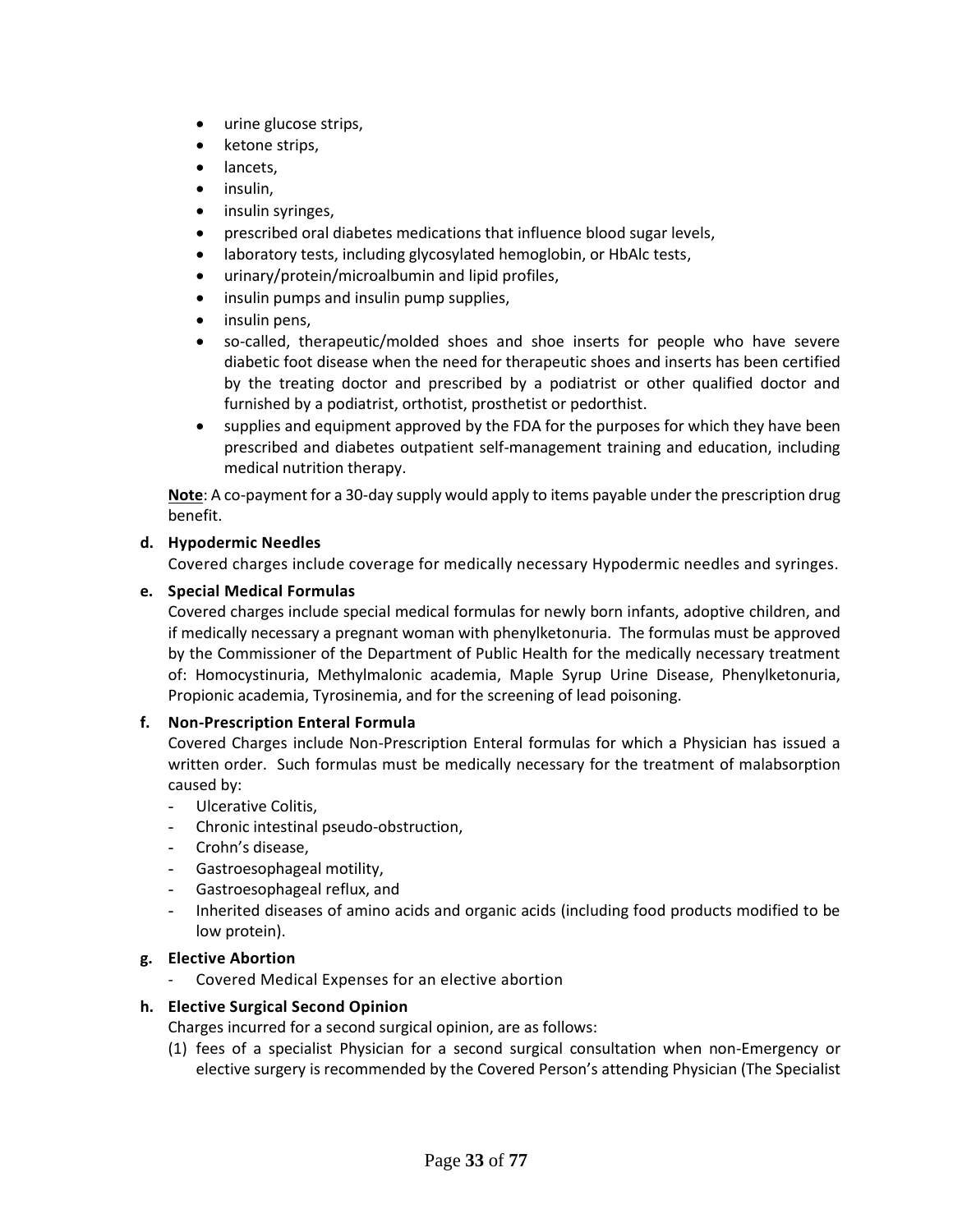Physician rendering the second opinion regarding the Medical Necessity of such surgery must be board certified in the medical field relating to the surgical procedure being proposed; and

(2) Covered Charges will include expenses for required x-rays and diagnostic tests done in connection with that consultation.

#### **i. Acupuncture**

Covered Charges as described in the schedule of benefits will include services administered by a legally qualified Physician participating within the scope of their license.

#### **j. Acupuncture in Lieu of Anesthesia**

Covered Charges as described in the schedule of benefits will include services administered by a legally qualified Physician participating within the scope of their license for:

- Adult postoperative and chemotherapy nausea and vomiting;
- Nausea due to Pregnancy;
- Postoperative dental pain;
- Chronic low back pain secondary to osteoarthritis; and
- Fibromyalgia/myofacial pain.

#### **k. Dermatological**

Covered Charges include diagnosis and treatment of skin disorders. Any associated laboratory fees would be provided under the Laboratory expense.

#### **l. Podiatric**

Covered Charges include medically necessary Outpatient Podiatric services following an injury.

#### **m. Home Health Care**

Covered Charges include medically necessary expenses incurred by a Covered Person for Home Health Services in accordance with a Home Health Care Plan (HHCP) written by the treating Physician.

- Such expenses will only be covered if:
	- Services are furnished by, arranged by, or under the direction of a licensed Home Health Agency.
	- Services are rendered under a HHCP. The plan must be established by the written order of the attending physician. Such plan must be reviewed by the attending physician every sixty (60) days. Such physician must certify that the proper treatment of the condition would require Inpatient Confinement in a Hospital or Skilled Nursing Facility if the services and supplies were not provided under the Home Health Care Plan. The attending physician must examine the covered person at least once a month.
	- Unless specifically provided in the plan, services are to be delivered in the Covered Person's place of residence on a part-time, intermittent visiting basis.
	- Services must be provided by a certified professional operating within the scope of their license.
	- Each visit that last for a period of four (4) hours or less is treated as one (1) visit.
- No benefits will be provided for services and supplies:
	- Not included in the Home Health Plan;
	- Services of any social worker, transportation services, Custodial Care and housekeeping;
	- For services of a person who ordinarily resides in the home of the Covered Person, or is a close relative of the Covered Person.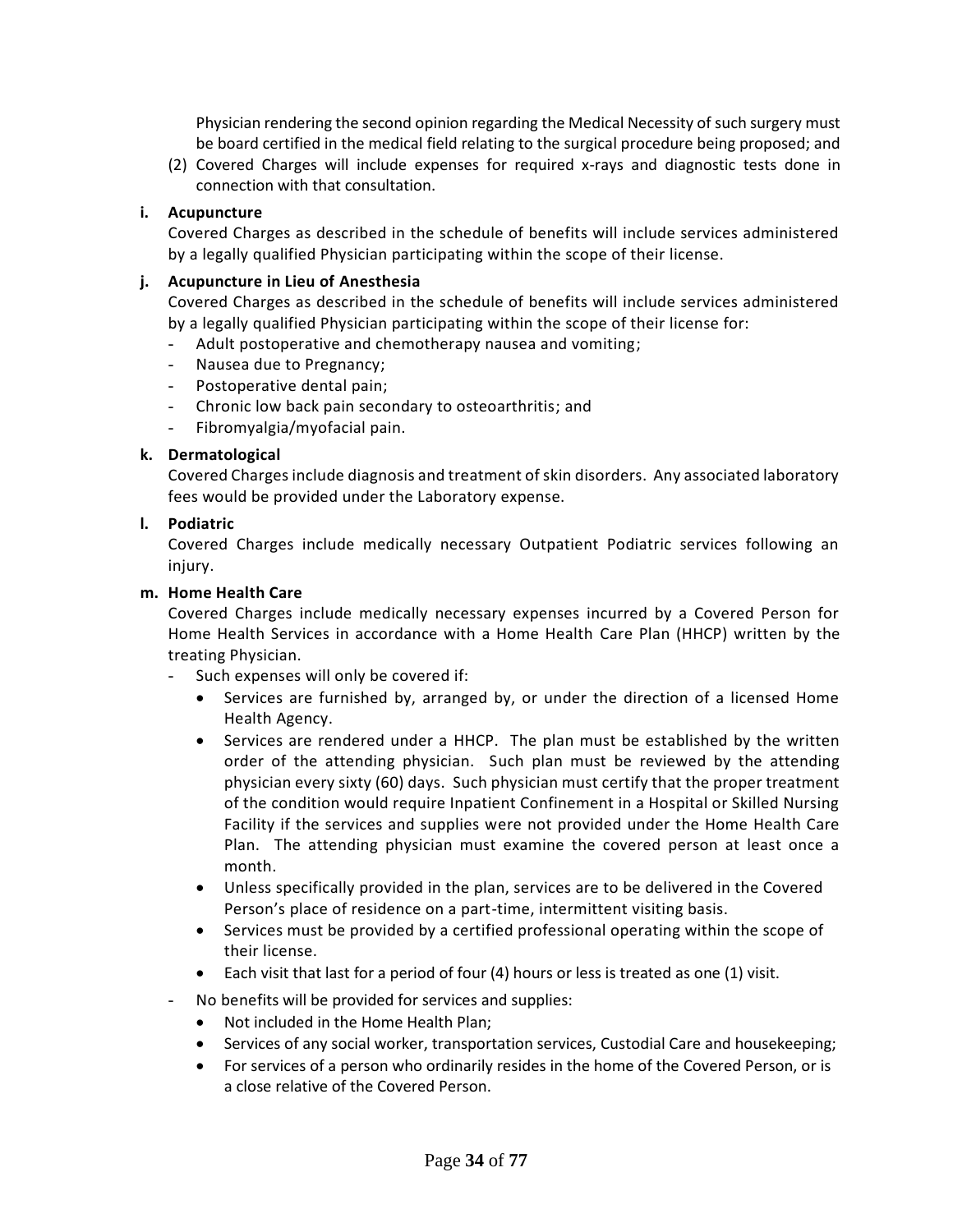#### **n. Hospice Care**

Hospice care benefits are provided to a terminally ill Covered Person with a life expectancy of less than six (6) months; Benefits are limited to:

- (1) Inpatient Care in a Hospital or Hospice facility.
- (2) Ancillary charges furnished by the facility while the patient is confined therein, including rental of durable medical equipment which is used solely for treating an Injury or Illness.
- (3) Medical supplies, drugs, and medicines prescribed by the attending Physician, but only to the extent that such items are necessary for pain control and management of the terminal condition.
- (4) Services and/or nursing care by a Registered Nurse (R.N.), Licensed Practical Nurse (L.P.N.), or a Licensed Vocational Nurse (L.V.N.), on a part time basis (up to 8 hours in one (1) day).
- (5) Home Health aide services.
- (6) Medical social services by licensed or trained social workers, psychologists, or counselors under the direction of a physician, including the assessment of the person's social, emotional, medical, and dietary needs and assessment of the home and family situation.
- (7) Identification of available community resources and assistance in obtaining those resources as noted in the covered person's assessed needs.
- (8) Nutrition services provided by a licensed dietitian.
- (9) Respite care for up to 5 days in any 30-day period; and
- (10) Bereavement counseling.

Bereavement counseling is a support service provided to Covered Person's immediate family both prior to and after the death of the Covered Person. Such visits are to assist in adjusting to the death. Benefits will be payable provided:

- (a) On the date, immediately before his or her death, the terminally ill person was in a Hospice Plan of Care program and was a Covered Person under the SHBP; and
- (b) Charges for such services are incurred by the Covered Person(s) within twelve (12) months of the terminally ill person's death.

The term immediate family means: parents, spouse (or same-sex domestic partner) and children of the terminally ill Covered Person.

Bereavement Counseling does not include funeral arrangements; financial or legal counseling; or homemaker or caretaker services (not otherwise provided in the Home Health Care Plan).

#### **o. Transfusion or Dialysis of Blood**

Covered charges for administration of infusions and transfusions (This includes the cost of unreplaced blood and blood plasma or autologous blood and blood plasma. Expenses for storage of autologous blood or blood plasma will not be covered.)

#### **p. Licensed Nurse**

Covered Charges include charges incurred by a covered person who is confined in an Inpatient basis and requires the medically necessary services of a register nurse or licenses practical nurse, provided that the nurse is not an immediate family member or reside in the Covered Person's home.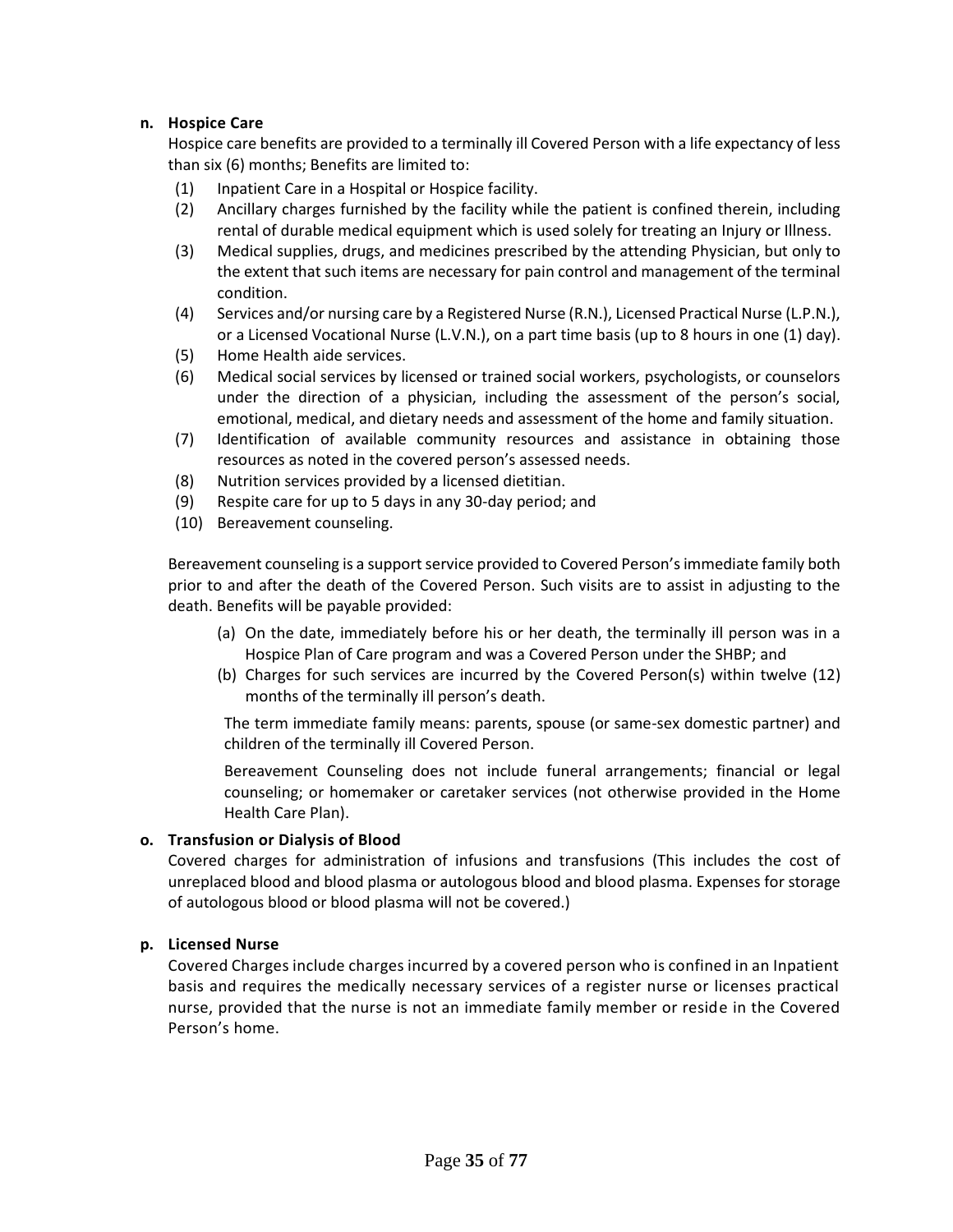#### **q. Skilled Nursing Facility**

- **Skilled Nursing/Extended Care Facilities:** Inpatient confinement in a Skilled Nursing/ extended care facility and/or in a rehabilitation facility/Hospital is provided if:
	- Is in lieu of confinement in a hospital on a full-time inpatient basis.
	- Charges are incurred within twenty-four (24) hours following a Hospital confinement for the same or related cause as the confinement.
	- The attending Physician certifies that twenty-four (24) hour nursing care is Medically Necessary for recuperation from the Illness or Injury which required the Hospital confinement.

#### **r. Rehabilitation Facility**

Covered Charges for expenses incurred by a covered person for confinement as a full time Inpatient in a Rehabilitation Facility. Confinement must follow within 24 hours of and be for the same or related cause(s) as, a period of Hospital or Skilled Nursing facility confinement.

#### **s. Bone Marrow Transplants for Breast Cancer**

Covered Charges for expenses incurred by a covered person who has been diagnosed with breast cancer that has progressed to the metastatic disease as follows:

- If recommended by the treating oncologist, referral to and participation in clinical trial on the grounds that the proposed procedure shows promise as a useful treatment for the Covered Person's Cancer and is likely to be at least as effective as conventional treatment.
- A bone marrow transplant, provided the Covered Person meets the criteria established for enrollment in a clinical trial even if not formally enrolled in the clinical trial; and
- Coverage for the bone marrow transplant itself.

The clinical trial will be conducted:

- 1. At a licensed health facility, which participates in a National Cancer Institute (NCI) sponsored or approved research in any cancer specialty area, or
- 2. At a licensed health facility, which has a formal agreement with an academic medical center to provide bone marrow transplantation as part of an NIC sponsored approved research protocol.

#### Definitions:

"Bone Marrow Transplant" means use of high dose chemotherapy and radiation in conjunction with transplant of autologous bone marrow or peripheral blood stem cells which originate in the bone marrow.

"Metastatic Disease" means Stage III and Stage IV breast Cancer, as well as stage II breast cancer which has spread to ten (10) or more lymph nodes, as defined by the American College of Surgeons.

#### **t. Cardiac Rehabilitation**

Such treatment shall be initiated within 26 weeks after the diagnosis of such disease and be recommended by the attending Provider/Practitioner. Phase I consists of acute inpatient hospitalization, whether for heart attack or heart surgery, highly supervised with a tailored exercise program with continuous monitoring during exercise. Phase II consists of outpatient supervised treatment for Covered Persons who have left the Hospital but still need a certain degree of supervised physical therapy and monitoring during exercise. Phase II services are usually tailored to meet the Covered Person's individual needs. Benefits are not payable for Phase III, which consists of outpatient services without supervision. The Phase III program is developed for patients who are well enough to continue exercising on their own, monitoring their own progress.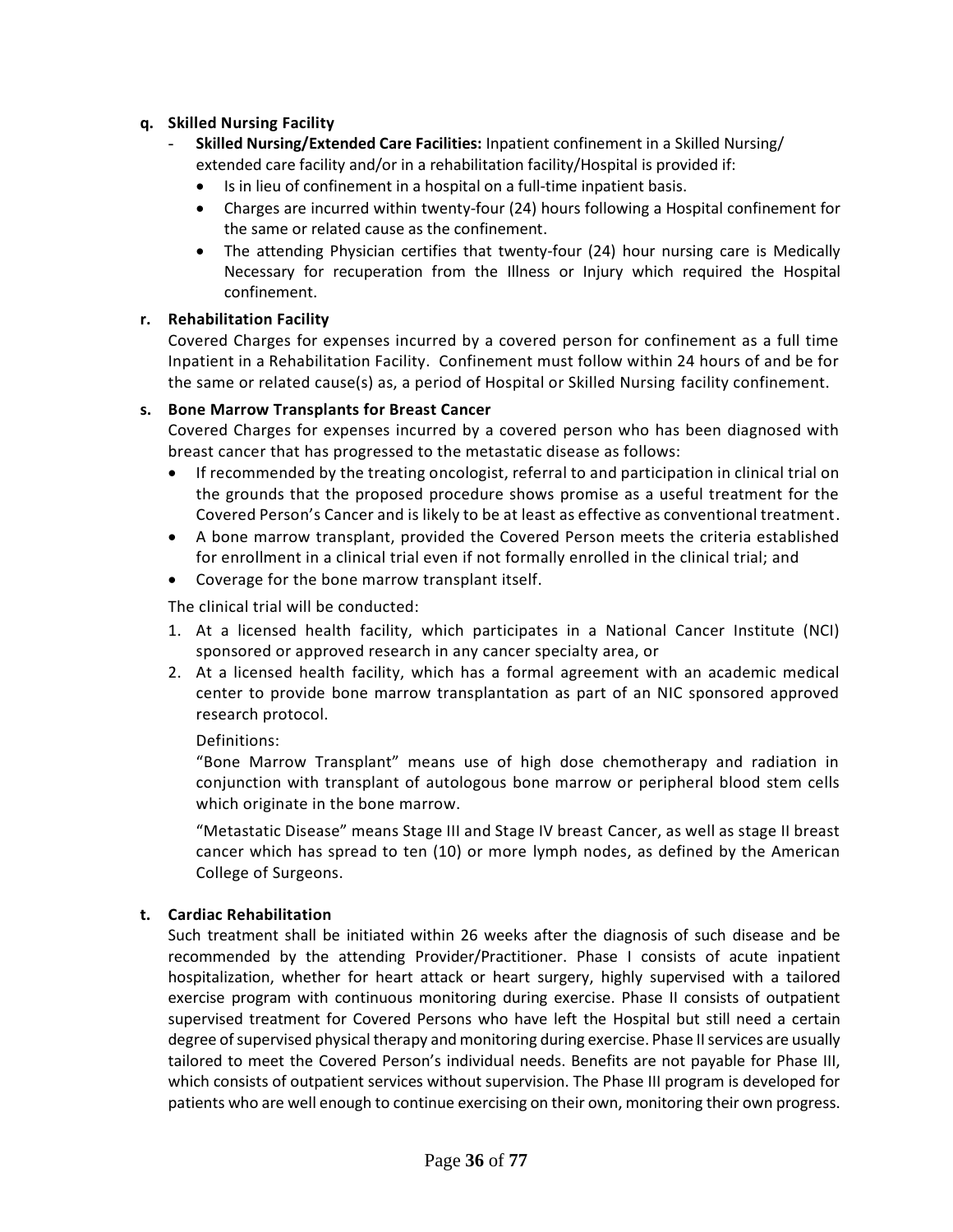# **u. Speech, Hearing and Language Disorders**

Covered Charges include medically necessary diagnosis and treatment of speech; hearing; and language disorders if the charges are made for:

- Diagnostic Services rendered to find out if: and to what extent; a covered person's ability to speak or hear is lost or impaired.
- Rehabilitative services rendered that are expected to restore or improve a covered person's ability to speak or hear.

This benefit does not include charges:

- For any ear or hearing exam to diagnose or treat a disease or injury
- For drugs or medications
- For any hearing care service or supply which is a covered expense in whole or in part under any other part of this plan or under any other group plan.
- For any hearing care service or supply which does not meet professionally accepted standards
- For hearing aids, hearing evaluation tests, hearing aid batteries, and the fitting of prescription hearing aids
- For any exam which:
	- Is required by an employer as a condition of employment; or
	- Is required to provide under a labor agreement; or
	- Is required by any law of government.
- For Special Education (including lessons in sign language) to instruct a covered person, whose ability to speak or hear is lost or impaired, to function without that ability.
- For diagnostic or rehabilitative services for treatment of speech, hearing, and language disorders:
	- That any school system, by law, must provide; or
	- As to speech therapy, to the extent such coverage is already provided for under Early Intervention and Home Health Care Services.
	- For any services unless they are provided in accordance with a specific treatment plan, which details the treatment to be rendered and the frequency and duration of the treatment; and
	- Provides for ongoing services and is renewed only if such treatment is still medically necessary.

#### **v. Pediatric Preventive Care**

Includes covered charges for physical examination, history measurements, sensory screening, neuropsychiatric evaluation, and developmental screening, and assessment of dependent children of the covered person from birth through age twenty-one (21). Services shall include hereditary and metabolic screening at birth, appropriate immunization and tests recommended by the physician.

#### **w. Early Intervention Services**

Benefits will be provided for Early Intervention Services delivered by certified early intervention specialists for children from birth until their third  $(3<sup>rd</sup>)$  birthday.

#### **x. Infertility**

Benefits will be payable for infertility procedures. Infertility is the condition of a presumably healthy individual who is unable to conceive or produce conception during a period of one (1) year if the female is age thirty-five (35) or younger or during a period of six (6) months if the female is over the age of thirty-five (35). For purposes of meeting the criteria of infertility, if a person conceives but is unable to carry that pregnancy to live birth, the period of time she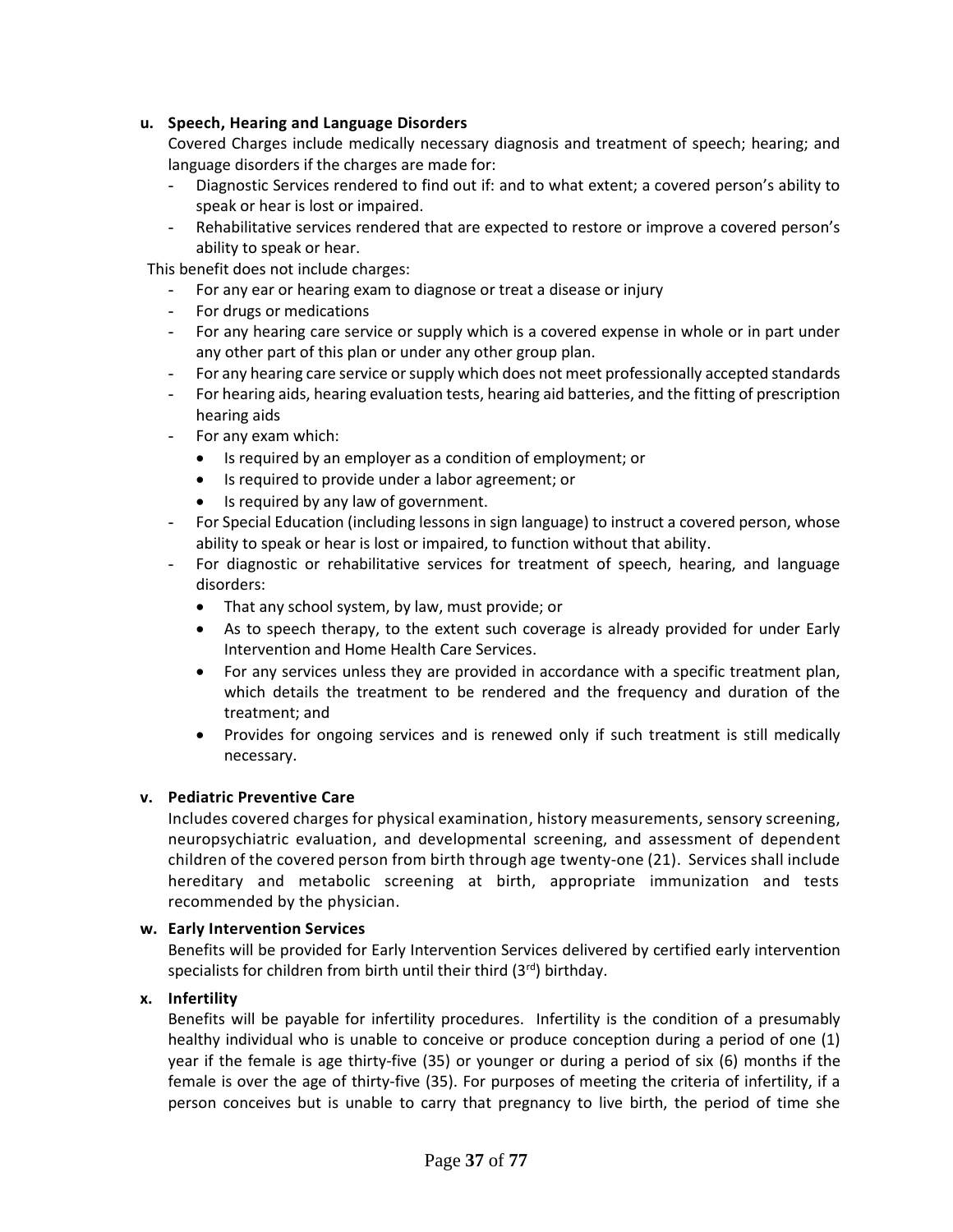attempted to conceive prior to achieving that pregnancy shall be included in the calculation of the one (1) year or six (6) month period, as applicable. Benefit includes expense incurred for the following non-experimental infertility procedures: artificial insemination (AI); in vitro fertilization and embryo placement (IVF); gamete intrafallopian transfer (GIFT); zygote intrafallopian transfer; intracytoplasmic sperm injection (ICSI) for the treatment of male factor infertility; and sperm, egg and/or inseminated egg procurement and processing, and banking of sperm or inseminated eggs, to the extent such costs are not covered by the donor's insurer, if any. Coverage is not limited to sperm provided by the Covered Person's spouse. Coverage does not include: any experimental infertility procedure; surrogacy; reversal of voluntary sterilization, and cryopreservation of eggs.

# **y. Outpatient Contraceptive Drugs, Devices and Services**

Covered Charges include:

- Charges incurred for Contraceptive drugs and devices that have been approved by the FDA and legally require a Physician's prescription.
- Related Outpatient services such as: consultations, exams, procedures, and other contraceptive related services and supplies.

Covered Charges do not include:

- Charges incurred while confined on an Inpatient basis; and
- Charges incurred for duplicate, lost, stolen, or damaged contraceptive devices.

**NOTE:** Necessary surgical procedures incidental to providing a wellness benefit required by the SHBP's voluntarily compliance with HHS guidelines will be covered at the same rate as any other Wellness expense. Surgical procedures not required under HHS regulations, such as vasectomies, will be paid as any other Covered Medical Expense.

#### **z. Hormone Replacement Therapy**

Benefits will be payable for Hormone Replacement Therapy outpatient services and supplies for peri and post-menopausal women including outpatient prescription drugs or devices.

#### **aa. Prosthetic Device**

Covered Charges include artificial limbs, or eyes, and other non-dental prosthetic devices that are medically necessary as the result of an injury or illness.

Except as specifically provided in the Schedule of Benefits, Covered Charges do not include: Eye exams, eyeglasses, vision aids, hearing aids, communication aids, and orthopedic shoes, foot orthotics, or other devices to support the feet (except as required to prevent complication from diabetes).

#### **bb. Scalp Hair Prostheses**

Charges for medically necessary wigs and artificial hairpieces, worn for hair loss resulting from any form of cancer or leukemia treatment.

#### **cc. Hearing Screening for Newborns**

Covered charges for hearing Screening service rendered to a dependent child performed before the newborn infant is discharged from the hospital or birthing center.

#### **dd. Transplants**

Covered charges include services or supplies in connection with non-experimental/noninvestigational organ and bone marrow transplants that are medically necessary. Covered transplants include but are not limited to: Cornea, Human heart, lung, liver, kidney, pancreas, and bone marrow (including metastatic breast cancer).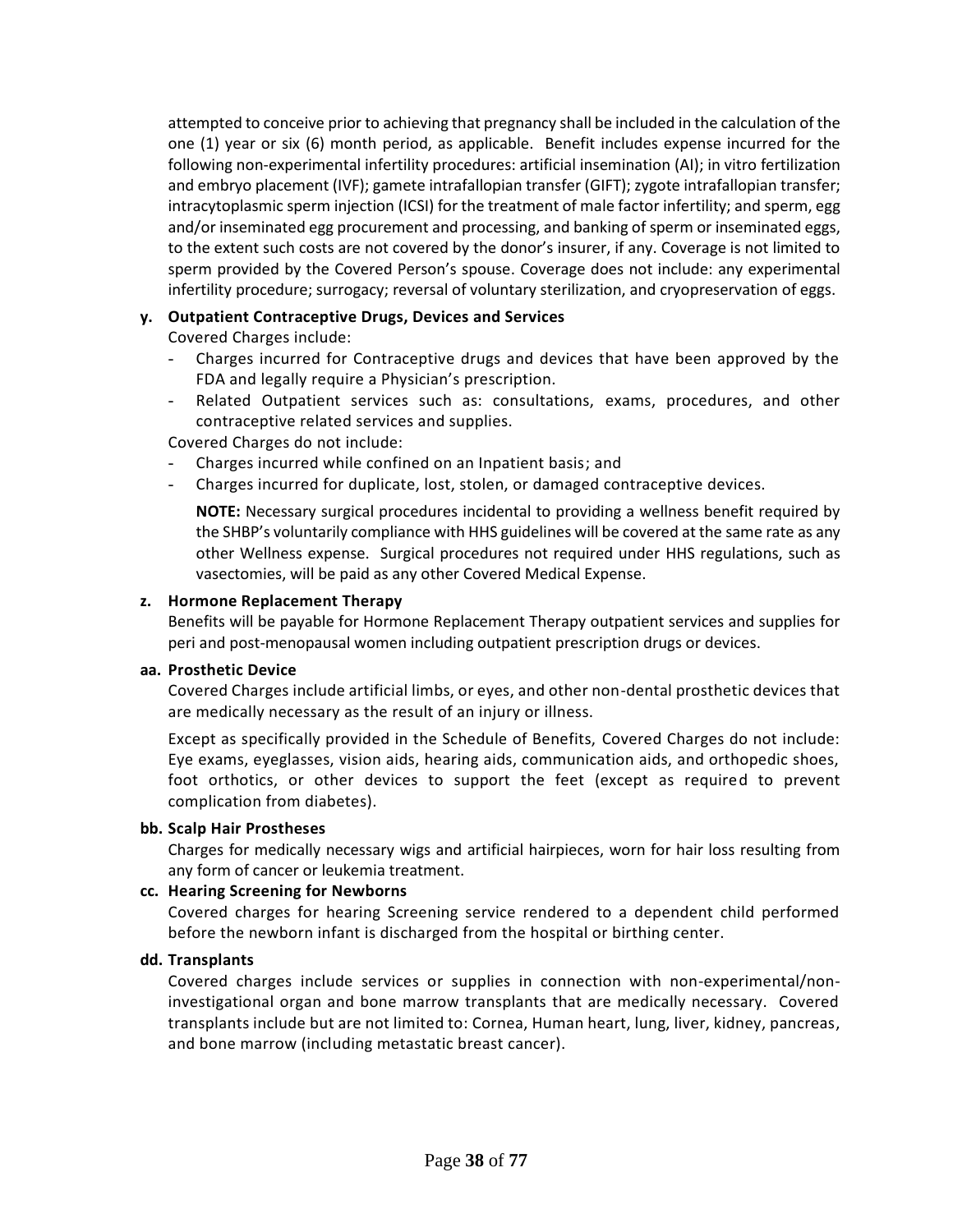#### **ee. Christian Science Healing Practices**

Benefits include charges incurred by a covered person for the healing practices of Christian Science.

# **ff. Urgent Care**

Covered charges include treatment by an urgent care provider to evaluate and treat a nonemergency condition.

A covered person should not seek medical care or treatment form an urgent care provider if their illness, injury, or condition is an emergency condition. The covered Person should call 911 or go directly to the emergency room of a hospital for medical assistance.

A covered person should not be discouraged from exercising the option of calling the local pre-hospital emergency medical service system by dialing 911 (or its local equivalent) when he or she is confronted with an emergency medical condition.

# **gg. Antigen Testing**

Coverage will be provided for Human Leukocyte Antigen or Histocompatibility Locus Antigen testing necessary to establish bone marrow transplant donor suitability. Coverage shall include the costs of testing for A, B or DR antigens, or any combination thereof, consistent with rules, regulations and criteria established by the department of public health.

# **hh. Morbid Obesity & Bariatric Surgery Benefit**

Coverage will be provided for gastric bypass surgery for morbid obesity (also known as bariatric surgery), once per lifetime when the Participant is twice or more the ideal weight, or 100 pounds or more above the ideal weight, whichever is greater. This is determined by accepted standard weight tables for frame, age, height, and sex; the condition of morbid obesity must be of at least five (5) year duration; and, non-surgical methods of weight reduction must have been unsuccessfully attempted for at least five years under a Physicians' supervision.

# **ii. Medical Evacuation and Repatriation**

# **EMERGENCY MEDICAL EVACUATION BENEFIT**

If the Covered Person sustains an Accidental Injury or Emergency Sickness while Insured under the Policy, We will pay for the actual charges Incurred for an emergency medical evacuation of the Covered Person to or back to the Covered Person's home country or country of regular domicile. Before We make any payment, We require written certification by the Attending Physician that the evacuation is Medically Necessary. Any expense for medical evacuation requires Our prior approval and coordination. This Benefit does not include the transportation expense of anyone accompanying the Covered Person or visitation expenses.

The Physician ordering the Emergency Evacuation must certify that the severity of the Insured's Injury or Emergency Sickness warrants his Emergency Evacuation. All transportation arrangements made must be by the most direct and economical conveyance and route possible.

# **REPATRIATION OF REMAINS BENEFIT**

If the Covered Person dies while Insured under the Policy, We will pay for the actual charges incurred for embalming, and/or cremation and returning the body to his place of permanent residence in his home country or country of regular domicile. Expenses for repatriation of remains require the Policyholder's and Our prior approval. If You are a United States citizen, Your Home Country is the United States. This Benefit does not include the transportation expense of anyone accompanying the body, visitation or lodging expenses or funeral expenses.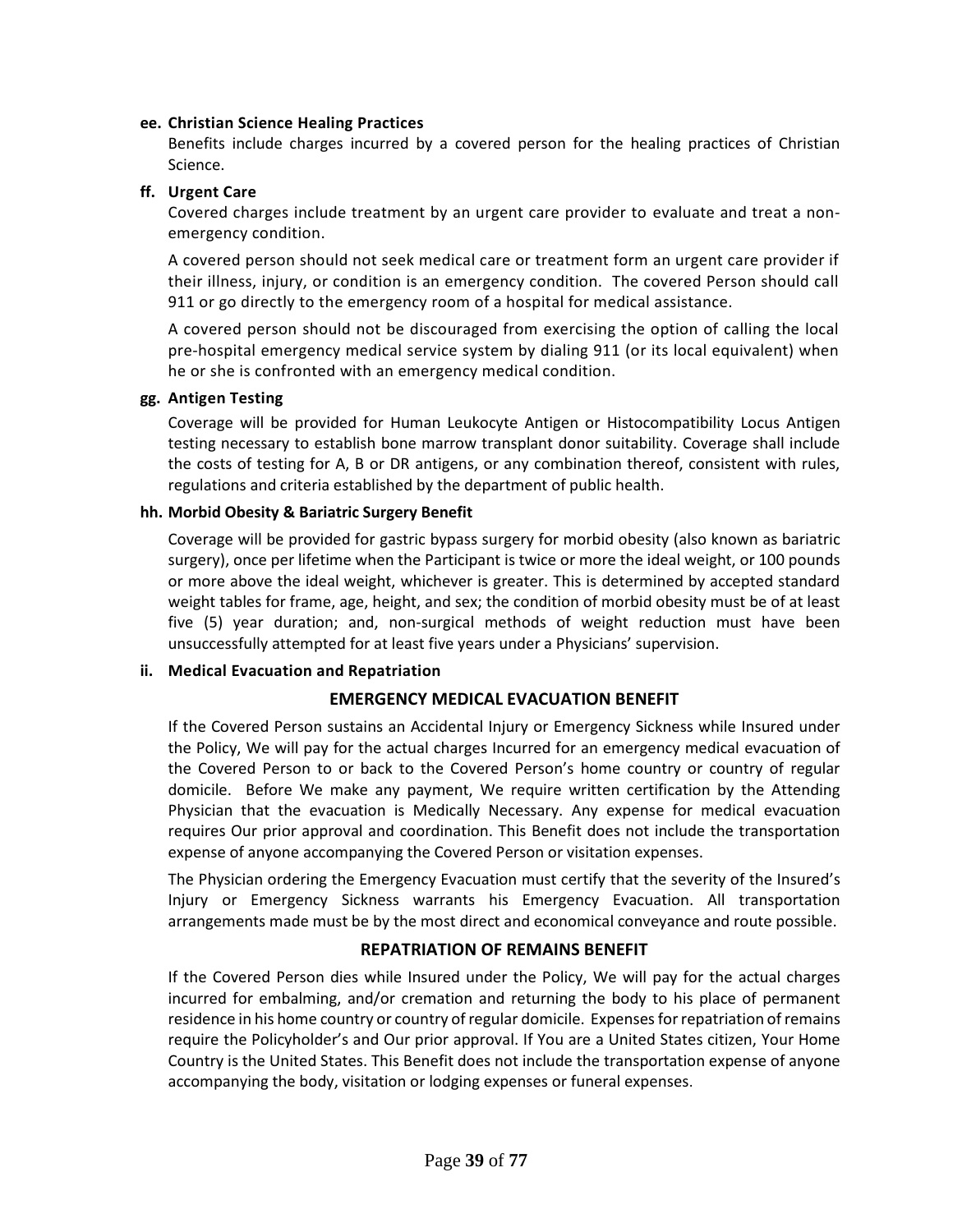#### **FAMILY TRAVEL BENEFIT**

If the Insured is Hospital Confined due to an Accidental Injury or Emergency Sickness for more than seven (7) days while traveling outside of his/her Home Country, We will pay for expenses reasonably Incurred up to a maximum Benefit of \$2,500 for the cost to bring one person designated by the Insured to and from the Hospital or other medical facility where the Insured is Confined if the Insured is alone. Expenses will be limited to the cost for one economy round-trip airfare ticket, and the hotel accommodations in, the place of the Hospital Confinement.

Payment for meals, ground transportation and other incidentals are the responsibility of the Family Member or friend. With respect to anyone (1) trip, this Benefit is payable only once for that trip, regardless of the number of Covered Persons on that trip. No more than one (1) visit may be made during any twelve (12) month period. No benefits are payable unless the trip is approved in advance by the Administrator.

All transportation arrangements made must be by the most direct and economical conveyance and route possible.

# **Emergency Medical and Travel Assistance Program**

Travel Guard services is a comprehensive program providing You with 24/7 emergency medical and travel assistance services including emergency security or political evacuation, repatriation services and other travel assistance services when you are outside Your home country or 100 or more miles away from your permanent residence. Travel Guard is your key to travel security.

For general inquiries regarding the travel access assistance services coverage, please call Wellfleet Group, LLC at 1-877-657-5027.

If you have a medical, security, or travel problem, simply call Travel Guard for assistance and provide your name, school name, the group number shown on your ID card, and a description of your situation. **If you are traveling and need assistance in North America, call the Assistance Center toll-free at: 877.305.1966** *or* **if you are in a foreign country, call collect at: 715.295.9311**.

If the condition is an emergency, you should go immediately to the nearest physician or hospital without delay and then contact the 24-hour Assistance Center. Travel Guard will then take the appropriate action to assist You and monitor Your care until the situation is resolved.

# **PREADMISSION/PRECERTIFICATION / CASE MANAGEMENT SECTION VI**

Pre-certification simply means contacting the Claim Administrator prior to treatment to obtain approval for a medical procedure or service. This may be done for you by your doctor, a hospital administrator, or one of your relatives (if they possess a written Protected Health Information (PHI) letter granting access to your health information). All requests for certification must be obtained by contacting the Claim Administrator.

If you do not secure pre-certification for a non-emergency inpatient admission or provide notification for an emergency admission within one (1) business day you will be subject to a charge of \$200 per admission. This per admission charge cannot be used to satisfy co-payments, deductibles, or out-of-pocket maximums described herein.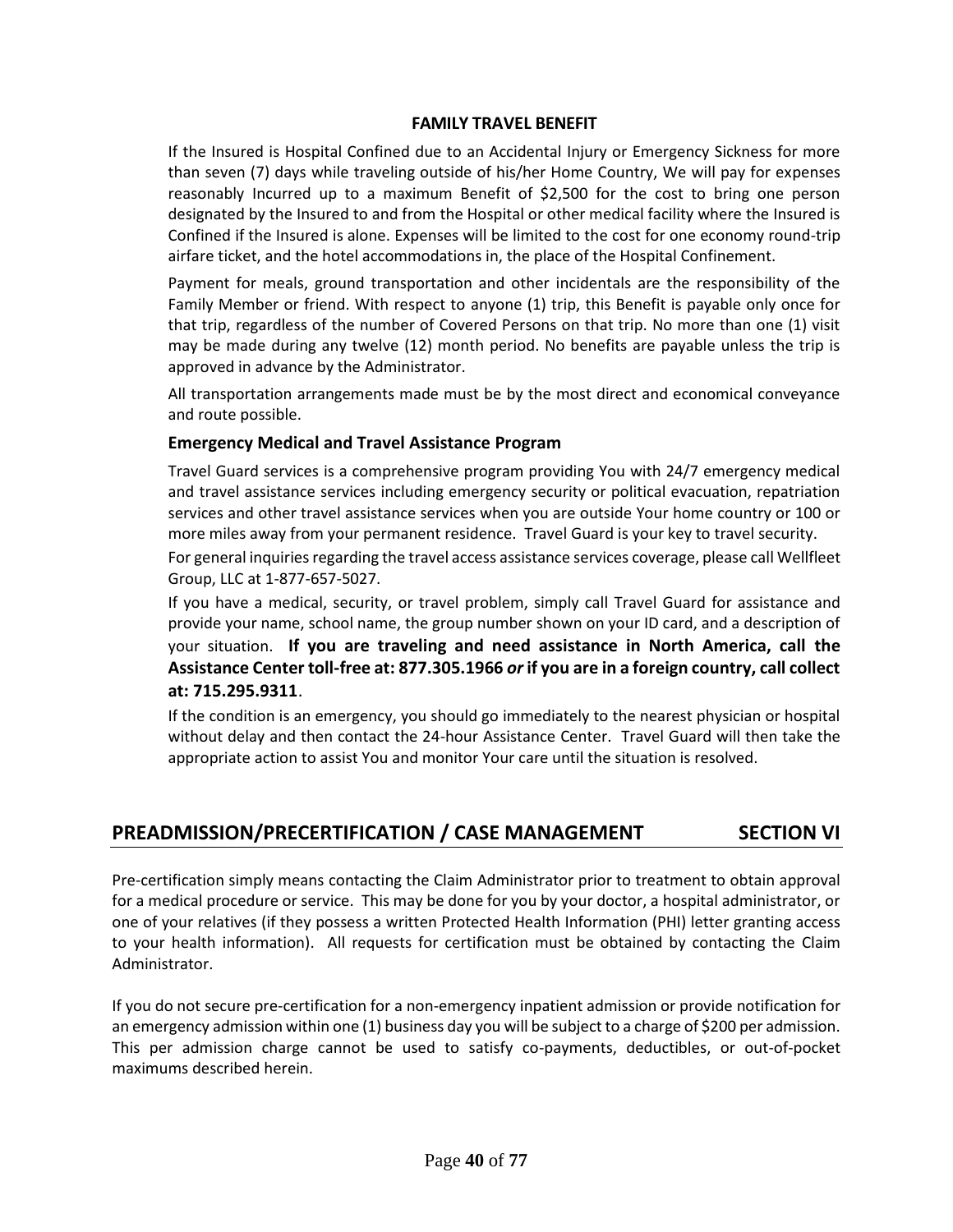Pre-certification is required for the following inpatient or outpatient services or supplies:

- All inpatient admissions to a hospital, convalescent facility, skilled nursing facility, Documentation must include projected length of stay. In the event the number of days of hospitalization exceeds the number of pre-certified days, the additional days will not be an eligible expense under the provisions of this SHBP, unless certified as Medically Necessary care by the Plan Administrator.
- Inpatient maternity care lasting longer than the initial 48 hours for a vaginal delivery or after the initial 96 hours for a cesarean delivery. Documentation must be provided as to expected extension of stay.
- All partial hospitalization in a hospital, residential treatment facility, or facility established primarily for the treatment of substance abuse.

Pre-certification does not guarantee the payment of benefit for your inpatient admission. Each claim is subject to review in accordance with the exclusions and limitations contained in the Plan, as well as a review of eligibility, adherence to notification guidelines, and benefit coverage under the Student Health Plan.

Pre-certification of Non-Emergency Inpatient Admissions and Home Health Services must take place at least three (3) business days prior the planned admission or date the services are scheduled to begin.

In the case of an Emergency Admission, the Covered Person, their physician, representative, or care center must contact the Claim Administrator within one (1) business day following the Emergency Admission. If the Covered Person is confined to the Hospital's observation area for more than 24 hours, it is necessary that the Covered Person contact the Claim Administrator within 48 hours after an admission or on the first business day following admission. If authorization is not obtained, the reduction in benefits described above applies.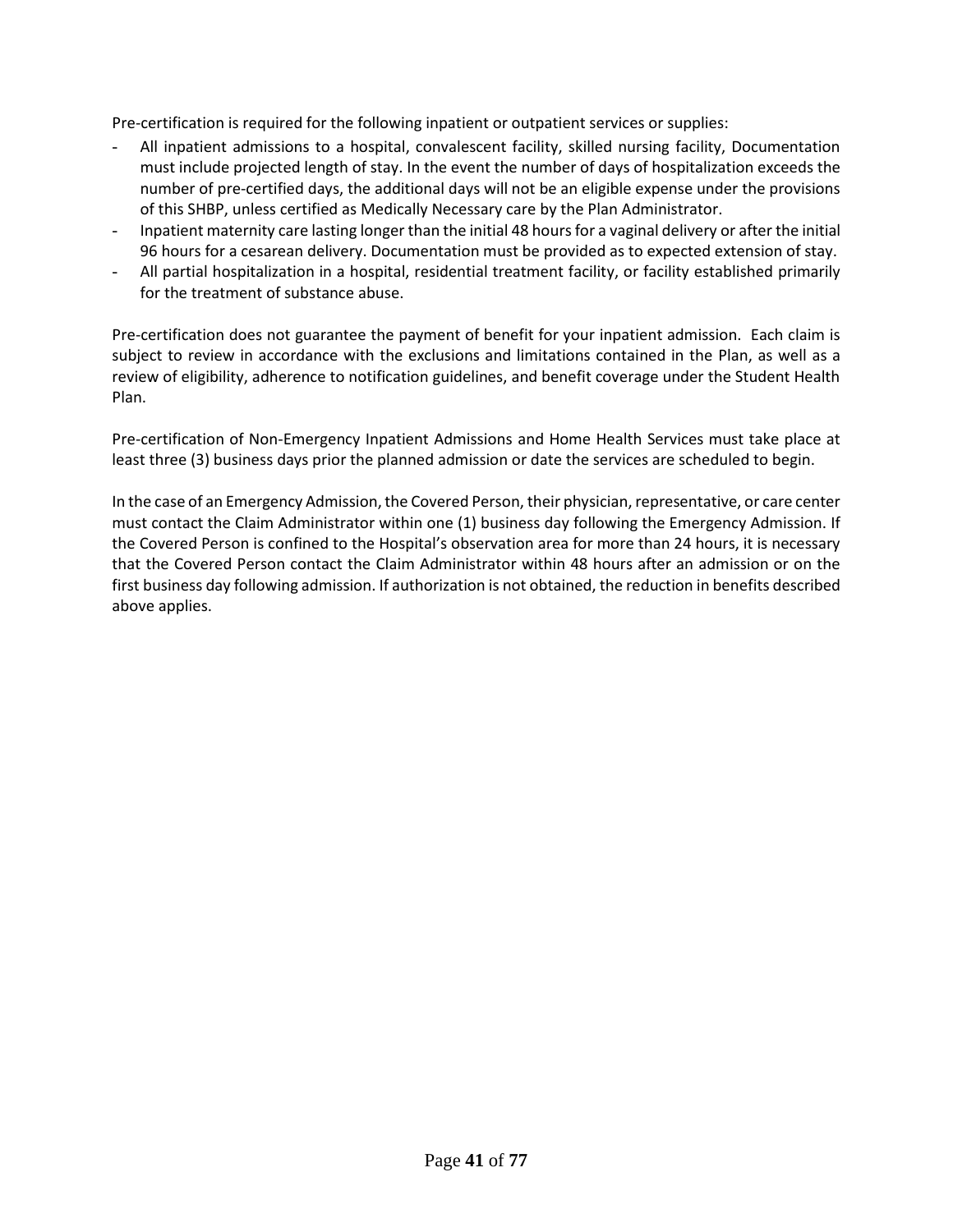# **Case Management Provision for Alternate Treatment**

In cases where a Covered Person's condition is, or is expected to be, of a serious nature, the Plan Administrator may arrange for review and/or case management services from a professional qualified agency. This service involves the cost-effective voluntary management of a potentially high-cost claim for a high-risk or long-term medical condition. The intention of the service is to plan necessary, quality care in the most cost-effective manner with the approval of the Covered Person, the family of the Covered Person, and the Primary Care Physician (PCP).

In the event a Covered Person is identified as a candidate for case management a treatment plan is developed and implemented. Such plan is created and approved with input from the Primary Care Physician, the Covered Person, and the Case Management Agency. If either the Primary Care Physician and/or the Covered Person do not wish to follow the developed plan, treatments will continue, and benefits will be paid according to the SHBP.

Most of the time, large case management treatment will contain options regularly covered under the SHBP. However, in certain cases, the most medically appropriate and cost-effective care may be in a setting or manner not usually covered by the SHBP. In such cases, all Medically Necessary aspects of the approved treatment will be covered under the terms of the SHBP. Such exceptions will be determined on a case by case basis. In no way will an exception be considered as setting a precedent or creating a future liability for any Covered Person. All regular SHBP provisions would still apply.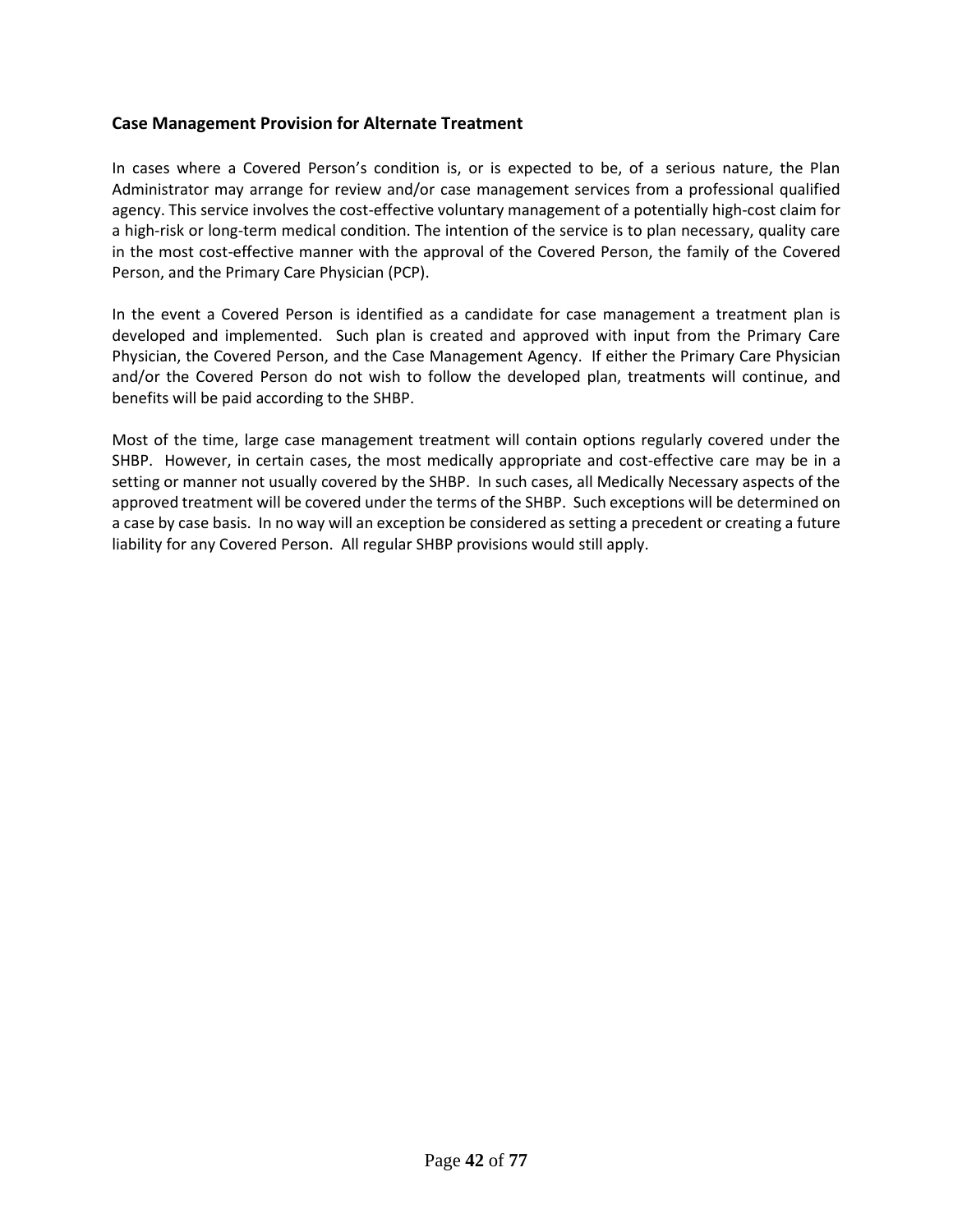# **MEDICAL BENEFIT EXCLUSIONS SECTION VII**

No benefits shall be paid under the SHBP for the following expenses:

- 1. Expenses incurred as a result of dental treatment to the teeth, gums, jaw or structures directly supporting the teeth, including surgical extraction of teeth, Temporomandibular Joint Dysfunction (TMJ) or skeletal irregularities of one or both jaws including orthognathia and mandibular retrognathia except as specifically provided in the Schedule of Benefits.
- 2. Expenses incurred for services normally provided without charge by the school, or University Health Services and its health care providers.
- 3. Expenses incurred for eye refractions, vision therapy, radial keratotomy, or duplicate spare eyeglasses, lenses or frames, non-prescription lenses or contact lensesthat are for cosmetic purposes.
- 4. Charges for hearing exams, hearing screenings, hearing aids and the fitting or repair or replacement of hearing aids, except as specifically provided.
- 5. Expenses incurred as a result of an Injury due to participation in a riot or attempt to commit a felony. "Participation in a riot" means taking part in a riot in any way, including inciting the riot or conspiring to incite it. It does not include actions taken in self-defense, so long as they are not taken against persons who are trying to restore law and order. "Riot" means a public and violent disturbance of the peace by three (3) or more persons assembled together.
- 6. Expenses incurred due to an accident as a consequence of riding as a passenger or otherwise in any vehicle or device for aerial navigation, except as a fare paying passenger in an aircraft operated by a commercial airline maintaining regular published schedules on a regularly established rout.
- 7. Expenses incurred due to an injury or illness as a result of working for wage or profit, or for which benefits are payable under any Worker's Compensation or Occupational Disease Law, Public Assistance Program, or Occupational Benefit Plans.
- 8. Expenses incurred as the result of an illness contracted or injury sustained while in service of the Uniformed Services of any country. Upon the covered person entering the Uniformed Services of any country a Covered Person may terminate their participation in this plan and request a pro-rated refund of premium.
- 9. Expenses incurred in a government hospital unless there is a legal obligation to pay.
- 10. Expenses incurred for care or services to the extent the charge would have been covered under Medicare Part A or B even though the covered person is eligible, but did not enroll in Part B.
- 11. Expenses incurred by a Covered Person who is not a citizen of the United States for services performed within the home country of that Covered Person.
- 12. Expenses incurred for breast reduction, mammoplasty and cosmetic or reconstructive surgery or other services and supplies which improve, alter, or enhance appearance. This exclusion does not apply to reconstructive surgery to implant a prosthetic device for a covered person who has undergone a mastectomy occurring while covered under this plan; reconstructive surgery required as the result of a birth defect, accidental injury or a malignant disease process or its treatment.
- 13. Expenses incurred that may be covered or recoverable under any other valid and collectible medical, health, motor vehicle or accident insurance plan; payable pursuant to a judgment or settlement by any person deemed responsible for the Injury or Illness (or their insurers); to the extent payable whether or not a judgment is delivered, or claim is made for such benefits.
- 14. Expenses incurred by a covered person after the date coverage terminates, except as may be specifically provided in the extension of benefits provision.
- 15. Expenses incurred for services rendered: by a person or individual acting beyond the scope or his or her legal authority; a member of the Covered Person's Immediate Family; or anyone who lived with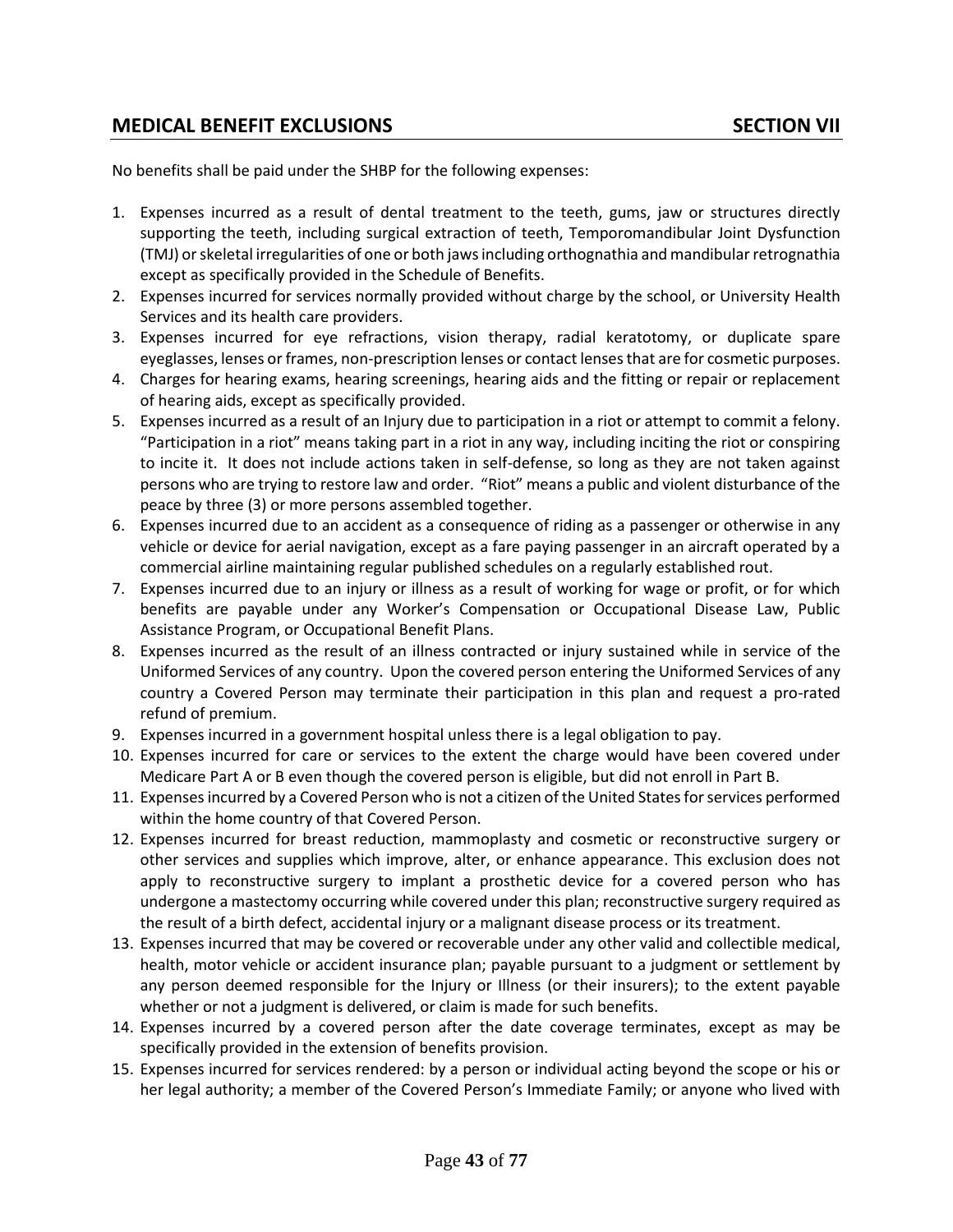the Covered Person. Loss resulting from playing, practicing, traveling to or from, or participating in, or conditioning for, any Intercollegiate sport for which benefits are paid under another Sports Accident policy issued to the Policyholder; or for which coverage is provided by the National Collegiate Athletic Association (NCAA), National Association of Intercollegiate Athletic (NAIA) or any other sports association in excess of \$2,500 per accident.

- 16. Expenses incurred for procedures that are determined to be experimental or investigational.
- 17. Expenses incurred for Custodial Care.
- 18. Expenses incurred for the removal of an organ from a Covered Person for the purpose of donating or selling the organ to any person or organization. This limitation does not apply to donation by a Covered Person to a spouse, child, brother, sister or parent.
- 19. Expenses incurred for surgical or restrictive procedures for weight loss, except as specifically provided.
- 20. Expenses incurred for gynecomastia (male breasts).
- 21. Expenses incurred for any sinus surgery except for purulent sinusitis.
- 22. Expenses incurred to rent or buy personal hygiene/convenience items (such as air conditioners, humidifiers, hot tubs, whirlpools, general exercise equipment, telephones, TV, radio, extra bed/cot, guest meal, take home items, motorized transportation equipment, escalators or elevators in private homes, swimming pools or related supplies); standby charges of a physician; charges for missed appointments; photocopies of medical records; completion of forms; or expenses not medically necessary to diagnose or treat an Injury or Illness including but not limited to services related to the activities of daily living.
- 23. Expenses incurred for the use of braces, orthotics, or appliances unless used exclusively to promote healing or replace a body part, except as specifically provided.
- 24. Expenses incurred that were: not recommended by the attending physician; non-medical in nature; not required for the care and treatment of a covered injury or illness; in excess of Reasonable and Customary.
- 25. Expenses incurred for the treatment of Covered Students who specialize in the mental health care field, who receive treatment as part of their training in that field.
- 26. Expenses incurred for legend vitamins, food supplements, biological sera, blood plasma, drugs to promote or stimulate hair growth, experimental drugs, drugs dispensed in a rest home or hospital for take home usage, except as specifically provided.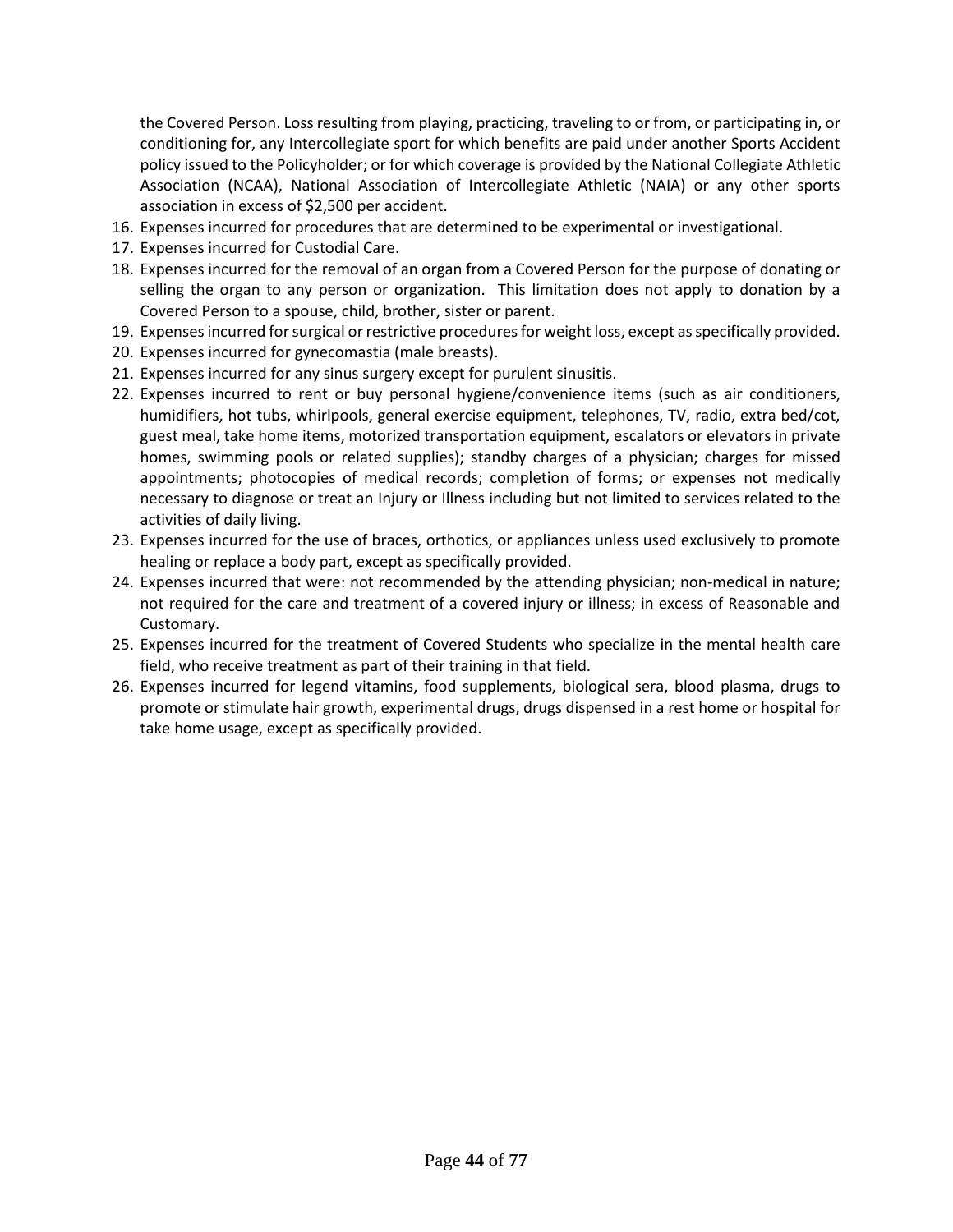# **COORDINATION OF BENEFITS / OTHER COVERAGE SECTION VIII**

The Coordination of Benefits ("COB") provision applies when a person has health care coverage under more than one (1) Plan. Plan is defined below.

# **A. MAXIMUM BENEFITS UNDER ALL PLANS**

If any *Covered Person* covered under the SHBP is also covered under one or more Other Plan(s), and the sum of the benefits payable under all the plans exceeds the *Covered Person's* eligible charges during any claim determination period, then the benefits payable under all the plans involved will not exceed the eligible charges for such period as determined under the SHBP. Benefits payable under another plan are included, whether or not a claim has been made. For these purposes,

- (1) claim determination period means a *Plan Year*; and
- (2) eligible charge means any necessary, *Reasonable and Customary* item of which at least a portion is covered under the SHBP but does not include charges specifically excluded from benefits under the SHBP that may also be eligible under any Other Plans covering the *Covered Person* for whom the claim is made.

# **B. OTHER PLANS**

Other Plan means the following plans providing benefits or services for medical and dental care or treatment and include:

- (1) group insurance or any other arrangement for coverage for *Covered Persons* in a group, whether on an insured or uninsured basis.
- (2) Blue Cross, Blue Shield, or any other prepayment coverage, including health maintenance organizations (HMOs), *Medicare*, or Medicaid; or
- (3) no-fault automobile insurance (for purposes of the SHBP, in states with compulsory no-fault automobile insurance laws, each *Covered Person* will be deemed to have full no-fault coverage to the maximum available in that state. The SHBP will coordinate benefits with nofault coverage as defined in the state of residence, whether or not the *Covered Person* is in compliance with the law, or whether or not the maximum coverage is carried).

# **C. DETERMINING ORDER OF PAYMENT**

If a *Covered Person* is covered under two or more plans, the order in which benefits will be determined is as follows:

- (1) The plan covering the *Covered Person* as a subscriber pays benefits first. The plan covering the *Covered Person* as an *Eligible Dependent* pays benefits second.
- (2) If no plan is determined to have primary benefit payment responsibility under (1) above, then the plan that covered the *Covered Person* for the longest period has the primary responsibility.
- (3) A plan that has no Coordination of Benefits provision will be deemed to have primary benefit payment responsibility.
- (4) The plan covering the parent of the *Eligible Dependent* child pays first if the parent's birthday (month and day of birth, not year) falls earlier in the calendar year. The plan covering the parent of an *Eligible Dependent* child pays second if the parent's birthday falls later in the calendar year.
- (5) In the event that the parents of the *Eligible Dependent* child are divorced or separated, the following order of benefit determination applies:
	- (a) the plan covering the parent with custody pays benefits first.
	- (b) if the parent with custody has not remarried, then the plan covering the parent without custody pays benefits second.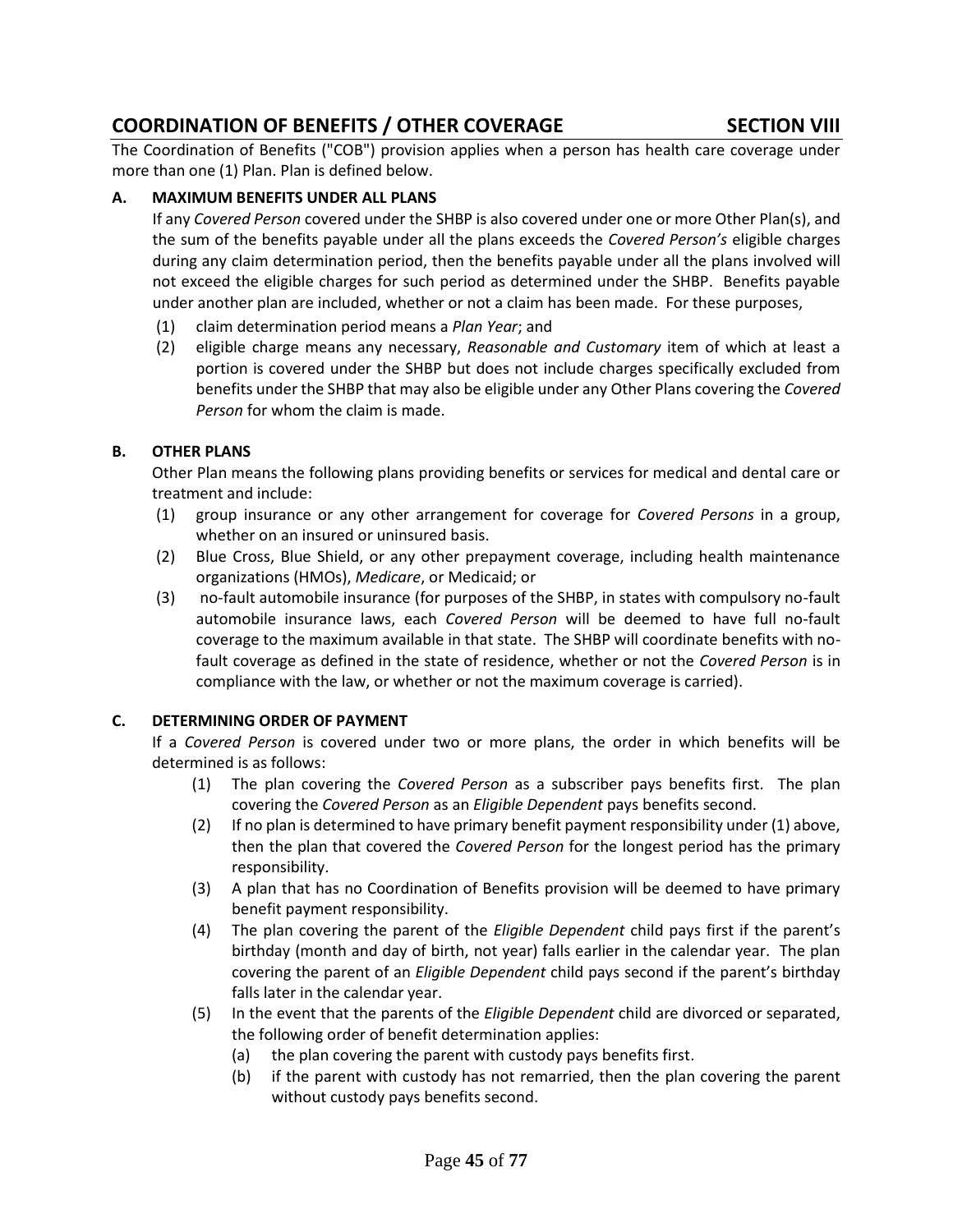- (c) if the parent with custody has remarried, then the plan covering the stepparent pays benefits second, and the plan covering the parent without custody pays benefits third; and
- (d) if a divorce decree or other order of a court of competent jurisdiction places the financial responsibility for the child's health care expenses on one of the parents, then the plan covering that parent pays benefits first.

# **D. FACILITATION OF COORDINATION**

For the purpose of Coordination of Benefits, the Claims Administrator:

- (1) may release to, or obtain from, any other insurance company or other organization or individual any claim information, and any *Covered Person* claiming benefits under the SHBP must furnish any information that the Plan Administrator may require.
- (2) may recover on behalf of the SHBP any benefit overpayment from any other individual, insurance company, or organization; and
- (3) has the right to pay to any other organization an amount it will determine to be warranted, if payments that should have been made by the SHBP have been made by such organization.

# **Special Provision for National Collegiate Athletic Association (NCAA)-Sanctioned Intercollegiate Sports**

Benefits for services related to participation in the University's NCAA-sanctioned intercollegiate sports are only provided by the Student Plan on a secondary payor basis. This provision does not apply to expenses incurred from the practice or play of intramural or club sports, as such expenses are covered on the same basis as if the injury were sustained in any way other than through participation in intercollegiate sports.

The Student Plan provides benefits for injury or illness resulting from the practice or play of NCAA-Sanctioned Intercollegiate Sports when:

- 1. Any maximum limits of insurance coverage provided by the NCAA are reached; or
- 2. A specific limitation or exclusion in NCAA coverage, or any other coverage provided by the University's Athletic Department for medical expenses incurred from practice or play of intercollegiate sports is applied to an expense that is otherwise eligible under the Student Plan.

In combination with NCAA and any other insurance/benefits provided by the University's Athletic Department, this provision assures that intercollegiate athletes do not incur any out-of-pocket expense resulting from the practice or play of NCAA-sanctioned intercollegiate sports that are greater than had the injury been sustained in any other way.

#### **Conditions Precedent to Coverage**

The SHBP shall have no obligation to pay benefits for a Covered Person if the Covered Person refuses to cooperate with the Claim Administrator's subrogation rights or refuses to execute and deliver such papers or information as the Plan Administrator may require in attempting to execute the plans' rights. Additionally, in the event the Covered Person is a minor, the SHBP shall have no obligation to pay for Covered Medical Expenses incurred due to a condition caused by a responsible third party until after the legal representative of that minor obtains a valid court order recognition and approval of the plans right to first dollar reimbursement and subrogation rights on all recoveries, and any documentation needed for the enforcement thereof.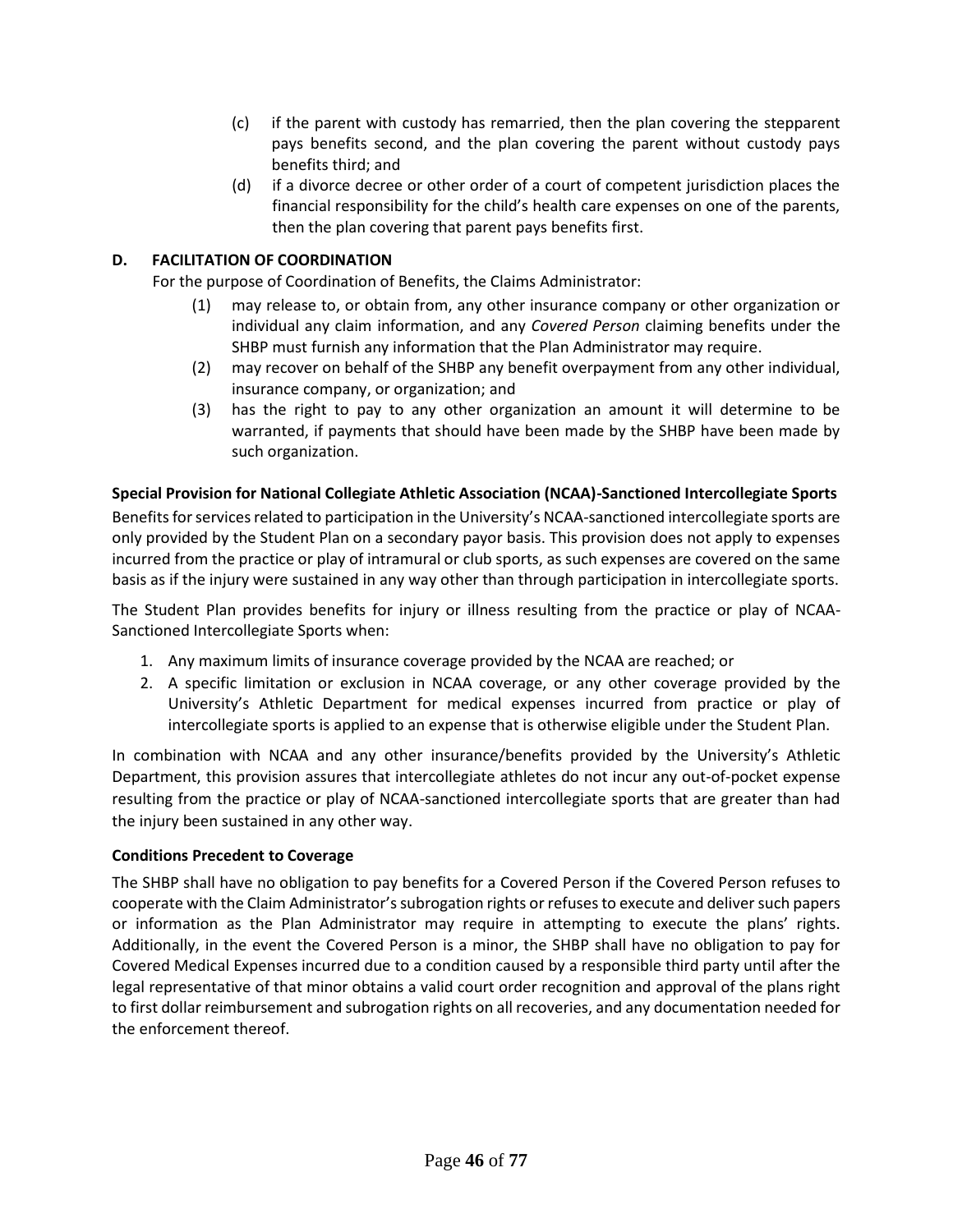# **Right of Subrogation and Refund**

The SHBP shall have the right to be subrogated to any potential claim the Covered Person may have against any other entity whether or not the Covered Person chooses to pursue that claim. Please see the section on Subrogation as listed in the table of contents for more details.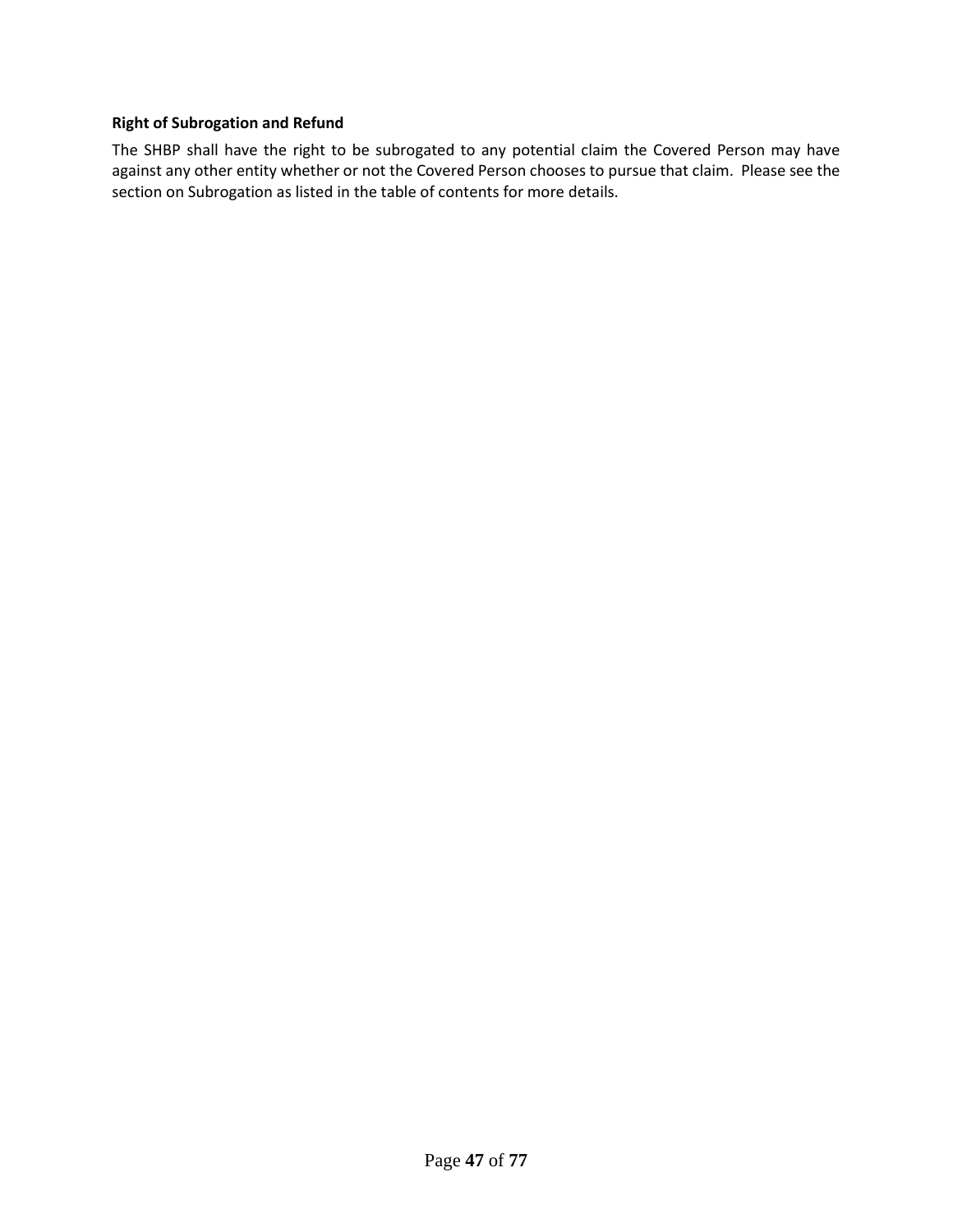# **WHEN COVERAGE ENDS SECTION IX**

This plan provides for Covered Medical Expenses of the Covered Person only while their coverage under the SHBP is in force. Except as provided in the Extension of Benefits provision, this SHBP will pay no benefits incurred after the Covered Person's coverage ends.

# **A. Termination of coverage**

Coverage for a Covered Person will end on the first of the following:

- 1. The last day for which the required premium has been paid.
- 2. The date the Student withdraws from UMass Amherst because of returning to their home country or entering the Armed Forces of any country on an active-duty basis. Students entering the Armed Services may be eligible for a pro-rata refund of their premium if they submit a request for such in writing within 90 days of withdrawal from the University.
- 3. The last day of the plan year.
- 4. The date the SHBP terminates.
- 5. The end of the term for which premium has been paid in which the Covered Person no longer qualifies as a person eligible for SHBP coverage. Such people include:
	- a. A Student who is no longer eligible for coverage.
	- b. A Child who no longer qualifies as a dependent of a covered student.
	- c. A Former Spouse, who due to the marriage being annulled or divorce decree being granted, no longer qualifies as an eligible dependent of the Covered Student(unless Student is required by a court order spousal support agreement to provide medical coverage to an ex-spouse for a designated amount of time, not to exceed Student's eligibility requirements).
	- d. An individual who no longer qualifies as a Domestic Partner; or
	- e. A Dependent over the age of 26 is no longer reliant on the Covered Student for support.

Termination of coverage will not have any impact on a claim for covered medical service incurred prior to the end of coverage.

#### **B. Extension of Benefits**

If, on the termination date, a Covered Person is confined to a hospital due to a Covered Injury or Sickness, charges for that confinement will continue to be honored for a period of ninety (90) days following termination of insurance. Charges for medical expenses incurred within that time frame will not be covered if not related to the injury or illness causing the need for hospital confinement.

#### **C. Certificate of Creditable Coverage**

In the event a Covered Person loses coverage under the SHBP, the Plan Administrator will provide a Certificate of Coverage to the individual no longer covered by the SHBP. As mandated by the Health Insurance Portability and Accountability Act of 1996 (HIPAA), such Certificate of Coverage must be requested within 24 months of the Covered Person losing coverage under the SHBP.

#### **D**. **Medical Leave of Absence.**

Coverage will continue under the Plan for covered Students who take an approved Medical Leave of Absence on or after the first day of fall or spring classes until the first to occur of: (a) the last day of the coverage period for which the required premium was paid; or (b) the last day of the Plan Year. Thereafter, Students that remain on an approved Medical Leave of Absence following the first to occur of: (a) the last day of the coverage period for which the required premium was paid; or (b) the last day of the Plan Year. Students will need to complete an enrollment form at UHS with the patient Services Department.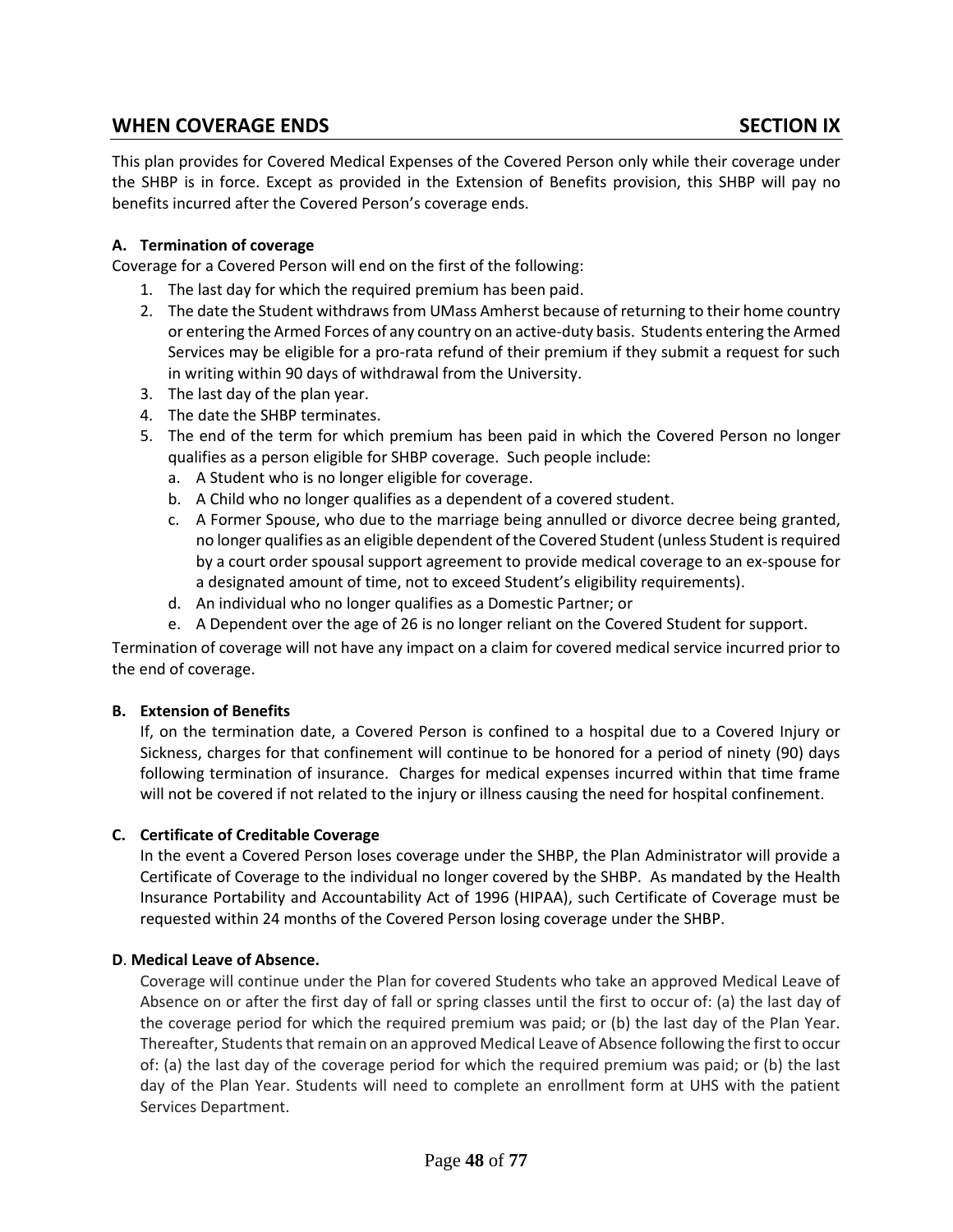#### **COMPLIANCE WITH HIPAA PRIVACY STANDARDS.**

In order to perform series in connection with the administration of the SHBP, certain individuals must have access to Protected Health Information (as defined below).

Under the Standards for Privacy of Individually Identifiable Health Information (45 CFR Part 164, the "Privacy Standards"), these individuals are permitted to have such access subject to the following:

- **(1) General.** The Plan shall not disclose Protected Health Information to anyone unless each of the conditions set out in this HIPAA Privacy section is met. "Protected Health Information" shall have the same definition as set out in the Privacy Standards but generally shall mean individually identifiable health information about the past, present or future physical or mental health or condition of an individual, including information about treatment or payment for treatment.
- **(2) Permitted Uses and Disclosures.** Protected Health Information disclosed shall be used or disclosed only for purposes of administering the SHBP. The Plan's administrative functions shall include all Plan payment and health care operations. The terms "payment" and "health care operations" shall have the same definitions as set out in the Privacy Standards, but the term "payment" generally shall mean activities taken with respect to payment of premiums or contributions, or to determine or fulfill Plan responsibilities with respect to coverage, provision of benefits, or reimbursement for health care. "Health care operations" generally shall mean activities on behalf of the Plan that are related to quality assessment; evaluation, training, or accreditation of health care providers; underwriting, premium rating and other functions related to obtaining or renewing an insurance contract, including stop-loss insurance; medical review; legal services or auditing functions; or business planning, management, and general administrative activities. Genetic information will not be used or disclosed for underwriting purposes.
- **(3) Authorized Individuals.** The Plan shall disclose Protected Health Information only to individuals, who are designated and are authorized to receive such Protected Health Information, and only to the extent and in the minimum amount necessary for these persons to perform duties with respect to the Plan. For purposes of this HIPAA Privacy section, "individuals" members of the Employer's workforce" shall refer to all persons or entities the Plan Administrator utilizes to administer the benefits of the SHBP.
	- **(a) Updates Required.** The Plan Administrator shall amend the Plan promptly with respect to any changes in the members of its workforce who are authorized to receive Protected Health Information.
	- **(b) Use and Disclosure Restricted.** An authorized individual who receives Protected Health Information shall use or disclose the Protected Health Information only to the extent necessary to perform his or her duties with respect to the Plan.
	- **(c) Resolution of Issues of Noncompliance.** In the event that any individual uses or discloses Protected Health Information other than as permitted by the Privacy Standards, the incident shall be reported to the privacy official. The privacy official shall take appropriate action, including:
		- **(i)** Investigation of the incident to determine whether the breach occurred inadvertently, through negligence, or deliberately; whether there is a pattern of breaches; and the degree of harm caused by the breach.
		- **(ii)** Applying appropriate sanctions against the persons causing the breach, which, depending upon the nature of the breach, may include, oral or written reprimand, additional training, or termination of employment.
		- **(iii)** Mitigating any harm caused by the breach, to the extent practicable; and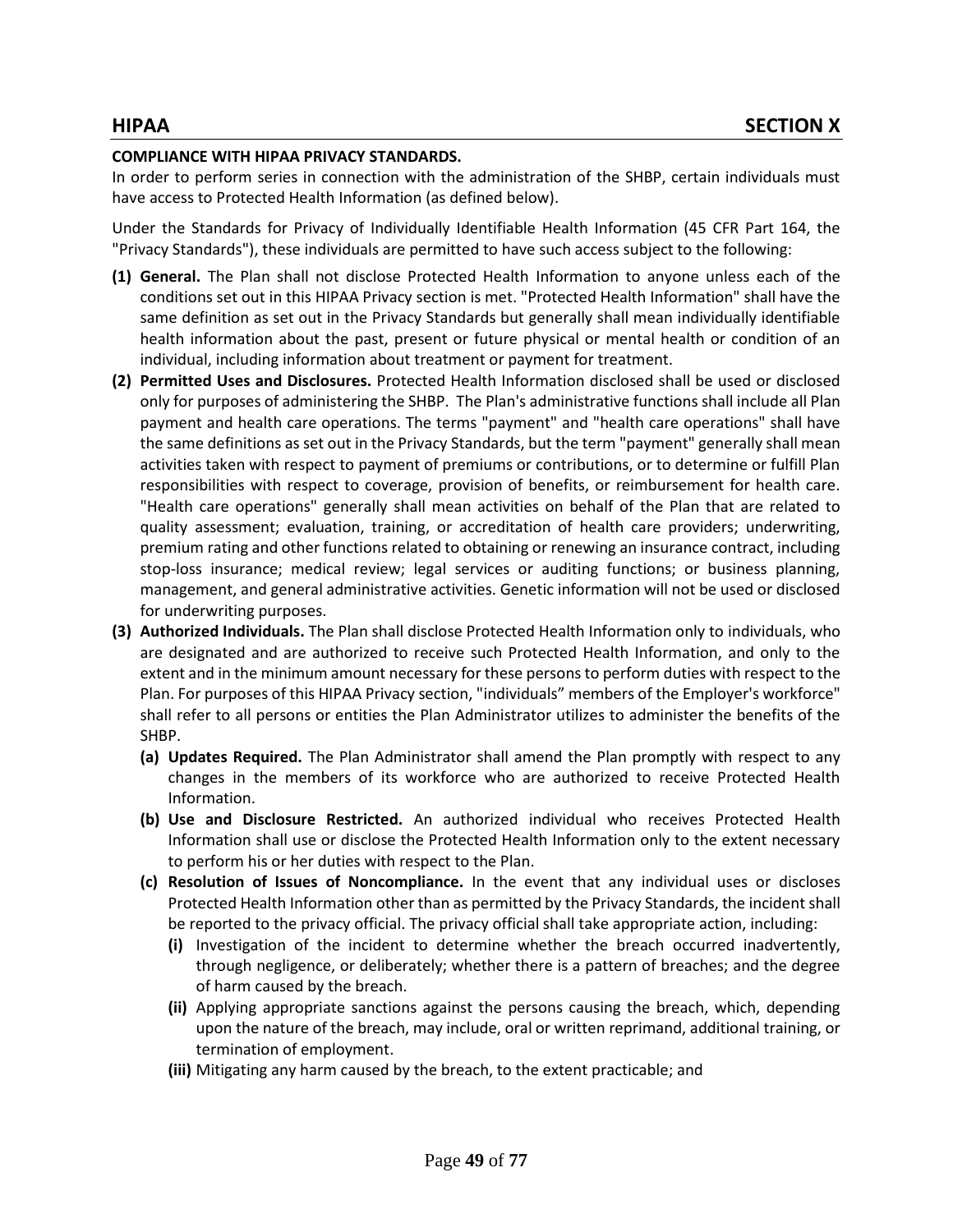- **(iv)** Documentation of the incident and all actions taken to resolve the issue and mitigate any damages.
- **(4) Certification of the Plan Sponsor.** The Plan Sponsor must provide certification to the Plan that it agrees to:
	- **(a)** Not use or further disclose the Protected Health Information other than as permitted or required by the Plan documents or as required by law.
	- **(b)** Ensure that any agent or subcontractor, to whom it provides Protected Health Information received from the Plan, agrees to the same restrictions and conditions that apply to the Employer with respect to such information.
	- **(c)** Not use or disclose Protected Health Information for performance-related actions and decisions or in connection with any other benefit or benefit plan of the Plan Sponsor.
	- **(d)** Report to the Plan any use or disclosure of the Protected Health Information of which it becomes aware that is inconsistent with the uses or disclosures hereunder or required by law.
	- **(e)** Make available Protected Health Information to individual Plan members in accordance with Section 164.524 of the Privacy Standards.
	- **(f)** Make available Protected Health Information for amendment by individual Plan members and incorporate any amendments to Protected Health Information in accordance with Section 164.526 of the Privacy Standards.
	- **(g)** Make available the Protected Health Information required to provide any accounting of disclosures to individual Plan members in accordance with Section 164.528 of the Privacy Standards.
	- **(h)** Make its internal practices, books and records relating to the use and disclosure of Protected Health Information received from the Plan available to the Department of Health and Human Services for purposes of determining compliance by the Plan with the Privacy Standards.
	- **(i)** If feasible, return or destroy all Protected Health Information received from the Plan that the Plan Administrator still maintains in any form, and retain no copies of such information when no longer needed for the purpose of which disclosure was made, except that, if such return or destruction is not feasible, limit further uses and disclosures to those purposes that make the return or destruction of the information unfeasible; and
	- **(j)** Ensure the adequate separation between the Plan and member of the Plan Administrator's staff, as required by Section 164.504(f)(2)(iii) of the Privacy Standards.

**COMPLIANCE WITH HIPAA ELECTRONIC SECURITY STANDARDS.** Under the Security Standards for the Protection of Electronic Protected Health Information (45 CFR Part 164.300 et. seq., the "Security Standards"), the Plan Administrator agrees to the following:

- **(1)** The Plan Administrator agrees to implement reasonable and appropriate administrative, physical and technical safeguards to protect the confidentiality, integrity and availability of Electronic Protected Health Information that the Plan Sponsor creates, maintains or transmits on behalf of the Plan. "Electronic Protected Health Information" shall have the same definition as set out in the Security Standards, but generally shall mean Protected Health Information that is transmitted by or maintained in electronic media.
- **(2)** The Plan Administrator shall ensure that any agent or subcontractor to whom it provides Electronic Protected Health Information shall agree, in writing, to implement reasonable and appropriate security measures to protect the Electronic Protected Health Information.
- **(3)** The Plan Administrator shall ensure that reasonable and appropriate security measures are implemented to comply with the conditions and requirements set forth in Compliance with HIPAA Privacy Standards provisions (3) Authorized Individuals and (4) Certification of Plan Sponsor described above.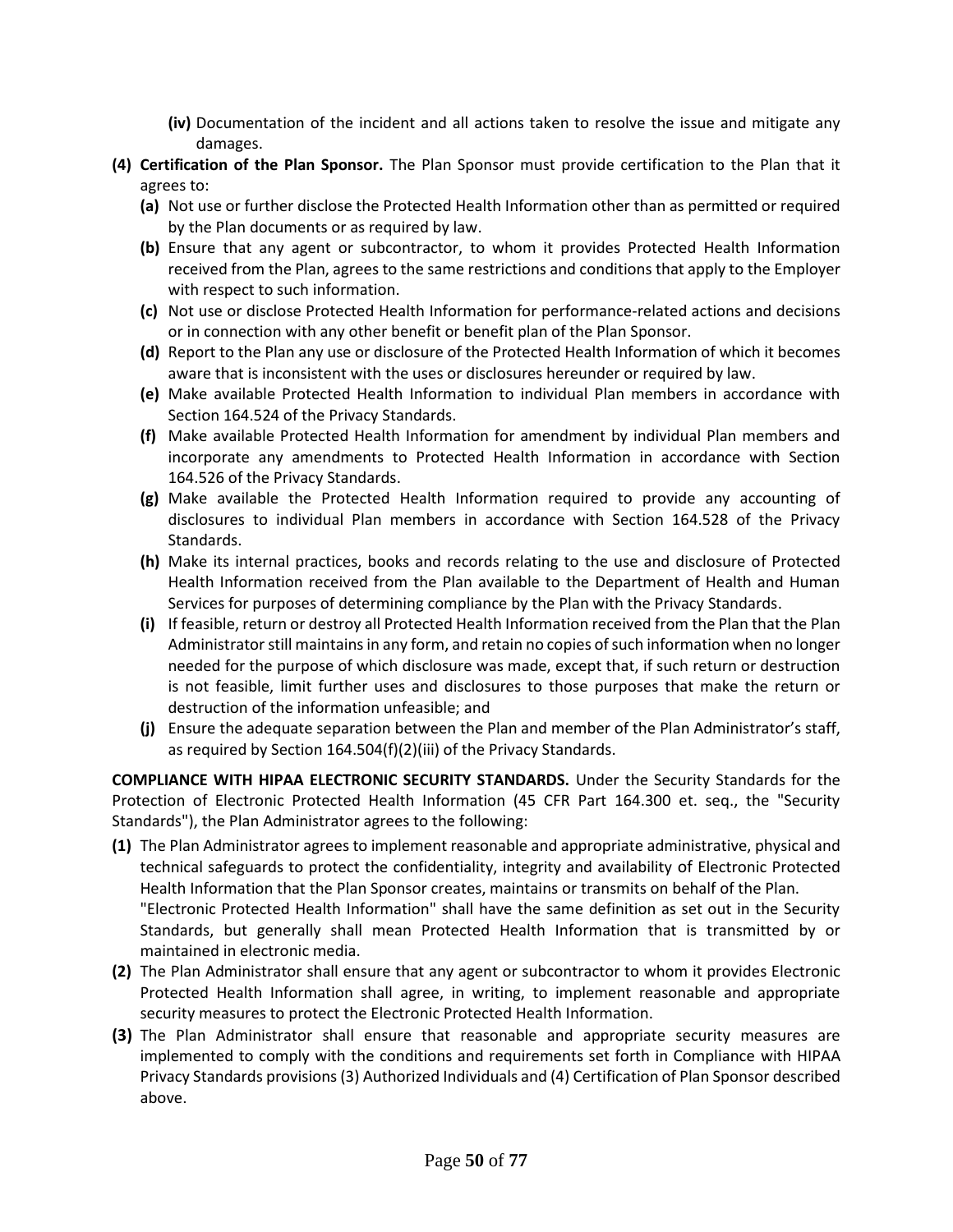# **SUBROGATION SECTION XI**

# **A. Payment Condition**

- (1) In the event an Injury, Illness, disease, or disability is caused, in whole or in part, by or results from, the acts or omissions of the Covered Person or a third party, where any insurance coverage, no-fault, uninsured motorist, underinsured motorist, medical payment provision or other policy or funds is available for payment of Covered Medical Expenses, the SHBP may elect, but it not required to conditionally advance payment of medical benefits.
- (2) By accepting benefits under the SHBP, a Covered Person recognizes the property right or equitable interest of the SHBP in any cause of action the Covered Person may have and the proceeds thereof up to and including the full extent of payment from any one or combination for first  $(1^{st})$  and third  $(3^{rd})$  party sources.
- (3) In the event of a settlement causing the Covered Person to receive a benefit form a third party or other coverage, the Covered Person acknowledges that the SHBP has the first priority right of recovery against such settlement and agrees to reimburse the SHBP for all benefits paid, or that will be paid. This includes first lien to the extent of benefits paid by the SHBP. Failure of a Covered Person to reimburse the SHBP for benefits provided or to be provided out of a judgment or settlement received, will be responsible for any and all collection expenses the SHBP must incur in attempting to recover such money from the Covered Person.

#### **B. Subrogation**

- (1) As a condition of receiving benefits under the SHBP, the Covered person agrees to subrogate the SHBP to any and all claims, causes of action or rights that may arise against any person, entity, or corporation and to any coverage for which the Covered Person may claim an entitlement regardless of how such entitlement is characterized or classified. The Covered Person agrees, as a condition of receiving benefits under the SHBP, that at the time such settlement or judgment is made, the SHBP will be reimbursed for any benefits relating to such settlement, paid on behalf of the Covered Person.
- (2) In the event the Covered Person chooses to pursue a third-party action or any coverage as available because of an Injury, Illness, Condition or aggravation of Condition, said Covered Person agrees to include the SHBP as subrogated to that action.
- (3) The SHBP may, in its own name or in the name of the Covered Person, their Beneficiary, personal representative, or legal counsel commence a proceeding or pursue a claim against such other party or coverage for recover of all expenses and damages to the full extent of the value of any benefits payable or advanced by the SHBP.
- (4) The Covered Person authorizes the SHBP to sue, pursue, settle or compromise, any such claims in their name and agrees to fully cooperate with the SHBP in prosecution of any such claims. This includes the Covered Person's failure to pursue damages or file a claim against:
	- a. Any policy of insurance from any insurance company or guarantor of a third party;
	- b. Any worker's compensation or other liability insurance company;
	- c. The responsible party, their insurer, or any other source on behalf of that party;
	- d. Any first party insurance no-fault coverage, personal injury protection, medical payment coverage, underinsured/uninsured motorist coverage; or
	- e. Any other source, including but not limited to restitution funds for crime victims, school insurance coverage, any medical, disability, or other benefit payments.

**NOTE**: the Covered Person, his or her guardian, or estate, assigns all rights to the SHPB or its assignee to pursue a claim and the recovery of all expenses from any source deemed applicable.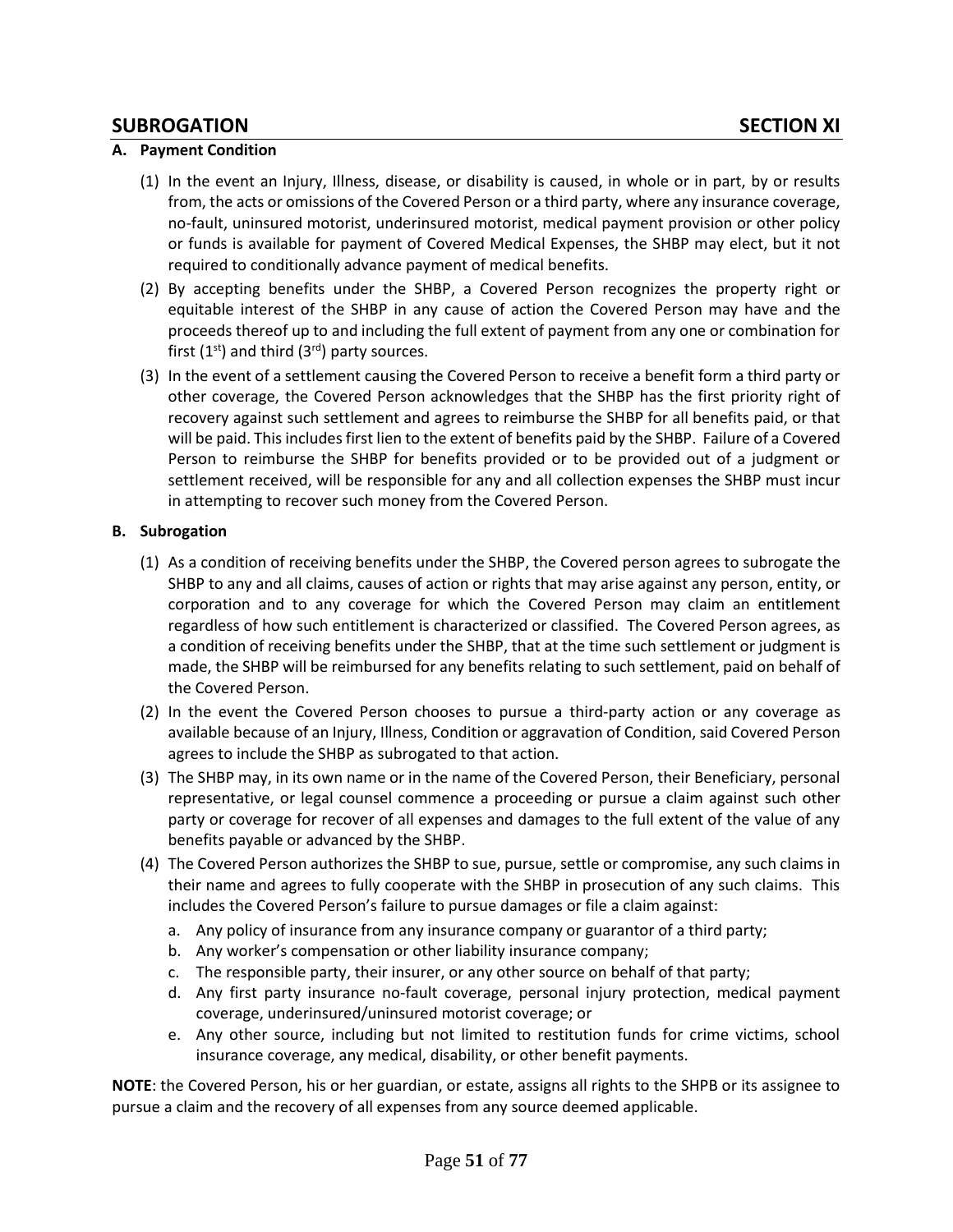### **C. Right of Reimbursement**

- (1) The obligation of the SHBP being entitled to recover 100% of payment for Covered Medical Expenses exists, regardless of how any judgment or settlement is classified. At no point will the amount payable to the SHBP be reduced by attorney's fees, and costs, or application or the common fund doctrine, or the make whole doctrine, the Rimes Doctrine, or any other similar legal theory, and without regard to whether the Covered Person is fully compensated by his or her net recovery from all sources.
- (2) The SHBP will not pay any court costs, expert's fees, filing fees, expenses of a litigious nature, attorney fees, costs, expenses, or other expenses incurred by an attorney for the Covered Person or his/her beneficiaries. Any costs that cause the SHBP to recover less than 100% of the payment made for Covered Medical Expenses must be approved by the SHBP in writing in advance of the payments being made.
- (3) Furthermore, the Covered Person is prohibited from settling a claim against a third party or any other coverage for a portion of the damages but eliminating damages for Covered Medical Expenses.
- (4) The SHBP's rights are primary. As such said rights will not be reduced or affected as a result of any fault or claim on the part of the Covered Person, under any "lien reduction statues" such as the doctrine of causation, comparative fault contributory negligence, or any other similar doctrine of law.
- (5) The SHBP's rights of subrogation shall apply without regard to any separate written acknowledgement of these rights by the Covered Person.
- (6) Other remedies provided to the SHBP by law, shall not be limited by this provision.
- (7) The location of the event that led to or caused the need for subrogation will have no effect on this subrogation provision.

# **D. Excess Insurance**

If at the time of the event, there are other insurance or other sources of indemnification, this plan is excess to:

- (1) Any policy of insurance from any insurance company or guarantor of a third party;
- (2) Any worker's compensation or other liability insurance company;
- (3) The responsible party, their insurer, or any other source on behalf of that party;
- (4) Any first party insurance no-fault coverage, personal injury protection, medical payment coverage, underinsured/uninsured motorist coverage; or
- (5) Any other source, including but not limited to restitution funds for crime victims, school insurance coverage, any medical, disability, or other benefit payments.

# **E. Wrongful Death Claims**

Even if a Covered Person dies as the result of his or her Injury, Illness, disease, or disability, the SHBP's right of Subrogation and Reimbursement will still apply.

# **F. Obligations**

It is the obligation of the Insured to:

- (1) Cooperate with the SHBP, or any of its representatives, in protecting the subrogation rights of the SHBP including completing discovery, attending depositions, cooperating in a trial, and all other actions taken in good faith effort by the representatives of the SHBP;
- (2) Not settle, without the prior consent of the SHBP, any claim that may involve the subrogation rights of the SHBP;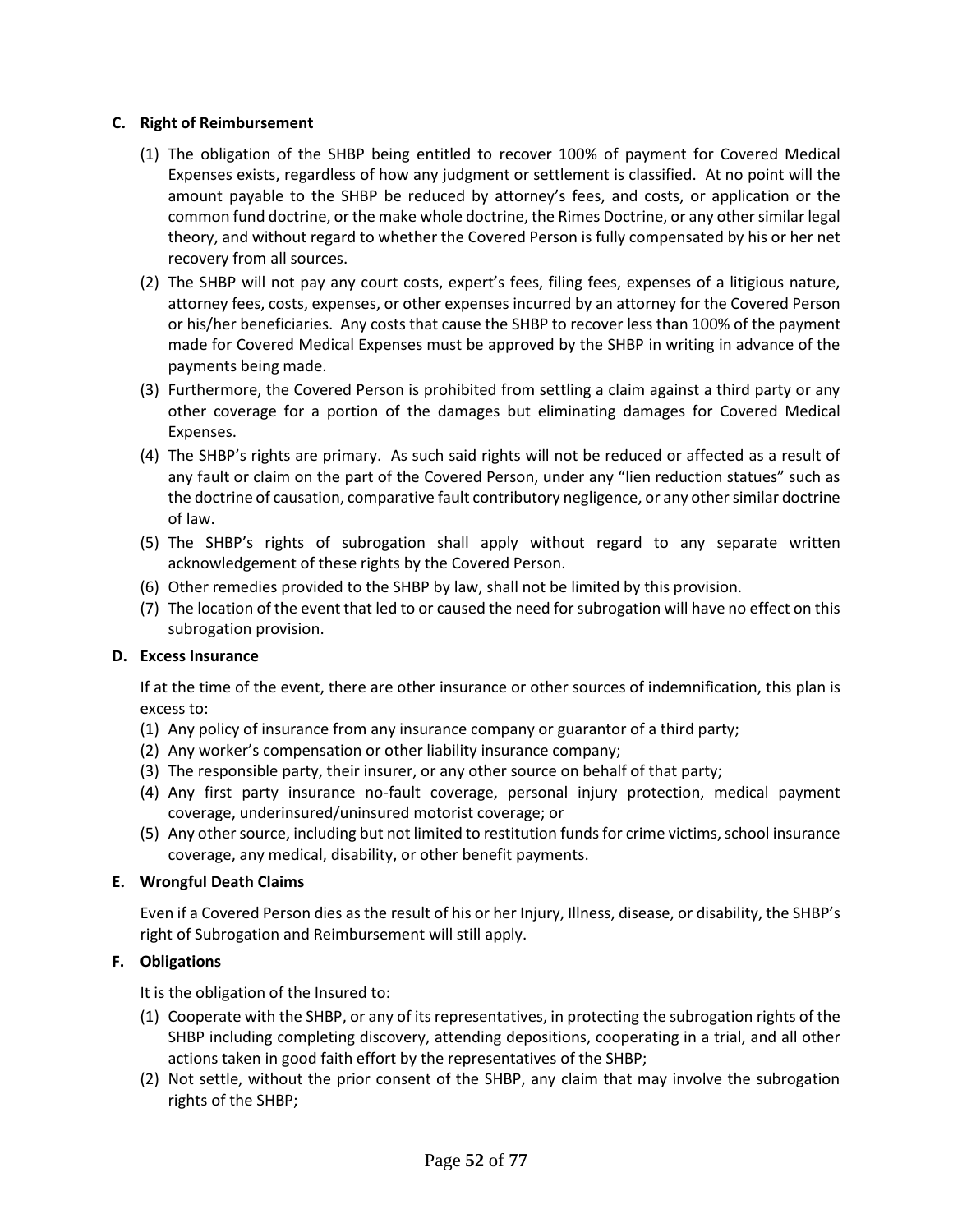- (3) Do nothing to prejudice the SHBP's rights of subrogation and reimbursement;
- (4) Provide the SHBP with pertinent information including accident reports, settlement information and any other requested information;
- (5) Execute such documents and take such actions as the SHBP may require for facilitation of its enforcement of its subrogation and reimbursement rights;
- (6) Promptly reimburse the SHBP when recovery through settlement judgment award of other payment is received; and
- (7) Not release responsibility of any entity, party, person, fund, corporation, or insurance company or policy that may be responsible without prior written approval from the SHBP.

**NOTE**: Failure of the Covered Person, or entity legally representing them, to comply with any of these requirements may, at the SHBP's discretion, result in a forfeiture of payment for medical benefits. Any funds held by the University will be used to satisfy the Covered Persons obligation to the plan.

# **G. Minor Status**

- (1) In the event the Covered Person is a minor, as that term is defined by applicable law, the minor's parent(s) or court-appointed guardian or estate shall cooperate in any and all actions requested by the SHBP to seek and obtain any requisite court approval in order to bind the minor and his or her estate insofar as the subrogation and reimbursement provisions are concerned.
- (2) If those legally responsible for the Covered Person who is a minor fail or refuse to take action, the SHBP will not be obligated to advance payment of medical benefits on behalf of the minor. Any legal fees or court costs for obtaining such approval shall be paid by those legally responsible for the minor.

#### **H. Language Interpretation**

The Plan Sponsor has charged the Claim Administrator with the responsibility for creating and maintaining all documentation relating to the establishment and operation of the SHBP. As such, the Claim Administrator has the sole right and responsibility to interpret the language of this provision, determine all questions of law and fact arising under this provision, and administer the SHBP's subrogation rights. Amendments may be implemented at any time, without prior notice. Please see the amendment and termination section as listed in the table of contents for more details.

#### **I. Severability**

In the event that any section of this provision is considered invalid or illegal for any reason, said invalidity or illegality shall not affect the remaining sections of this provision and the SHBP. The affected section shall be fully severable. The SHBP shall be construed and enforced as if such invalid or illegal sections had never been inserted in the SHBP.

#### **J. Act or Omission of Another**

If, due to any act or omission of another person or entity, a Covered Person suffers a loss that results in benefits for medical expenses being covered under this plan, the SHBP will be subrogated on any claim against such person or entity. As such, the Claims Administrator, on behalf of the SHBP, may exercise your right to recovery from the person(s), entity, or its designated insurance organization responsible for your loss. This Subrogation right permits the Claims Administrator, on behalf of the SHBP, to pursue any potential claim the Covered Person may have against any other entity whether or not the Covered Person chooses to pursue that claim.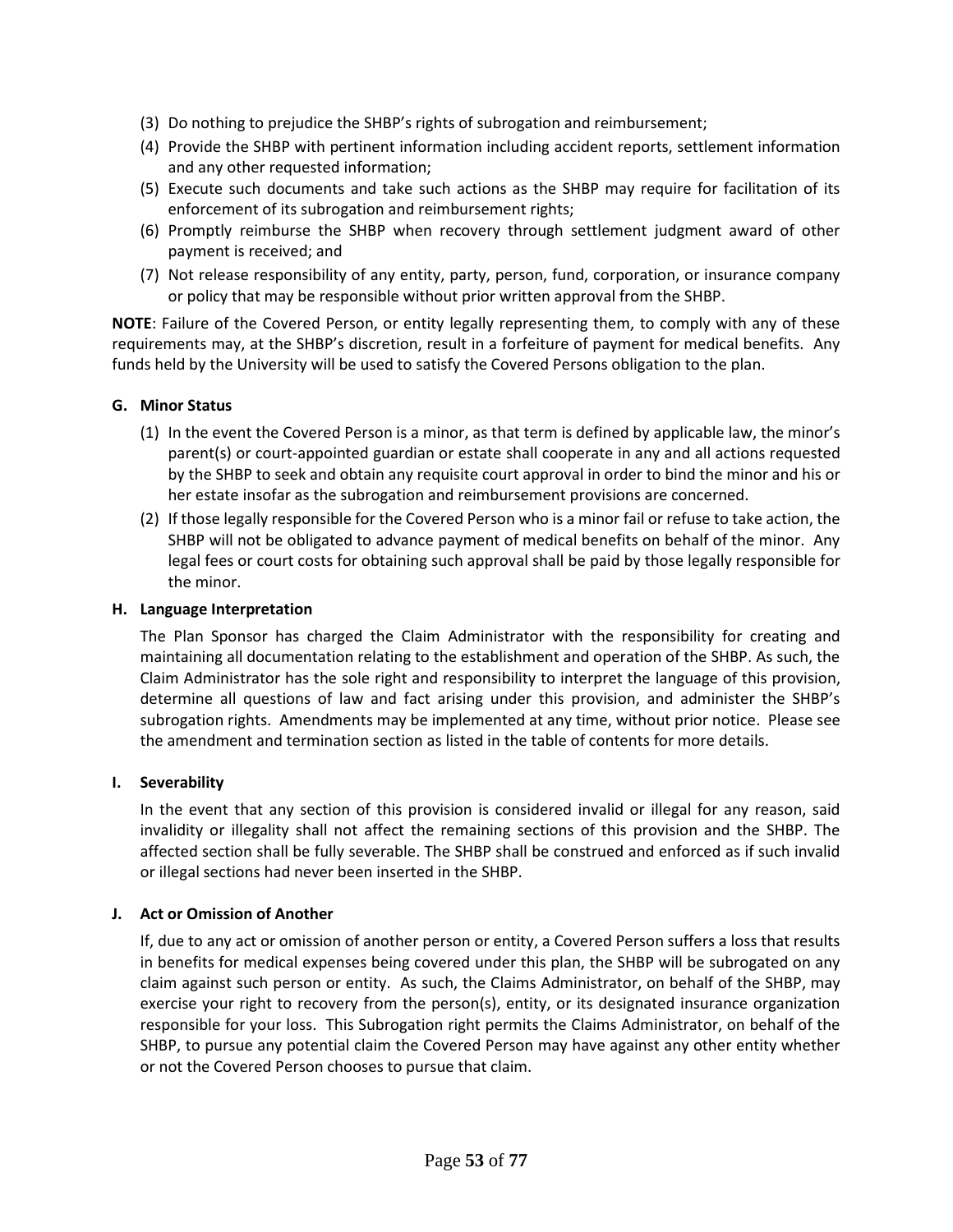The SHBP is entitled to any monetary recovery up to the amount of benefits provided under this SHBP for any Covered Medical Expenses. The rights of the SHBP are a first priority claim against all parties with a potentially fiduciary responsibility and are to be paid before any other portion of the Covered Person's claim. This is true no matter where or by whom the recovered money is held or how it is designated. The SHBP is entitled to a full recovery regardless of whether any liability for payment is admitted by any potentially responsible party, regardless of whether the settlement or judgment received by the Covered Person identifies medical benefits provided by this plan. This includes payments described as 'other than health care expenses', 'pain and suffering', or 'non-economic damages only' even if the Covered Person does not recover the total amount of their claim against the other entity.

The amount the Covered Person reimburses will not be reduced by any fees for litigation, claim handling, or claim filing. The SHBP is not required to participate in or pay fee to the attorney hired by the Covered Person to pursue the Covered Person's claim. However, the SHBP will be responsible for fees for an attorney retained by the SHBP.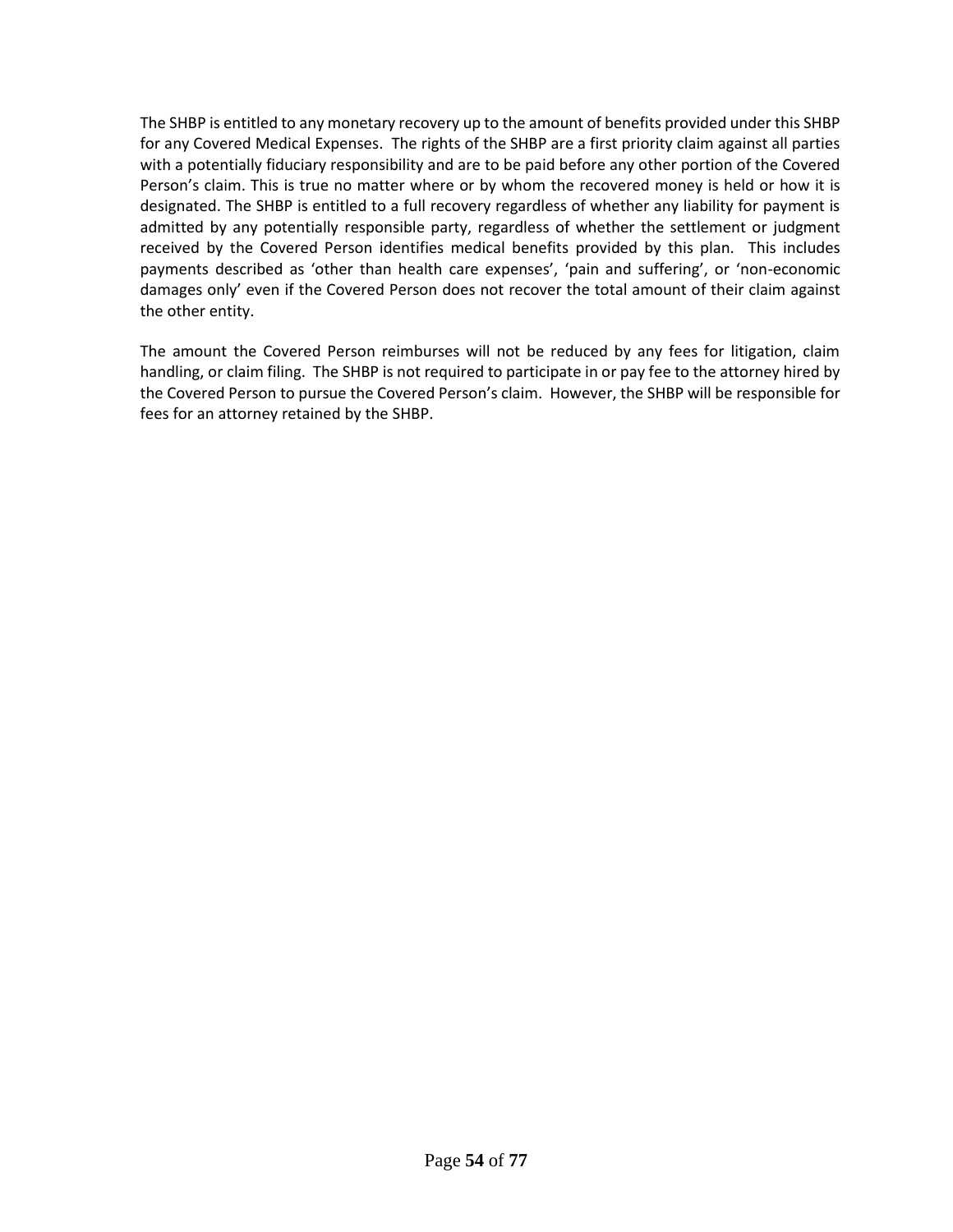# **DEFINITIONS SECTION XII**

**Accident**: means a sudden specific event that is unforeseen, caused by an external force not due in whole or in part to a sickness or disease of any kind that is the direct cause of a physical injury occurring while the SHBP is in force as to the Covered Person.

**Actual Charge**: means a charge made for a covered medical expense by the practitioner who furnished the covered medical service.

**Adverse Benefit Determination**: means a notice provided by the Claim Administrator that medical care received does not meet the criteria for a Covered Medical Expense and is therefore not payable in whole or in part by the SHBP.

**Aggregate Maximum**: means the greatest amount of benefit that will be paid under the SHBP for a Covered Medical Expense incurred by a Covered Person during a Plan Year.

**Ambulatory Surgical Center**: refers to a freestanding ambulatory surgical facility that:

- Meets the licensing standards for its region and scope of practice.
- Keeps a medical record on each patient and charges for its services
- Is directed by a staff of physicians directly responsible for overseeing care of patients.
- Provides an ongoing quality assurance program that includes review of care by physicians who do not have a financial interest in the facility.
- Is set up, equipped and run to provide general surgery but does not have a place for patients to stay overnight but does have at least two (2) operating rooms and one (1) recovery room staffed by skilled nursing services directed by a Registered Nurse.
- Provides or has an arrangement with a local facility to provide x-ray, diagnostic testing, and lab services.
- Extends surgical staff privileges to local physicians who practice surgery and dentist who perform oral surgery.
- When surgery is being performed and during the recovery period, has: a physician, an anesthesiologist and staff trained and equipped to handle medical emergencies.
- Is equipped with: a blood volume expander, a defibrillator, a tracheotomy set, and a physician trained in Cardiopulmonary resuscitation; and
- Has a written agreement with a local hospital with emergency services to whom, in an emergency, care for said patient can be transferred. The procedure for transfer of care must be clearly documented, staff must be trained on such procedures, and the procedures themselves must be posted in a location documented in the staff's training.

**Appeal**: means a request that a decision to deny benefits be reviewed. Such review would include consideration of any relevant information.

**Birthing Center:** refers to a freestanding facility that:

- Meets the licensing standards for its region and scope of practice;
- Keeps a medical record on each patient/child and charges for its services;
- Is directed by a staff of physicians directly responsible for overseeing care of patients. At least one of which specializes in obstetric and gynecologic care;
- Provides an ongoing quality assurance program that includes review of care by physicians who do not have a financial interest in the facility;
- Is set up, equipped and run to provide prenatal care, delivery and immediate postpartum care, accepts only patients with low risk pregnancies, and has a physician or certified nurse midwife trained to handle medical emergencies present at all births and during the immediate postpartum period with care provided on a full-time basis;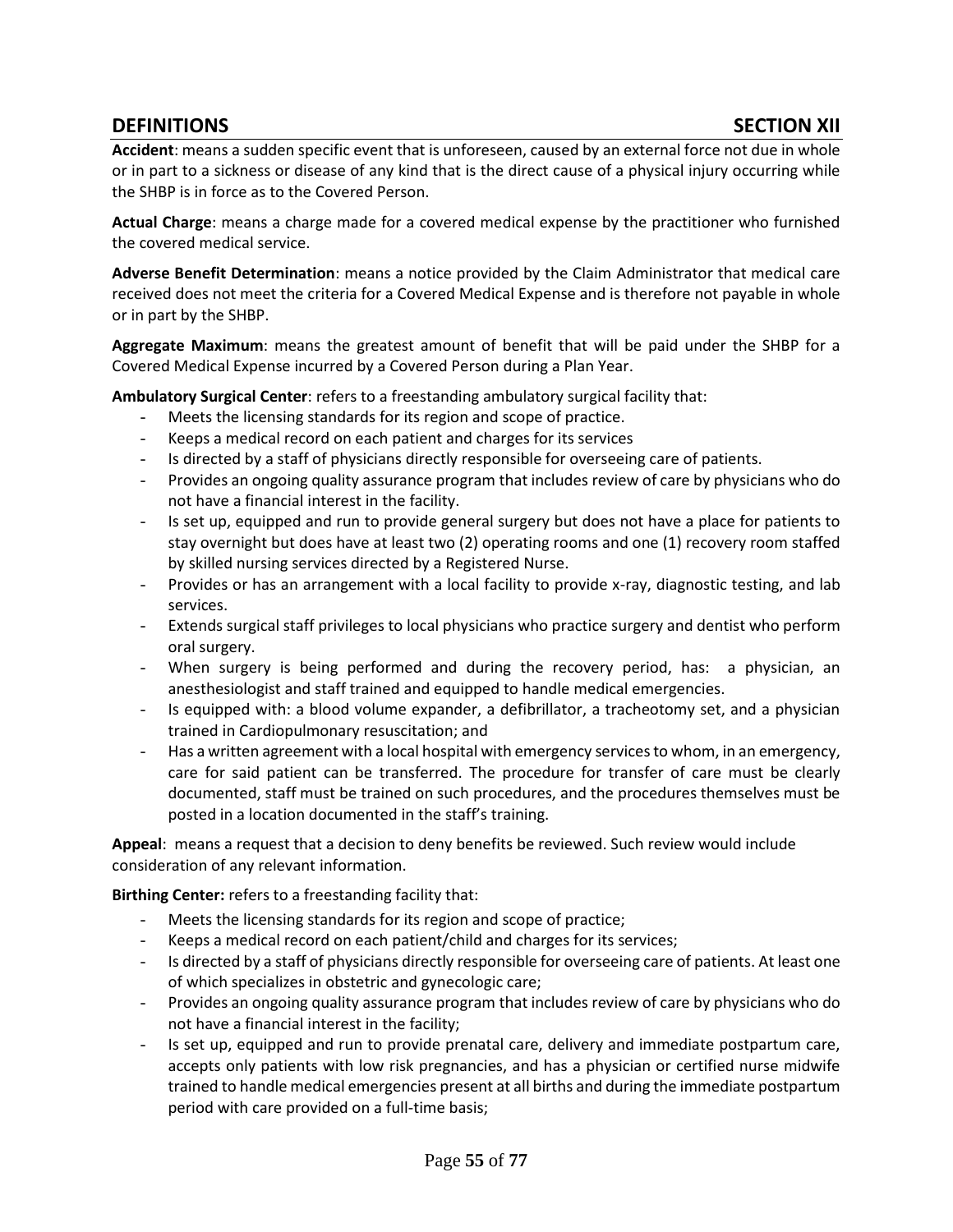- Has at least 2 beds or birthing rooms for use by patients while in labor and during delivery with the ability to administer a local anesthetic and to perform minor surgery such as episiotomy and repair of perinatal tear;
- Provides or has an arrangement with a local facility to provide diagnostic testing and lab services for the mother and child;
- Extends staff privileges to local physicians who practice obstetrics and gynecology; and
- Has a written agreement with a local hospital with emergency services to whom, in an emergency, care for said patient or child can be transferred. The procedure for transfer of care must be clearly documented, staff must be trained on such procedures, and the procedures themselves must be posted in a location documented in the staff's training.

**Brand Name Prescription Drug**: means a medication that is protected by a trademark registration and only available by a written order by a physician.

**Certificate of Coverage**: means written documentation provided by the source of a Covered Person's medical insurance that confirms the duration and type of a Covered Person's creditable coverage. This can include the SHBP and or the Covered Person's prior carrier.

**Coinsurance:** means the out-of-pocket expenses to be paid by the Covered Person as a percentage of the Covered Medical Expenses as show in the Schedule of Medical Benefits.

**Complications of Pregnancy**: means a condition which requires advanced care such as a hospital stay before the pregnancy ends and whose diagnosis are distinct from but are caused or effected by the pregnancy. Such conditions include but are not limited to: cardiac decompensation or missed abortion, acute nephritis or nephrosis, non-elective cesarean section, termination of an ectopic pregnancy, medically necessary spontaneous termination of the pregnancy when a live birth of the child is not medically possible or a condition similar to those mentioned. Conditions that are not medically distinct from a difficult pregnancy are not considered a complication of pregnancy. Such conditions include but are not limited to: hyperemesis gravidarum, preeclampsia, morning sickness, false labor, occasional spotting, and physician prescribed rest period during a pregnancy.

**Congenital Condition**: means a condition, whether diagnosed or treated and regardless of the cause, which has existed since the birth of the Covered Person.

**Co-payment (Co-pay):** means a fee charged to the Covered Person at the point the service is rendered or prescription is dispensed.

**Coverage Period**: means the time(s) within a plan year that a Covered Person is covered. This is often the same as the plan year, but under certain circumstances and for certain Covered Persons may not be.

**Covered Medical Expense**: means charges for medically necessary treatment, services, or supplies received by an individual while enrolled in this plan. Covered charges may not be in excess of Preferred Allowance, Negotiated Fee, Reasonable and Customary expenses or in excess of charges that would be made in the absence of this insurance. Such expenses will be subject to the terms listed in the schedule of benefits and detailed in the covered benefits section.

**Covered Person**: means an individual that is covered under this plan as either the Covered Student or as an eligible Dependent of the Covered Student.

**Covered Student:** means a student of The Plan Sponsor who has paid the applicable premium for coverage and is enrolled in the SHBP.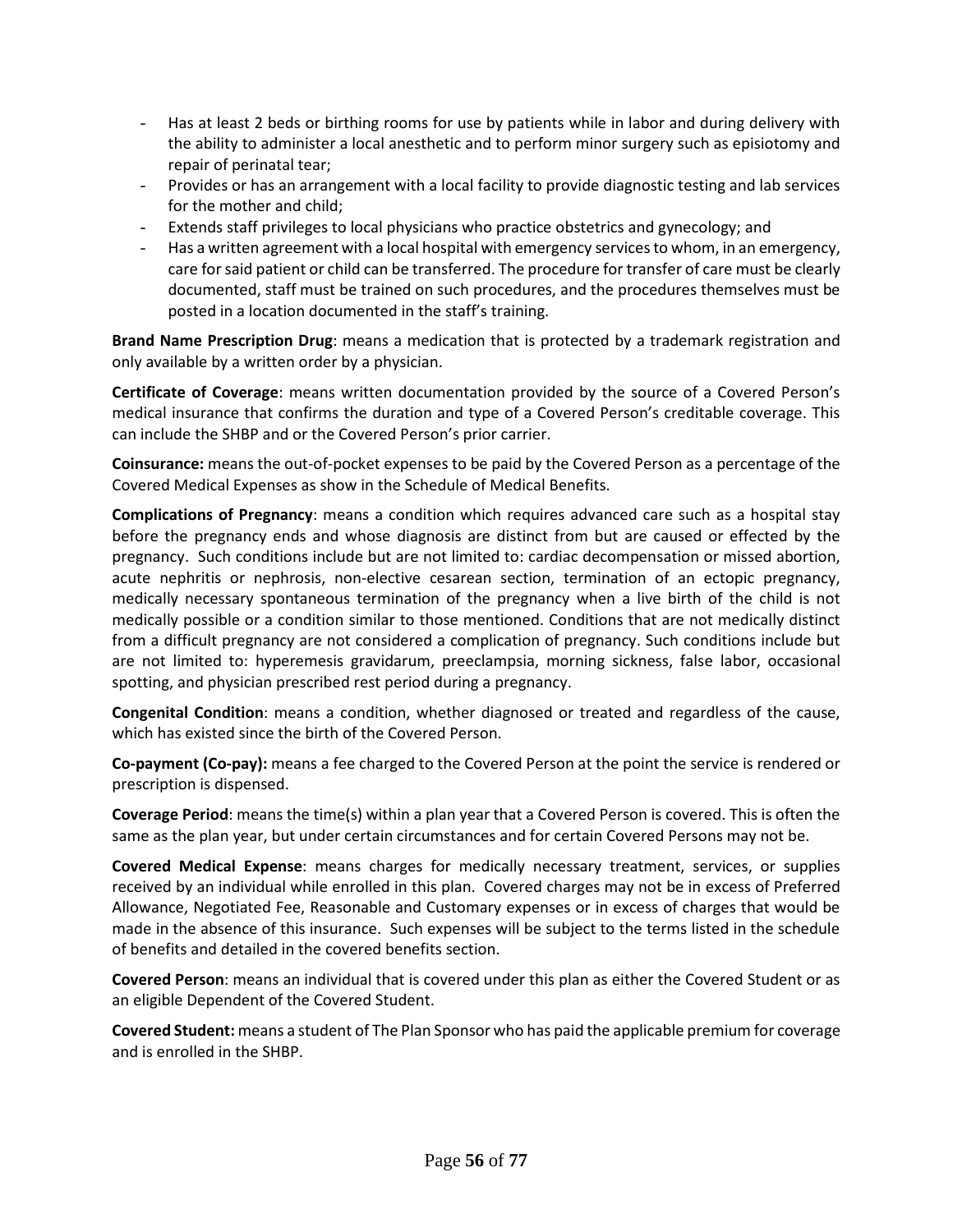**Creditable Coverage**: means health insurance coverage under any of the following:

- Title XIX of the Social Security Act, other than coverage consisting solely of benefits under section 1928; 10 U.S.C. chapter 55;
- Part A or Part B of Title XVI II of the Social Security Act;
- A state health benefits shared risk pool;
- A health plan offered under 5 U.S.C. chapter 89;
- A group health plan;
- A health benefit plan under the Peace Corps Acts, 22 U.S.C. 2504;
- A public health plan as defined in federal regulations authorized by the Public Health Service Act, section 2701 (c)(1)(I), as amended by P.L. 104-191;
- A medical and dental care for members, or former members of the Armed Services;
- A health plan, including, but not limited to, a health plan issued, renewed or delivered within or without Massachusetts to a natural person who is enrolled in a qualifying student health insurance program pursuant to M.G.L. c. 15A, 18 or a qualifying student health program of another state; or
- A medical care program of the Indian Health Service or of a tribal organization.

Creditable coverage does not include accident only coverage; disability income; Medicare supplement; long-term care (LTC) insurance; dental or vision coverage issued as a supplement to liability insurance; payments made under an automobile plan; insurance held due to worker's compensation or other such occupational disease law; or any other such liability insurance required by statute.

**Custodial Care**: means care designed to assist a Covered Person with the activities of daily living, whether disabled or not, furnished without respect to the practitioner that prescribed, recommended or performed said activities. 'Activities of daily living' include but are not limited to personal care such as getting in or out of bed, walking, assistance in bathing or using the toilet, dressing, meal preparation, feeding, and planning and taking of medication accurately on a timely basis.

**Day Treatment/Partial Hospitalization** (when used in reference to mental health): means care greater than two (2) hours but less than twenty-four (24) hours per day for care in an individual or group basis in either a rural health center, community mental health center, substance abuse treatment facility, or licensed Hospital.

**Deductible:** means the dollar amount of Covered Medical Expenses that the Covered Person must incur as an out-of-pocket expense each Policy Year before benefits are payable under this Policy. The Deductible amount, as shown in the Schedule of Medical Benefits, may be reduced or waived under certain conditions. Most of such conditions are specified in the Schedule of Medical Benefits.

**Durable Medical Equipment (DME):** means no more than one (1) item of equipment used for the same or similar purpose, the accessories needed to operate it, and/or the repair, maintenance, replacement and adjustment of said equipment, that is:

- Not for exercise or training;
- Not for use in altering air quality or temperature;
- Made for and mainly used in the treatment of a disease or injury;
- Not normally of use to a person who does not have said disease or injury;
- Not merely for convenience or independence such as phone alerting systems, massage devices, over bed tables, communication aids, or other such item;
- Suited for use in the home; and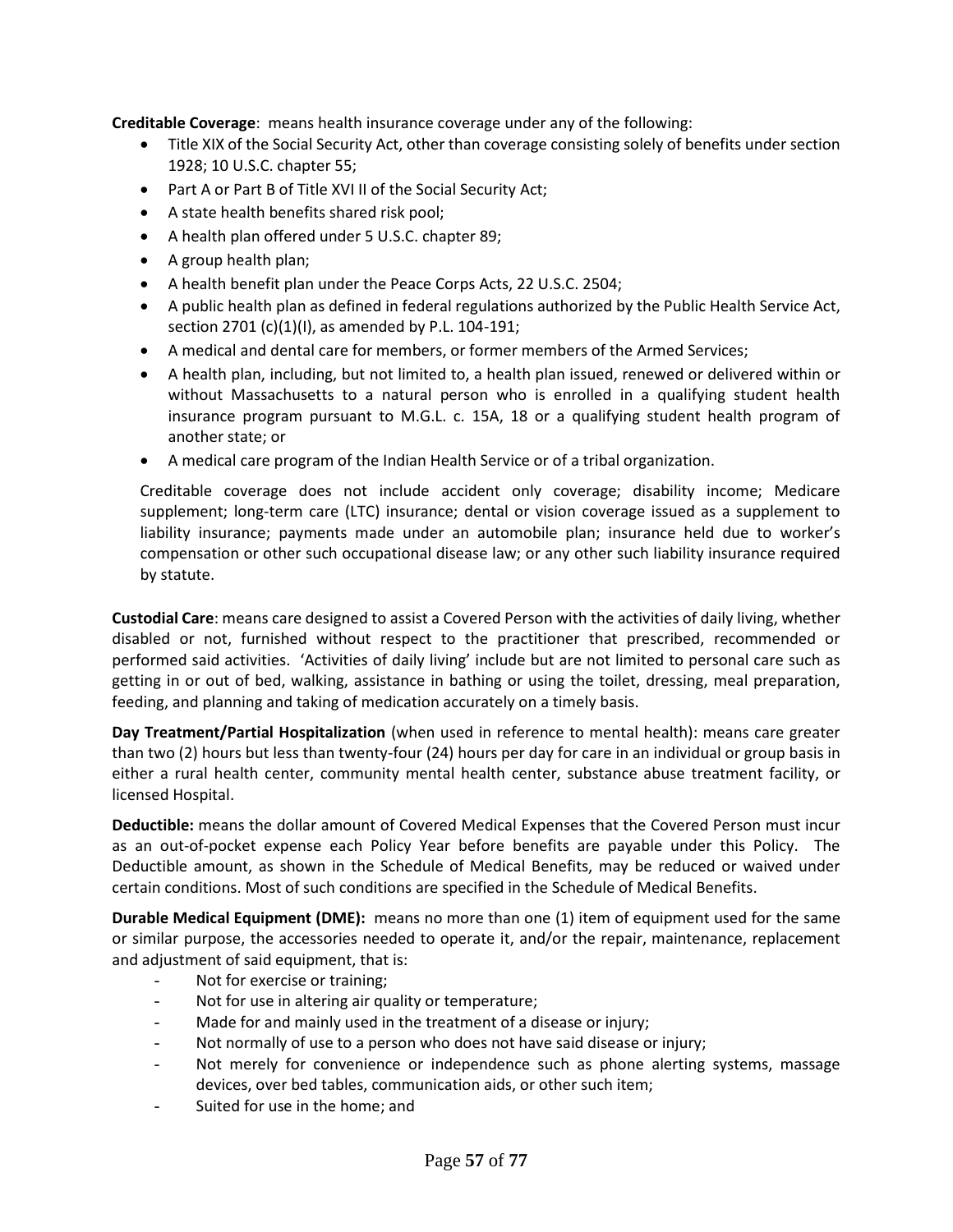Made to withstand prolonged use.

Equipment such as: over-bed tables, elevators, communication aides, telephone alert systems, portable whirlpool pumps, sauna baths, whirlpools, and massage devices do not meet the definition of DME.

**Effective Date**: means the time the Covered Person's coverage Period begins. This is often the beginning of the plan year, but under certain circumstances and for certain people may not be.

**Effective Treatment of Addiction/Substance Abuse**: refers to a treatment program that is more than just providing an environment without access to substances that meets all of the following:

- Is prescribed for a Covered Person by a qualified physician;
- Is supervised by a qualified physician;
- The written care plan created by the treating physician requires establishment of at least monthly follow-up care in either a group or individual therapy program; and
- Attendance at least two (2) times a month at meetings of organization devoted to the treatment of addiction.

# **Eligible Dependent**: means one of the following persons:

- (1) A child of the Covered Student who has not attained 26 years of age;
- (2) A person who is the lawful spouse of the Covered Student;
- (3) A person for whom the covered student has completed and signed a "declaration of domestic partnership";
- (4) An unmarried child of the person who has attained 26 years of age, but is permanently and totally disabled (as defined by Internal Revenue Code Section 22 (e)(B)).

For purposes of determining eligibility, the term child includes:

- An individual under age 26 for whom the Student is required to provide coverage due to a Qualified Medical Child Support Order;
- A child for whom legal guardianship has been awarded to the Student.
- A legally adopted child;
- A child placed with the Student for adoption by a court with adequate jurisdiction;
- A stepchild by legal marriage; or
- A biological child of the Student.

**Elective Treatment**: means medical treatment that is not made medically necessary by a pathological change in the structure or function in any part of the body occurring after the Covered Person's effective date of coverage. Treatment considered elective includes, but is not limited to:

- Breast reduction (except as needed following cancer treatment to create a symmetrical appearance);
- Temporomandibular joint dysfunction (TMJ);
- Treatment of infertility;
- Sub-mucous resection and/or other surgical correction for deviated nasal septum other than treatment of covered acute purulent sinusitis; and
- Weight reduction (other than counseling under mental health).

**Emergency Medical Condition**: means medical condition that manifests itself by symptoms of sufficient severity, that could lead a reasonably prudent layperson with an average knowledge of health and medicine, to believe that lack of prompt medical attention could place the health of a Covered Person in serious jeopardy, serious impairment to body function, serious dysfunction of any body organ or part, or, with respect to a pregnant woman, may cause distress to the fetus.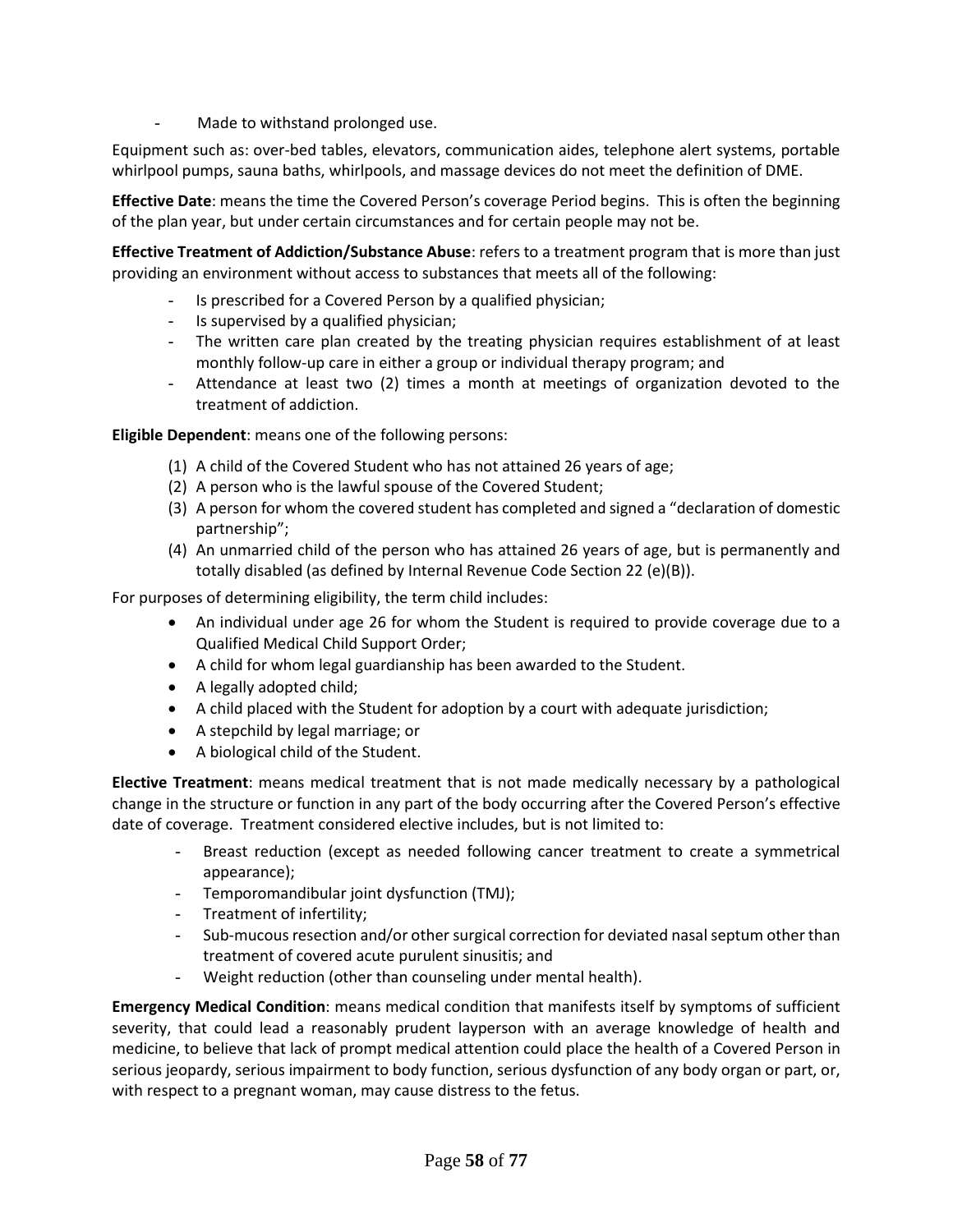**Emergency Medical Care**: means immediate medical intervention to prevent death or serious impairment of the health of the Covered Person.

**ERISA:** means the Employee Retirement Income Security Act of 1974, and all of its applicable amendments.

**Experimental/Investigational** – means a drug, device, medical treatment, new technology, procedure, or supply, which is not recognized as a Covered Medical Expense as follows:

- (1) The drug cannot be lawfully marketed without approval of the U.S. Food and Drug Administration and approval for marketing has not been given at the time the drug, device, treatment, new technology, procedure, or supply is furnished.
- (2) The drug, device, medical treatment, new technology, procedure, or supply, or the patient's informed consent document utilized with the drug, device, treatment, new technology, procedure, or supply, was reviewed and approved by the treating facility's institutional review board or other body serving a similar function, or if federal law requires such review or approval.
- (3) Reliable evidence shows that the drug, device, medical treatment, new technology, procedure, or supply is the subject of on-going Phase I or Phase II clinical trials; is the research, experimental study, or investigational arm of on-going Phase III clinical trials; or is otherwise under study to determine its maximum tolerated dose, toxicity, safety, or efficacy as compared with a standard means of treatment or diagnosis.
- (4) Reliable evidence shows that the prevailing opinion among experts regarding the drug, device, medical treatment, new technology, procedure, or supply is that further studies or clinical trials are necessary to determine maximum tolerated dose, toxicity, safety, or efficacy as compared with a standard means of treatment or diagnosis.

Reliable evidence means only published reports and articles in the authoritative medical and scientific literature; the written protocol or protocols used by the treating facility or the protocol(s) of another facility studying substantially the same drug, device, medical treatment, new technology, procedure, or supply; or the written informed consent used by the treating facility or by another facility studying substantially the same drug, device, medical treatment, new technology, procedure, or supply.

**Generic Prescription Drug**: means a medication that is not protected by a trademark registration and only available by a written order by a physician.

**Home Health Agency**: means an agency that is:

- Certified as a home health agency by Medicare; or
- Licensed as a home health agency in the state where the home health care is being provided; and
- Certified as either by Wellfleet.

**Home Health Aide**: means a trained or certified professional that is not a family member of the Covered Person, who provides the Covered Person services through a home health agency in response to a care plan written, supervised, and directed by the treating physician. The professional is primarily there to aid the Covered Person in performing the normal activities of daily living while recovering from a covered medical condition.

**Home Health Care:** care provided to a Covered Person on a part-time, intermittent, visiting basis in the covered Person's place or residence while the Covered Person is confined as the result of a covered medical condition. Such in-home care must be certified by a physician to be in lieu of care in a hospital or skilled nursing facility.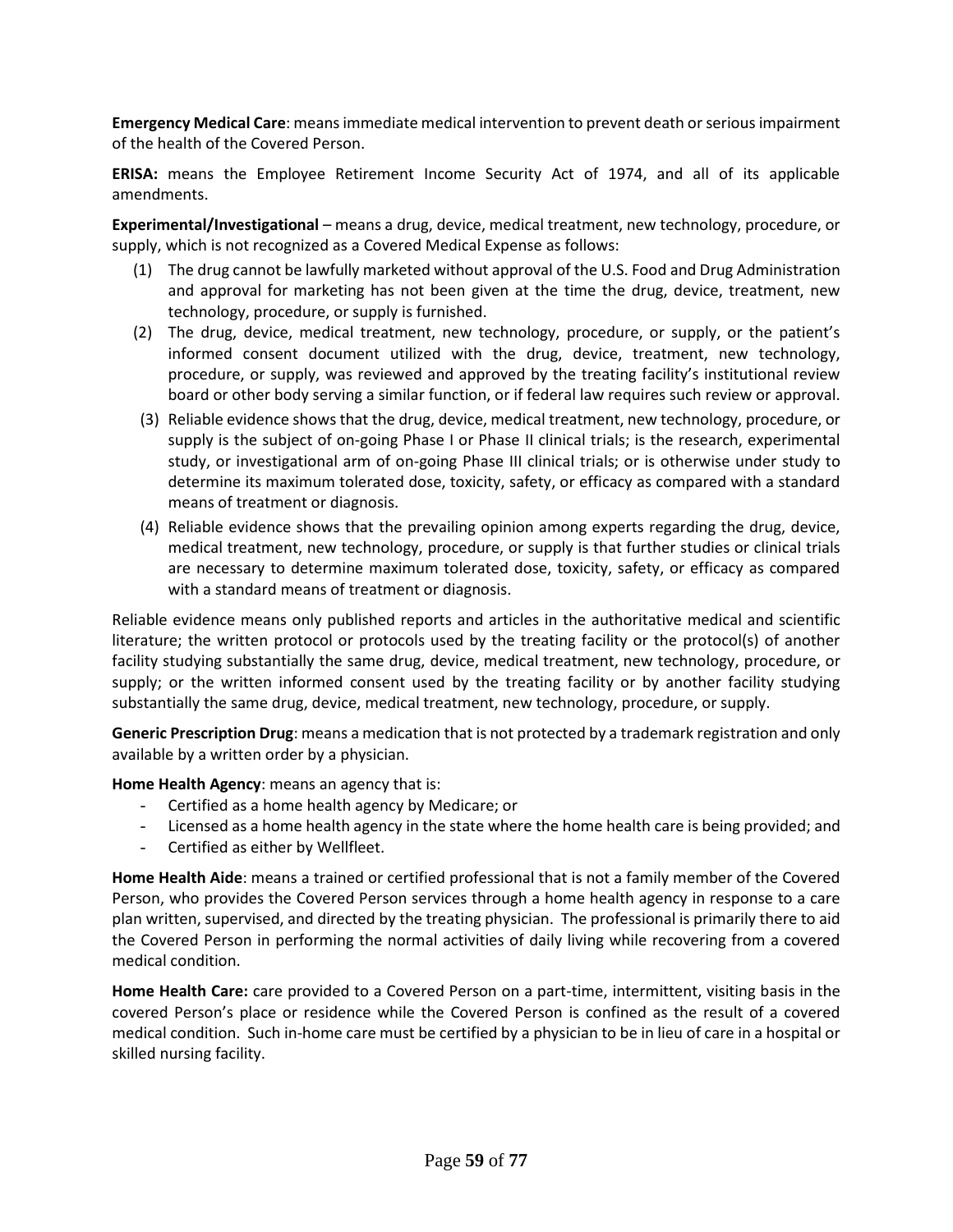**Home Health Care Plan**: means a plan of care established in writing by a treating physician, for continued care in a person's home. Such plan must be in lieu of care in a hospital or skilled nursing facility or follow within twenty-four (24) hours of a hospital confinement (for the same medical condition).

**Hospice**: means a program or facility that provides a coordinated program of home and inpatient care, including respite care, for terminally ill patients during the Hospice Benefit Period. Benefits provided by said program satisfy the special needs of a Covered Person during the final stages of a terminal illness. The program must meet any licensing requirements and the standards of the national Hospice Organization.

As used in this definition:

- "**Hospice Benefit Period"** means the date the treating physician certified that a Covered Person is terminally ill and has a diagnosis of less than 6 months to live. Such period ends on the date of death of the patient.
- "**Respite Care**" means care provided to give temporarily relief to the family or other care giver of a terminally ill Covered Person. This care is to be used in emergencies and for temporary relief from the daily demands of caring for a terminally ill Covered Person.

**Hospital**: means a health care facility that:

- Primarily engaged to provide in-patient services for a fee for the treatment of Injured and sick people;
- Has established facilities for diagnosis and major surgery under the supervision of a physician (s) who is(are) legally licensed to practice medicine;
- Is licensed and run as a hospital according to the laws and regulations applicable to the location/jurisdiction including the Joint Commission on Accreditation of Health Care Organizations and accredited by the Commission of Accreditation of Rehabilitation Facilities.

**Hospital Confinement**: means a stay of eighteen (18) or more hours in a row of care as a patient in a hospital.

**Illness**: means a disorder or disease either or the body or a mental nervous disorder including reoccurring symptoms of the same illness. In this document the term Illness and Sickness are used interchangeably. All conditions due to the same or related illness are considered one illness. The term Illness/Sickness includes pregnancy, and complications of pregnancy.

**Incurred Date:** means the date the service was performed, or the supply was provided.

**Infertility:** means the condition of a presumably healthy individual who is unable to conceive or produce conception during a one-year period.

**Injury**/**Injuries**: means physical harm to the body due to an accident, trauma, or damage that includes complications arising from an injury due to an accident but is independent of all other causes including illnesses.

**In**-**Network**: means an organization, Hospital, Physician, Practitioner, or other Provider that has agreed to participate in the Preferred Provider Network and accept a Negotiated Charge for their services. That negotiated charge, known as the preferred provider amount (PA), is the maximum charged a provider in the network for their service or supply under this plan.

**Intensive Care Unit** (**ICU**): means a designated ward, unit, or area within a Hospital with a specified daily extra surcharge that is staffed and equipped to provide, on a continuous basis, specialized care not regularly provided within the main-stream inpatient units of the hospital.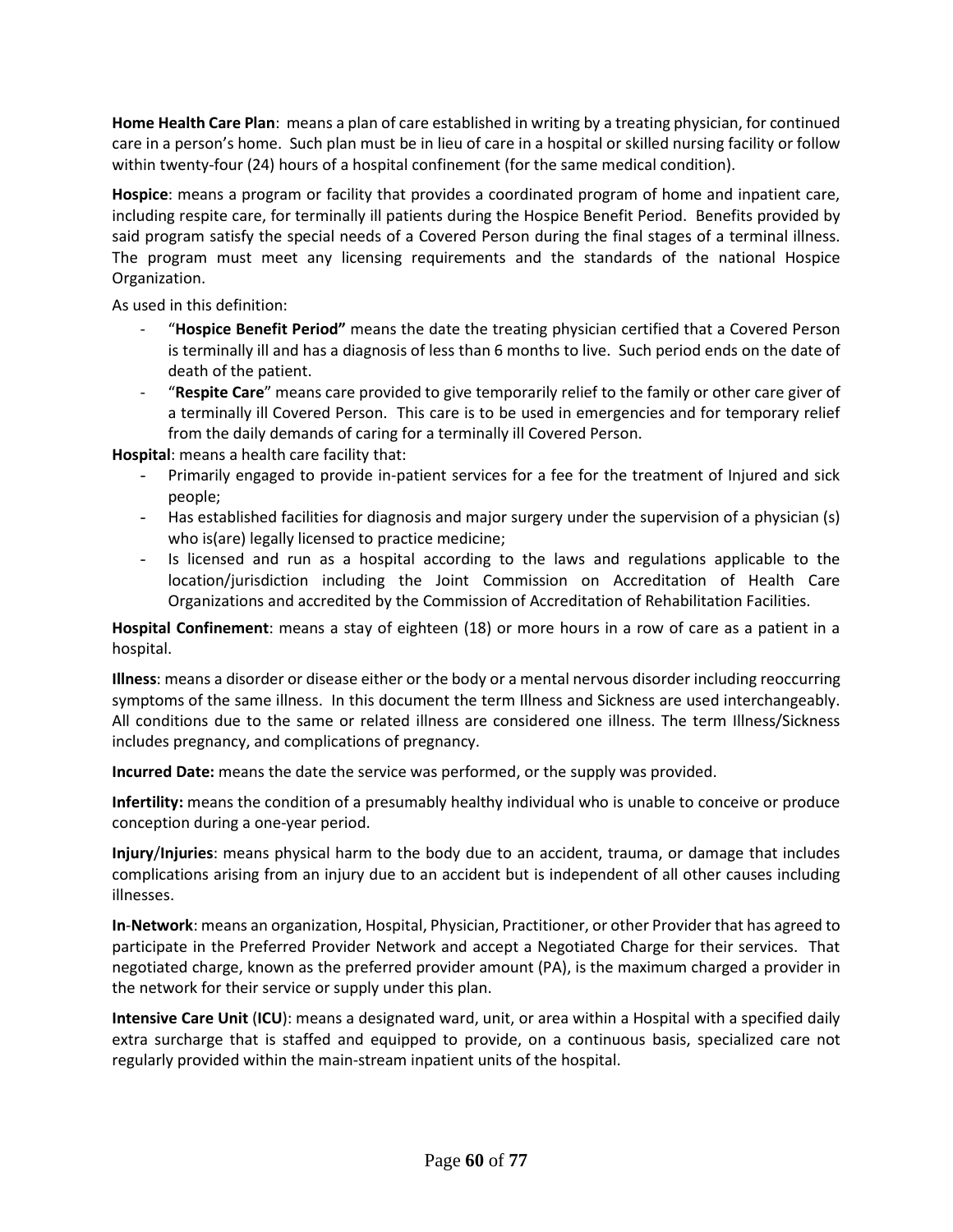**Medically Necessary**: means a service or supply that is not experimental or investigational and is necessary and appropriate for the diagnosis or treatment of an Injury or Illness base on generally accepted current medical practices.

For a treatment, service or supply to be considered medically necessary, the service or supply must, without creating a negative impact on the overall health of the Covered Person, be:

- Care or treatment likely to produce a significant positive outcome both to the sickness or injury involved and to the overall health of the Covered Person without being more costly than any other comparable care or treatment; or
- A diagnostic procedure likely to result in producing information that could affect the course of treatment in a way other less costly diagnostic procedures could not do; and
- Ordered by a treating physician; safe and effective in treating the condition for which it is ordered; of the proper quantity, frequency, and duration for the treatment of the condition for which it is ordered; and applied according to practices generally accepted by the American Medical Community.

In determining if a service or supply is appropriate under the circumstance, the Claim Administrator will take all pertinent information into account such as:

- Information relating to the health status of the Covered Person;
- Reports in peer reviewed medical literature;
- Reports and guidelines, including scientific data, published by nationally recognized health care organizations;
- Generally recognized professional standards of safety and effectiveness in the United States for diagnosis care or treatment; and
- The opinion of health care professional in the generally recognized health field specifically involved.

Medically Necessary will never include: services that do not require the technical skills of a medical, mental health or dental professional; or service furnished mainly for the personal comfort or convenience of the Covered Person or any person who is caring for the Covered Person; services furnished solely because the person was inpatient on a day which there person's covered medical condition could safely and adequately be diagnosed or treated on an outpatient basis or other less costly setting.

**Medicare** means Title XVIII of the Social Security Act of 1965, as amended. Part A means Medicare's hospital plan and Part B means the supplementary medical plan.

**Mental Health Disorder** means a condition or disorder that substantially limits the life activities of an Insured Person with the disorder. Mental Health Disorders must be listed in the most recent version of either the Diagnostic and Statistical Manual of Mental Disorders (DSM) published by the American Psychiatric Association or the International Classification of Disease Manual (ICD) published by the World Health Organization, including, but not limited to, the diagnostic categories or sub-classifications of:

- 1. Schizophrenia and other psychotic disorders;
- 2. Bipolar disorders;
- 3. Depressive disorders;
- 4. Anxiety disorders; and
- 5. Anorexia and bulimia.

**Morbid Obesity:** means a diagnosed condition in which the body weight of the Covered Person exceeds the medically recommended weight by either 100 pounds or is twice the medically recommended weight for a person of the same height, age, and mobility as the Covered Person.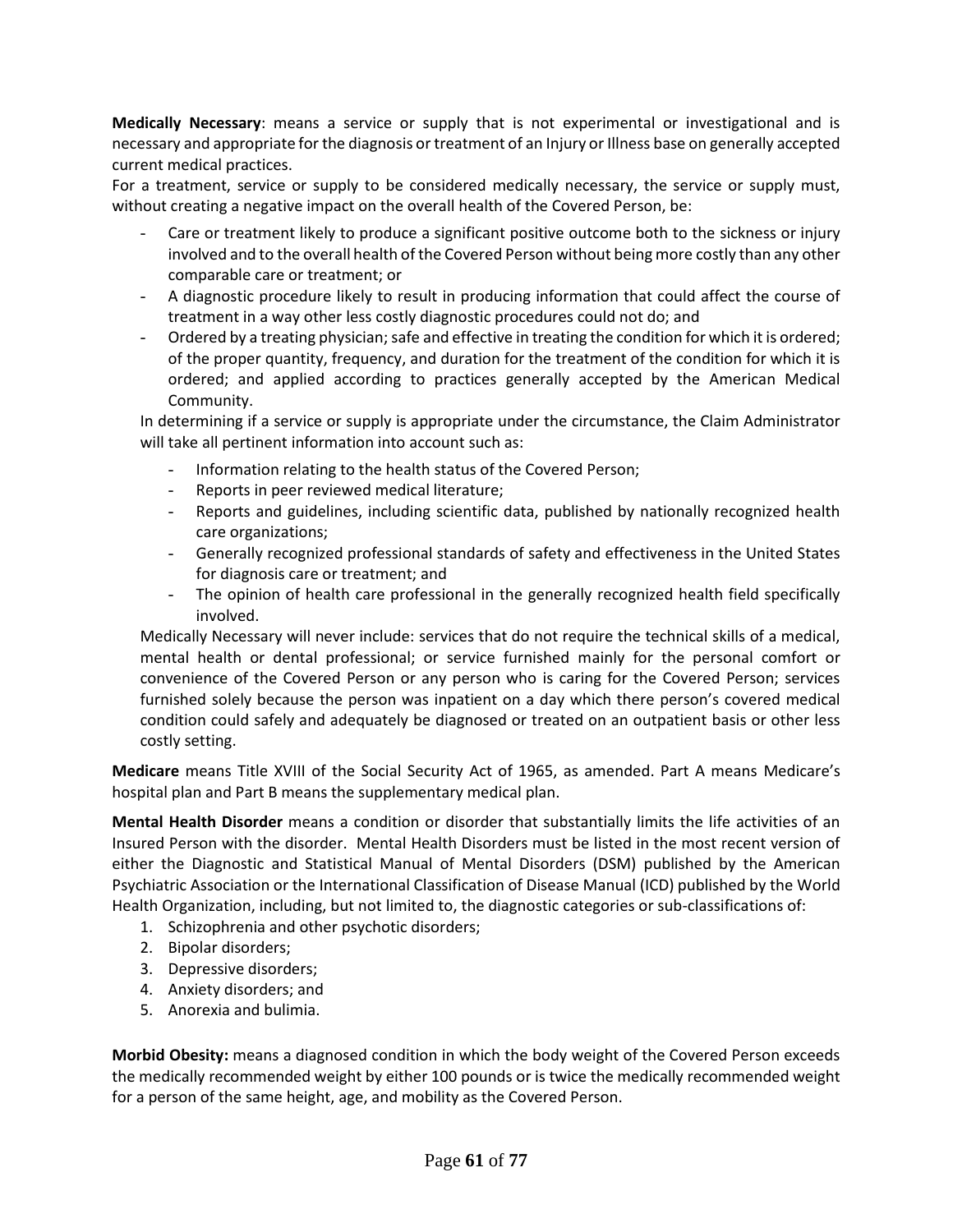**Out-of-Network**: means an organization, Hospital, Physician, Practitioner, or other Provider that has not agreed to participate in the Preferred Provider Network.

**Out-of-Pocket:** means the most You will pay during a Policy Year before your coverage pays at 100%. This includes deductibles, copayments (medical and prescriptions) and any coinsurance paid by You. This does not include non-covered medical expenses and elective services.

**Partial Hospitalization** (other than when used in reference to mental health): means continuous treatment consisting of not less than four (4) hours but less than eighteen (18) hours in any twenty-four (24) hour day for care a program based in a hospital.

**Physician**: means a practitioner of the healing arts that is legally qualified and recognized by the state in which he or she practices. Such practitioners include but are not limited to: Doctor of Medicine (M.D.), Doctor of Dental Surgery (D.D.S.), Doctor of Dental Medicine (D.M.D.), Licensed Anesthesiologist, Doctor of Podiatry Medicine (D.P.M.), Doctor of Chiropractic (D.C.), Doctor of Optometry (O.D.), Certified Nurse Midwife (C.N.M.), Certified Registered Nurse Anesthetist (C.R.N.A.), Registered Physical Therapist (R.P.T.), Psychologist (Ph.D., Ed. D., Psy.D., MA), Registered Nurse (R.N.), Licensed Clinical Social Worker (L.C.S.W.), Master of Social Work (M.S.W.), Speech Therapist, Occupational Therapist, Physician's Assistant, Registered Respiratory Therapist, Nutritionist, Nurse Practitioner (A.R.N.P.), or Naturopath (N.D.).

**Plan Year:** means August 1 of a given calendar year through July 31 of the next calendar year.

**Preadmission testing**: means tests, ordered by a duly qualified Physician, related to the condition causing the need for an inpatient stay that are performed on an outpatient basis prior to confinement.

**Preferred Allowance**: means the amount a provider, contracted with the preferred provider network, has agreed to accept as payment in full for a Covered Medical Expense.

**Primary Care Physician (PCP):** means the preferred provider who is selected by the Covered Person to be the person responsible for the ongoing health care concerns of the Covered Person.

**Qualified Medical Child Support Order**: means a legal document requiring the Covered Person to provide medical coverage for his or her eligible Dependent. Said document will specifically state what is to be provided, when and for how long. Coverage for an eligible dependent will begin concurrently with the student at the beginning of the plan year, or, if the document is enacted in the middle of a plan year, the date specified in the support order.

**Reasonable and Customary Charges (R&C):** means most common charge for similar professional service, procedures, drugs, devices, supplies or treatment within the geographical area where the covered medical expense was incurred. The most common charge means the lesser of:

- The actual amount charged by the provider; or
- The negotiated rate; or
- The charge which would have been made by the provider (Doctor, Hospital, etc.) for a comparable service or supply made by other providers in the same Geographic Area, as reasonable determined by us for the same service or supply.

As used in this plan: "Geographic Area" means the three (3) digit zip code in which the service, treatment, procedure, drugs or supplies are provided; a greater area if necessary to obtain a representative crosssection of charge for a like treatment, service, procedure, device drug or supply.

**Room and Board:** Means daily or weekly charges made by an institution for inpatient care other than necessary services and supplies.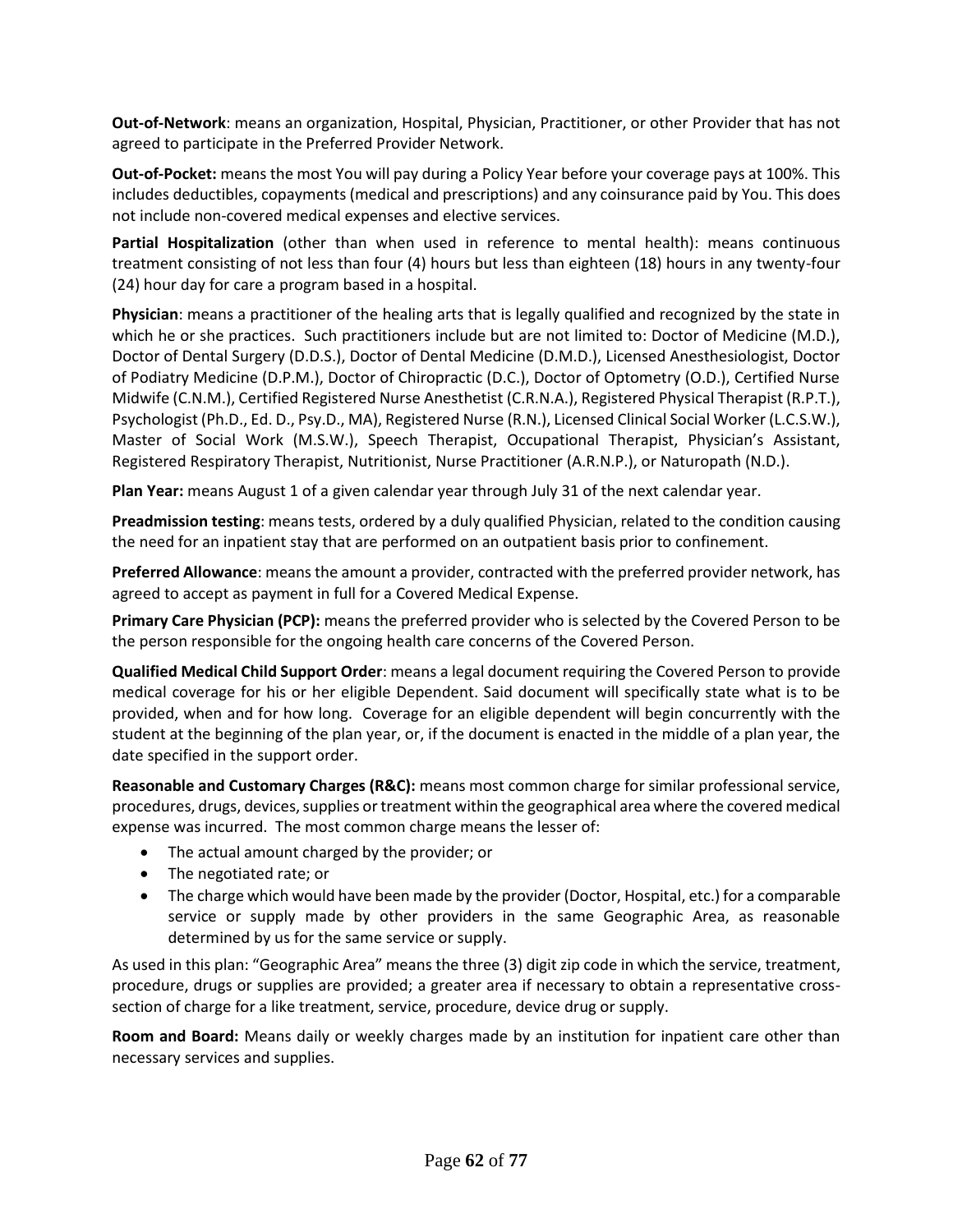**School Health Services**: means an organization, facility, or clinic operated, maintained, or supported by the school or other entity under contract to the school which provides health care services to enrolled students and their dependents.

**Semi-private Rate**: means the charge for room and board that an institution applies to care provided on an inpatient basis where there are more than one bed in the room.

**Sickness:** means either a disorder or disease of the body including reoccurring symptoms of the same illness. In this document, the term Illness and Sickness are used interchangeably. All conditions due to the same or related sicknesses are considered one sickness. The term Illness/Sickness includes pregnancy, and complications of pregnancy.

**Significant Break in Coverage:** means a period of sixty-three (63) consecutive days during all of which a Covered Person did not have any Creditable Coverage, but does not include waiting periods or affiliation periods.

**Skilled Nursing Facility**: means a lawfully operating facility engaged in the business of providing treatment for people recuperating from an injury or sickness. Said facility organized for medical services must:

- Have 24-hour nursing care provided by Registered Nurses;
- Keep records for each patient;
- Have a written agreement with an emergency care facility for care of its patients if needed;
- Have a capacity of six (6) or more beds;
- Have a physician available at all times; and
- Qualifies under Medicare as an extended care facility but is not, other than incidentally, a place for rest, for the aged, for the blind or deaf, or for the mentally ill/mentally handicapped.

**Sound Natural Teeth:** means the major portion of the individual tooth which is present regardless of fillings and is not carious, abscessed, or defective. 'Sound natural teeth' does not include caped teeth.

**Student:** means a person who is matriculated at the University of Massachusetts Amherst. Please see the eligibility section for details.

**Substance Use Disorder** means any condition or disorder that substantially limits the life activities of an Insured Person with the disorder. Substance Use Disorders must be listed in the most recent version of either the Diagnostic and Statistical Manual of Mental Disorders (DSM) published by the American Psychiatric Association or the International Classification of Disease Manual (ICD) published by the World Health Organization. This does not include caffeine-related disorders and nicotine-related disorders.

**Surgical Assistant**: Means a medical professional trained to assist in surgery in both the pre-operative and postoperative period under the supervision of a physician.

**Totally Disabled**: means a Covered Person who is not able to engage in most of the normal activities of a person of similar age, gender and in good health due to a covered condition.

**Uniformed Service:** means the Armed Forces, the Army National Guard, and the Air National Guard when engaged in active duty for training, inactive duty training, or fulltime National Guard duty; the commissioned corps of the Public Health Service; and any other category of persons designated by the President in the time of war or emergency.

**NOTE:** Throughout this document, the terms "Armed Services", "Armed Forces", and "Uniformed Service" are used interchangeably.

**Urgent Care Provider:** means a freestanding medical facility that: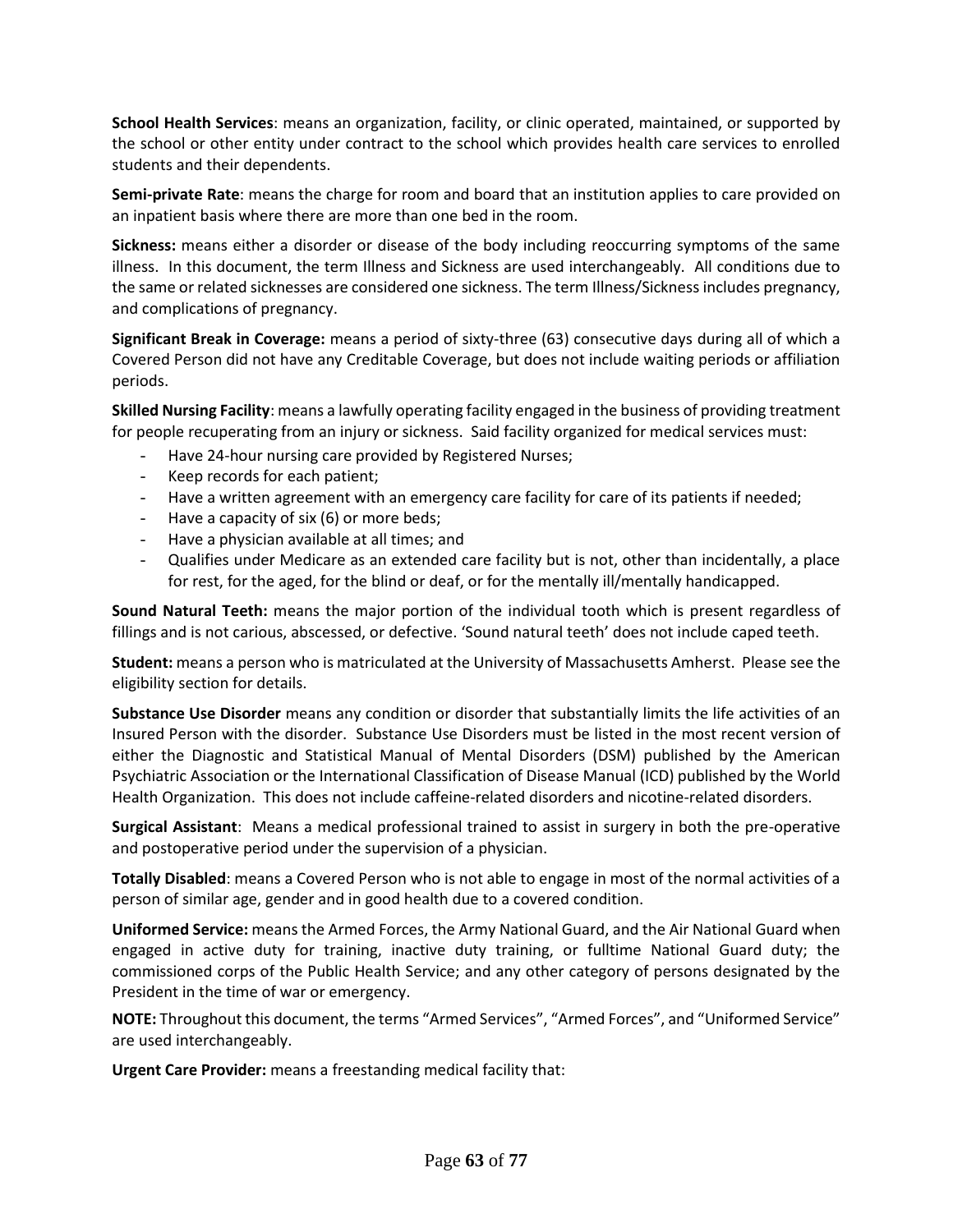- for a fee, provides unscheduled medical services to treat an urgent condition when the Covered Person's Primary Care Physician (PCP) is not available;
- Is licensed and certified within the laws of the state and region in which the facility operates; and Is run by a staff of physicians including one on call at all times.

**Urgent Condition**: means a sudden Illness, injury, or change in condition that:

- Is severe enough to require prompt medical attention to avoid serious deterioration of the health of the Covered Person;
- Includes a condition which would subject the Covered Person to severe pain that could not be adequately managed without urgent care or treatment;
- Does not require the level of care provided in an emergency room or trauma center; and
- Requires immediate outpatient medical care that cannot be postponed until the Covered Person can be seen by their Primary Care Physician (PCP).

**Well Child Care**: means treatment that is in accordance with the standards and frequencies endorsed by the American Academy of Pediatrics. Covered Medical Services include, but are not limited to, physical examinations, history, sensory screening, developmental screening, and appropriate immunizations.

**We, Our or Us:** means the Claim Administrator on behalf of The University of Massachusetts Amherst SHBP.

**You, Your, Yours** means the Covered Person.

# **PROCEDURE/STATEMENT OF RIGHTS SECTION XIII**

#### A. **Claims Procedures**

The investigation and adjudication of claims will be handled by the Claim Administrator. In order for the Claim Administrator to process claims:

- 1. Bills must be submitted within 90 days of the date of the covered medical expense.
- 2. Unless proof of prior payment is submitted, payment for covered medical expenses will be made directly to the provider.
- 3. Itemized medical bills, if available, should be attached and submitted along with the claim form. Forward all Claims to:

**CIGNA** PO Box 188061 Chattanooga, TN 37422-8061

4. When the claim is processed, the Covered Person will receive an "Explanation of Benefits". Such explanation of benefits will explain how the claim was processed, according to the SHBP benefits.

A covered person must submit a benefit claim, and all attachments, within twelve (12) months of the date of service.

For Covered Medical Expenses subject to Precertification, please contact the Claim Administrator at:

> Wellfleet Group, LLC PO Box 15369 Springfield, MA 01115-5369 [www.wellfleetstudent.com](http://www.wellfleetstudent.com/) Customer Service: 877-657-5027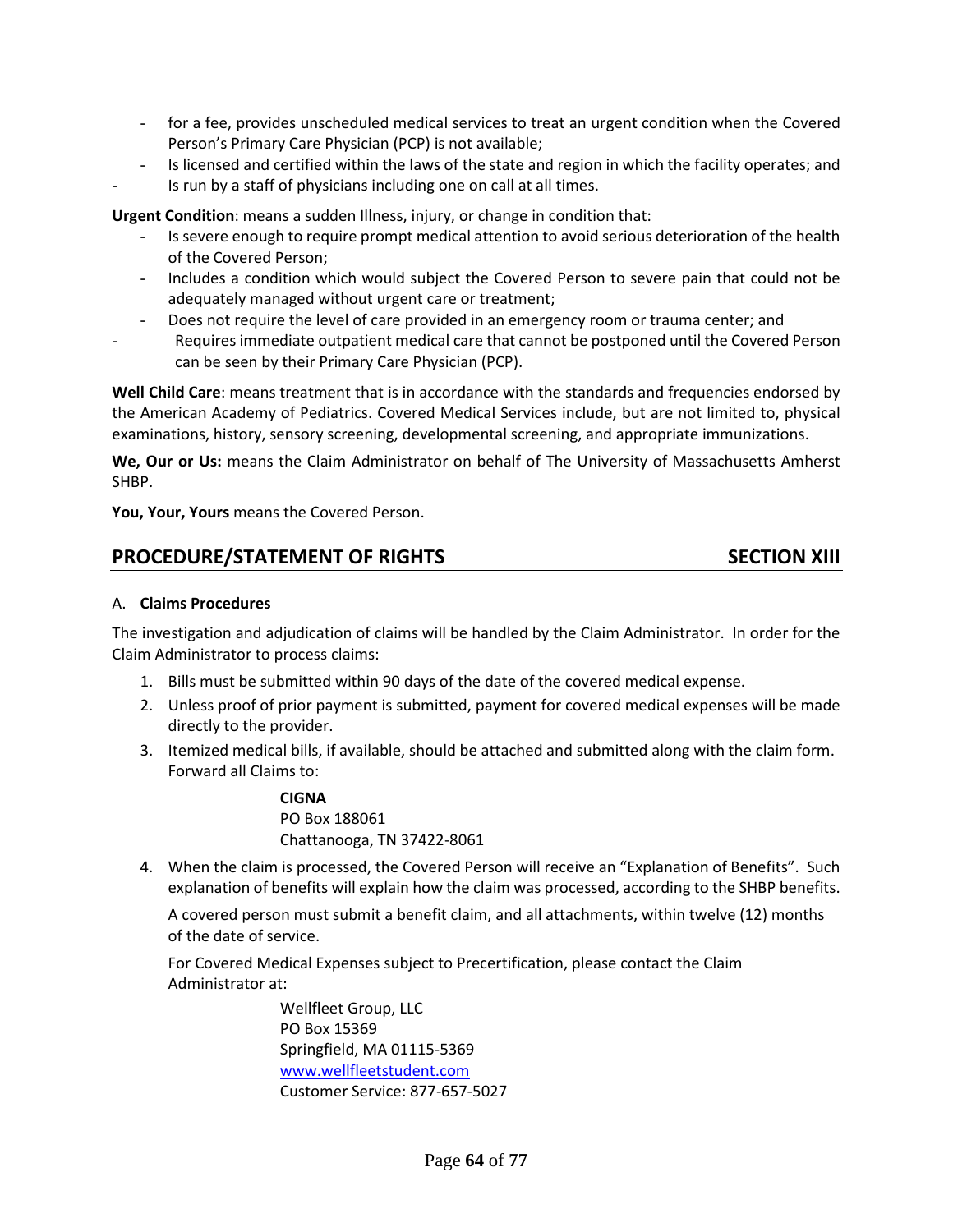For details on the requirements of pre-certification, please see the Preadmission/ Precertification section as listed in the table of contents.

The Plan Sponsor had delegated the administration of claims processing under the SHBP to the Claim Administrator. The Claim Administrator has final authority to determine the amount of benefits that will be paid on any particular item.

In the event a Covered Person has filed a post-service claim for reimbursement of Covered Medical Expenses said person already paid, the Claims Administrator will only inform the Covered Person if the claim is denied in whole or in part. Such notification will be issued within thirty (30) days after the Claim is received by the Claims Administrator. If, due to matters beyond the control of the Claims Administrator, such notification cannot be issued within that thirty (30) daytime frame, an extension of up to fifteen (15) days may be granted. If additional information is requested, a Covered Person will have at forty-five (45) days to provide that information to the Claims Administrator.

#### B. **Inquiry, Grievance and Appeals Process**

**Adverse Determination** means a determination by Us, based upon a review of information provided, to deny, reduce, modify, or terminate an admission, continued inpatient stay or the availability of any other health care services, for failure to meet the requirements for coverage based on medical necessity, appropriateness of health care setting and level of care, or effectiveness.

**Inquiry** means any communication to Us by You or on Your behalf that has not been the subject of an adverse determination and that requests redress of an action, omission or policy of Ours.

**Internal Inquiry Process** is a process, prior to the Grievance process, during which We attempt to answer and/or resolve concerns communicated by You or on Your behalf to Your satisfaction. If We fail to answer Your questions or resolve Your concerns to Your satisfaction within three (3) business days, You have the option to proceed to the Internal Grievance process.

#### **Inquiry Procedure:**

- (a) If You have an Inquiry You may call Wellfleet at 877-657-5027. We will try to resolve Your inquiry within three (3) business days.
- (b) If Our Administrator is unable to resolve Your concern to your satisfaction, You may, request an internal Grievance.

#### **First Level Internal Grievance**

If You have received an Adverse Determination, denial of benefits, have a complaint or if You are not satisfied with the outcome of an Inquiry, You or a health care provider acting on Your behalf, may file a Grievance with Us, within 180 days, requesting a first level review. The request may be by telephone, in person, by mail or by electronic means. Any oral Grievance made by You will be reduced to writing by Us and a copy will be forwarded to You within 48 hours or receipt.

Within five (5) working days or receipt of Your Grievance, We will provide You with the name, address and telephone number of the person or organization designated to coordinate the first level review. The reviewers will take into consideration all comments, documents, and other information regarding the request for services submitted by You. You are entitled to provide additional written comments, documents, records and other materials relating to the request for benefits for the reviewers to consider when conducting their review. You are also entitled to receive from Us, upon request and free of charge, reasonable access to and copies of all documents, records and other information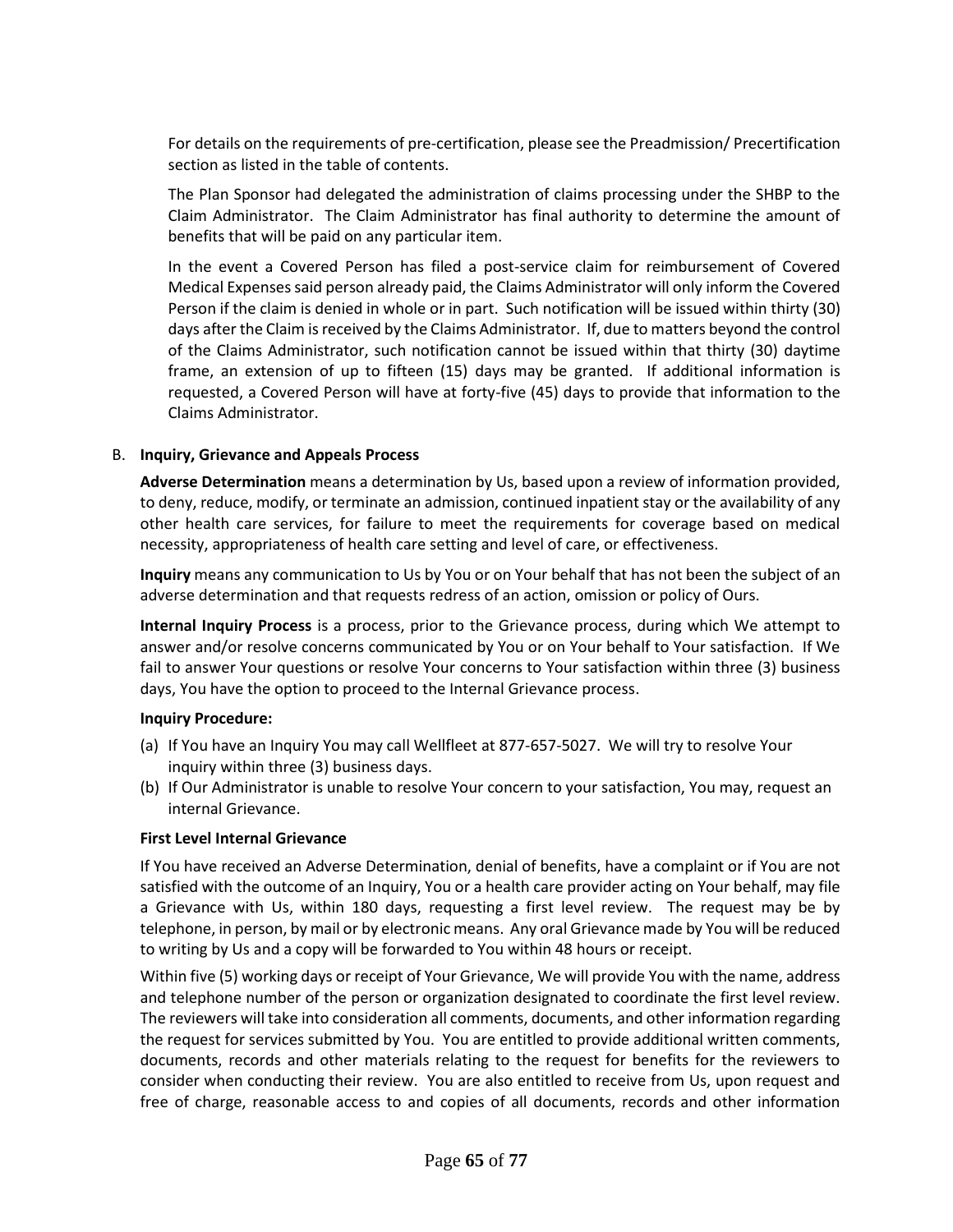relevant to You request for benefits as well as any new or additional rationale for denial and a reasonable opportunity for You to respond to such new evidence or rationale.

We will issue a decision to You within the time frames provided below:

- (a) With respect to a Grievance requesting a first level review of an Adverse Determination involving a prospective review request, We shall notify and issue a decision within a reasonable period of time that is appropriate given Your medical condition, but no later than thirty (30) days after the date of Our receipt of the Grievance requesting the first level review.
- (b) With respect to a Grievance requesting a first level review of an Adverse Determination involving a retrospective review request, We shall notify and issue a decision within a reasonable period of time, but no later than sixty (60) days after the date of Our receipt of the Grievance requesting the first level review.
- (c) With respect to a Grievance that does not involve an Adverse Determination, We shall issue a decision within twenty (20) days after the date of receipt of the Grievance requesting a review.

If You appeal, We will review our decision, as well as any additional comments, documentation, records and other information submitted by You, and provide You with a written determination. If We continue to deny the payment, coverage, or service requested or You do not receive a timely decision, You may be able to request an external review of Your claim by an independent third party, who will review the denial and issue a final decision.

# **Second Level Internal Grievance (Optional)**

If You are unhappy with the First Level Internal Grievance decision, You have the right to an additional review. You or Your authorized representative may request a Second Level Internal Grievance review within 45 days from receipt of the decision by following the steps outlined above for the First Level Internal Grievance.

Your request will be reviewed by a panel, appointed by Us, which shall consist of individuals who were not involved in the first level review decision and shall take into consideration all comments, documents, records, and other information regarding the request for benefits submitted by You or Your authorized representative. You have the right to appear before this panel at the review meeting which will be held within forty-five (45) working days of the receipt of Your request. You will be notified at least fifteen (15) working days prior to the date of the review meeting. A written decision will be issued to You within five (5) working days of completing the review.

#### **Expedited Internal Grievance**

You or Your authorized representative may make a request, either orally or in writing, for an expedited internal review of an Adverse Determination involving an admission, availability of care, continued stay or if You have received Emergency services but have not been discharged from a facility. An expedited review decision will be made and You will be notified of the decision as soon as possible but in no event more than twenty-four (24) hours after receipt of the request for expedited review.

If the Grievance involves an Adverse Determination with respect to a concurrent review urgent care request, the service(s) in question will be continued until You have been notified of Our determination.

#### **External Review**

Under the Plan Sponsor's voluntary compliance with the Patient Protection and Affordable Care Act (PPACA), a request to the commissioner of insurance for the state of Massachusetts is not necessary.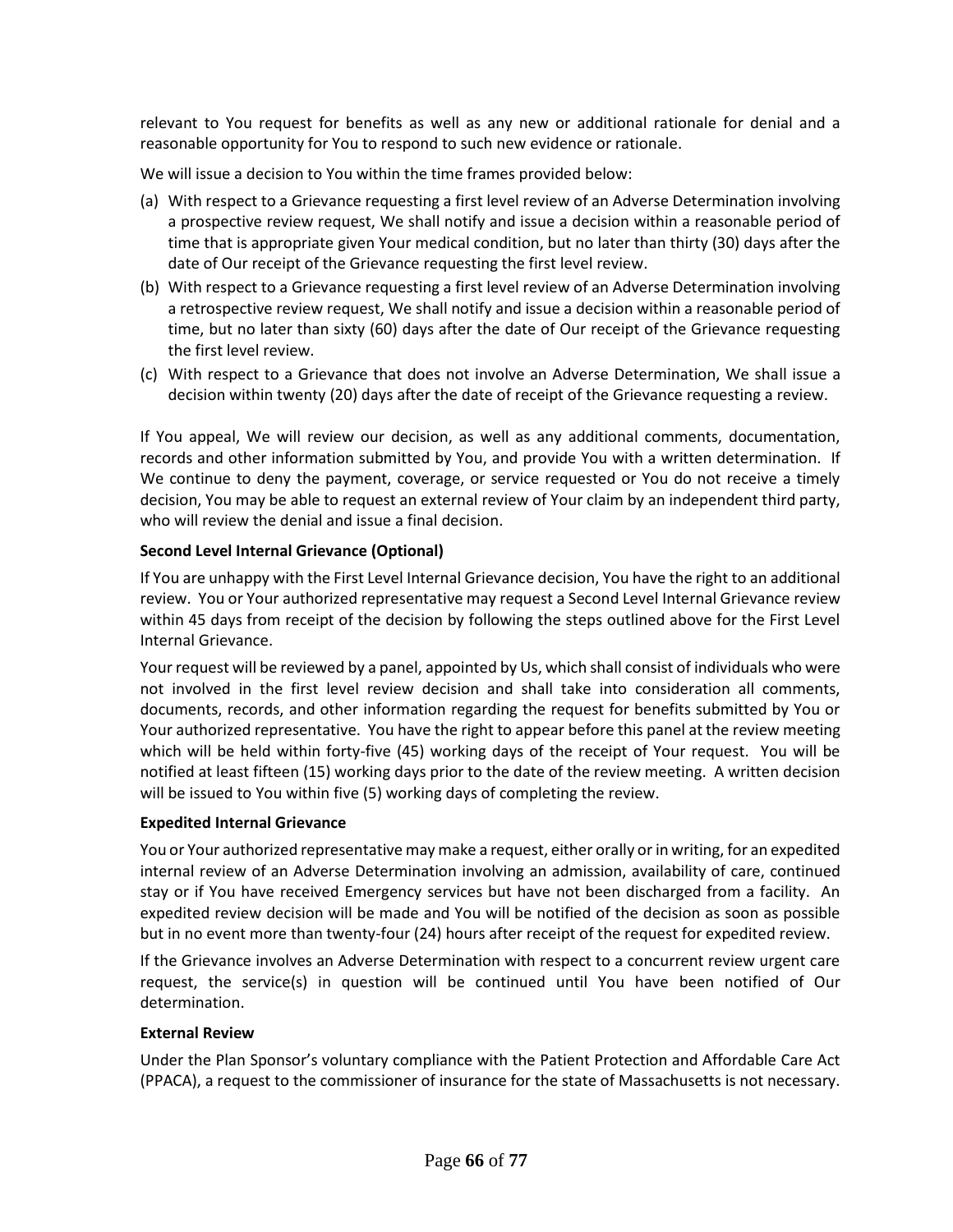You may request an External Review once You have exhausted Our Internal Grievance process or if You have elected not to pursue the Second Level Internal Grievance process. You shall be considered to have exhausted Our internal Grievance process, if You:

- (a) Have filed a Grievance involving an Adverse Determination; and
- (b) Except to the extent that You requested or agreed to a delay, have not received a written decision on the Grievance from Us within thirty (30) days following the date You filed the Grievance with Us.

#### **Standard External Review**

If You are unhappy with the outcome of the Second Level Internal Grievance, or You have chosen not to pursue the Second Level Internal Grievance, You may request an External Review from Wellfleet Group, LLC. The request must be made within four (4) months of the date of an Adverse Determination. The request shall be sent to Wellfleet, PO Box 15369, Springfield, MA 01115-5369. You may also contact Wellfleet by telephone at 877-657-5027. Note: a nominal administrative fee may apply. Such fee may be waived if it isfound than such fee will result in extreme financial hardship to the Covered Person or the party responsible for such Covered Person's finances.

#### **Expedited External Review**

You or Your authorized representative may make a request, in writing, for an expedited external review to Wellfleet. The request shall contain a certification from a physician, stating that a delay in the providing or continuation of health care services that are the subject of the final adverse determination would pose a serious and immediate threat to Your health.

If Wellfleet finds that a serious and immediate threat to You exists, they shall qualify such request as eligible for expedited external review and shall promptly assign the request to an external review agency on a random basis. Wellfleet shall forward a copy of Your request, together with any related documentation to the external review agency.

#### **Continuation of Services**

If the subject of the external review involves termination of ongoing services, You may apply to the external review agency for continuation of coverage for the terminated service while the review is pending. The request for continuation must be made before the end of the second business day following Your receipt of the final adverse determination.

The External review agency may order the continuation of coverage or treatment if it determines that substantial harm to Your health may result without the continuation or for any other good cause the review agency may find.

#### **Final Determinations**

The final decision by the external review agency will be in writing and will set forth the specific reasons for the decision:

- (a) Within four business days from the receipt of the referral from the OPP for expedited reviews; or
- (b) Within 60 days from receipt of the referral from the OPP for non-expedited reviews.

The external review agency's decision shall be binding.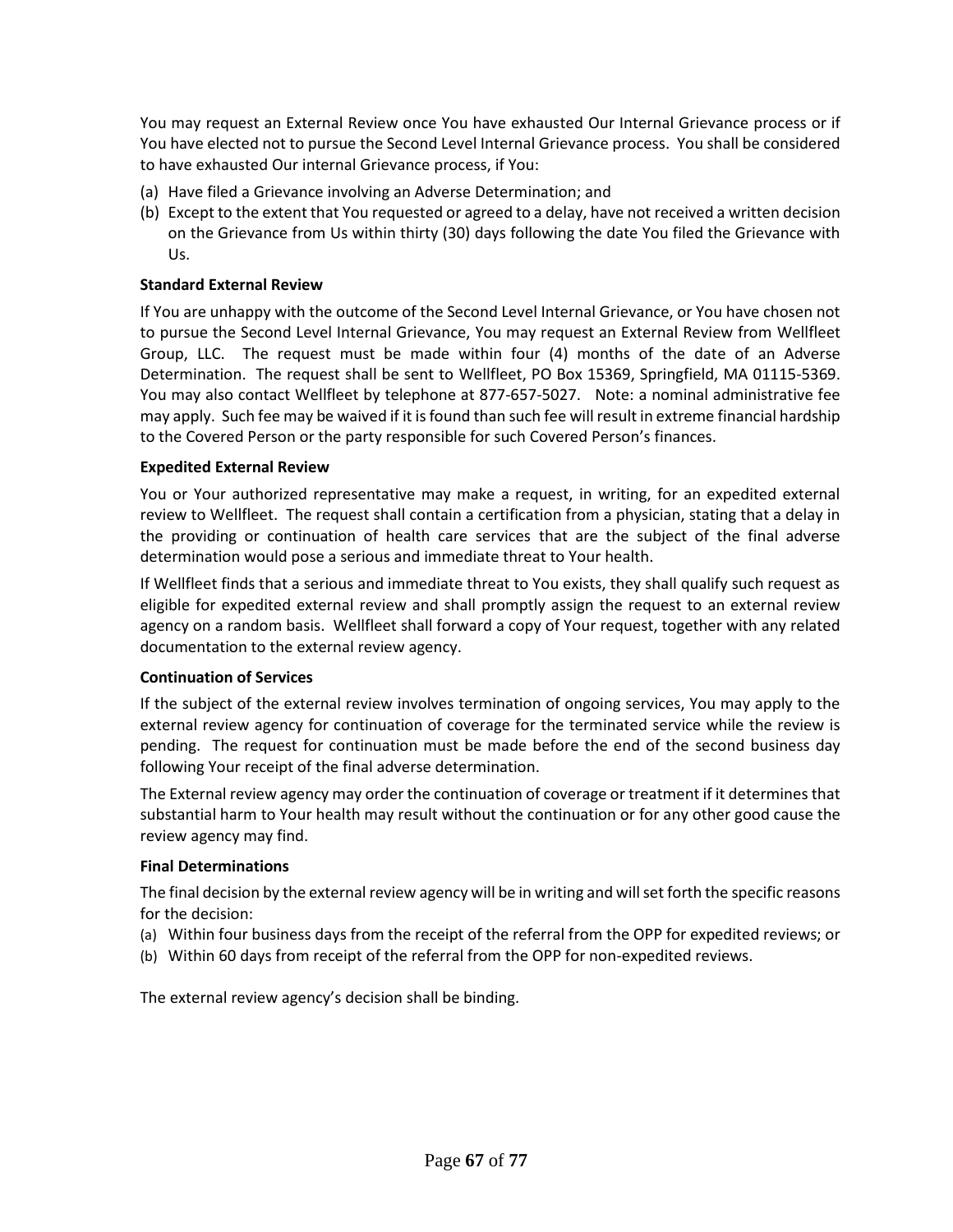# **SHBP ADMINISTRATION SECTION XIV**

#### **PRINCIPLES OF SHBP**

THIS INSTRUMENT, has been established by the University of Massachusetts Amherst (hereinafter UMass Amherst, or The Plan Sponsor), to set forth the Undergraduate University of Massachusetts Amherst Student Health Benefits Plan (hereinafter SHBP).

- **A. Establishment of SHBP***.* The Plan Sponsor hereby sets forth its student health plan under the following terms and conditions.
	- (1) The sole purpose of the SHBP is to provide health care benefits to Students of UMass Amherst covered by the Plan. Reserve SHBP funds are encumbered solely for the purpose of operating the SHBP.
	- (2) If, upon the termination of the SHBP, there are reserve funds, such surplus funds will be exclusively used for educational services or health care services for the Student population of The University as determined by the Chancellor of the University of Massachusetts Amherst.
	- (3) SHBP funds and SHBP reserve funds earn investment income and are not commingled with other University accounts. All SHBP funds are invested in accordance with policies established by the plan sponsor with earnings returned to the SHBP.
	- (4) Plan provisions are published. The provisions of this document are the exclusive basis for administering the benefits of this plan. Please refer to: [www.wellfleetstudent.com](http://www.wellfleetstudent.com/) for all documents pertaining to the program and/or assistance with other University policies as applicable.
	- (5) Extra-contractual benefits must fit the following criteria, as determined by the Plan Administrator or his / her delegate:
		- a. Benefits must be medically necessary;
		- b. Must result in either cost savings for the plan, or significantly improved quality of care for the Covered Person with little difference in the amount of benefits that would have otherwise been paid by the plan.

The Plan Administrator must review and approve any extra-contractual benefits.

- **B. Effective.** The effective date of the SHBP is August 1, 2021.
- **C. General Provisions.** It is the intention of the SHBP to abide by the Provisions and Conditions as they are set forth in this document and, if needed, any applicable amendments that are attached and intended to be part of this document.

IN WITNESS WHEREOF, a duly authorized representative of the University of Massachusetts Amherst has executed the Student Health Benefit Plan (SHBP).

# **University of Massachusetts Amherst**

\_\_\_\_\_\_\_\_\_\_\_\_\_\_\_\_\_\_\_\_\_\_\_\_\_\_ By: \_\_\_\_\_\_\_\_\_\_\_\_\_\_\_\_\_\_\_\_\_\_\_\_\_\_\_\_\_\_\_\_\_\_\_\_\_\_\_\_\_\_\_\_\_\_

Date **Authorized Signature Contract Authorized Signature** 

 $\blacksquare$  Title: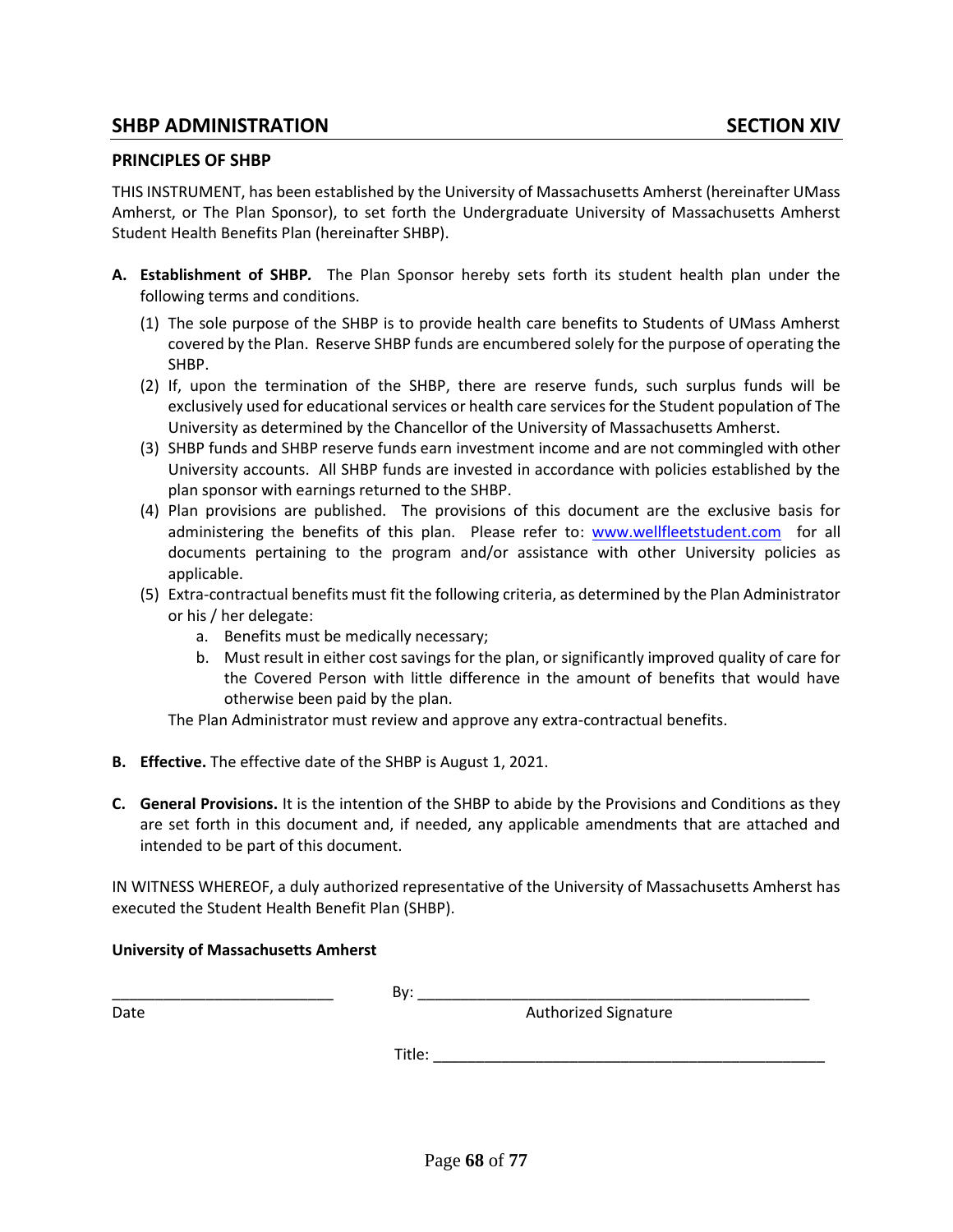# **GENERAL PROVISIONS**

#### **A. Plan Funding**

The SHBP shall pay benefits in cash from a fund established by the University, encumbered for the sole purpose of operating the SHBP. No person or entity shall have any title, right, or interest in or to any investment reserves, accounts of funds that may be purchased, established, or accumulated to aid in providing benefit under the SHBP. No single person or entity shall acquire any interest greater than that of an unsecured creditor.

#### **B. In General**

Rights provided to the Covered Person under the SHBP are subject to the terms and conditions of the SHBP. At no point will any of the documents associated with the SHBP constitute a contract between The Plan Sponsor and the Covered Person. Enrollment in the SHBP does not positively or negatively impact the Student's right to become or continue to be a student at the University. No agreement between The Plan Sponsor and the Covered Person will be construed to give the Covered Person rights not specifically provided in the SHBP.

#### **C. Non-Participating**

The SHBP is a non-participating plan. It does not share profits or earnings with any other entity up to and including the Plan Administrator. Reserve SHBP funds are encumbered solely for the purpose of operating the SHBP.

#### **D. Severability**

If, for any reason, a provision of the SHBP shall be held invalid or illegal, any invalidity or illegality shall only affect that portion of the SHBP and not impact the remaining parts of the SHBP. The SHBP shall be enforced as if the section in question did not exist. The Plan Sponsor shall have the privilege and opportunity amend the SHBP if a correction is needed to settle a question of invalidity or illegality.

#### **E. Contract Changes**

The SHBP, including any endorsements, amendments, or attached papers, constitutes the entire contract. Changes to the SHBP will not be valid unless approved in writing by one of the Executive officers of the Plan Administrator. Documentation of such must be attached to the SHBP. No agent had authority to change the SHBP or waive any of its provisions. Failure of the Plan Administrator to enforce any element of the SHBP shall not waive, modify, nullify, or render such element unenforceable. The Plan Administrator maintains discretionary authority to address all questions arising from the SHBP and interpretation of elements of the plan.

#### **F. Information and records**

The Plan Sponsor will provide the Claim Administrator information needed for the administration of the plan. Such information includes when a Covered Person becomes covered, when changes in amounts of coverage occur, and when a Covered Person's coverage terminates.

#### **G. Certificate of Insurance**

When required by law, the Plan administrator will furnish the individual Covered Person with a Certificate of Insurance. Such Certificate will outline the benefits provided by the SHBP.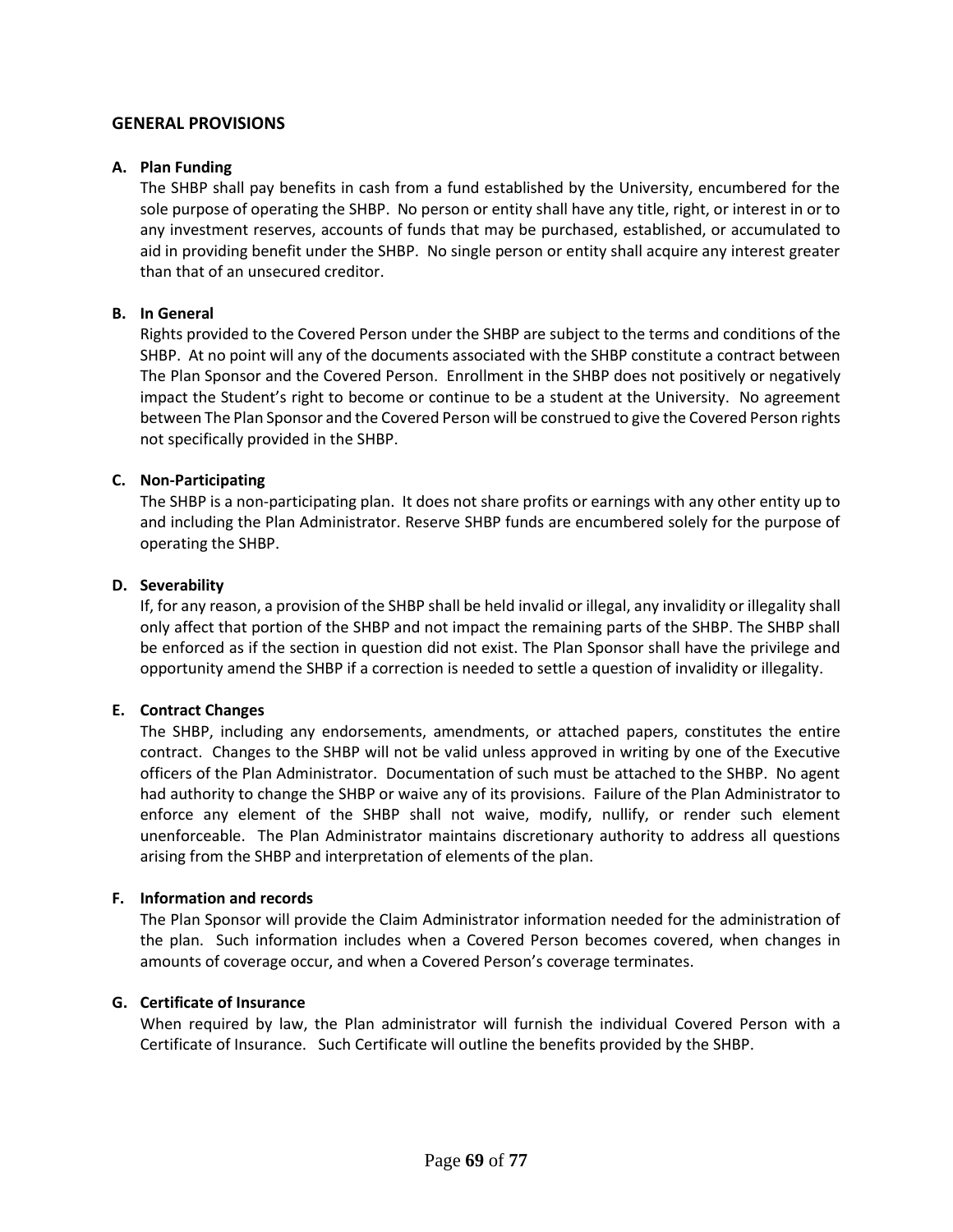### **H. Nondiscriminatory**

The SHBP provides benefits to a Covered Person on a non-discriminatory basis.

# **I. Notification**

The Plan Administrator will provide a Covered Person documentation of all material changes to the SHBP as needed.

# **J. Legal Actions**

Legal actions may not be brought to recover against the SHBP more than three (3) years from the date a Proof of Loss was required to be given or within sixty (60) days after a written Proof of Loss as been given as required.

# **K. Physical Examination and Autopsy**

The Claim Administrator, on behalf of the SHBP, retains the right and opportunity to examine the Covered Person as it may reasonably be required as pertaining to a pending claim. In the case of death, and where not prohibited by law, this may include the right to make an autopsy.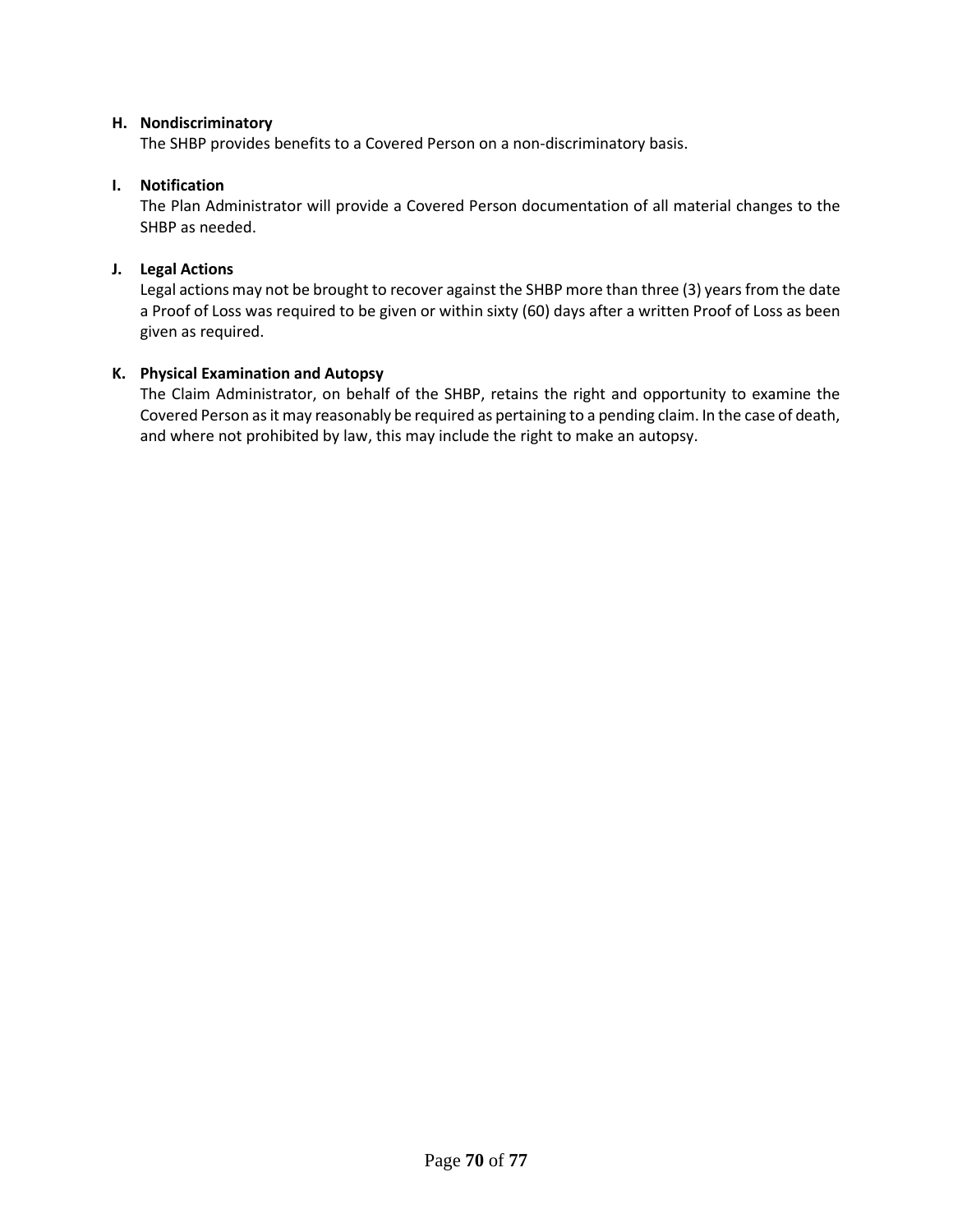# **PLAN ADMINISTRATION**

# **A. Delegation of Authority**

The University of Massachusetts Amherst has established this SHBP for the benefits of its student population and has selected the Claim Administrator to govern this plan. As such The Plan Sponsor has delegated the following authority to the Claim Administrator at its sole discretion and exclusive right to:

- Construe and interpret the terms and provisions of the SHBP;
- Make determinations regarding issues which relate to eligibility for benefits;
- Decide disputes which may arise relative to the rights of the Covered Person; and
- Rule on questions of benefit interpretation and those of fact relating to the plan.

The decisions of the Claim Administrator will be final and binding on all interested parties.

#### **B. Plan Administrator Duties and Powers**

The Plan Administrator will have the power and duty to:

- a. Establish, communicate, and enforce procedures, rules, regulations, forms, reporting structure, claim filing and payment procedures, disputes of claim denial, and all other elements necessary to the administration of the plan in accordance with the SHBP.
- b. To administer the SBHP in accordance with such rules including the right to interpret language and resolve any possible inconsistencies, omissions, or ambiguities.
- c. Keep and maintain all documents and records pertaining to the SHBP and perform any necessary reporting.
- d. Determine the amount of benefit the plan would be responsible for on a given claim, decide upon disputes regarding a Covered Person's rights and coverage and communicate that information to the Covered Person in response to an inquiry or denial of benefits in whole or in part.
- e. Review claims denials and decide on questions concerning a Covered Person's eligibility to participate in the SHBP, including determination of whether or not a Medical Child Support Order is applicable to the SHBP for a given Covered Person.
- f. As a condition of receiving benefits under the SHBP require a Covered Person to furnish information requested by the Plan Administrator as needed for proper administration of the SHBP.
- g. Delegate any person or entity such powers, duties and responsibilities as it deems appropriate and necessary for the effective administration of the SHBP such as actuaries, accountants, consultants, third-party administration services, legal counsel, or other specialist.
- h. Appoint a Claim Administrator to pay claims.
- i. Designate other individuals or entities to perform duties that would otherwise be a fiduciary or clerical responsibility of the Plan Administrator.
- j. Perform any other actions of functions that would normally be the responsibility of an administrator of a similar SHBP.

### **C. Plan Administrator Resources**

When appropriate for the administration of the SHBP, a Plan Administrator may engage the services of individuals or entities as an appropriate resource for the operations of the SHBP. This will include the ability to retain the services of health care professional(s) or agencies for the purpose of claims appeals review.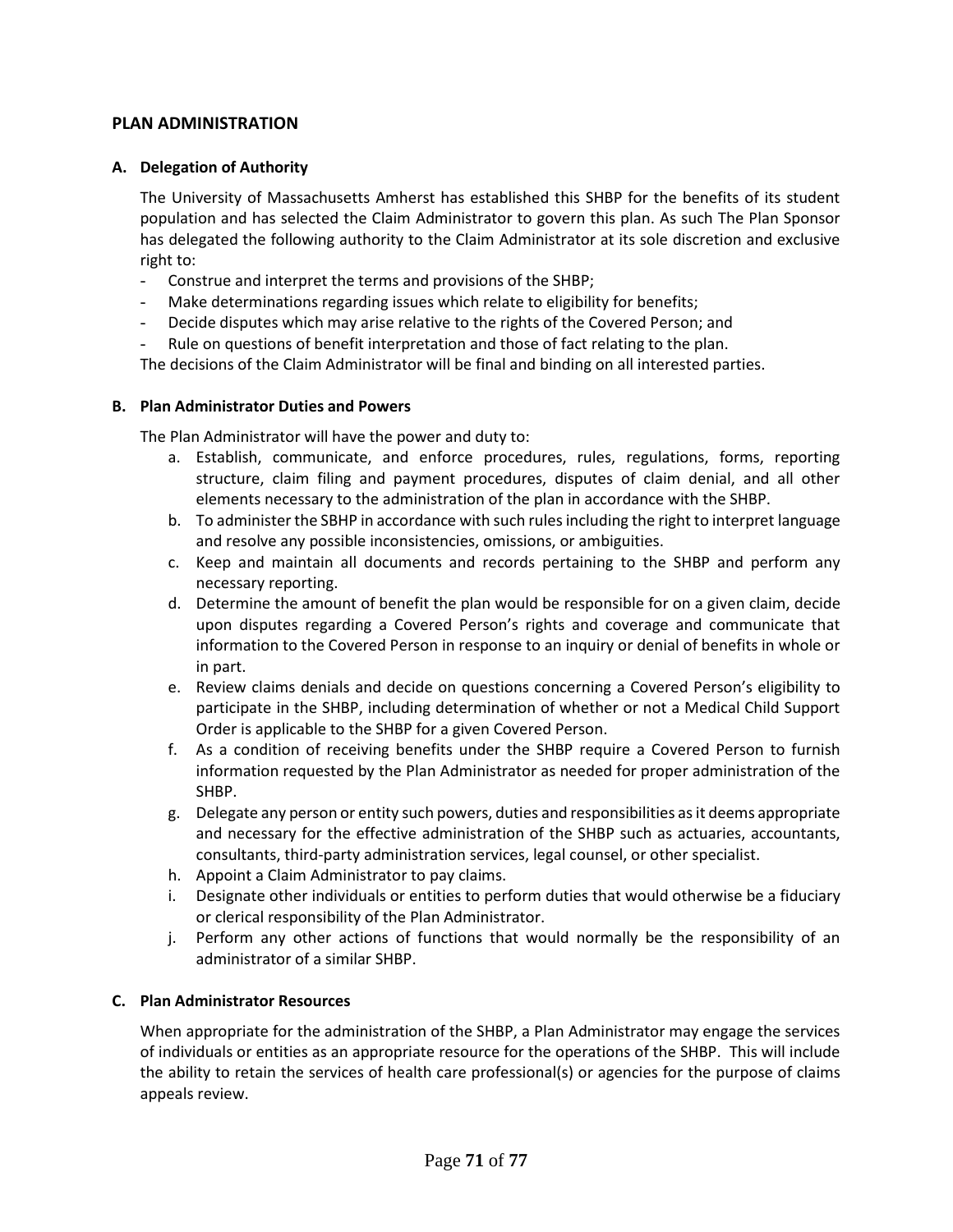The Claim Administrator may, in good faith, also rely on calculation and research tools furnished by an established resource, such astables, valuations, certificates, reports and opinions or well-informed sources. The Plan Administrator is fully protected in respect to an action taken or decision made, based on such tools based on having made a good faith effort to act fairly and appropriately.

# **D. Administrative Expenses**

The Claim Administrator serves the SHBP without direct compensation. However, all expenses for administration of the plan, including any hired services, research organizations, review organizations, Health Care Professionals, or any independent or group entity utilized in the administration of the SHBP, will be paid by the SHBP.

# **E. Fiduciary Liability**

To the extent permitted by law, neither the Plan Administrator, Claims Administrator, nor any other person or entity will incur liability for any acts or failure to act.

For the purpose of this section a "Fiduciary" means an individual or entity that exercises discretionary authority or control over the management of the SHBP or the disposition of its assets.

A Fiduciary must make all reasonably good faith effort to carry out their duties with care, skill, prudence and diligence as would, under the given circumstances, a prudent person acting in a like capacity and familiar with such matters. Said Fiduciary should, unless it is clearly prudent to not do so, diversify the investments of the SHBP as to minimize the risk of a large loss whenever possible and in all things, act in such a way that defrays all reasonable expenses of administering the plan. It should be noted that the Claim Administrator is not a Fiduciary under the plan by virtue of paying claims in accordance with the rules of the SHBP as established by the Plan Administrator.

# **F. Clerical Error**

The Plan Administrator, and any entity with delegated authority, will do their utmost to execute their duties with skill and accuracy. However, time to time, errors may occur. An error found will in no way invalidate coverage otherwise validly in force or reinstate coverage terminated for valid cause.

If an overpayment occurs due to a clerical error, the Plan retains a contractual right to be reimbursed for that overpayment. The person or entity receiving the overpayment will be required to remit the amount that was paid incorrectly. In the event such overpayment is made to the Covered Person, the plan reserves the right to deduct such overpayment from future benefits payable.

If, due to a clerical error, a member of an eligible class does not become enrolled as expected, coverage may be placed in effect if:

- a. The Plan Sponsor makes a written request for coverage on a form provided by the Plan Administrator.
- b. The request for coverage is received within two (2) months of the date the error was reported; and
- c. Any required premium not previously paid, is paid in full, from that person's effective date.

Conversely, if an individual who is not eligible for coverage becomes enrolled in the SHBP due to a clerical error, the error will be corrected at the discretion of the Plan Administrator. The administrator may choose to permit the individual to remain enrolled until the end of the period for which a premium has been paid or terminate the coverage of the Covered Person and refund the premium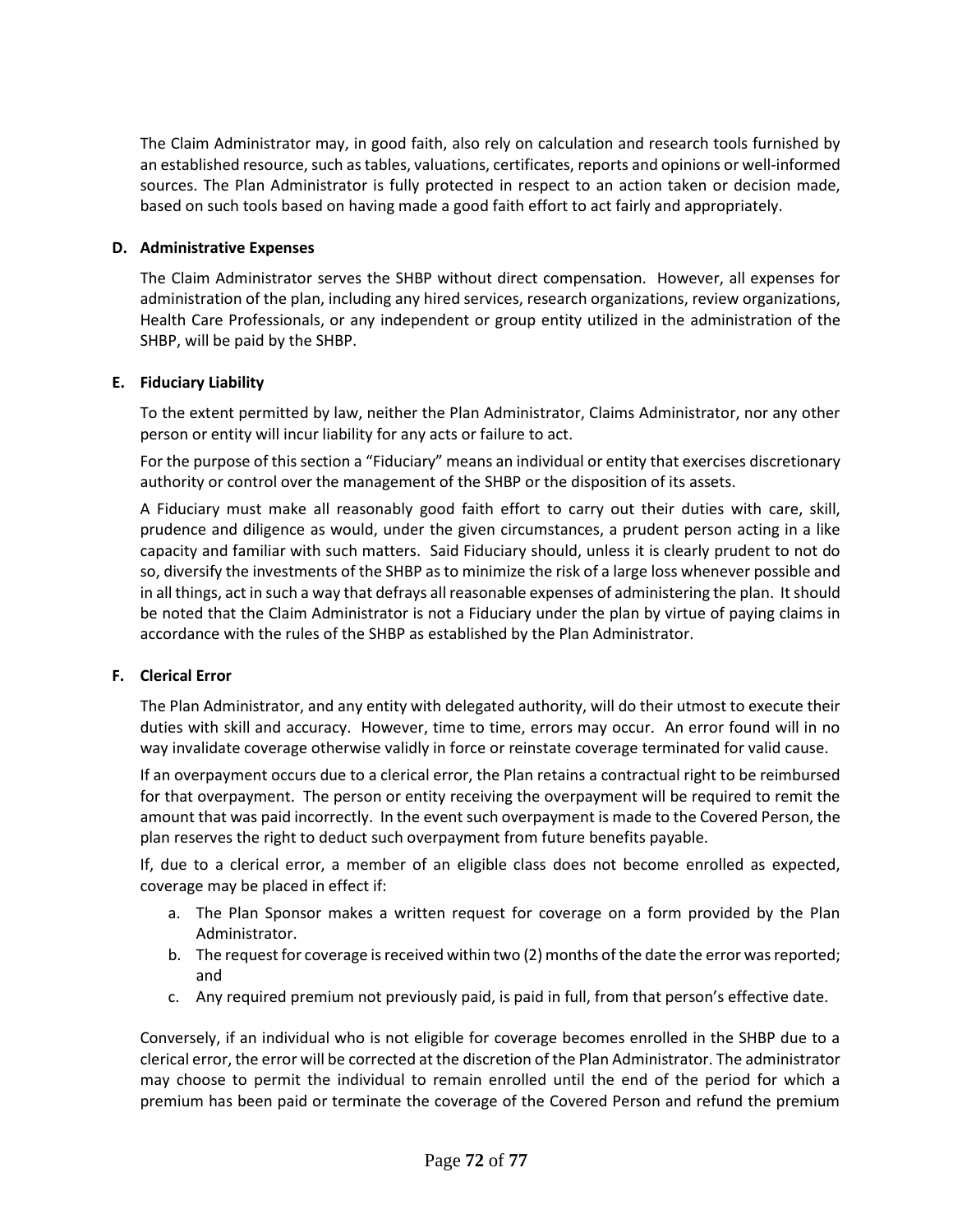paid, minus any claims paid. If the Plan Administrator chooses to terminate the coverage of such ineligible person, and the amount of premium to be refunded exceeds the amount of claims the plan has paid, the Administrator may peruse action needed to recoup the benefit overpayment from the ineligible person, or their estate.

# **G. Amending and terminating the SHBP**

If the SHBP is terminated, the Covered Person's rights are limited to covered medical expenses incurred before the termination date. The Plan Sponsor reserves the right to, at any time, suspend, amend, or terminate the plan in whole or in part.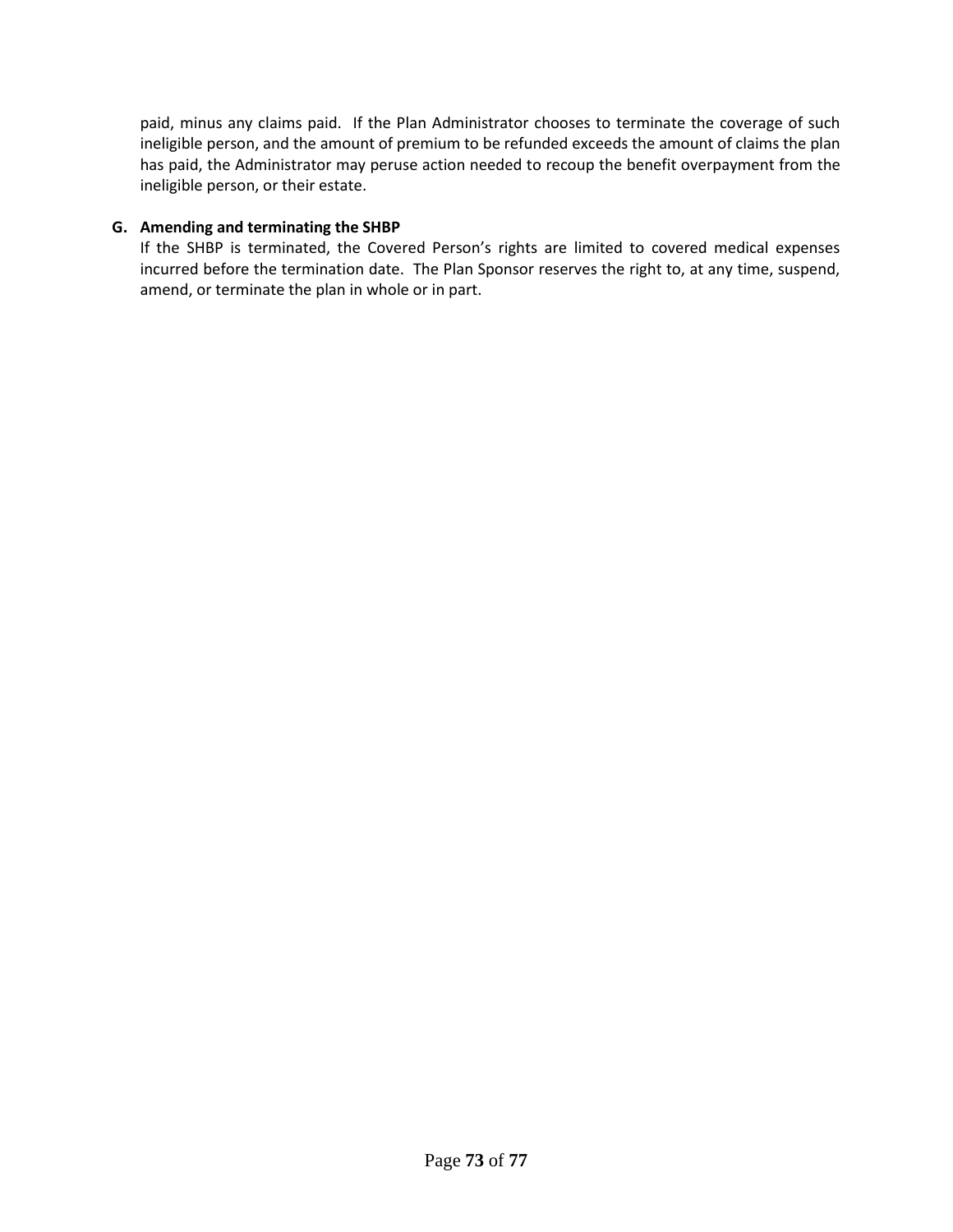# **SHBP AMENDMENT AND TERMINATION**

#### A. **Amendment**

The Plan Sponsor has charged the Claim Administrator with the responsibility for creating and maintaining all documentation relating to the establishment and operation of the SHBP. As such, the Plan Administrator has the sole right and responsibility to amend this and all SHBP documents. Amendments made implemented at any time, without prior notice, and from time to time as needed, via written instrument signed by an authorized officer of the University. If the adoption of any amendment modifies the material terms of the SHBP, the Plan Administrator will make all reasonable efforts to notify all plan participants as soon as possible.

## B. **Termination of SHBP**

The Plan Sponsor reserves the right to terminate the SHBP at any time without prior notice. If such termination is warranted, it will be up to the Plan Administrator to notify the Covered Person. Such notification will be given as soon as feasibly possible following receipt of written resolution from the University.

## C. **Use and Role of a Trustee**

The Plan Sponsor reserves the right to establish a Trust to meet the financial responsibilities of the plan, pay administrative expense and invest assets in accordance with prudent investment strategies.

## D. **Investment Policy of Plan Assets**

The Trustee or Plan Sponsor may invest and reinvest the principal and income of the Fund and keep the Fund invested, without distinction between principal and income, in stocks, bonds, notes, mortgages, other securities, trust and participation certificates, or in other property, including units of participation in any common trust funds established by the Trustee, or in any savings account, certificate of deposit, or similar instrument whether or not maintained by the Trustee, as the Trustee or Plan Sponsor deems proper, provided that the investments are of a kind authorized by the law for investments by fiduciaries. Notwithstanding the foregoing, the Plan Sponsor may from time to time furnish the Trustee a written statement of investment policy which shall have the effect of limiting the nature of investments the Trustee is authorized to acquire and hold.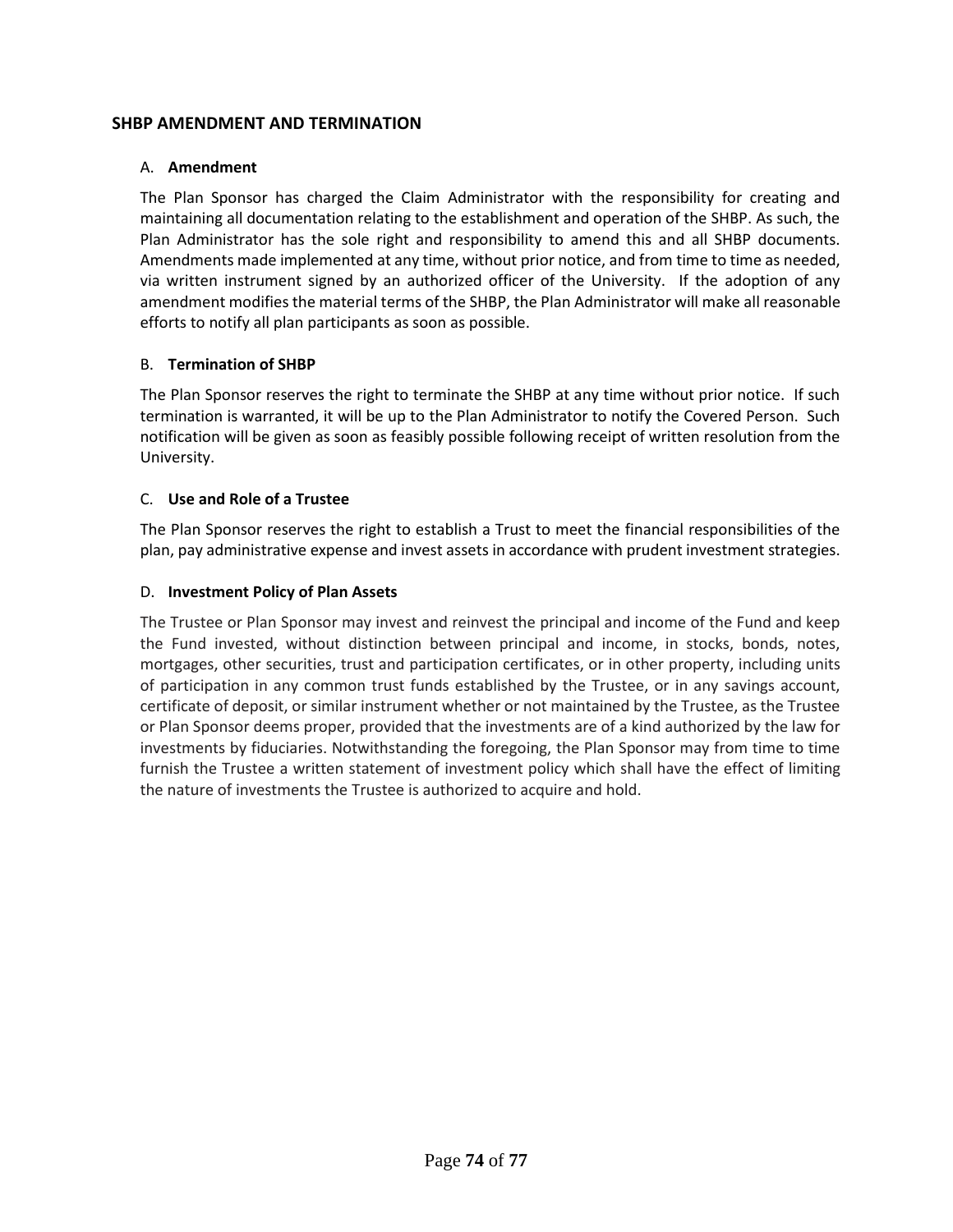## **PLAN YEAR 2020 (AUGUST 1, 2021 TO JULY 31, 2022)**

#### **A. Eligible Students**

Only Undergraduate students who have paid the Mandatory UHS Health Fee may enroll in the Student Health Benefit Plan (SHBP). Students requesting SHBP Family Plan coverage must also pay the UHS Family Plan Health Fee.

- 1. All Undergraduate domestic and international students deemed eligible and who are automatically enrolled in SHBP:
	- a. Matriculated in a day academic program taking five (5) or more tuition billed credits in the semester,
	- b. Have not completed the Online SHBP Waiver form before the waiver deadline.
- 2. Students who are not automatically enrolled but may request to purchase SHBP coverage:
	- a. Undergraduate students who are matriculated in a day academic program taking fewer than five (5) credits per semester.
	- b. Graduate student matriculated in a day academic program who has paid the Continuous Enrollment Fee for the semester.
	- c. Matriculated into an undergraduate program through Continuing Education or University Without Walls, are legal residents of Massachusetts and are taking six or more credits per semester.
	- d. Matriculated into a Graduate program though Continuing Education, are legal residents of Massachusetts, and are taking six (6) or more credits per semester.
	- e. Online students matriculated into a Graduate program though Continuing Education, are legal residents of Massachusetts, and are taking six (6) or more credits per semester.
	- f. Matriculated Continuing Education Students participating in off-campus programs.
- 3. Students who are not eligible:
	- a. Non-matriculated students are not eligible for SHBP.
- 4. Requirements for student Family Plan enrollment:
	- a. The student is enrolled in SHBP,
	- b. The student has paid the Student Health Fee,
	- c. The student has paid the Family Student Health Fee,
	- d. Student provides required documentation of family members.

#### **B. Enrollment / Waiver**

All domestic and International students studying in person, remotely or on-line and residing on campus or anywhere in the United States who show proof of comparable coverage from a US based domestic insurance company with claims being paid within the United States can waive the UMass SHBP. Insurance plans based outside of the US are not considered comparable coverage and will not be accepted. all waivers will be audited and if coverage is confirmed, the insurance fee will be removed from their tuition bill.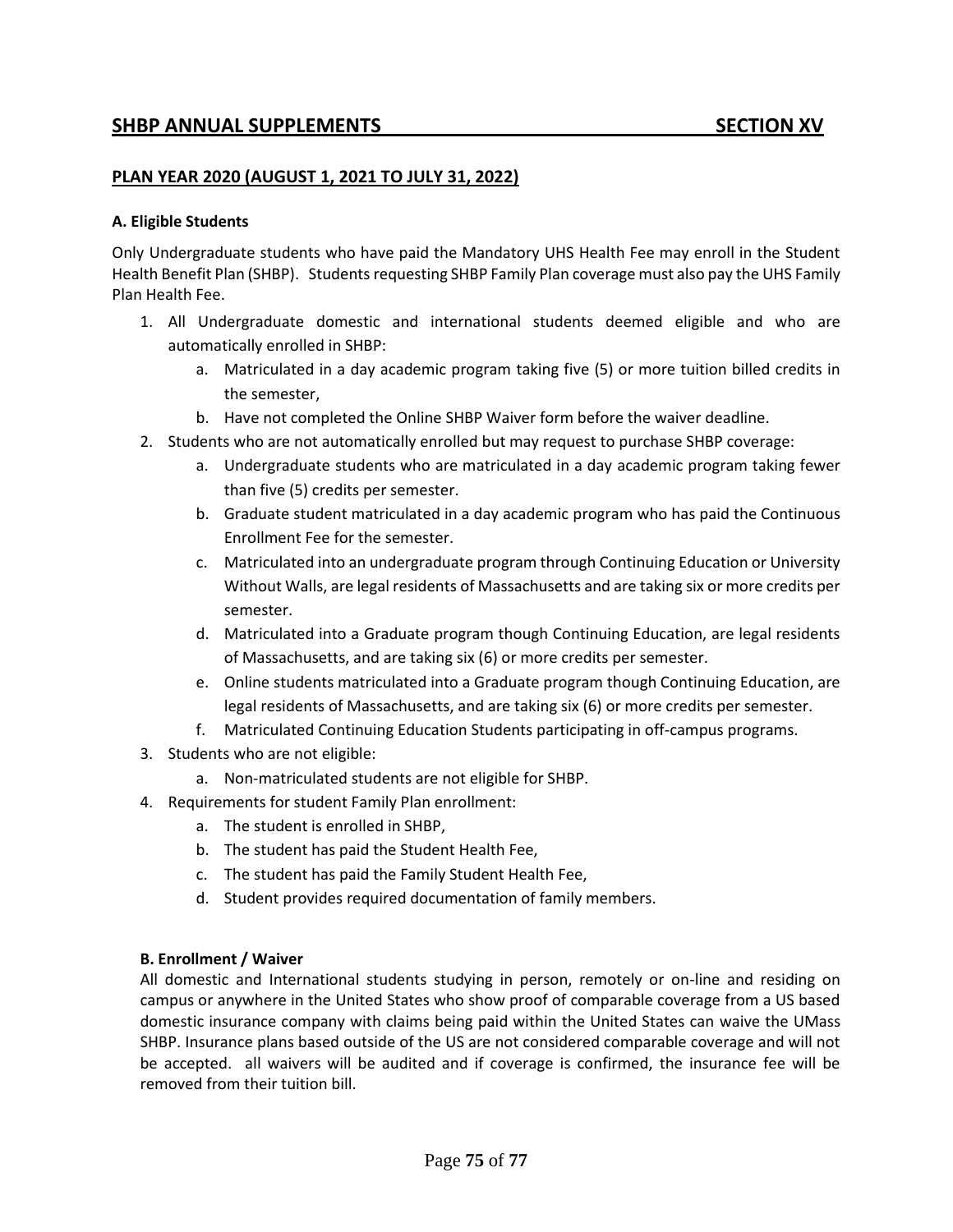International students will be automatically enrolled and may request a waiver at University Health Services. Prior to going to UHS to request the waiver please read the International Students SHBP Waiver requirements on the University Health Services website:

<http://www.umass.edu/uhs/insurance> and be prepared to provide appropriate information.